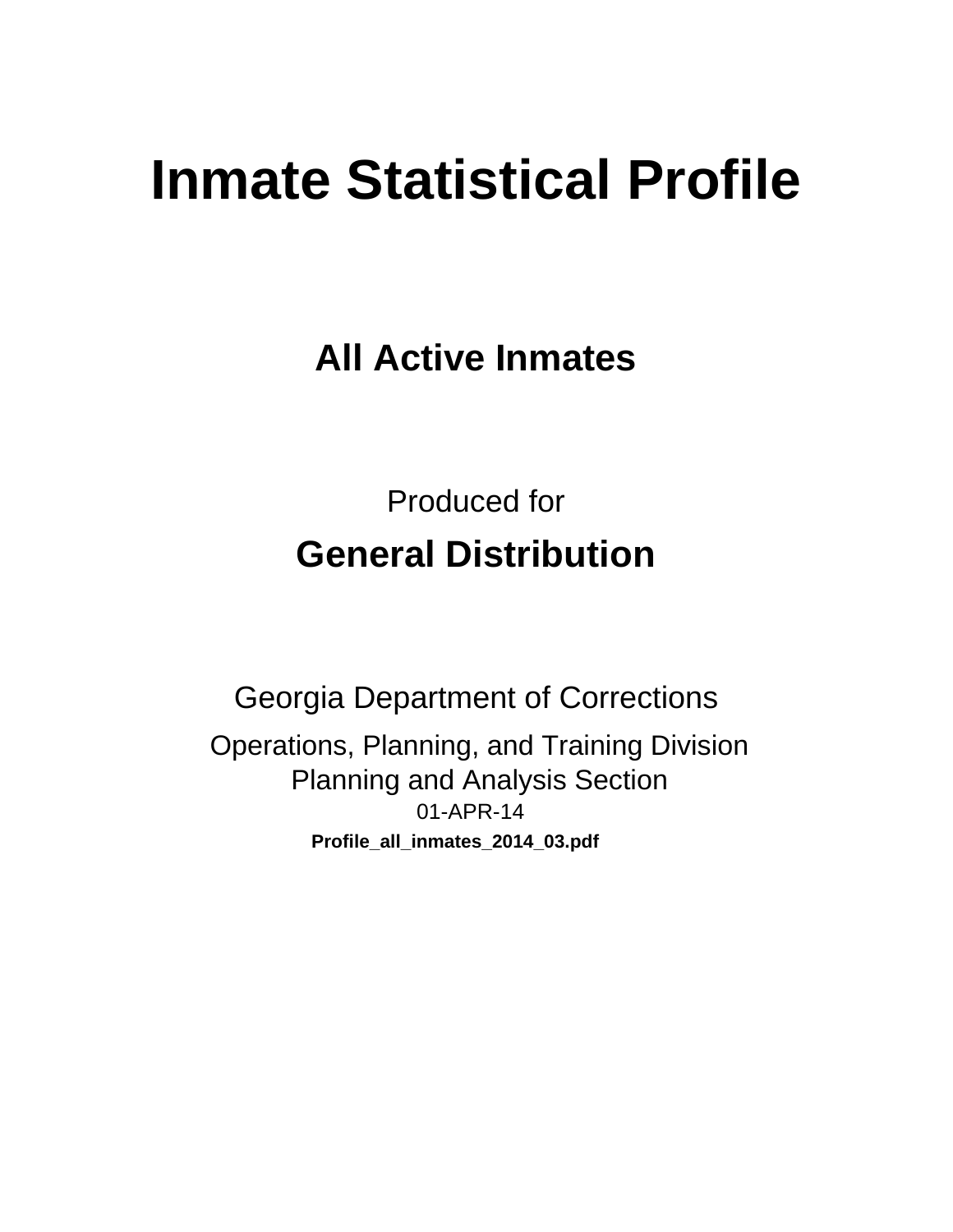#### **Inmate Statistical Profile 01-APR-14** Contents

**All Active Inmates** 

Produced for General Distribution

# **Table of Contents**

|    | <b>Demographic information</b>                                       |  |  |  |  |  |
|----|----------------------------------------------------------------------|--|--|--|--|--|
|    | 90 Current age, broken out in ten year age groups                    |  |  |  |  |  |
|    | 6 Race group                                                         |  |  |  |  |  |
|    | 7 Marital status, self-reported at entry to prison                   |  |  |  |  |  |
|    | 8 Number of children, self-reported at entry to prison               |  |  |  |  |  |
|    | 9 Religious affiliation, self-reported at entry to prison            |  |  |  |  |  |
|    | 10 Home county - self-reported at entry to prison                    |  |  |  |  |  |
|    | 15 Socioeconomic class, self-reported at entry to prison             |  |  |  |  |  |
|    | 16 Environment to age 16, self-reported at entry to prison           |  |  |  |  |  |
|    | 17 Guardian status to age 16, self-reported at entry to prison       |  |  |  |  |  |
|    | 18 Employment status before prison, self-reported at entry to prison |  |  |  |  |  |
|    | 19 Age at admission                                                  |  |  |  |  |  |
|    | 21 Height, measured at entry to prison                               |  |  |  |  |  |
|    | 22 Weight, measured at entry to prison                               |  |  |  |  |  |
|    | 24 Military service                                                  |  |  |  |  |  |
|    | <b>Correctional information</b>                                      |  |  |  |  |  |
|    | 25 Type of admission to prison                                       |  |  |  |  |  |
|    | 26 Current / last security status                                    |  |  |  |  |  |
|    | 27 Current / last institution type                                   |  |  |  |  |  |
|    | 28 Institution type - transitional centers                           |  |  |  |  |  |
|    | 29 Institution type - county prisons                                 |  |  |  |  |  |
| 31 | Institution type - state prisons                                     |  |  |  |  |  |
|    | 33 Institution type - private prisons                                |  |  |  |  |  |
|    | 34 Institution type - pre-release centers                            |  |  |  |  |  |
|    | 35 Institution type - inmate boot camp                               |  |  |  |  |  |
|    | 36 Number of disciplinary reports                                    |  |  |  |  |  |
|    | 37 Number of transfers                                               |  |  |  |  |  |
|    | 38 Number of escapes                                                 |  |  |  |  |  |
|    | 40 Probable future release type of still active inmates              |  |  |  |  |  |
|    | 41 Time served in current (or last) institution                      |  |  |  |  |  |
|    | Educational, psychological and physical information                  |  |  |  |  |  |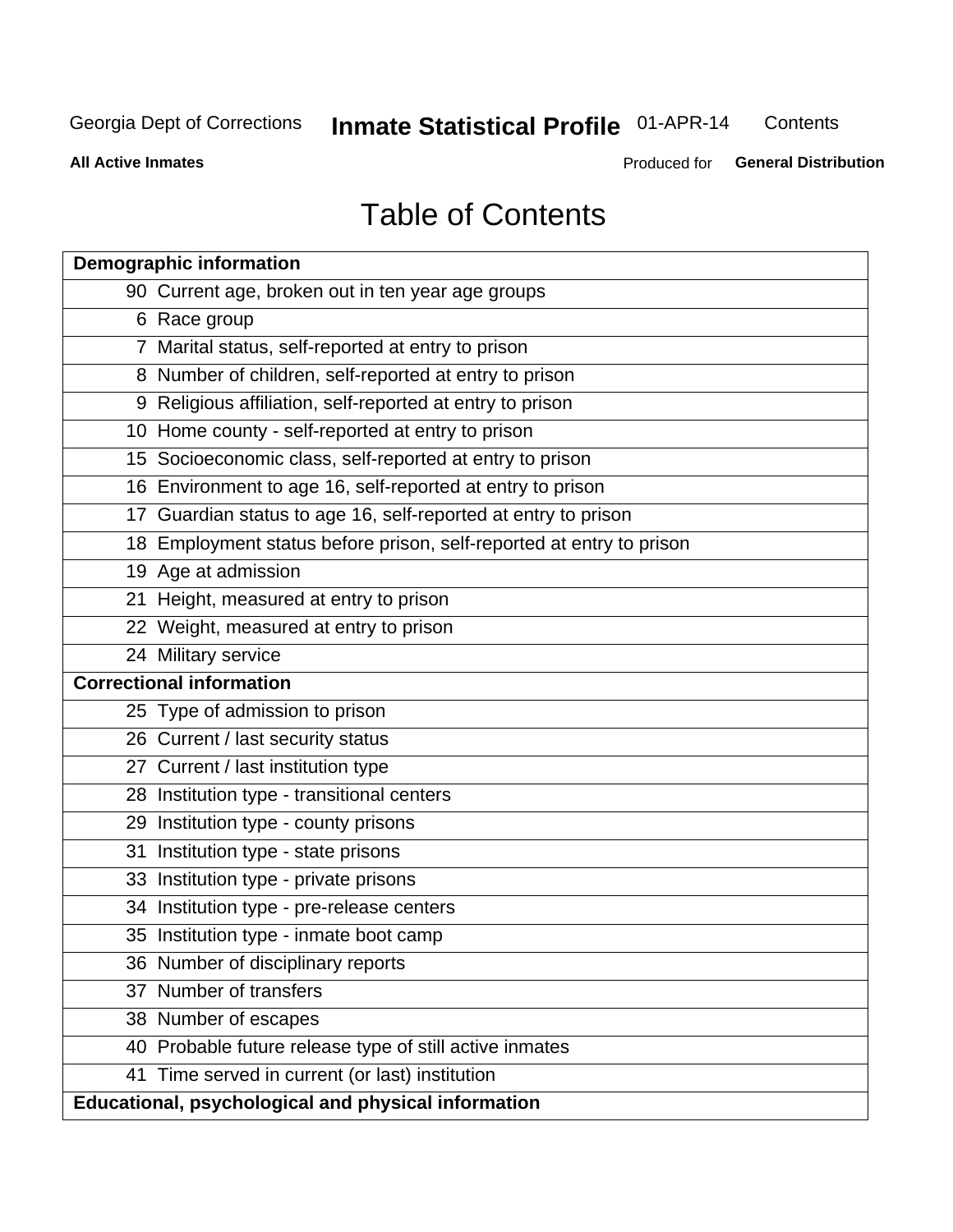# **Inmate Statistical Profile 01-APR-14**

Contents

**All Active Inmates** 

Produced for General Distribution

# **Table of Contents**

| <b>Educational, psychological and physical information</b>       |
|------------------------------------------------------------------|
| 39 Culture fair IQ scores                                        |
| 42 Highest grade level attained                                  |
| 43 Culture fair IQ scores                                        |
| 44 Wide Range Achievement Test (WRAT) reading score              |
| 45 Wide Range Achievement Test (WRAT) math score                 |
| 46 Wide Range Achievement Test (WRAT) spelling score             |
| 47 Scope of substance abuse - summary                            |
| 48 Scope of substance abuse - detail                             |
| 49 Current / last mental health treatment level                  |
| 50 PULHESDWIT medical scale - 'P' overall condition ('P'hysical) |
| 51 PULHESDWIT medical scale - 'U' upper body                     |
| 52 PULHESDWIT medical scale - 'L' lower body                     |
| 53 PULHESDWIT medical scale - 'H' hearing                        |
| 54 PULHESDWIT medical scale - 'E' vision                         |
| 55 PULHESDWIT medical scale -'S' psychiatric                     |
| 56 PULHESDWIT medical scale - 'D' dental                         |
| 57 PULHESDWIT medical scale - 'W' work ability                   |
| 58 PULHESDWIT medical scale - 'I' impairment                     |
| 59 PULHESDWIT medical scale - 'T' transportability               |
| 60 Criminality in family, self-reported                          |
| 61 Alcoholism in family, self-reported                           |
| 62 Drug abuse in family, self-reported                           |
| 63 Subjected to frequent beatings, self-reported                 |
| 64 Father absent during inmate's childhood                       |
| 65 Mother absent during inmate's childhood                       |
| 66 Inmate diagnosed as manipulative                              |
| 67 Inmate diagnosed as assaultive                                |
| <b>Crimes and criminal history information</b>                   |
| 68 Number of prior Georgia incarcerations                        |
| 69 Prison sentence in years                                      |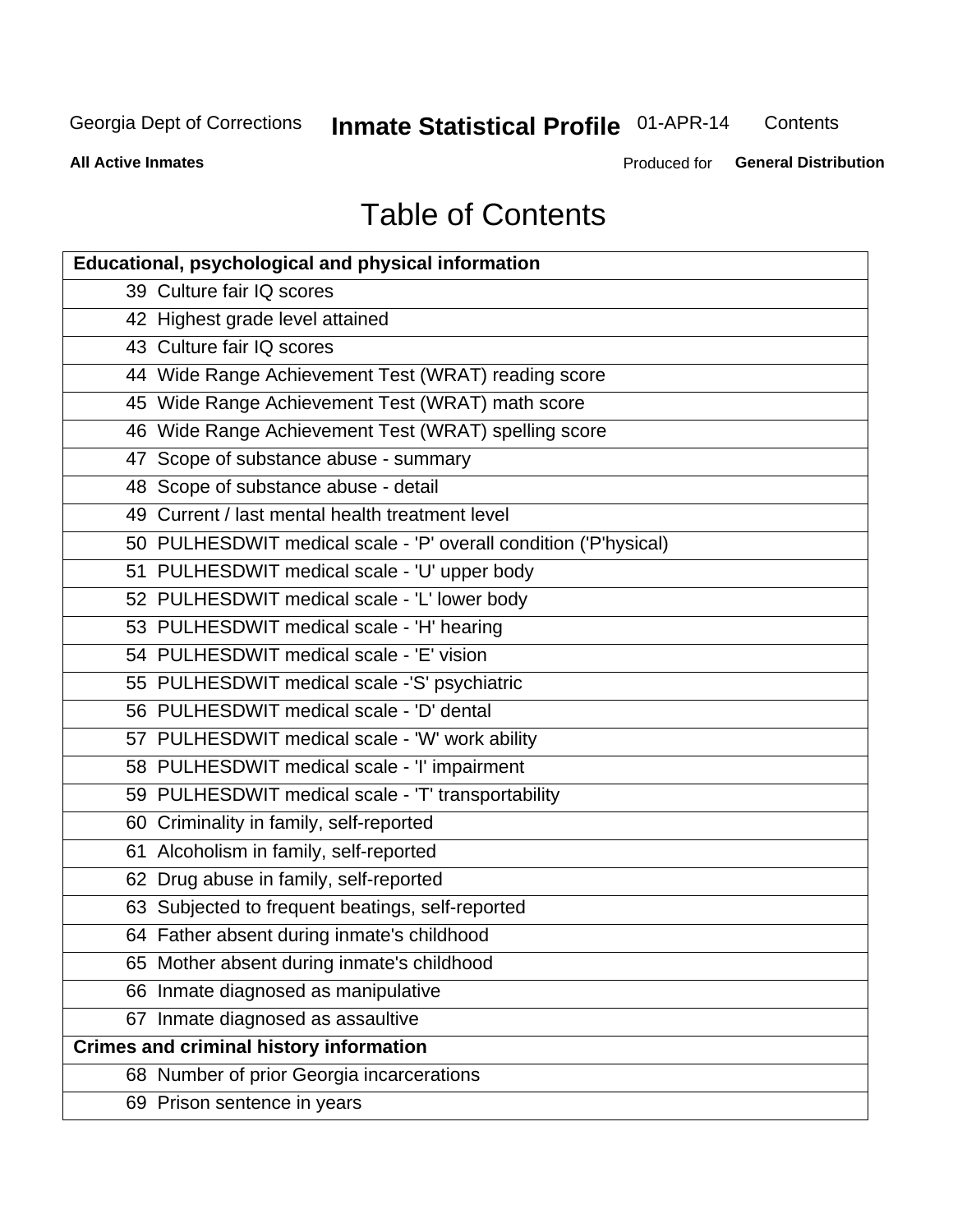#### **Inmate Statistical Profile 01-APR-14** Contents

**All Active Inmates** 

Produced for General Distribution

# **Table of Contents**

| <b>Crimes and criminal history information</b>                 |  |  |  |  |
|----------------------------------------------------------------|--|--|--|--|
| 70 Primary offense, broken out into felonies vs misdemeanors   |  |  |  |  |
| 71 Primary offense, broken out into six broad crime categories |  |  |  |  |
| 72 Primary offense, detailed offense code                      |  |  |  |  |
| 81 County of conviction of primary offense                     |  |  |  |  |
| 86 Circuit of conviction of primary offense                    |  |  |  |  |
| 88 Years served (jail + prison) in this incarceration          |  |  |  |  |
| <b>Medical information</b>                                     |  |  |  |  |
| 89 Results of most recent HIV test                             |  |  |  |  |
| 90 Results of most recent tuberculosis test                    |  |  |  |  |
| 91 Results of most recent syphilis test                        |  |  |  |  |
| 92 Results of most recent Hepatitis-C test                     |  |  |  |  |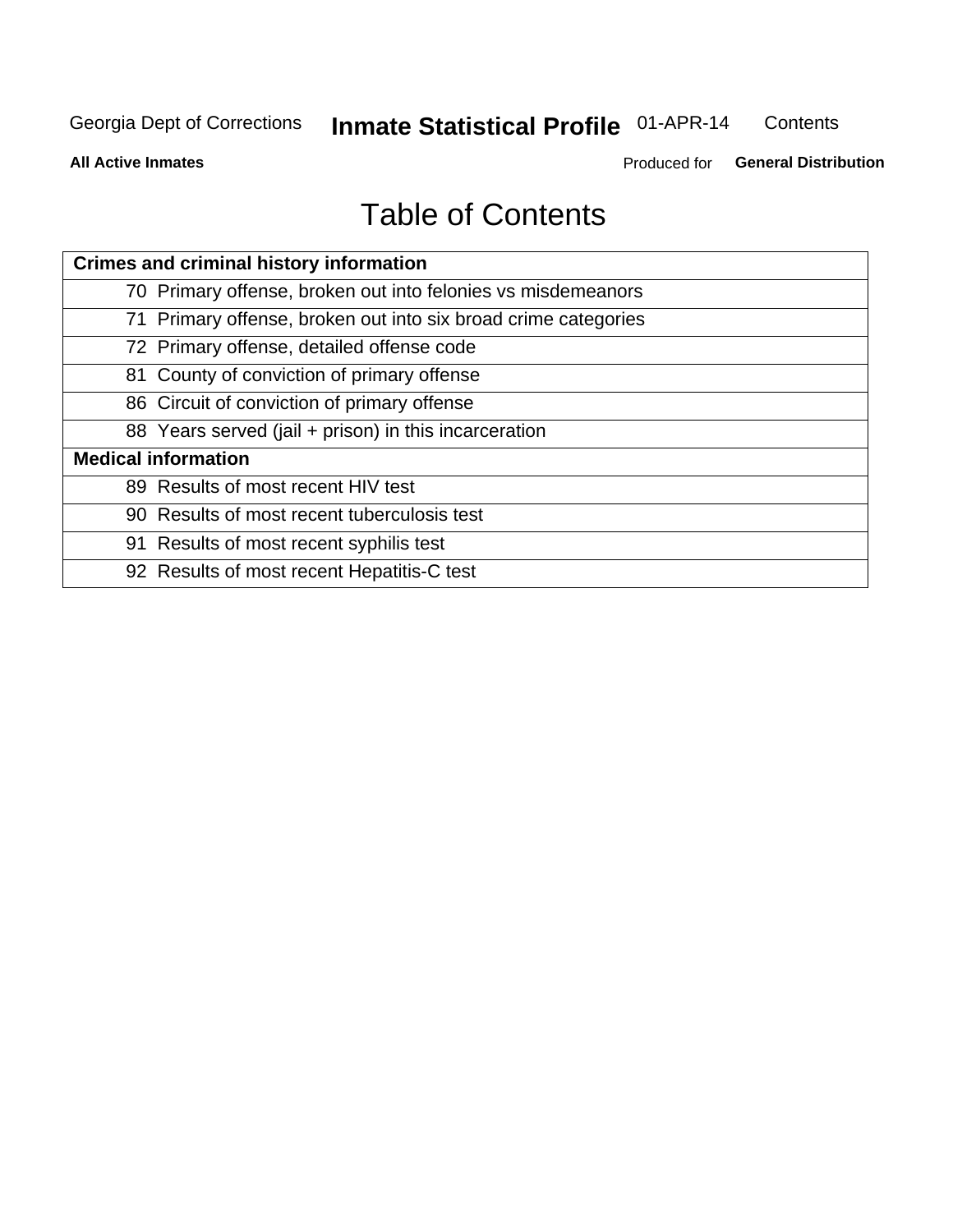#### Inmate Statistical Profile 01-APR-14 Page 90

### **Inmates Released During Fy 2013**

### Produced for General Distribution

### Current age, broken out in ten-year age groups

COL % - percent each COUNT is of its particular column

|                          |              | <b>Male</b> |        |                 | <b>Female</b> |       |        | <b>Total</b> |
|--------------------------|--------------|-------------|--------|-----------------|---------------|-------|--------|--------------|
| <b>Current Age</b>       | <b>Count</b> | Col %       | Row %  | <b>Count</b>    | Col %         | Row % | Total  | Col %        |
| <b>Teens (1-19)</b>      | 774          | 1.57%       | 95.09% | 40              | 1.15%         | 4.91% | 814    | 1.54%        |
| <b>Twenties (20-29)</b>  | 14,975       | 30.29%      | 93.88% | 976             | 28.09%        | 6.12% | 15,951 | 30.15%       |
| <b>Thirties (30-39)</b>  | 14,417       | 29.16%      | 92.69% | 1,137           | 32.72%        | 7.31% | 15,554 | 29.40%       |
| <b>Forties (40-49)</b>   | 10,414       | 21.07%      | 92.46% | 849             | 24.43%        | 7.54% | 11,263 | 21.29%       |
| <b>Fifties (50-59)</b>   | 6,432        | 13.01%      | 94.44% | 379             | 10.91%        | 5.56% | 6,811  | 12.87%       |
| <b>Sixties (60-69)</b>   | 1,856        | 3.75%       | 95.92% | 79              | 2.27%         | 4.08% | 1,935  | 3.66%        |
| Seventy + (70 and above) | 566          | 1.14%       | 97.42% | 15 <sup>1</sup> | 0.43%         | 2.58% | 581    | 1.10%        |
| <b>Total Reported</b>    | 49,434       | 100%        | 93.43% | 3,475           | 100%          | 6.57% | 52,909 | 100.0%       |

| <b>Anorted</b><br><b>NOT REPO</b> |        |            |        |
|-----------------------------------|--------|------------|--------|
| Total                             | 49,434 | <b>A75</b> | 52,909 |

| <b>Mean</b><br>(average) | 37.39    | 36.93 | 37.36 |
|--------------------------|----------|-------|-------|
| Median (middle)          | つん<br>vu | 36    | 35    |
| Mode<br>(most frequent)  | 24       | 30    |       |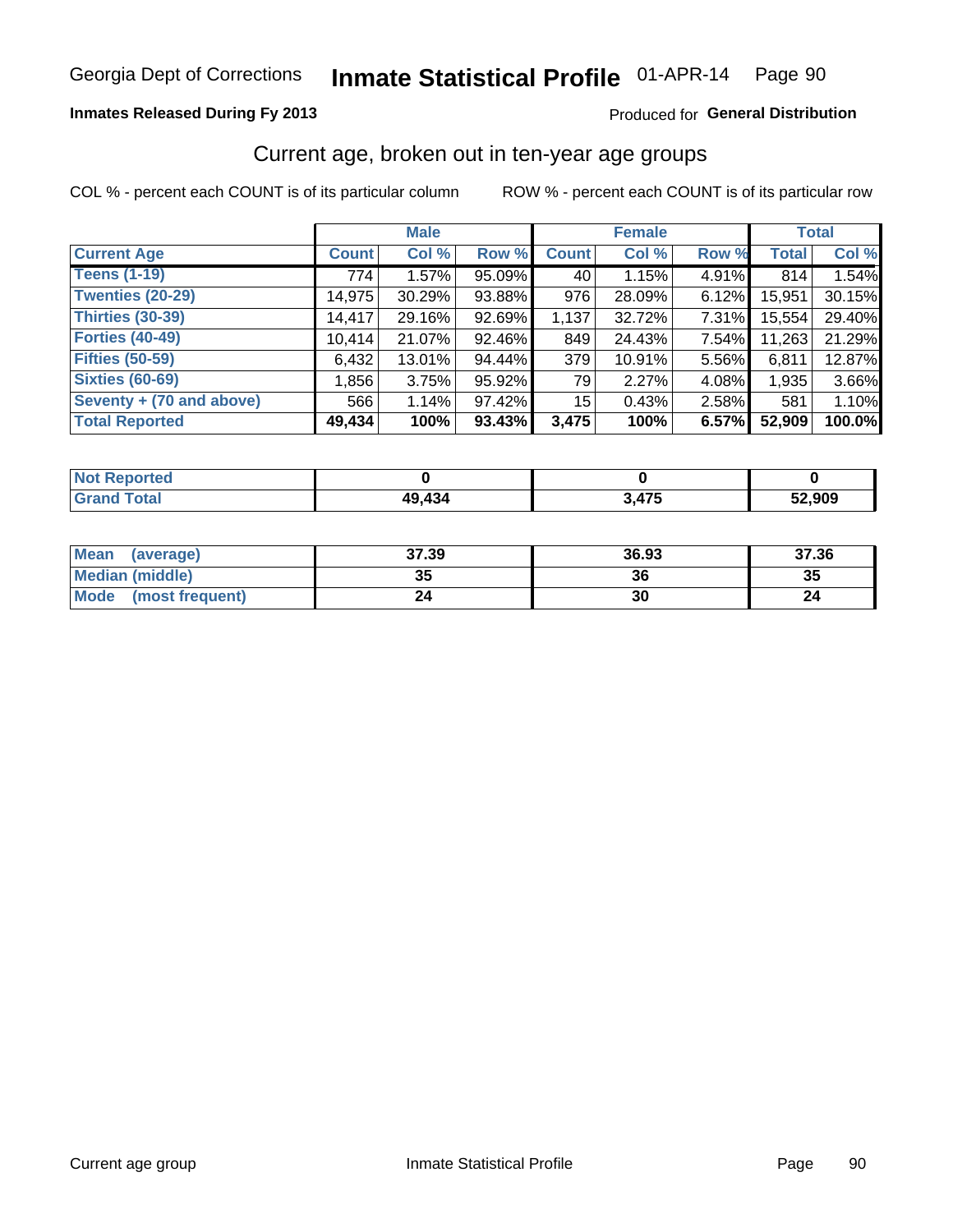#### Inmate Statistical Profile 01-APR-14 Page 91

#### **All Active Inmates**

### Produced for General Distribution

### Race group

COL % - percent each COUNT is of its particular column

|                   |                        |                 | <b>Male</b> |             |       | <b>Female</b> |           |              | <b>Total</b> |
|-------------------|------------------------|-----------------|-------------|-------------|-------|---------------|-----------|--------------|--------------|
| <b>Race Group</b> |                        | <b>Count</b>    | Col %       | Row % Count |       | Col %         | Row %     | <b>Total</b> | Col %        |
|                   | <b>White</b>           | 15,976          | 32.26%      | 89.39%      | ,897  | 54.57%        | $10.61\%$ | 17,873       | 33.72%       |
| $\mathbf{2}$      | <b>Black</b>           | 31,157          | 62.91%      | 95.40%      | .504  | 43.27%        | 4.60%     | 32,661       | 61.62%       |
| 5                 | <b>Other</b>           | 39              | .08%        | 86.67%      | 6     | $.17\%$       | 13.33%    | 45           | .08%         |
| 6                 | <b>Asian</b>           | 144             | .29%        | 92.31%      | 12    | .35%          | 7.69%     | 156          | .29%         |
| 9                 | <b>Unknown</b>         | 2               | .01%        | 66.67%      |       | .03%          | 33.33%    | 3            | .01%         |
| 10                | <b>Hispanic</b>        | 2,181           | 4.40%       | 97.58%      | 54    | 1.55%         | 2.42%     | 2,235        | 4.22%        |
| $12 \,$           | <b>Native American</b> | 25 <sub>1</sub> | .05%        | 92.59%      | 2     | $.06\%$       | $7.41\%$  | 27           | .05%         |
|                   | <b>Total Reported</b>  | 49,524          | 100%        | 93.44%      | 3,476 | 100%          | 6.56%     | 53,000       | 100%         |

| <b>ported</b><br>'NO.  |        |       |        |
|------------------------|--------|-------|--------|
| <b>Total</b><br>'Grano | 49,524 | 3,476 | 53,000 |

| M.<br>____ | . | ------- |
|------------|---|---------|
|            |   |         |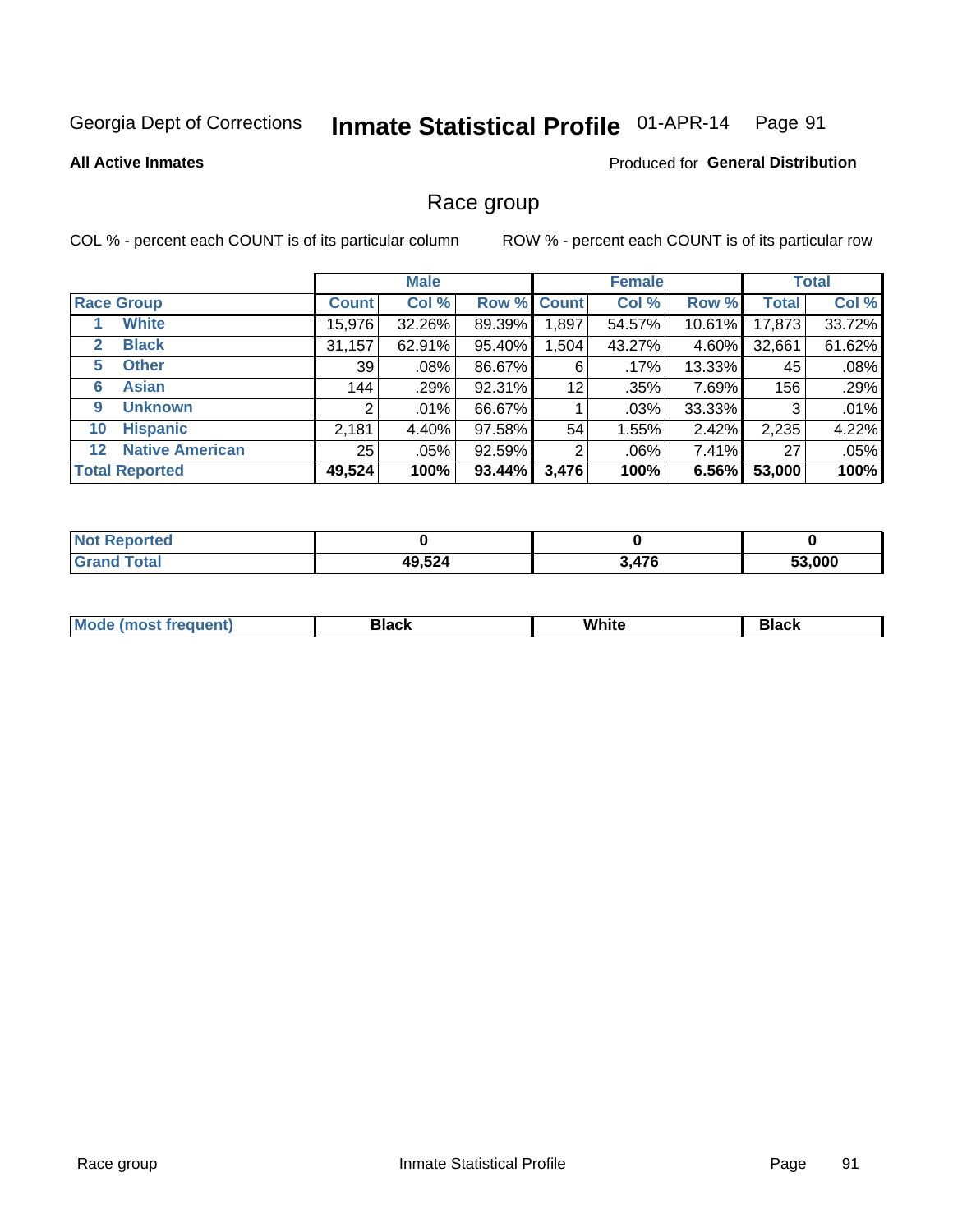#### Inmate Statistical Profile 01-APR-14 Page 7

**All Active Inmates** 

### **Produced for General Distribution**

### Marital status, self-reported at entry to prison

COL % - percent each COUNT is of its particular column

|                       | <b>Male</b>  |          |        | <b>Female</b> |        |        | <b>Total</b> |        |
|-----------------------|--------------|----------|--------|---------------|--------|--------|--------------|--------|
| <b>Marital Status</b> | <b>Count</b> | Col %    | Row %  | <b>Count</b>  | Col %  | Row %  | <b>Total</b> | Col %  |
| <b>Unknown</b><br>0   | 336          | $.68\%$  | 92.05% | 29            | .83%   | 7.95%  | 365          | .69%   |
| <b>Divorced</b><br>D  | 4,451        | $8.99\%$ | 88.77% | 563           | 16.20% | 11.23% | 5,014        | 9.46%  |
| <b>Married</b><br>M   | 6,747        | 13.62%   | 91.73% | 608           | 17.49% | 8.27%  | 7,355        | 13.88% |
| <b>Separated</b><br>S | 1,633        | 3.30%    | 86.04% | 265           | 7.62%  | 13.96% | 1,898        | 3.58%  |
| <b>Unmarried</b><br>U | 35,919       | 72.53%   | 95.10% | 1,852         | 53.28% | 4.90%  | 37,771       | 71.27% |
| <b>Widow</b><br>W     | 438          | .88%     | 73.37% | 159           | 4.57%  | 26.63% | 597          | 1.13%  |
| <b>Total Reported</b> | 49,524       | 100%     | 93.44% | 3,476         | 100%   | 6.56%  | 53,000       | 100%   |

| ----<br>rted<br>NO |       |               |        |
|--------------------|-------|---------------|--------|
| $\sim$ 10          | 9,524 | $\rightarrow$ | 53.000 |

|  | M | . | Unmarried | າmarried<br>_____ |
|--|---|---|-----------|-------------------|
|--|---|---|-----------|-------------------|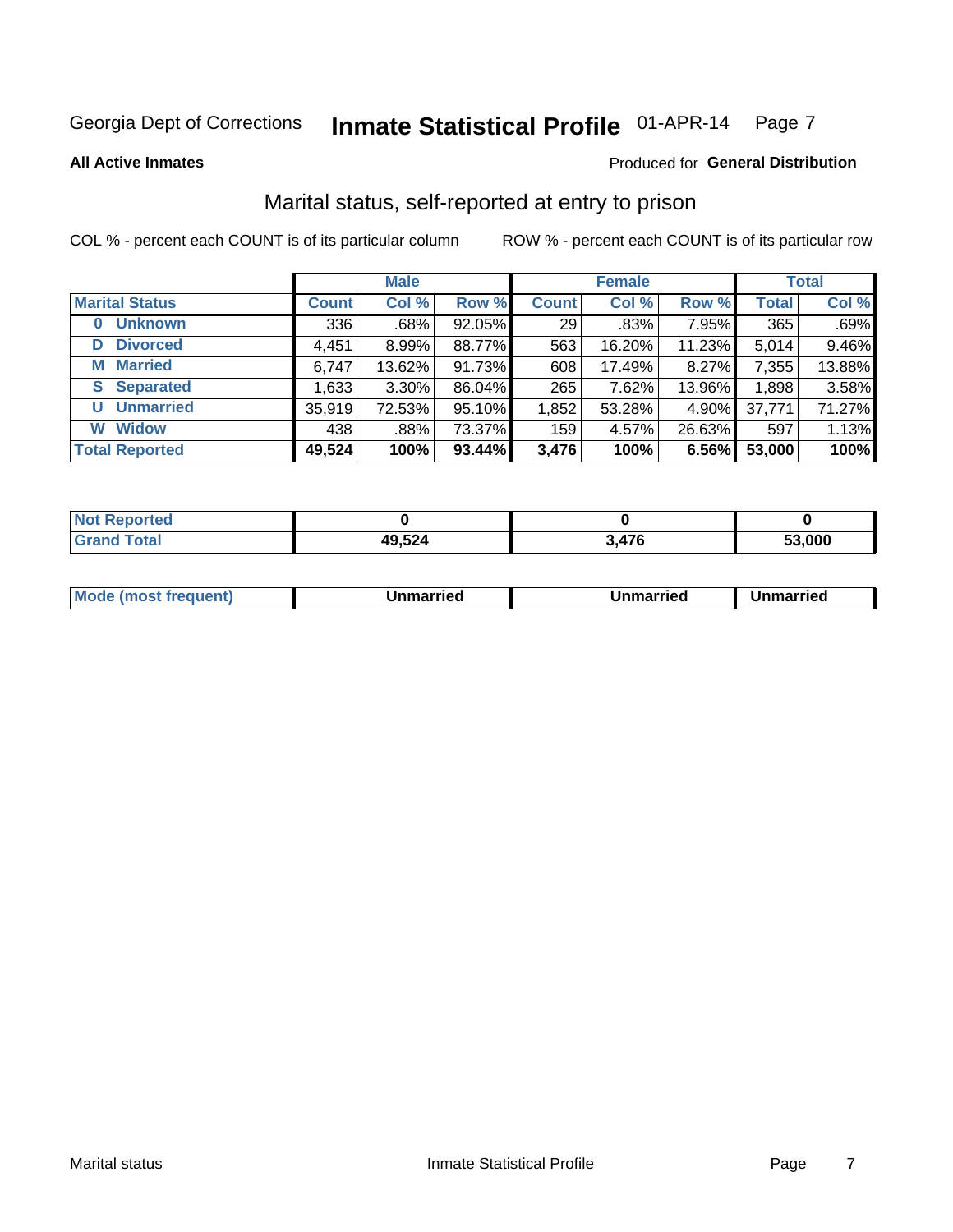#### Inmate Statistical Profile 01-APR-14 Page 8

#### **All Active Inmates**

### Produced for General Distribution

### Number of children, self reported at entry to prison

COL % - percent each COUNT is of its particular column

|                           |              | <b>Male</b> |        |              | <b>Female</b> |       | <b>Total</b> |               |
|---------------------------|--------------|-------------|--------|--------------|---------------|-------|--------------|---------------|
| <b>Number of Children</b> | <b>Count</b> | Col %       | Row %  | <b>Count</b> | Col %         | Row % | <b>Total</b> | Col %         |
| $\bf{0}$                  | 20,036       | 40.89%      | 94.89% | 1,079        | 31.08%        | 5.11% | 21,115       | 40.24%        |
|                           | 11,048       | 22.55%      | 94.52% | 640          | 18.43%        | 5.48% |              | 11,688 22.27% |
| $\overline{2}$            | 8,088        | 16.51%      | 91.15% | 785          | 22.61%        | 8.85% | 8,873        | 16.91%        |
| 3                         | 4,833        | 9.86%       | 90.34% | 517          | 14.89%        | 9.66% | 5,350        | 10.20%        |
| 4                         | 2,460        | 5.02%       | 90.77% | 250          | 7.20%         | 9.23% | 2,710        | 5.16%         |
| 5                         | 1,228        | 2.51%       | 91.64% | 112          | 3.23%         | 8.36% | 1,340        | 2.55%         |
| 6                         | 633          | 1.29%       | 91.61% | 58           | 1.67%         | 8.39% | 691          | 1.32%         |
|                           | 282          | 0.58%       | 94.63% | 16           | 0.46%         | 5.37% | 298          | 0.57%         |
| 8                         | 148          | 0.30%       | 94.27% | 9            | 0.26%         | 5.73% | 157          | 0.30%         |
| $\boldsymbol{9}$          | 98           | 0.20%       | 98.00% | 2            | 0.06%         | 2.00% | 100          | 0.19%         |
| 10                        | 61           | 0.12%       | 98.39% |              | 0.03%         | 1.61% | 62           | 0.12%         |
| Over 10                   | 87           | 0.18%       | 96.67% | 3            | 0.09%         | 3.33% | 90           | 0.17%         |
| <b>Total Reported</b>     | 49,002       | 100%        | 93.38% | 3,472        | 100%          | 6.62% | 52,474       | 100%          |

| ちつつ<br>JLL                                   |               | 526    |
|----------------------------------------------|---------------|--------|
| $\overline{10}$ $\overline{50}$<br>$-0.04$ . | $\rightarrow$ | 53,000 |

| <b>Mean</b><br>(average)       | דפ<br>I J J | .70 | 1.40 |
|--------------------------------|-------------|-----|------|
| <b>Median (middle)</b>         |             |     |      |
| <b>Mode</b><br>(most frequent) |             |     |      |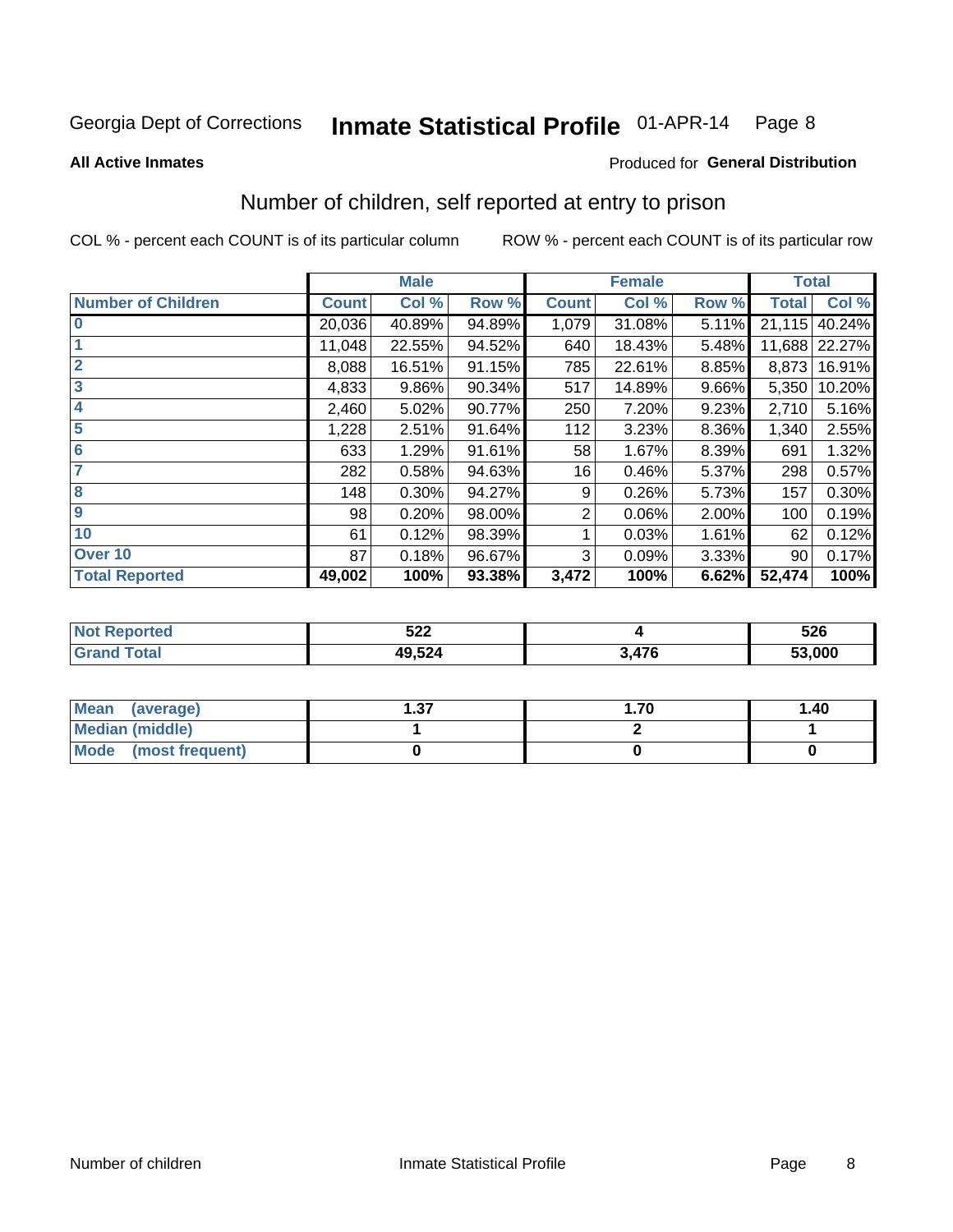#### Inmate Statistical Profile 01-APR-14 Page 9

#### **All Active Inmates**

### Produced for General Distribution

### Religious affiliation, self-reported at entry to prison

COL % - percent each COUNT is of its particular column

|                         |                              |              | <b>Male</b> |         |              | <b>Female</b> |        |              | <b>Total</b> |
|-------------------------|------------------------------|--------------|-------------|---------|--------------|---------------|--------|--------------|--------------|
|                         | <b>Religious Affiliation</b> | <b>Count</b> | Col %       | Row %   | <b>Count</b> | Col %         | Row %  | <b>Total</b> | Col %        |
| 1                       | <b>Islam</b>                 | 865          | 4.35%       | 96.33%  | 33           | 1.31%         | 3.67%  | 898          | 4.01%        |
| $\overline{2}$          | <b>Catholic</b>              | 986          | 4.96%       | 88.04%  | 134          | 5.30%         | 11.96% | 1,120        | 5.00%        |
| $\overline{\mathbf{3}}$ | <b>Baptist</b>               | 10,080       | 50.71%      | 84.86%  | 1,799        | 71.16%        | 15.14% | 11,879       | 53.02%       |
| $\overline{\mathbf{4}}$ | <b>Methodist</b>             | 426          | 2.14%       | 85.71%  | 71           | 2.81%         | 14.29% | 497          | 2.22%        |
| $\overline{5}$          | <b>EpiscopIn</b>             | 40           | .20%        | 90.91%  | 4            | .16%          | 9.09%  | 44           | .20%         |
| $6\overline{6}$         | <b>Presbytrn</b>             | 61           | .31%        | 91.04%  | 6            | .24%          | 8.96%  | 67           | .30%         |
| 7                       | <b>Chc Of God</b>            | 344          | 1.73%       | 85.36%  | 59           | 2.33%         | 14.64% | 403          | 1.80%        |
| 8                       | <b>Holiness</b>              | 689          | 3.47%       | 81.35%  | 158          | 6.25%         | 18.65% | 847          | 3.78%        |
| $\boldsymbol{9}$        | <b>Jewish</b>                | 28           | .14%        | 80.00%  | 7            | .28%          | 20.00% | 35           | .16%         |
| 10                      | <b>Anglican</b>              | 12           | .06%        | 92.31%  |              | .04%          | 7.69%  | 13           | .06%         |
| 11                      | <b>Grk Orthdx</b>            | 4            | .02%        | 66.67%  | 2            | .08%          | 33.33% | 6            | .03%         |
| 12                      | <b>Hindu</b>                 | 4            | .02%        | 100.00% |              |               |        | 4            | .02%         |
| 13                      | <b>Buddhist</b>              | 31           | .16%        | 83.78%  | 6            | .24%          | 16.22% | 37           | .17%         |
| 14                      | <b>Taoist</b>                | 5            | .03%        | 83.33%  | 1            | .04%          | 16.67% | 6            | .03%         |
| 15                      | <b>Shintoist</b>             | 3            | .02%        | 100.00% |              |               |        | 3            | .01%         |
| 16                      | <b>Seven D Ad</b>            | 68           | .34%        | 88.31%  | 9            | .36%          | 11.69% | 77           | .34%         |
| 17                      | <b>Jehovah Wt</b>            | 254          | 1.28%       | 88.50%  | 33           | 1.31%         | 11.50% | 287          | 1.28%        |
| 18                      | <b>Latr Day S</b>            | 30           | .15%        | 90.91%  | 3            | .12%          | 9.09%  | 33           | .15%         |
| 20                      | <b>Other Prot</b>            | 3,042        | 15.30%      | 94.65%  | 172          | 6.80%         | 5.35%  | 3,214        | 14.35%       |
| 96                      | <b>None</b>                  | 2,905        | 14.61%      | 98.98%  | 30           | 1.19%         | 1.02%  | 2,935        | 13.10%       |
|                         | <b>Total Reported</b>        | 19,877       | 100%        | 88.72%  | 2,528        | 100%          | 11.28% | 22,405       | 100%         |

| 29,647 | 948  | 30,595 |
|--------|------|--------|
| 49,524 | .476 | .000   |

|  | Mode (most frequent) | 3aptist | 3aptist | Baptist |
|--|----------------------|---------|---------|---------|
|--|----------------------|---------|---------|---------|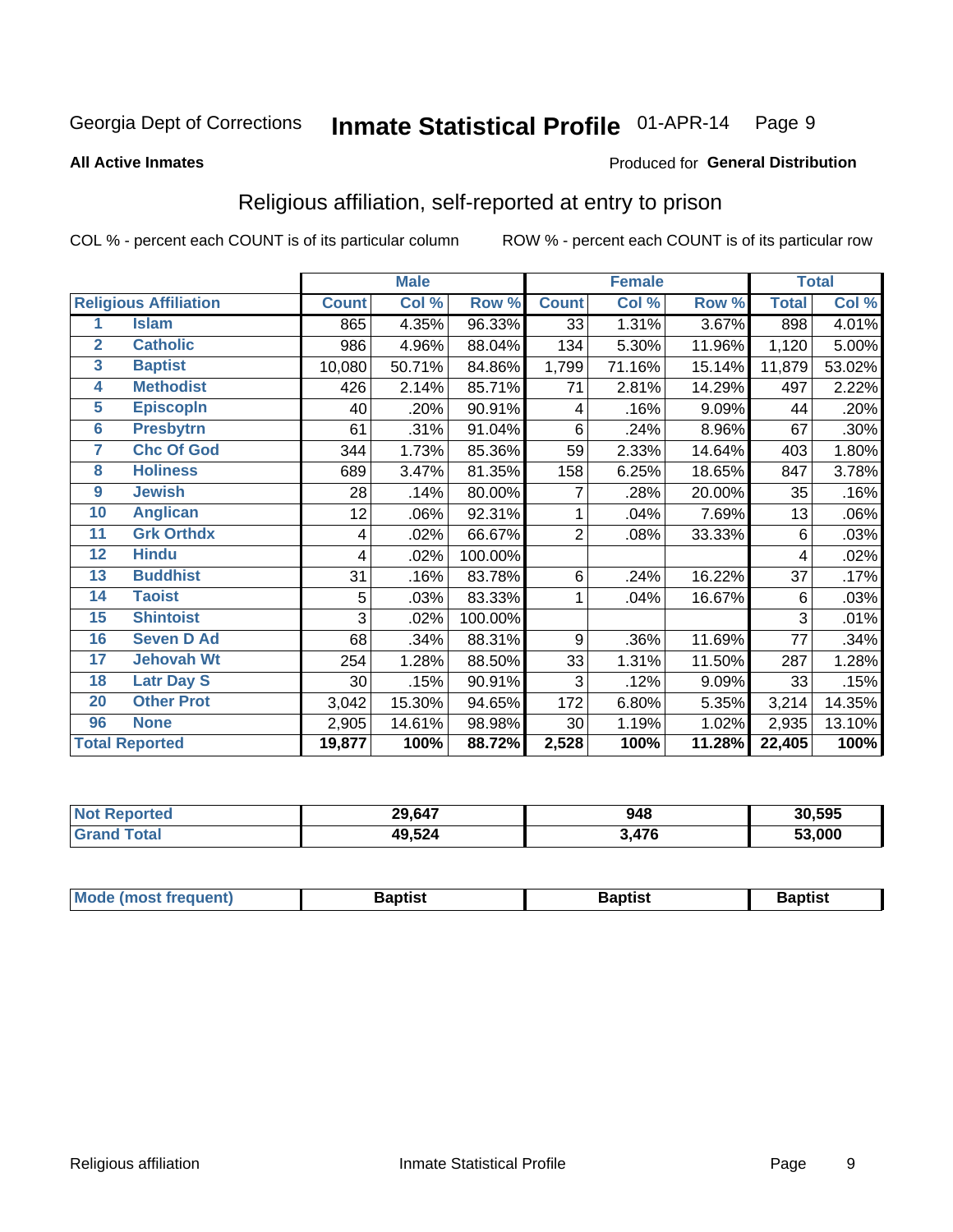### Inmate Statistical Profile 01-APR-14 Page 10

Produced for General Distribution

### **All Active Inmates**

### Home county, self-reported at entry to prison

COL % - percent each COUNT is of its particular column

|     |                             |              | <b>Male</b> |                  |                  | <b>Female</b> |        | <b>Total</b> |        |
|-----|-----------------------------|--------------|-------------|------------------|------------------|---------------|--------|--------------|--------|
|     | <b>Home County</b>          | <b>Count</b> | Col %       | Row <sup>%</sup> | <b>Count</b>     | Col %         | Row %  | <b>Total</b> | Col %  |
| 000 | <b>Unknown</b>              | 5,338        | 10.78%      | 93.21%           | 389              | 11.19%        | 6.79%  | 5,727        | 10.81% |
| 001 | <b>Appling County</b>       | 107          | .22%        | 93.86%           | 7                | .20%          | 6.14%  | 114          | .22%   |
| 002 | <b>Atkinson County</b>      | 40           | .08%        | 97.56%           | 1                | .03%          | 2.44%  | 41           | .08%   |
| 003 | <b>Bacon County</b>         | 66           | .13%        | 95.65%           | 3                | .09%          | 4.35%  | 69           | .13%   |
| 004 | <b>Baker County</b>         | 21           | .04%        | 100.00%          |                  |               |        | 21           | .04%   |
| 005 | <b>Baldwin County</b>       | 261          | .53%        | 94.57%           | 15               | .43%          | 5.43%  | 276          | .52%   |
| 006 | <b>Banks County</b>         | 59           | .12%        | 95.16%           | $\mathbf{3}$     | .09%          | 4.84%  | 62           | .12%   |
| 007 | <b>Barrow County</b>        | 261          | .53%        | 90.00%           | 29               | .83%          | 10.00% | 290          | .55%   |
| 008 | <b>Bartow County</b>        | 502          | 1.01%       | 87.15%           | 74               | 2.13%         | 12.85% | 576          | 1.09%  |
| 009 | <b>Ben Hill County</b>      | 198          | .40%        | 94.74%           | 11               | .32%          | 5.26%  | 209          | .39%   |
| 010 | <b>Berrien County</b>       | 81           | .16%        | 93.10%           | $\,6$            | .17%          | 6.90%  | 87           | .16%   |
| 011 | <b>Bibb County</b>          | 1,114        | 2.25%       | 95.54%           | 52               | 1.50%         | 4.46%  | 1,166        | 2.20%  |
| 012 | <b>Bleckley County</b>      | 56           | .11%        | 94.92%           | 3                | .09%          | 5.08%  | 59           | .11%   |
| 013 | <b>Brantley County</b>      | 51           | .10%        | 87.93%           | $\overline{7}$   | .20%          | 12.07% | 58           | .11%   |
| 014 | <b>Brooks County</b>        | 162          | .33%        | 98.18%           | $\overline{3}$   | .09%          | 1.82%  | 165          | .31%   |
| 015 | <b>Bryan County</b>         | 114          | .23%        | 96.61%           | 4                | .12%          | 3.39%  | 118          | .22%   |
| 016 | <b>Bulloch County</b>       | 336          | .68%        | 91.80%           | 30               | .86%          | 8.20%  | 366          | .69%   |
| 017 | <b>Burke County</b>         | 203          | .41%        | 97.13%           | $\,6$            | .17%          | 2.87%  | 209          | .39%   |
| 018 | <b>Butts County</b>         | 135          | .27%        | 93.75%           | $\boldsymbol{9}$ | .26%          | 6.25%  | 144          | .27%   |
| 019 | <b>Calhoun County</b>       | 70           | .14%        | 95.89%           | 3                | .09%          | 4.11%  | 73           | .14%   |
| 020 | <b>Camden County</b>        | 135          | .27%        | 93.10%           | 10               | .29%          | 6.90%  | 145          | .27%   |
| 021 | <b>Candler County</b>       | 115          | .23%        | 90.55%           | 12               | .35%          | 9.45%  | 127          | .24%   |
| 022 | <b>Carroll County</b>       | 540          | 1.09%       | 91.06%           | 53               | 1.52%         | 8.94%  | 593          | 1.12%  |
| 023 | <b>Catoosa County</b>       | 218          | .44%        | 91.60%           | 20               | .58%          | 8.40%  | 238          | .45%   |
| 024 | <b>Charlton County</b>      | 49           | .10%        | 98.00%           | $\mathbf{1}$     | .03%          | 2.00%  | 50           | .09%   |
| 025 | <b>Chatham County</b>       | 1,895        | 3.83%       | 97.33%           | 52               | 1.50%         | 2.67%  | 1,947        | 3.67%  |
| 026 | <b>Chattahoochee County</b> | 23           | .05%        | 95.83%           | 1                | .03%          | 4.17%  | 24           | .05%   |
| 027 | <b>Chattooga County</b>     | 223          | .45%        | 88.14%           | 30               | .86%          | 11.86% | 253          | .48%   |
| 028 | <b>Cherokee County</b>      | 400          | .81%        | 91.95%           | 35               | 1.01%         | 8.05%  | 435          | .82%   |
| 029 | <b>Clarke County</b>        | 452          | .91%        | 94.36%           | 27               | .78%          | 5.64%  | 479          | .90%   |
| 030 | <b>Clay County</b>          | 37           | .07%        | 97.37%           | 1                | .03%          | 2.63%  | 38           | .07%   |
| 031 | <b>Clayton County</b>       | 1,432        | 2.89%       | 94.15%           | 89               | 2.56%         | 5.85%  | 1,521        | 2.87%  |
| 032 | <b>Clinch County</b>        | 41           | .08%        | 95.35%           | $\overline{2}$   | .06%          | 4.65%  | 43           | .08%   |
| 033 | <b>Cobb County</b>          | 1,926        | 3.89%       | 91.76%           | 173              | 4.98%         | 8.24%  | 2,099        | 3.96%  |
| 034 | <b>Coffee County</b>        | 254          | .51%        | 94.78%           | 14               | .40%          | 5.22%  | 268          | .51%   |
| 035 | <b>Colquitt County</b>      | 235          | .47%        | 95.14%           | 12               | .35%          | 4.86%  | 247          | .47%   |
| 036 | <b>Columbia County</b>      | 278          | .56%        | 92.05%           | 24               | .69%          | 7.95%  | 302          | .57%   |
| 037 | <b>Cook County</b>          | 124          | .25%        | 95.38%           | $\,6$            | .17%          | 4.62%  | 130          | .25%   |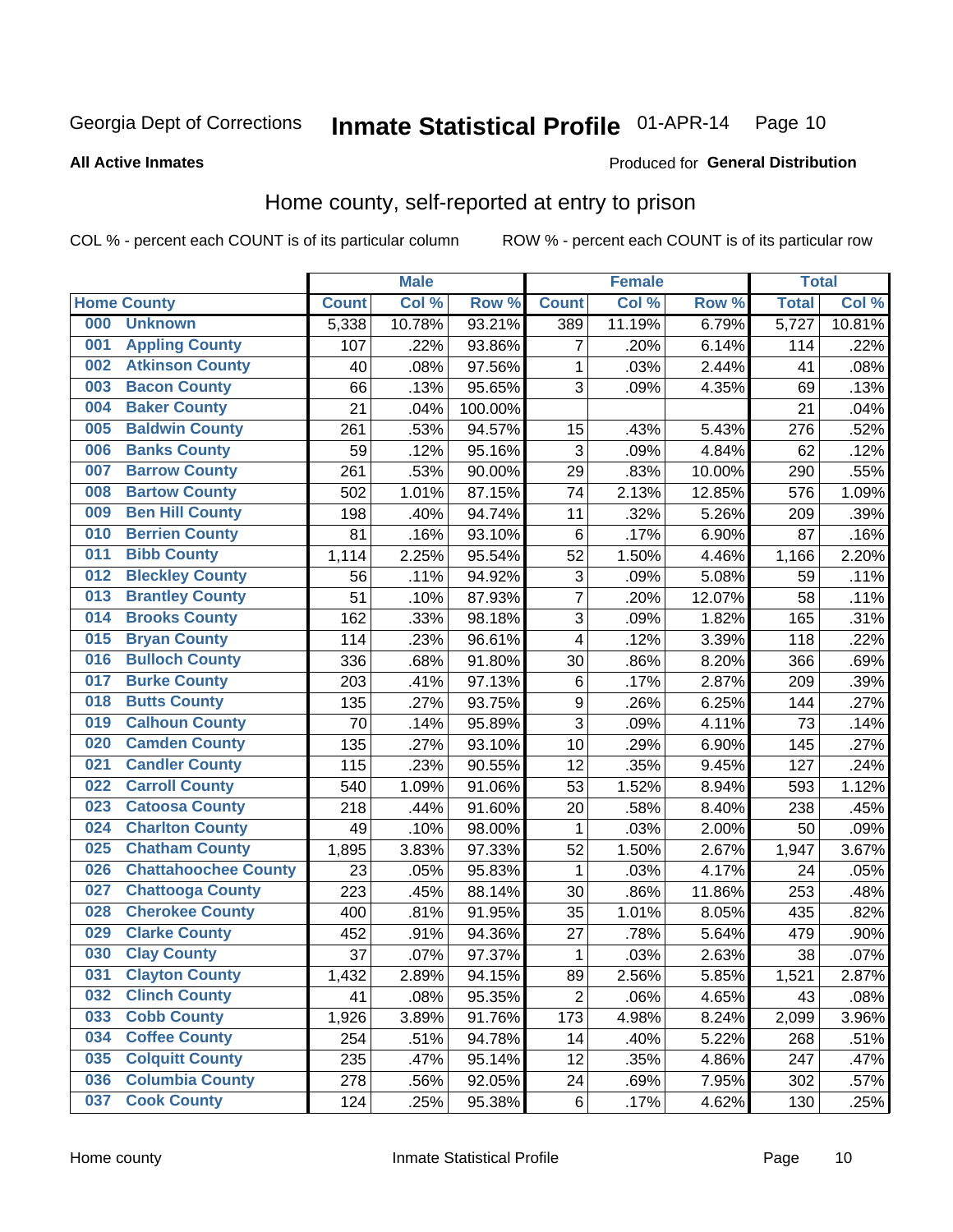### Inmate Statistical Profile 01-APR-14 Page 11

**All Active Inmates** 

#### Produced for General Distribution

### Home county, self-reported at entry to prison

COL % - percent each COUNT is of its particular column

|     |                         |              | <b>Male</b> |                  |                | <b>Female</b> |        | <b>Total</b> |        |
|-----|-------------------------|--------------|-------------|------------------|----------------|---------------|--------|--------------|--------|
|     | <b>Home County</b>      | <b>Count</b> | Col%        | Row <sup>%</sup> | <b>Count</b>   | Col %         | Row %  | <b>Total</b> | Col %  |
| 038 | <b>Coweta County</b>    | 393          | .79%        | 94.02%           | 25             | .72%          | 5.98%  | 418          | .79%   |
| 039 | <b>Crawford County</b>  | 42           | .08%        | 91.30%           | 4              | .12%          | 8.70%  | 46           | .09%   |
| 040 | <b>Crisp County</b>     | 207          | .42%        | 95.39%           | 10             | .29%          | 4.61%  | 217          | .41%   |
| 041 | <b>Dade County</b>      | 59           | .12%        | 89.39%           | $\overline{7}$ | .20%          | 10.61% | 66           | .12%   |
| 042 | <b>Dawson County</b>    | 84           | .17%        | 94.38%           | 5              | .14%          | 5.62%  | 89           | .17%   |
| 043 | <b>Decatur County</b>   | 274          | .55%        | 94.16%           | 17             | .49%          | 5.84%  | 291          | .55%   |
| 044 | <b>Dekalb County</b>    | 2,994        | 6.05%       | 94.24%           | 183            | 5.26%         | 5.76%  | 3,177        | 5.99%  |
| 045 | <b>Dodge County</b>     | 136          | .27%        | 90.67%           | 14             | .40%          | 9.33%  | 150          | .28%   |
| 046 | <b>Dooly County</b>     | 83           | .17%        | 93.26%           | 6              | .17%          | 6.74%  | 89           | .17%   |
| 047 | <b>Dougherty County</b> | 895          | 1.81%       | 93.72%           | 60             | 1.73%         | 6.28%  | 955          | 1.80%  |
| 048 | <b>Douglas County</b>   | 639          | 1.29%       | 93.42%           | 45             | 1.29%         | 6.58%  | 684          | 1.29%  |
| 049 | <b>Early County</b>     | 78           | .16%        | 95.12%           | 4              | .12%          | 4.88%  | 82           | .15%   |
| 050 | <b>Echols County</b>    | 12           | .02%        | 100.00%          |                |               |        | 12           | .02%   |
| 051 | <b>Effingham County</b> | 182          | .37%        | 92.39%           | 15             | .43%          | 7.61%  | 197          | .37%   |
| 052 | <b>Elbert County</b>    | 145          | .29%        | 95.39%           | $\overline{7}$ | .20%          | 4.61%  | 152          | .29%   |
| 053 | <b>Emanuel County</b>   | 172          | .35%        | 93.99%           | 11             | .32%          | 6.01%  | 183          | .35%   |
| 054 | <b>Evans County</b>     | 86           | .17%        | 93.48%           | 6              | .17%          | 6.52%  | 92           | .17%   |
| 055 | <b>Fannin County</b>    | 87           | .18%        | 86.14%           | 14             | .40%          | 13.86% | 101          | .19%   |
| 056 | <b>Fayette County</b>   | 152          | .31%        | 84.92%           | 27             | .78%          | 15.08% | 179          | .34%   |
| 057 | <b>Floyd County</b>     | 705          | 1.42%       | 89.24%           | 85             | 2.45%         | 10.76% | 790          | 1.49%  |
| 058 | <b>Forsyth County</b>   | 199          | .40%        | 88.05%           | 27             | .78%          | 11.95% | 226          | .43%   |
| 059 | <b>Franklin County</b>  | 117          | .24%        | 89.31%           | 14             | .40%          | 10.69% | 131          | .25%   |
| 060 | <b>Fulton County</b>    | 5,102        | 10.30%      | 95.17%           | 259            | 7.45%         | 4.83%  | 5,361        | 10.12% |
| 061 | <b>Gilmer County</b>    | 102          | .21%        | 91.89%           | 9              | .26%          | 8.11%  | 111          | .21%   |
| 062 | <b>Glascock County</b>  | 8            | .02%        | 100.00%          |                |               |        | 8            | .02%   |
| 063 | <b>Glynn County</b>     | 398          | .80%        | 94.31%           | 24             | .69%          | 5.69%  | 422          | .80%   |
| 064 | <b>Gordon County</b>    | 290          | .59%        | 84.55%           | 53             | 1.52%         | 15.45% | 343          | .65%   |
| 065 | <b>Grady County</b>     | 162          | .33%        | 95.86%           | $\overline{7}$ | .20%          | 4.14%  | 169          | .32%   |
| 066 | <b>Greene County</b>    | 104          | .21%        | 92.04%           | 9              | .26%          | 7.96%  | 113          | .21%   |
| 067 | <b>Gwinnett County</b>  | 1,709        | 3.45%       | 93.24%           | 124            | 3.57%         | 6.76%  | 1,833        | 3.46%  |
| 068 | <b>Habersham County</b> | 102          | .21%        | 93.58%           | 7              | .20%          | 6.42%  | 109          | .21%   |
| 069 | <b>Hall County</b>      | 597          | 1.21%       | 91.42%           | 56             | 1.61%         | 8.58%  | 653          | 1.23%  |
| 070 | <b>Hancock County</b>   | 60           | .12%        | 96.77%           | $\overline{2}$ | .06%          | 3.23%  | 62           | .12%   |
| 071 | <b>Haralson County</b>  | 161          | .33%        | 92.00%           | 14             | .40%          | 8.00%  | 175          | .33%   |
| 072 | <b>Harris County</b>    | 87           | .18%        | 91.58%           | $\bf 8$        | .23%          | 8.42%  | 95           | .18%   |
| 073 | <b>Hart County</b>      | 137          | .28%        | 96.48%           | 5              | .14%          | 3.52%  | 142          | .27%   |
| 074 | <b>Heard County</b>     | 51           | .10%        | 92.73%           | 4              | .12%          | 7.27%  | 55           | .10%   |
| 075 | <b>Henry County</b>     | 544          | 1.10%       | 93.63%           | 37             | 1.06%         | 6.37%  | 581          | 1.10%  |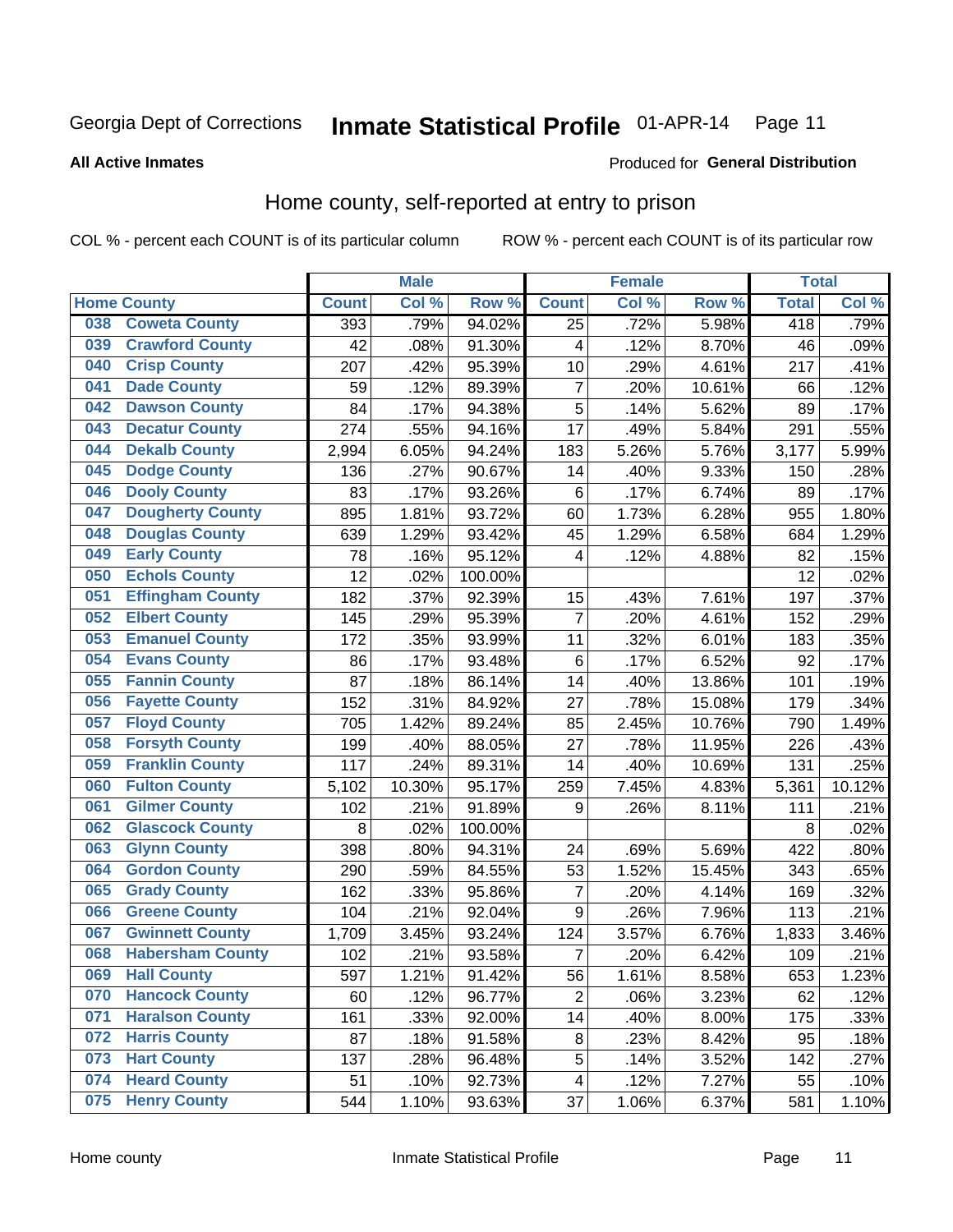#### Inmate Statistical Profile 01-APR-14 Page 12

**All Active Inmates** 

### **Produced for General Distribution**

### Home county, self-reported at entry to prison

COL % - percent each COUNT is of its particular column

|     |                          |              | <b>Male</b> |         |                         | <b>Female</b> |        | <b>Total</b>     |       |
|-----|--------------------------|--------------|-------------|---------|-------------------------|---------------|--------|------------------|-------|
|     | <b>Home County</b>       | <b>Count</b> | Col %       | Row %   | <b>Count</b>            | Col %         | Row %  | <b>Total</b>     | Col % |
| 076 | <b>Houston County</b>    | 533          | 1.08%       | 92.70%  | 42                      | 1.21%         | 7.30%  | $\overline{575}$ | 1.08% |
| 077 | <b>Irwin County</b>      | 74           | .15%        | 96.10%  | 3                       | .09%          | 3.90%  | 77               | .15%  |
| 078 | <b>Jackson County</b>    | 218          | .44%        | 91.21%  | 21                      | .60%          | 8.79%  | 239              | .45%  |
| 079 | <b>Jasper County</b>     | 64           | .13%        | 90.14%  | $\overline{7}$          | .20%          | 9.86%  | 71               | .13%  |
| 080 | <b>Jeff Davis County</b> | 87           | .18%        | 93.55%  | 6                       | .17%          | 6.45%  | 93               | .18%  |
| 081 | <b>Jefferson County</b>  | 194          | .39%        | 96.04%  | $\bf 8$                 | .23%          | 3.96%  | 202              | .38%  |
| 082 | <b>Jenkins County</b>    | 66           | .13%        | 95.65%  | 3                       | .09%          | 4.35%  | 69               | .13%  |
| 083 | <b>Johnson County</b>    | 42           | .08%        | 89.36%  | 5                       | .14%          | 10.64% | 47               | .09%  |
| 084 | <b>Jones County</b>      | 127          | .26%        | 92.70%  | 10                      | .29%          | 7.30%  | 137              | .26%  |
| 085 | <b>Lamar County</b>      | 60           | .12%        | 92.31%  | 5                       | .14%          | 7.69%  | 65               | .12%  |
| 086 | <b>Lanier County</b>     | 43           | .09%        | 100.00% |                         |               |        | 43               | .08%  |
| 087 | <b>Laurens County</b>    | 274          | .55%        | 94.16%  | 17                      | .49%          | 5.84%  | 291              | .55%  |
| 088 | <b>Lee County</b>        | 92           | .19%        | 92.00%  | 8                       | .23%          | 8.00%  | 100              | .19%  |
| 089 | <b>Liberty County</b>    | 247          | .50%        | 95.00%  | 13                      | .37%          | 5.00%  | 260              | .49%  |
| 090 | <b>Lincoln County</b>    | 27           | .05%        | 93.10%  | $\mathbf 2$             | .06%          | 6.90%  | 29               | .05%  |
| 091 | <b>Long County</b>       | 45           | .09%        | 91.84%  | 4                       | .12%          | 8.16%  | 49               | .09%  |
| 092 | <b>Lowndes County</b>    | 497          | 1.00%       | 94.31%  | 30                      | .86%          | 5.69%  | 527              | .99%  |
| 093 | <b>Lumpkin County</b>    | 83           | .17%        | 92.22%  | $\overline{7}$          | .20%          | 7.78%  | 90               | .17%  |
| 094 | <b>Macon County</b>      | 77           | .16%        | 96.25%  | $\overline{3}$          | .09%          | 3.75%  | 80               | .15%  |
| 095 | <b>Madison County</b>    | 136          | .27%        | 91.89%  | 12                      | .35%          | 8.11%  | 148              | .28%  |
| 096 | <b>Marion County</b>     | 40           | .08%        | 88.89%  | 5                       | .14%          | 11.11% | 45               | .08%  |
| 097 | <b>Mcduffie County</b>   | 147          | .30%        | 96.08%  | 6                       | .17%          | 3.92%  | 153              | .29%  |
| 098 | <b>Mcintosh County</b>   | 79           | .16%        | 95.18%  | $\overline{\mathbf{4}}$ | .12%          | 4.82%  | 83               | .16%  |
| 099 | <b>Meriwether County</b> | 147          | .30%        | 93.63%  | 10                      | .29%          | 6.37%  | 157              | .30%  |
| 100 | <b>Miller County</b>     | 38           | .08%        | 95.00%  | $\overline{2}$          | .06%          | 5.00%  | 40               | .08%  |
| 101 | <b>Mitchell County</b>   | 192          | .39%        | 94.12%  | 12                      | .35%          | 5.88%  | 204              | .38%  |
| 102 | <b>Monroe County</b>     | 131          | .26%        | 93.57%  | $\boldsymbol{9}$        | .26%          | 6.43%  | 140              | .26%  |
| 103 | <b>Montgomery County</b> | 63           | .13%        | 92.65%  | 5                       | .14%          | 7.35%  | 68               | .13%  |
| 104 | <b>Morgan County</b>     | 115          | .23%        | 94.26%  | $\overline{7}$          | .20%          | 5.74%  | 122              | .23%  |
| 105 | <b>Murray County</b>     | 154          | .31%        | 88.51%  | 20                      | .58%          | 11.49% | 174              | .33%  |
| 106 | <b>Muscogee County</b>   | 1,067        | 2.15%       | 95.44%  | 51                      | 1.47%         | 4.56%  | 1,118            | 2.11% |
| 107 | <b>Newton County</b>     | 521          | 1.05%       | 92.05%  | 45                      | 1.29%         | 7.95%  | 566              | 1.07% |
| 108 | <b>Oconee County</b>     | 40           | .08%        | 90.91%  | 4                       | .12%          | 9.09%  | 44               | .08%  |
| 109 | <b>Oglethorpe County</b> | 62           | .13%        | 91.18%  | $\,6$                   | .17%          | 8.82%  | 68               | .13%  |
| 110 | <b>Paulding County</b>   | 311          | .63%        | 92.56%  | 25                      | .72%          | 7.44%  | 336              | .63%  |
| 111 | <b>Peach County</b>      | 116          | .23%        | 95.08%  | $\,6$                   | .17%          | 4.92%  | 122              | .23%  |
| 112 | <b>Pickens County</b>    | 107          | .22%        | 91.45%  | 10                      | .29%          | 8.55%  | 117              | .22%  |
| 113 | <b>Pierce County</b>     | 77           | .16%        | 92.77%  | $\,6$                   | .17%          | 7.23%  | 83               | .16%  |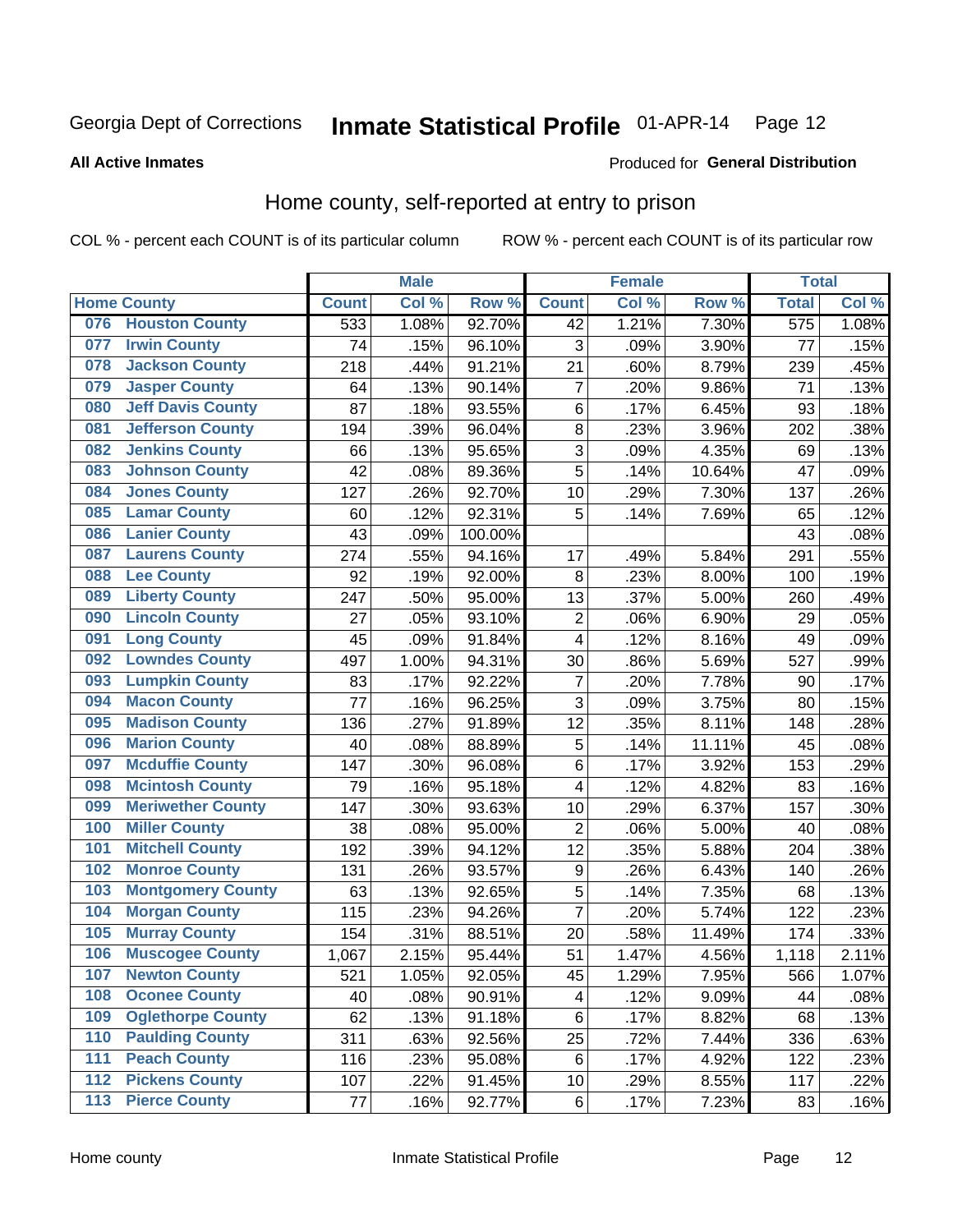# Inmate Statistical Profile 01-APR-14 Page 13

### **All Active Inmates**

#### Produced for General Distribution

### Home county, self-reported at entry to prison

COL % - percent each COUNT is of its particular column

|                                          |                          |              | <b>Male</b> |         |                  | <b>Female</b> |        | <b>Total</b>    |       |
|------------------------------------------|--------------------------|--------------|-------------|---------|------------------|---------------|--------|-----------------|-------|
| <b>Home County</b>                       |                          | <b>Count</b> | Col %       | Row %   | <b>Count</b>     | Col %         | Row %  | <b>Total</b>    | Col % |
| 114<br><b>Pike County</b>                |                          | 44           | .09%        | 95.65%  | 2                | .06%          | 4.35%  | $\overline{46}$ | .09%  |
| <b>Polk County</b><br>115                |                          | 240          | .48%        | 93.02%  | 18               | .52%          | 6.98%  | 258             | .49%  |
| <b>Pulaski County</b><br>116             |                          | 74           | .15%        | 93.67%  | 5                | .14%          | 6.33%  | 79              | .15%  |
| 117                                      | <b>Putnam County</b>     | 166          | .34%        | 92.22%  | 14               | .40%          | 7.78%  | 180             | .34%  |
| 118                                      | <b>Quitman County</b>    | 21           | .04%        | 95.45%  | 1                | .03%          | 4.55%  | 22              | .04%  |
| <b>Rabun County</b><br>119               |                          | 48           | .10%        | 90.57%  | 5                | .14%          | 9.43%  | 53              | .10%  |
| 120                                      | <b>Randolph County</b>   | 74           | .15%        | 91.36%  | $\overline{7}$   | .20%          | 8.64%  | 81              | .15%  |
| 121                                      | <b>Richmond County</b>   | 1,689        | 3.41%       | 94.78%  | 93               | 2.68%         | 5.22%  | 1,782           | 3.36% |
| 122                                      | <b>Rockdale County</b>   | 357          | .72%        | 91.54%  | 33               | .95%          | 8.46%  | 390             | .74%  |
| <b>Schley County</b><br>123              |                          | 19           | .04%        | 100.00% |                  |               |        | 19              | .04%  |
| 124                                      | <b>Screven County</b>    | 122          | .25%        | 94.57%  | 7                | .20%          | 5.43%  | 129             | .24%  |
| 125                                      | <b>Seminole County</b>   | 56           | .11%        | 88.89%  | $\overline{7}$   | .20%          | 11.11% | 63              | .12%  |
| 126                                      | <b>Spalding County</b>   | 439          | .89%        | 94.82%  | 24               | .69%          | 5.18%  | 463             | .87%  |
| 127                                      | <b>Stephens County</b>   | 145          | .29%        | 91.77%  | 13               | .37%          | 8.23%  | 158             | .30%  |
| 128                                      | <b>Stewart County</b>    | 26           | .05%        | 100.00% |                  |               |        | 26              | .05%  |
| <b>Sumter County</b><br>129              |                          | 192          | .39%        | 95.05%  | 10               | .29%          | 4.95%  | 202             | .38%  |
| <b>Talbot County</b><br>130              |                          | 44           | .09%        | 95.65%  | 2                | .06%          | 4.35%  | 46              | .09%  |
| 131                                      | <b>Taliaferro County</b> | 14           | .03%        | 93.33%  | 1                | .03%          | 6.67%  | 15              | .03%  |
| 132                                      | <b>Tattnall County</b>   | 169          | .34%        | 95.48%  | $\bf 8$          | .23%          | 4.52%  | 177             | .33%  |
| <b>Taylor County</b><br>133              |                          | 69           | .14%        | 92.00%  | 6                | .17%          | 8.00%  | 75              | .14%  |
| <b>Telfair County</b><br>134             |                          | 94           | .19%        | 96.91%  | $\overline{3}$   | .09%          | 3.09%  | 97              | .18%  |
| <b>Terrell County</b><br>135             |                          | 71           | .14%        | 93.42%  | 5                | .14%          | 6.58%  | 76              | .14%  |
| 136                                      | <b>Thomas County</b>     | 202          | .41%        | 92.66%  | 16               | .46%          | 7.34%  | 218             | .41%  |
| <b>Tift County</b><br>137                |                          | 274          | .55%        | 94.81%  | 15               | .43%          | 5.19%  | 289             | .55%  |
| 138                                      | <b>Toombs County</b>     | 303          | .61%        | 92.10%  | 26               | .75%          | 7.90%  | 329             | .62%  |
| <b>Towns County</b><br>139               |                          | 22           | .04%        | 100.00% |                  |               |        | 22              | .04%  |
| 140                                      | <b>Treutlen County</b>   | 64           | .13%        | 91.43%  | $\,6$            | .17%          | 8.57%  | 70              | .13%  |
| <b>Troup County</b><br>141               |                          | 471          | .95%        | 93.45%  | 33               | .95%          | 6.55%  | 504             | .95%  |
| <b>Turner County</b><br>$\overline{142}$ |                          | 61           | .12%        | 91.04%  | 6                | .17%          | 8.96%  | 67              | .13%  |
| <b>Twiggs County</b><br>143              |                          | 63           | .13%        | 94.03%  | 4                | .12%          | 5.97%  | 67              | .13%  |
| <b>Union County</b><br>144               |                          | 45           | .09%        | 83.33%  | $\boldsymbol{9}$ | .26%          | 16.67% | 54              | .10%  |
| 145<br><b>Upson County</b>               |                          | 150          | .30%        | 94.34%  | 9                | .26%          | 5.66%  | 159             | .30%  |
| <b>Walker County</b><br>146              |                          | 326          | .66%        | 91.32%  | 31               | .89%          | 8.68%  | 357             | .67%  |
| <b>Walton County</b><br>147              |                          | 393          | .79%        | 89.93%  | 44               | 1.27%         | 10.07% | 437             | .82%  |
| <b>Ware County</b><br>148                |                          | 279          | .56%        | 94.58%  | 16               | .46%          | 5.42%  | 295             | .56%  |
| <b>Warren County</b><br>149              |                          | 31           | .06%        | 88.57%  | 4                | .12%          | 11.43% | 35              | .07%  |
| 150                                      | <b>Washington County</b> | 188          | .38%        | 90.38%  | 20               | .58%          | 9.62%  | 208             | .39%  |
| <b>Wayne County</b><br>151               |                          | 177          | .36%        | 90.31%  | 19               | .55%          | 9.69%  | 196             | .37%  |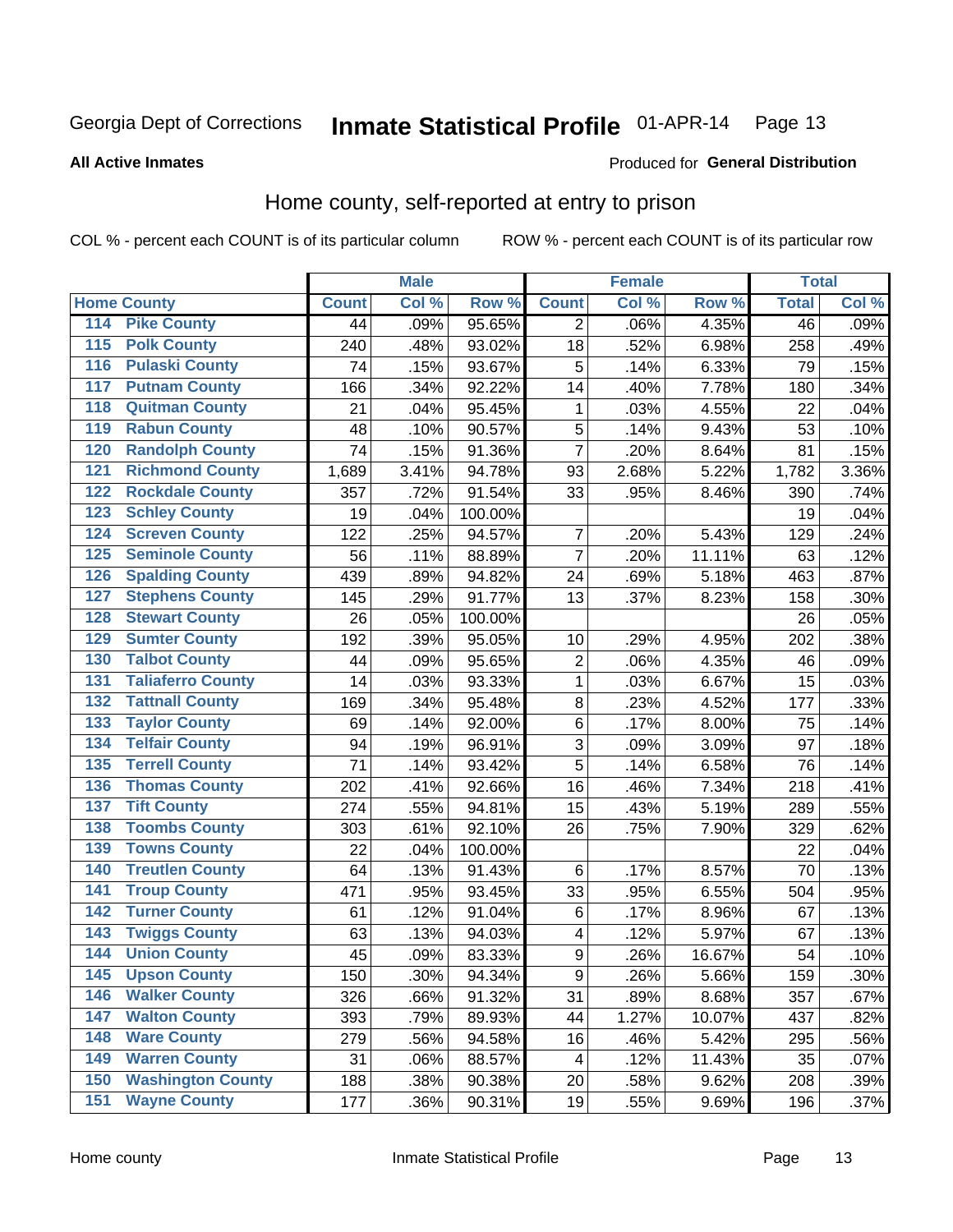# Inmate Statistical Profile 01-APR-14 Page 14

**All Active Inmates** 

### Produced for General Distribution

### Home county, self-reported at entry to prison

COL % - percent each COUNT is of its particular column

|     |                             |              | <b>Male</b> |         |              | <b>Female</b> |        | <b>Total</b> |       |
|-----|-----------------------------|--------------|-------------|---------|--------------|---------------|--------|--------------|-------|
|     | <b>Home County</b>          | <b>Count</b> | Col %       | Row %   | <b>Count</b> | Col %         | Row %  | <b>Total</b> | Col % |
| 152 | <b>Webster County</b>       | 9            | .02%        | 100.00% |              |               |        | 9            | .02%  |
| 153 | <b>Wheeler County</b>       | 23           | .05%        | 100.00% |              |               |        | 23           | .04%  |
| 154 | <b>White County</b>         | 80           | .16%        | 83.33%  | 16           | .46%          | 16.67% | 96           | .18%  |
| 155 | <b>Whitfield County</b>     | 426          | .86%        | 91.03%  | 42           | 1.21%         | 8.97%  | 468          | .88%  |
| 156 | <b>Wilcox County</b>        | 37           | .07%        | 84.09%  |              | .20%          | 15.91% | 44           | .08%  |
| 157 | <b>Wilkes County</b>        | 62           | .13%        | 92.54%  | 5            | .14%          | 7.46%  | 67           | .13%  |
| 158 | <b>Wilkinson County</b>     | 47           | .09%        | 95.92%  | 2            | .06%          | 4.08%  | 49           | .09%  |
| 159 | <b>Worth County</b>         | 105          | .21%        | 93.75%  | 7            | .20%          | 6.25%  | 112          | .21%  |
| 999 | <b>Other Custody/Out Of</b> | 213          | .43%        | 93.42%  | 15           | .43%          | 6.58%  | 228          | .43%  |
|     | <b>State</b>                |              |             |         |              |               |        |              |       |
|     | <b>Total Rported</b>        | 49,524       | 100%        | 93.44%  | 3,476        | 100%          | 6.56%  | 53,000       | 100%  |

| τeα |        |            |        |
|-----|--------|------------|--------|
|     | 49 524 | 170<br>. . | 53,000 |

| Mode<br><b>Tequent)</b><br>ns | nown | mown | เทown |
|-------------------------------|------|------|-------|
|                               |      |      |       |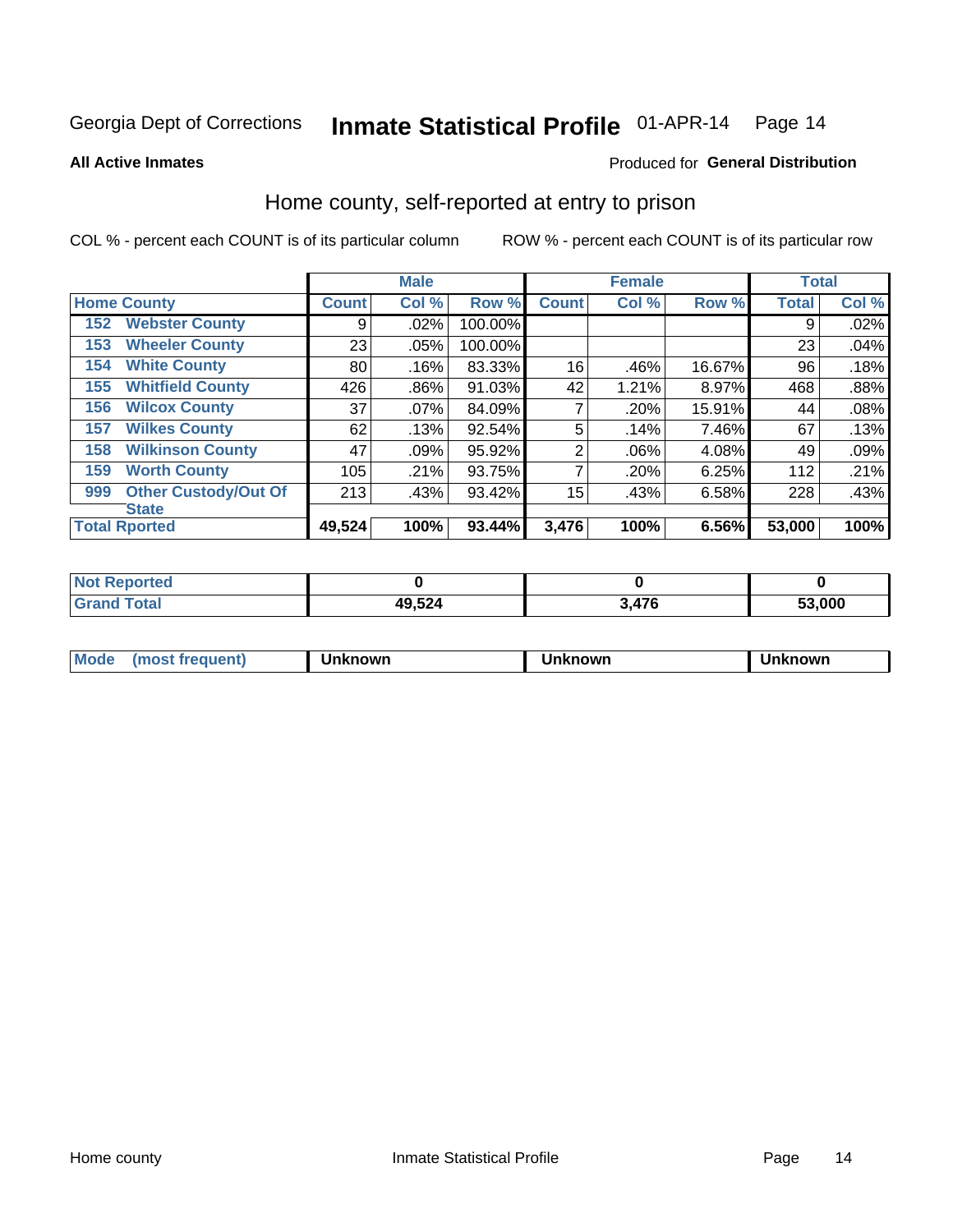### Inmate Statistical Profile 01-APR-14 Page 15

#### **All Active Inmates**

### Produced for General Distribution

### Socioeconomic class, self-reported at entry to prison

COL % - percent each COUNT is of its particular column

|                       |                | <b>Male</b> |           |              | <b>Female</b> |       |        | <b>Total</b> |
|-----------------------|----------------|-------------|-----------|--------------|---------------|-------|--------|--------------|
| Socioeconomic Class   | <b>Count</b> l | Col %       | Row %     | <b>Count</b> | Col %         | Row % | Total  | Col %        |
| <b>Welfare</b>        | .606           | 9.85%       | 96.11%    | 65           | 10.38%        | 3.89% | 1,671  | 9.87%        |
| <b>Occ Employ</b>     | 676            | 4.15%       | $99.41\%$ |              | .64%          | .59%  | 680    | 4.02%        |
| <b>Minimum Std</b>    | 6,815          | 41.81%      | 97.09%    | 204          | 32.59%        | 2.91% | 7.019  | 41.47%       |
| <b>Middle</b>         | 7.204          | 44.19%      | 95.33%    | 353          | 56.39%        | 4.67% | .557   | 44.64%       |
| <b>Total Reported</b> | 16,301         | 100%        | 96.3%     | 626          | 100%          | 3.7%  | 16,927 | 100%         |

| <b>Not Reported</b> | 33,223 | 2,850 | 36,073 |
|---------------------|--------|-------|--------|
|                     | 49,524 | 476   | 53,000 |

| ____<br>____ |
|--------------|
|--------------|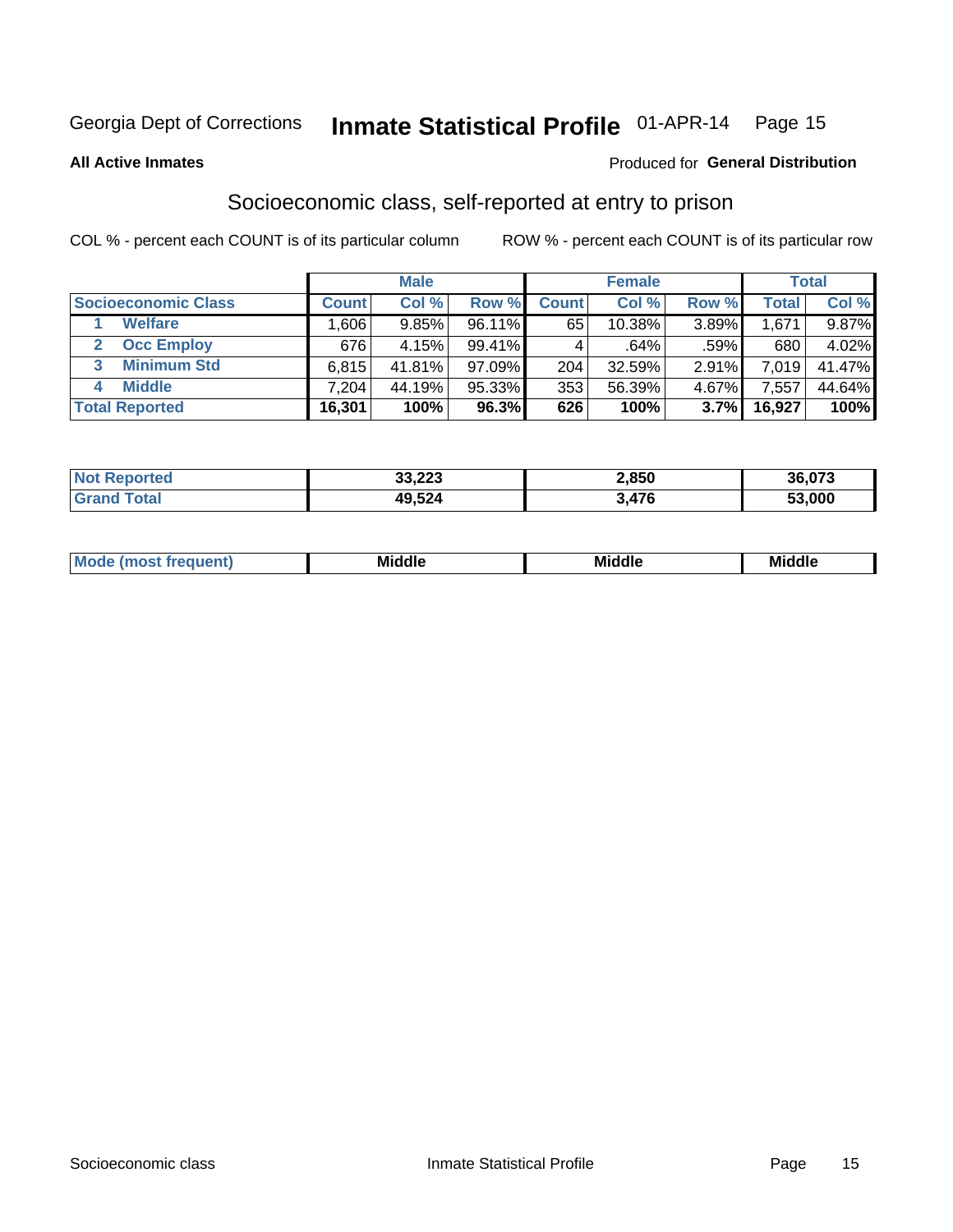### Inmate Statistical Profile 01-APR-14 Page 16

**All Active Inmates** 

### Produced for General Distribution

### Environment to age 16, self-reported at entry to prison

COL % - percent each COUNT is of its particular column

|                                    |              | <b>Male</b> |        |              | <b>Female</b> |       |              | <b>Total</b> |
|------------------------------------|--------------|-------------|--------|--------------|---------------|-------|--------------|--------------|
| <b>Environment to age 16</b>       | <b>Count</b> | Col %       | Row %  | <b>Count</b> | Col %         | Row % | <b>Total</b> | Col %        |
| <b>Rural/Farm</b>                  | 578          | 3.51%       | 96.49% | 21           | 3.33%         | 3.51% | 599          | 3.50%        |
| <b>Rural/Nfarm</b><br>$\mathbf{2}$ | 883          | 5.36%       | 92.56% | 71           | 11.25%        | 7.44% | 954          | 5.58%        |
| 3 S.M.S.A                          | 6,109        | 37.11%      | 98.06% | 121          | 19.18%        | 1.94% | 6,230        | 36.45%       |
| <b>Urban</b><br>4                  | 3,686        | 22.39%      | 94.15% | 229          | 36.29%        | 5.85% | 3,915        | 22.91%       |
| 5 Small Town                       | 5,204        | 31.62%      | 96.50% | 189          | 29.95%        | 3.50% | 5,393        | 31.55%       |
| <b>Total Reported</b>              | 16,460       | 100%        | 96.31% | 631          | 100%          | 3.69% | 17,091       | 100%         |

| <b>Not Reported</b> | 33,064 | 2,845 | 35,909 |
|---------------------|--------|-------|--------|
| <b>Grand Total</b>  | 49,524 | 3,476 | 53,000 |

| Mo | M | Irhan<br>rva<br>_____ | M<br>______ |
|----|---|-----------------------|-------------|
|    |   |                       |             |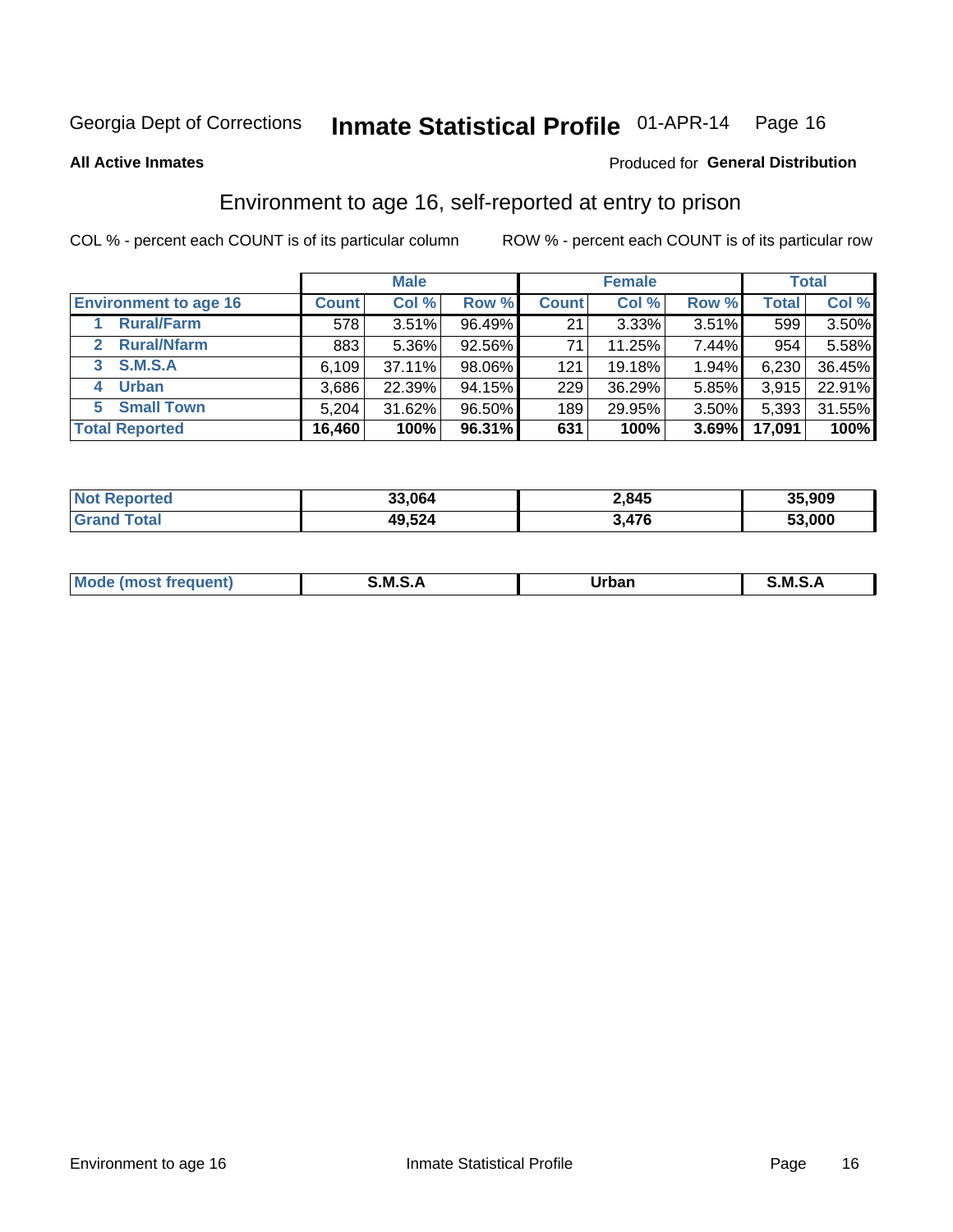# Inmate Statistical Profile 01-APR-14 Page 17

#### **All Active Inmates**

### Produced for General Distribution

### Guardian status to age 16, self-reported at entry to prison

COL % - percent each COUNT is of its particular column

|                                  |              | <b>Male</b> |         |              | <b>Female</b> |       |        | <b>Total</b> |
|----------------------------------|--------------|-------------|---------|--------------|---------------|-------|--------|--------------|
| <b>Guardian Status To Age 16</b> | <b>Count</b> | Col %       | Row %   | <b>Count</b> | Col %         | Row % | Total  | Col %        |
| 1 Orphanage                      | 11           | $.07\%$     | 100.00% |              |               |       | 11     | $.07\%$      |
| 2 Father Only                    | 515          | 3.26%       | 97.72%  | 12           | 3.28%         | 2.28% | 527    | 3.26%        |
| <b>3 Both Parents</b>            | 5,997        | 38.01%      | 97.58%  | 149          | 40.71%        | 2.42% | 6,146  | 38.07%       |
| <b>4 Mother Only</b>             | 6,920        | 43.86%      | 98.31%  | 119          | 32.51%        | 1.69% | 7,039  | 43.60%       |
| <b>6 Oth Female</b>              | 410          | 2.60%       | 98.09%  | 8            | 2.19%         | 1.91% | 418    | 2.59%        |
| <b>7 Oth Male</b>                | 79           | .50%        | 98.75%  |              | .27%          | 1.25% | 80     | .50%         |
| 8 Step-Parents                   | 153          | .97%        | 99.35%  |              | .27%          | .65%  | 154    | .95%         |
| 9 Foster Home                    | 264          | 1.67%       | 97.42%  | ⇁            | 1.91%         | 2.58% | 271    | 1.68%        |
| <b>10 Grand Parents</b>          | 1,430        | $9.06\%$    | 95.40%  | 69           | 18.85%        | 4.60% | 1,499  | 9.28%        |
| <b>Total Reported</b>            | 15,779       | 100%        | 97.73%  | 366          | 100%          | 2.27% | 16,145 | 100%         |

| Reported<br><b>Not</b> | 33,745 | 3,110 | 36,855 |
|------------------------|--------|-------|--------|
| ™ota⊾                  | 49,524 | 3,476 | 53.000 |

| Mode | วทIv<br>Mot | <b>Both Parents</b><br>Parents | lM.<br>Only<br>. |
|------|-------------|--------------------------------|------------------|
|      |             |                                |                  |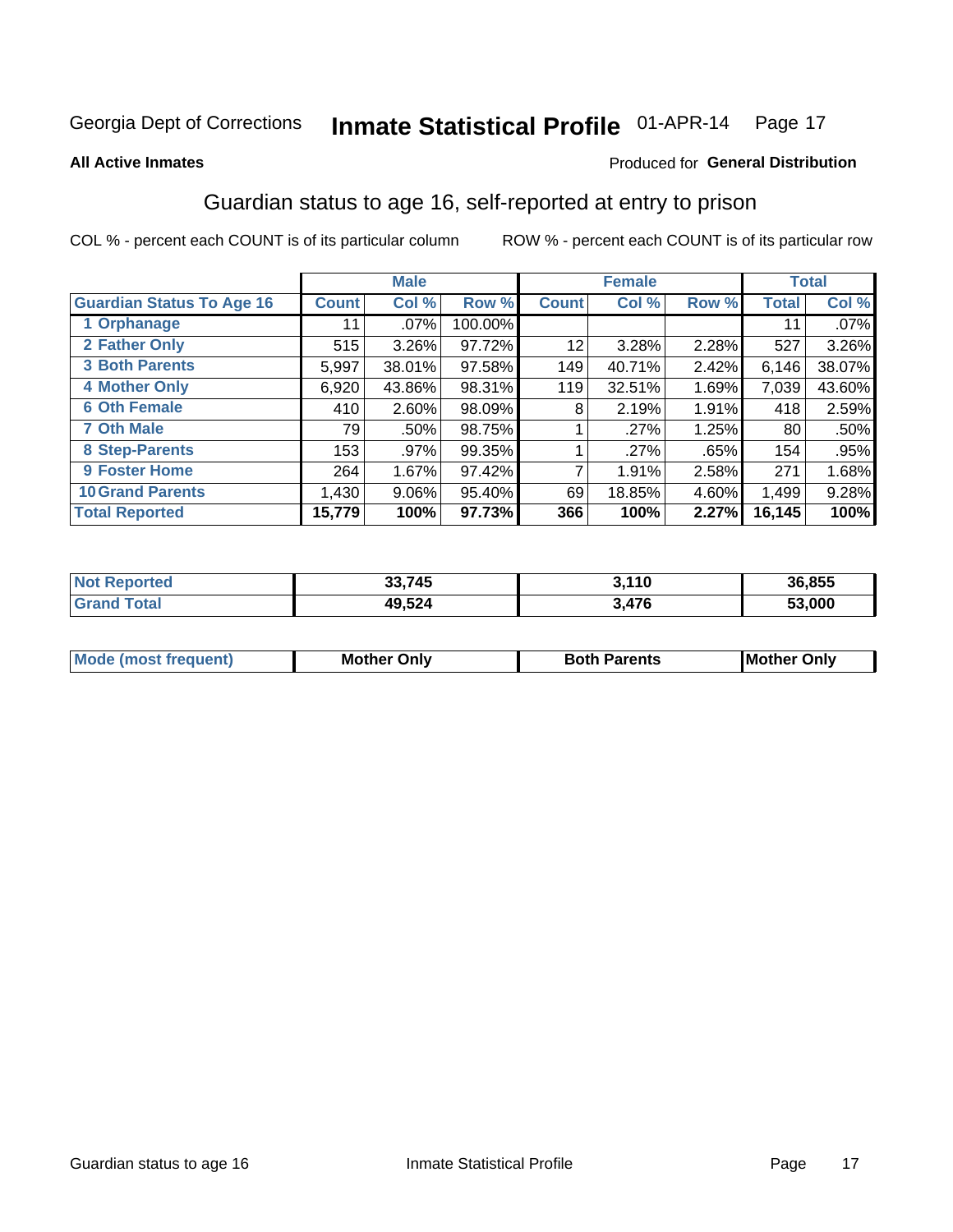#### Inmate Statistical Profile 01-APR-14 Page 18

#### **All Active Inmates**

### Produced for General Distribution

### Employment status before prison, self-reported at entry to prison

COL % - percent each COUNT is of its particular column

|                                  |              | <b>Male</b> |        |                 | <b>Female</b> |          |        | <b>Total</b> |
|----------------------------------|--------------|-------------|--------|-----------------|---------------|----------|--------|--------------|
| <b>Employment Status</b>         | <b>Count</b> | Col %       | Row %  | <b>Count</b>    | Col %         | Row %    | Total  | Col %        |
| <b>Full Time</b>                 | 19,003       | 45.88%      | 96.53% | 683             | 22.74%        | $3.47\%$ | 19,686 | 44.31%       |
| <b>Part Time</b><br>$\mathbf{2}$ | 3,802        | 9.18%       | 95.89% | 163             | 5.43%         | $4.11\%$ | 3,965  | 8.93%        |
| Unempl $<$ 6m<br>3               | 2,862        | 6.91%       | 97.28% | 80 <sup>1</sup> | 2.66%         | 2.72%    | 2,942  | 6.62%        |
| Unempl > 6m<br>4                 | 8,504        | 20.53%      | 85.12% | 1,487           | 49.52%        | 14.88%   | 9,991  | 22.49%       |
| <b>Never Workd</b><br>5          | 4,251        | 10.26%      | 95.83% | 185             | 6.16%         | 4.17%    | 4,436  | 9.99%        |
| <b>Student</b><br>6              | 1,114        | 2.69%       | 95.70% | 50 <sub>1</sub> | 1.67%         | 4.30%    | 1,164  | 2.62%        |
| <b>Incapable</b>                 | 1,884        | 4.55%       | 84.14% | 355             | 11.82%        | 15.86%   | 2,239  | 5.04%        |
| <b>Total Reported</b>            | 41,420       | 100%        | 93.24% | 3,003           | 100%          | 6.76%    | 44,423 | 100%         |

| rted<br>NO | 3.104  | ,,,<br>41 J | ---    |
|------------|--------|-------------|--------|
| $\sim$     | 49,524 | 17C<br>' G  | 53,000 |

| <b>Moo.</b><br><b>THOST</b> | the contract of the contract of the contract of the contract of the contract of the contract of the contract of the contract of the contract of the contract of the contract of the contract of the contract of the contract o | 6m | ıme |
|-----------------------------|--------------------------------------------------------------------------------------------------------------------------------------------------------------------------------------------------------------------------------|----|-----|
|                             |                                                                                                                                                                                                                                |    |     |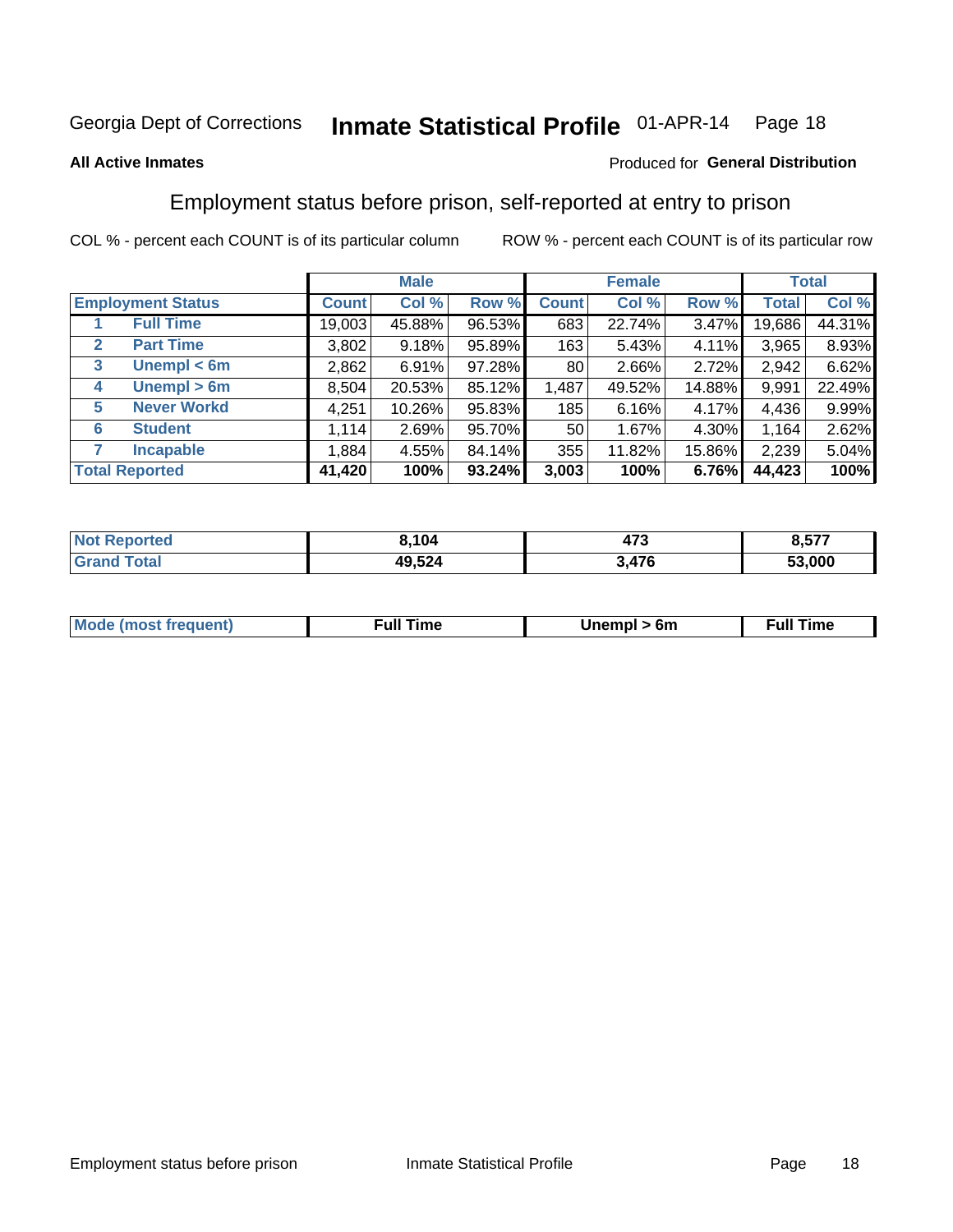#### Inmate Statistical Profile 01-APR-14 Page 19

### **All Active Inmates**

Produced for General Distribution

### Age at admission

COL % - percent each COUNT is of its particular column

|                         |              | <b>Male</b> |        |                | <b>Female</b> |        |              | <b>Total</b> |
|-------------------------|--------------|-------------|--------|----------------|---------------|--------|--------------|--------------|
| <b>Age At Admission</b> | <b>Count</b> | Col %       | Row %  | <b>Count</b>   | Col %         | Row %  | <b>Total</b> | Col %        |
| 14                      | 18           | 0.04%       | 90.00% | $\overline{2}$ | 0.06%         | 10.00% | 20           | 0.04%        |
| 15                      | 59           | 0.12%       | 98.33% | 1              | 0.03%         | 1.67%  | 60           | 0.11%        |
| 16                      | 192          | 0.39%       | 96.48% | 7              | 0.20%         | 3.52%  | 199          | 0.38%        |
| $\overline{17}$         | 692          | 1.40%       | 96.92% | 22             | 0.63%         | 3.08%  | 714          | 1.35%        |
| 18                      | 1,407        | 2.84%       | 97.37% | 38             | 1.09%         | 2.63%  | 1,445        | 2.73%        |
| 19                      | 2,032        | 4.10%       | 96.30% | 78             | 2.24%         | 3.70%  | 2,110        | 3.98%        |
| 20                      | 2,288        | 4.62%       | 95.61% | 105            | 3.02%         | 4.39%  | 2,393        | 4.52%        |
| $\overline{21}$         | 2,215        | 4.47%       | 95.31% | 109            | 3.14%         | 4.69%  | 2,324        | 4.39%        |
| $\overline{22}$         | 2,291        | 4.63%       | 95.30% | 113            | 3.25%         | 4.70%  | 2,404        | 4.54%        |
| 23                      | 2,087        | 4.21%       | 93.67% | 141            | 4.06%         | 6.33%  | 2,228        | 4.20%        |
| $\overline{24}$         | 2,004        | 4.05%       | 94.08% | 126            | 3.63%         | 5.92%  | 2,130        | 4.02%        |
| $\overline{25}$         | 1,875        | 3.79%       | 94.08% | 118            | 3.40%         | 5.92%  | 1,993        | 3.76%        |
| 26                      | 1,765        | 3.56%       | 93.73% | 118            | 3.40%         | 6.27%  | 1,883        | 3.55%        |
| $\overline{27}$         | 1,748        | 3.53%       | 92.05% | 151            | 4.35%         | 7.95%  | 1,899        | 3.58%        |
| 28                      | 1,686        | 3.40%       | 92.74% | 132            | 3.80%         | 7.26%  | 1,818        | 3.43%        |
| 29                      | 1,633        | 3.30%       | 92.89% | 125            | 3.60%         | 7.11%  | 1,758        | 3.32%        |
| 30                      | 1,648        | 3.33%       | 93.85% | 108            | 3.11%         | 6.15%  | 1,756        | 3.31%        |
| 31                      | 1,517        | 3.06%       | 92.56% | 122            | 3.51%         | 7.44%  | 1,639        | 3.09%        |
| 32                      | 1,472        | 2.97%       | 92.46% | 120            | 3.45%         | 7.54%  | 1,592        | 3.00%        |
| 33                      | 1,422        | 2.87%       | 92.22% | 120            | 3.45%         | 7.78%  | 1,542        | 2.91%        |
| 34                      | 1,360        | 2.75%       | 92.20% | 115            | 3.31%         | 7.80%  | 1,475        | 2.78%        |
| 35                      | 1,275        | 2.57%       | 93.41% | 90             | 2.59%         | 6.59%  | 1,365        | 2.58%        |
| 36                      | 1,248        | 2.52%       | 92.58% | 100            | 2.88%         | 7.42%  | 1,348        | 2.54%        |
| $\overline{37}$         | 1,120        | 2.26%       | 92.72% | 88             | 2.53%         | 7.28%  | 1,208        | 2.28%        |
| 38                      | 1,069        | 2.16%       | 92.47% | 87             | 2.50%         | 7.53%  | 1,156        | 2.18%        |
| 39                      | 1,022        | 2.06%       | 91.82% | 91             | 2.62%         | 8.18%  | 1,113        | 2.10%        |
| 40                      | 1,022        | 2.06%       | 91.91% | 90             | 2.59%         | 8.09%  | 1,112        | 2.10%        |
| 41                      | 967          | 1.95%       | 92.89% | 74             | 2.13%         | 7.11%  | 1,041        | 1.96%        |
| 42                      | 922          | 1.86%       | 92.11% | 79             | 2.27%         | 7.89%  | 1,001        | 1.89%        |
| 43                      | 875          | 1.77%       | 90.39% | 93             | 2.68%         | 9.61%  | 968          | 1.83%        |
| 44                      | 789          | 1.59%       | 91.11% | 77             | 2.22%         | 8.89%  | 866          | 1.63%        |
| 45                      | 778          | 1.57%       | 90.78% | 79             | 2.27%         | 9.22%  | 857          | 1.62%        |
| 46                      | 751          | 1.52%       | 91.81% | 67             | 1.93%         | 8.19%  | 818          | 1.54%        |
| 47                      | 747          | 1.51%       | 92.11% | 64             | 1.84%         | 7.89%  | 811          | 1.53%        |
| 48                      | 688          | 1.39%       | 90.89% | 69             | 1.99%         | 9.11%  | 757          | 1.43%        |
| 49                      | 635          | 1.28%       | 91.50% | 59             | 1.70%         | 8.50%  | 694          | 1.31%        |
| 50                      | 541          | 1.09%       | 91.85% | 48             | 1.38%         | 8.15%  | 589          | 1.11%        |
| 51                      | 477          | 0.96%       | 93.53% | 33             | 0.95%         | 6.47%  | 510          | 0.96%        |
| 52                      | 479          | 0.97%       | 92.47% | 39             | 1.12%         | 7.53%  | 518          | 0.98%        |
| 53                      | 416          | 0.84%       | 90.83% | 42             | 1.21%         | 9.17%  | 458          | 0.86%        |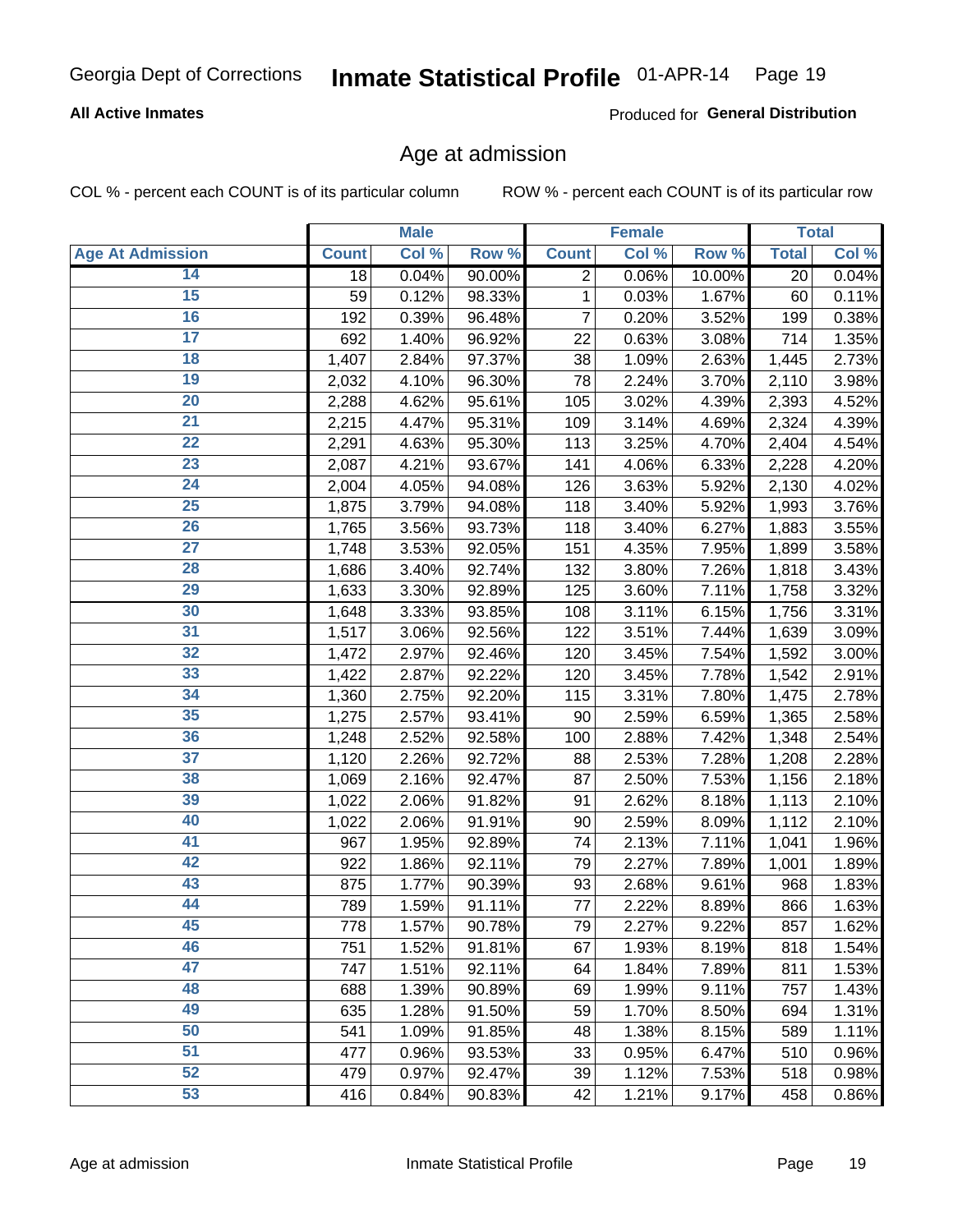# Inmate Statistical Profile 01-APR-14 Page 20

### **All Active Inmates**

Produced for General Distribution

### Age at admission

COL % - percent each COUNT is of its particular column

|                         | <b>Male</b>    |       | <b>Female</b> |                         |       | <b>Total</b> |                 |       |
|-------------------------|----------------|-------|---------------|-------------------------|-------|--------------|-----------------|-------|
| <b>Age At Admission</b> | <b>Count</b>   | Col % | Row %         | <b>Count</b>            | Col % | Row %        | <b>Total</b>    | Col % |
| 54                      | 351            | 0.71% | 92.61%        | 28                      | 0.81% | 7.39%        | 379             | 0.72% |
| 55                      | 306            | 0.62% | 93.29%        | 22                      | 0.63% | 6.71%        | 328             | 0.62% |
| 56                      | 281            | 0.57% | 93.36%        | 20                      | 0.58% | 6.64%        | 301             | 0.57% |
| 57                      | 235            | 0.47% | 95.53%        | 11                      | 0.32% | 4.47%        | 246             | 0.46% |
| 58                      | 177            | 0.36% | 95.16%        | 9                       | 0.26% | 4.84%        | 186             | 0.35% |
| 59                      | 149            | 0.30% | 93.13%        | 11                      | 0.32% | 6.88%        | 160             | 0.30% |
| 60                      | 132            | 0.27% | 97.06%        | $\overline{\mathbf{4}}$ | 0.12% | 2.94%        | 136             | 0.26% |
| 61                      | 120            | 0.24% | 95.24%        | 6                       | 0.17% | 4.76%        | 126             | 0.24% |
| 62                      | 103            | 0.21% | 95.37%        | 5                       | 0.14% | 4.63%        | 108             | 0.20% |
| 63                      | 76             | 0.15% | 97.44%        | $\overline{c}$          | 0.06% | 2.56%        | 78              | 0.15% |
| 64                      | 74             | 0.15% | 96.10%        | 3                       | 0.09% | 3.90%        | 77              | 0.15% |
| 65                      | 40             | 0.08% | 93.02%        | 3                       | 0.09% | 6.98%        | 43              | 0.08% |
| 66                      | 45             | 0.09% | 100.00%       |                         |       |              | 45              | 0.08% |
| 67                      | 34             | 0.07% | 94.44%        | $\overline{2}$          | 0.06% | 5.56%        | 36              | 0.07% |
| 68                      | 29             | 0.06% | 93.55%        | $\overline{2}$          | 0.06% | 6.45%        | 31              | 0.06% |
| 69                      | 31             | 0.06% | 100.00%       |                         |       |              | 31              | 0.06% |
| 70                      | 23             | 0.05% | 88.46%        | 3                       | 0.09% | 11.54%       | $\overline{26}$ | 0.05% |
| $\overline{71}$         | 15             | 0.03% | 100.00%       |                         |       |              | 15              | 0.03% |
| $\overline{72}$         | 18             | 0.04% | 90.00%        | $\overline{2}$          | 0.06% | 10.00%       | 20              | 0.04% |
| $\overline{73}$         | 11             | 0.02% | 91.67%        | 1                       | 0.03% | 8.33%        | 12              | 0.02% |
| $\overline{74}$         | 12             | 0.02% | 100.00%       |                         |       |              | 12              | 0.02% |
| 75                      | 8              | 0.02% | 100.00%       |                         |       |              | 8               | 0.02% |
| 76                      | $\,6$          | 0.01% | 100.00%       |                         |       |              | 6               | 0.01% |
| $\overline{77}$         | 5              | 0.01% | 100.00%       |                         |       |              | 5               | 0.01% |
| 78                      | $\overline{3}$ | 0.01% | 100.00%       |                         |       |              | 3               | 0.01% |
| 79                      | $\mathbf 2$    | 0.01% | 66.67%        | 1                       | 0.03% | 33.33%       | 3               | 0.01% |
| 80                      | $\mathbf{1}$   | 0.01% | 100.00%       |                         |       |              | $\mathbf{1}$    | 0.01% |
| 82                      | $\overline{2}$ | 0.01% | 100.00%       |                         |       |              | $\overline{2}$  | 0.01% |
| 84                      | $\overline{2}$ | 0.01% | 100.00%       |                         |       |              | $\overline{2}$  | 0.01% |
| <b>Total Reported</b>   | 49,523         | 100%  | 93.44%        | 3,475                   | 100%  | 6.56%        | 52,998          | 100%  |

| : Reported<br><b>NOT</b> F |        |      |        |
|----------------------------|--------|------|--------|
| 'otal                      | 49,524 | .476 | 53.000 |

| Mean (average)         | 32.21 | 34.02   | 32.33   |
|------------------------|-------|---------|---------|
| <b>Median (middle)</b> | 30    | ົ<br>აა | 30      |
| Mode (most frequent)   | LL    |         | ົ<br>LL |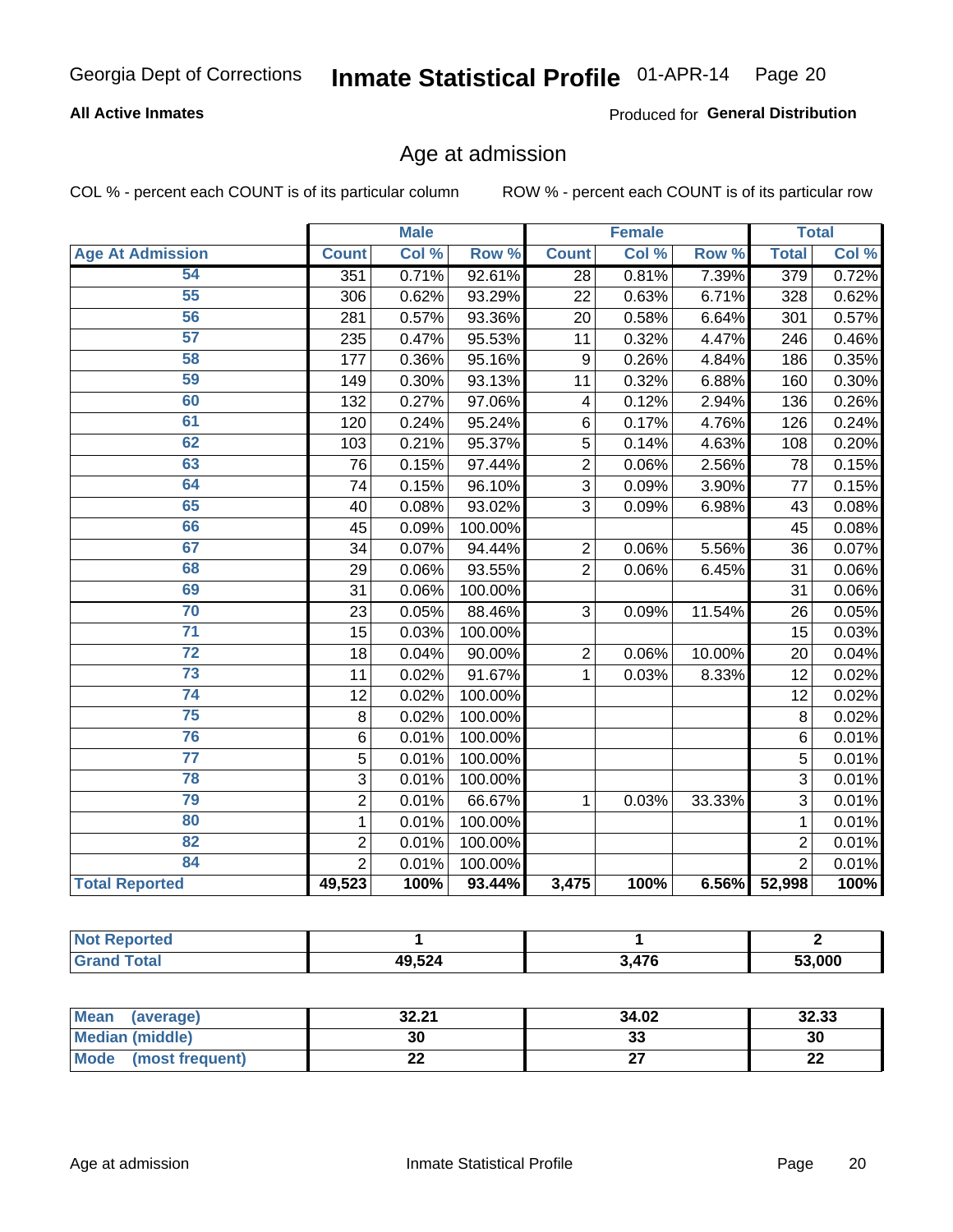# Inmate Statistical Profile 01-APR-14 Page 21

### **All Active Inmates**

### Produced for General Distribution

### Height, measured at entry to prison

COL % - percent each COUNT is of its particular column

|                       | <b>Male</b>    |        |         | <b>Female</b> |        |        | <b>Total</b>   |        |
|-----------------------|----------------|--------|---------|---------------|--------|--------|----------------|--------|
| <b>Height</b>         | <b>Count</b>   | Col %  | Row %   | <b>Count</b>  | Col %  | Row %  | <b>Total</b>   | Col %  |
| 4'10"                 | 3              | 0.03%  | 20.00%  | 12            | 6.03%  | 80.00% | 15             | 0.13%  |
| 4'11''                | 10             | 0.09%  | 12.35%  | 71            | 35.68% | 87.65% | 81             | 0.69%  |
| 5'02"                 | $\sqrt{2}$     | 0.02%  | 66.67%  | $\mathbf{1}$  | 0.50%  | 33.33% | 3              | 0.03%  |
| 5'03''                | 1              | 0.01%  | 100.00% |               |        |        | 1              | 0.01%  |
| 5'05''                | 6              | 0.05%  | 100.00% |               |        |        | 6              | 0.05%  |
| 5'06''                | 8              | 0.07%  | 100.00% |               |        |        | 8              | 0.07%  |
| 5'07''                | 10             | 0.09%  | 100.00% |               |        |        | 10             | 0.09%  |
| 5'08''                | 9              | 0.08%  | 100.00% |               |        |        | 9              | 0.08%  |
| 5'09''                | 11             | 0.10%  | 100.00% |               |        |        | 11             | 0.09%  |
| 5'10''                | 5,519          | 48.05% | 98.71%  | 72            | 36.18% | 1.29%  | 5,591          | 47.84% |
| 5'11''                | 5,863          | 51.04% | 99.27%  | 43            | 21.61% | 0.73%  | 5,906          | 50.54% |
| 6'00''                | 12             | 0.10%  | 100.00% |               |        |        | 12             | 0.10%  |
| 6'01''                | 6              | 0.05%  | 100.00% |               |        |        | 6              | 0.05%  |
| 6'02''                | 6              | 0.05%  | 100.00% |               |        |        | 6              | 0.05%  |
| 6'03''                | $\sqrt{2}$     | 0.02%  | 100.00% |               |        |        | $\overline{2}$ | 0.02%  |
| 6'04''                | $\overline{c}$ | 0.02%  | 100.00% |               |        |        | $\overline{2}$ | 0.02%  |
| 6'05''                | 1              | 0.01%  | 100.00% |               |        |        | 1              | 0.01%  |
| 6'10''                | 5              | 0.04%  | 100.00% |               |        |        | 5              | 0.04%  |
| 6'11''                | 10             | 0.09%  | 100.00% |               |        |        | 10             | 0.09%  |
| Seven feet +          | 1              | 0.01%  | 100.00% |               |        |        | 1              | 0.01%  |
| <b>Total Reported</b> | 11,487         | 100%   | 98.30%  | 199           | 100%   | 1.70%  | 11,686         | 100%   |

| <b>Not Reported</b> | 38,037 | רדה ה<br>J.H. | 41,31/ |
|---------------------|--------|---------------|--------|
| Гоtal               | 49,524 | ,476          | 53,000 |

| <b>Mean</b><br>(average) | <b>5'14"</b> | 5'06" | 5'10" |
|--------------------------|--------------|-------|-------|
| Median (middle)          | 544"         | 5'10" | 5'11" |
| Mode<br>(most frequent)  | 544 "        | 5'10" | 544"  |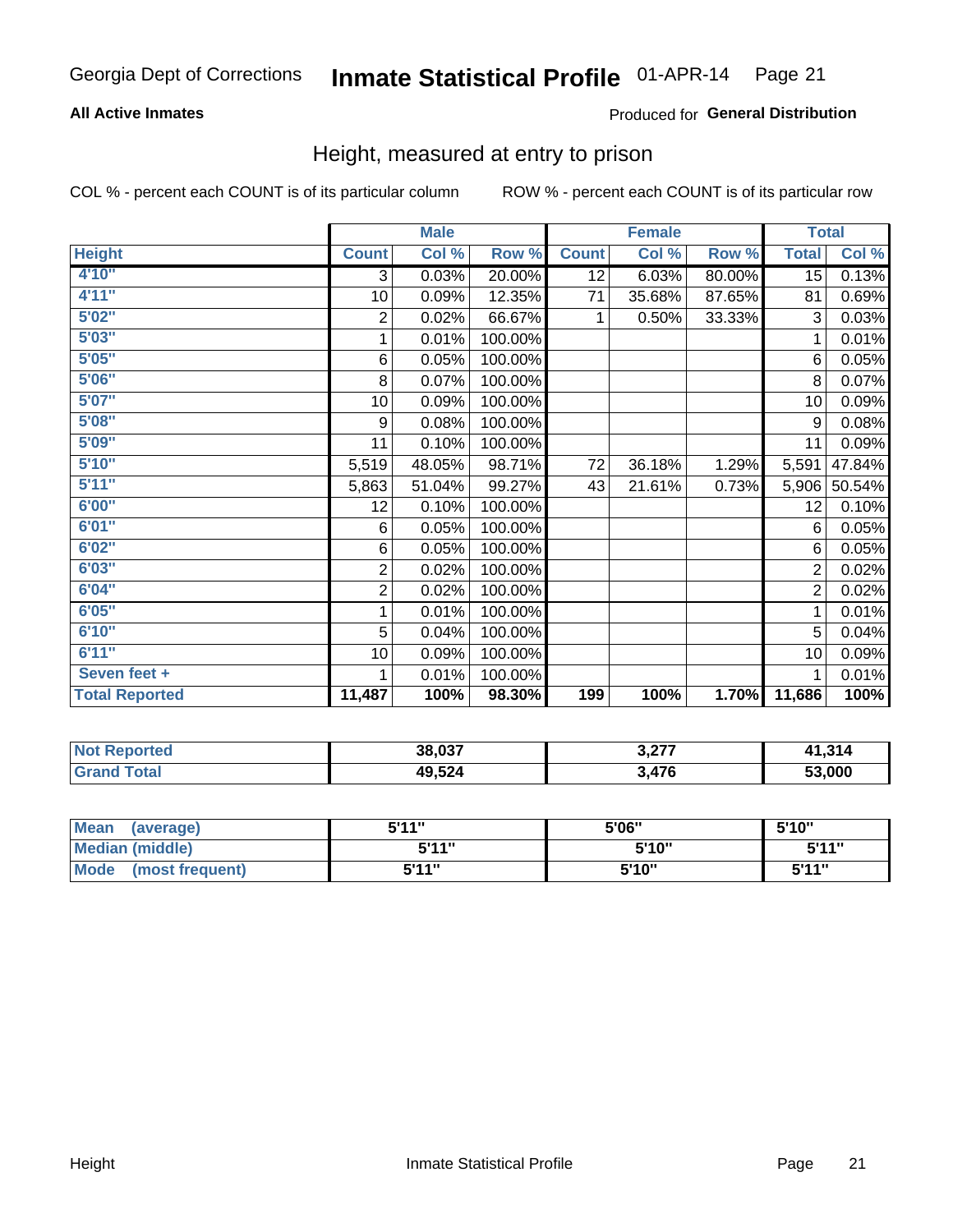#### Inmate Statistical Profile 01-APR-14 Page 22

### **All Active Inmates**

### Produced for General Distribution

### Weight, measured at entry to prison

COL % - percent each COUNT is of its particular column

|                        |                         | <b>Male</b> |                  |                  | <b>Female</b> |        | <b>Total</b>    |        |
|------------------------|-------------------------|-------------|------------------|------------------|---------------|--------|-----------------|--------|
| <b>Weight</b>          | <b>Count</b>            | Col %       | Row <sup>%</sup> | <b>Count</b>     | Col %         | Row %  | <b>Total</b>    | Col %  |
| <b>Under 80 pounds</b> | $\overline{17}$         | 0.03%       | 100.00%          |                  |               |        | $\overline{17}$ | 0.03%  |
| 80 - 89 pounds         | 3                       | 0.01%       | 75.00%           | 1                | 0.03%         | 25.00% | 4               | 0.01%  |
| 90 - 99 pounds         | 3                       | 0.01%       | 25.00%           | $\boldsymbol{9}$ | 0.26%         | 75.00% | 12              | 0.02%  |
| 100 - 109 pounds       | 29                      | 0.06%       | 50.88%           | 28               | 0.81%         | 49.12% | 57              | 0.11%  |
| 110 - 119 pounds       | 84                      | 0.17%       | 45.16%           | 102              | 2.94%         | 54.84% | 186             | 0.35%  |
| 120 - 129 pounds       | 414                     | 0.85%       | 65.82%           | 215              | 6.21%         | 34.18% | 629             | 1.20%  |
| 130 - 139 pounds       | 1,387                   | 2.83%       | 80.41%           | 338              | 9.76%         | 19.59% | 1,725           | 3.29%  |
| 140 - 149 pounds       | 3,063                   | 6.26%       | 88.89%           | 383              | 11.06%        | 11.11% | 3,446           | 6.58%  |
| 150 - 159 pounds       | 4,796                   | 9.80%       | 92.48%           | 390              | 11.26%        | 7.52%  | 5,186           | 9.90%  |
| 160 - 169 pounds       | 6,481                   | 13.24%      | 93.93%           | 419              | 12.10%        | 6.07%  | 6,900           | 13.17% |
| 170 - 179 pounds       | 6,341                   | 12.96%      | 95.24%           | $\overline{317}$ | 9.15%         | 4.76%  | 6,658           | 12.70% |
| 180 - 189 pounds       | 6,439                   | 13.16%      | 95.34%           | 315              | 9.09%         | 4.66%  | 6,754           | 12.89% |
| 190 - 199 pounds       | 4,639                   | 9.48%       | 95.65%           | 211              | 6.09%         | 4.35%  | 4,850           | 9.25%  |
| 200 - 209 pounds       | 3,971                   | 8.11%       | 95.71%           | 178              | 5.14%         | 4.29%  | 4,149           | 7.92%  |
| 210 - 219 pounds       | 2,998                   | 6.13%       | 96.43%           | 111              | 3.20%         | 3.57%  | 3,109           | 5.93%  |
| 220 - 229 pounds       | 2,469                   | 5.04%       | 96.11%           | 100              | 2.89%         | 3.89%  | 2,569           | 4.90%  |
| 230 - 239 pounds       | 1,683                   | 3.44%       | 94.87%           | 91               | 2.63%         | 5.13%  | 1,774           | 3.39%  |
| 240 - 249 pounds       | 1,238                   | 2.53%       | 94.50%           | 72               | 2.08%         | 5.50%  | 1,310           | 2.50%  |
| 250 - 259 pounds       | 845                     | 1.73%       | 94.62%           | 48               | 1.39%         | 5.38%  | 893             | 1.70%  |
| 260 - 269 pounds       | 623                     | 1.27%       | 94.54%           | 36               | 1.04%         | 5.46%  | 659             | 1.26%  |
| 270 - 279 pounds       | 415                     | 0.85%       | 93.68%           | 28               | 0.81%         | 6.32%  | 443             | 0.85%  |
| 280 - 289 pounds       | 323                     | 0.66%       | 92.82%           | 25               | 0.72%         | 7.18%  | 348             | 0.66%  |
| 290 - 299 pounds       | 178                     | 0.36%       | 93.68%           | 12               | 0.35%         | 6.32%  | 190             | 0.36%  |
| 300 - 309 pounds       | 160                     | 0.33%       | 88.89%           | 20               | 0.58%         | 11.11% | 180             | 0.34%  |
| 310 - 319 pounds       | 86                      | 0.18%       | 96.63%           | 3                | 0.09%         | 3.37%  | 89              | 0.17%  |
| 320 - 329 pounds       | 86                      | 0.18%       | 97.73%           | $\overline{c}$   | 0.06%         | 2.27%  | 88              | 0.17%  |
| 330 - 339 pounds       | 46                      | 0.09%       | 93.88%           | 3                | 0.09%         | 6.12%  | 49              | 0.09%  |
| 340 - 349 pounds       | 34                      | 0.07%       | 94.44%           | $\overline{c}$   | 0.06%         | 5.56%  | 36              | 0.07%  |
| 350 - 359 pounds       | 34                      | 0.07%       | 97.14%           | $\mathbf{1}$     | 0.03%         | 2.86%  | 35              | 0.07%  |
| 360 - 369 pounds       | 12                      | 0.02%       | 85.71%           | $\overline{2}$   | 0.06%         | 14.29% | 14              | 0.03%  |
| 370 - 379 pounds       | 13                      | 0.03%       | 100.00%          |                  |               |        | 13              | 0.02%  |
| 380 - 389 pounds       | 3                       | 0.01%       | 100.00%          |                  |               |        | $\mathbf{3}$    | 0.01%  |
| 390 - 399 pounds       | $\overline{\mathbf{4}}$ | 0.01%       | 80.00%           | $\mathbf{1}$     | 0.03%         | 20.00% | 5               | 0.01%  |
| 400 pounds and over    | 24                      | 0.05%       | 96.00%           | $\mathbf{1}$     | 0.03%         | 4.00%  | 25              | 0.05%  |
| <b>Total Reported</b>  | 48,941                  | 100%        | 93.39%           | 3,464            | 100%          | 6.61%  | 52,405          | 100%   |

| N<br>тео | 583    | . . | 595    |
|----------|--------|-----|--------|
|          | 49,524 | 17C | 53,000 |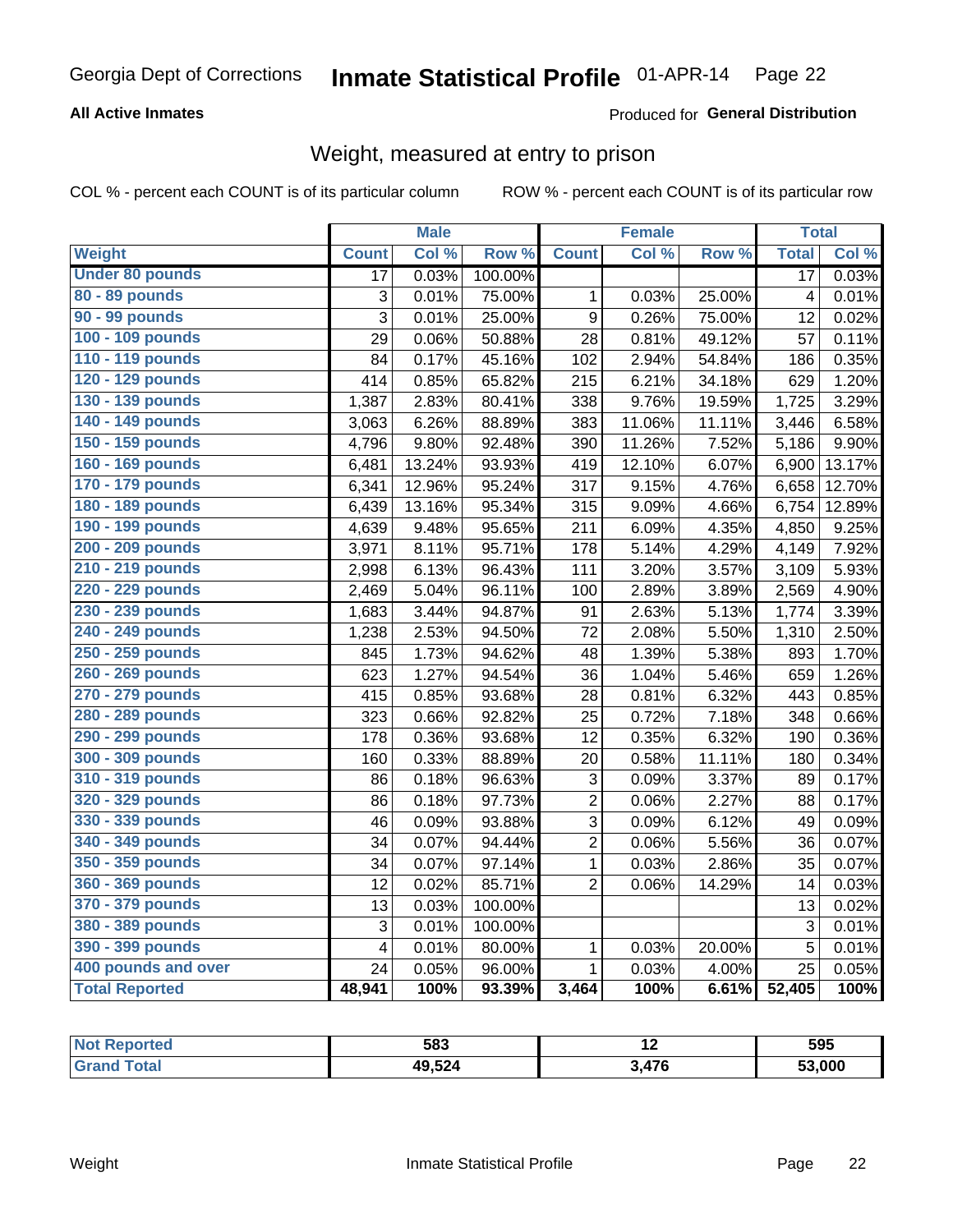#### Inmate Statistical Profile 01-APR-14 Page 23

### **All Active Inmates**

### Produced for General Distribution

### Weight, measured at entry to prison

COL % - percent each COUNT is of its particular column

|                          | <b>Male</b> | <b>Female</b> | Total |
|--------------------------|-------------|---------------|-------|
| <b>Mean</b><br>(average) | 186         | 171           | 185   |
| <b>Median (middle)</b>   | 180         | 165           | 180   |
| Mode<br>(most frequent)  | 180         | 150           | 180   |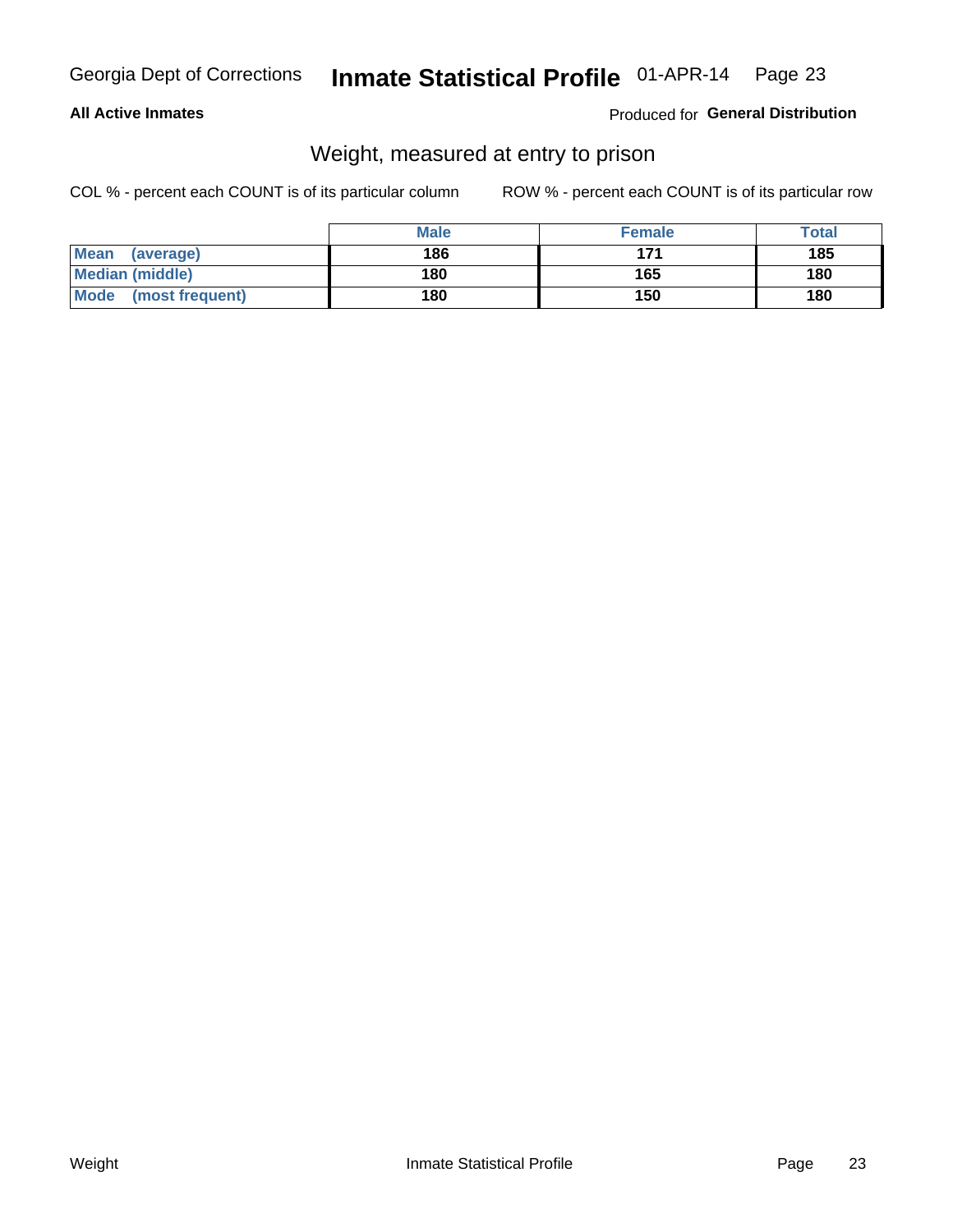#### Inmate Statistical Profile 01-APR-14 Page 24

**All Active Inmates** 

### Produced for General Distribution

### Veterans validated by Veteran's Administration

COL % - percent each COUNT is of its particular column

|                             | <b>Male</b>  |        |         | <b>Female</b>      |        |       | <b>Total</b> |        |
|-----------------------------|--------------|--------|---------|--------------------|--------|-------|--------------|--------|
| <b>Military service</b>     | <b>Count</b> | Col %  |         | <b>Row % Count</b> | Col %  | Row % | <b>Total</b> | Col %  |
| <b>Others</b><br>0          | 914          | 37.58% | 97.44%  | 24                 | 45.28% | 2.56% | 938          | 37.75% |
| <b>Air Force</b>            | 910          | 37.42% | 97.85%  | 20                 | 37.74% | 2.15% | 930          | 37.42% |
| <b>Army</b><br>$\mathbf{2}$ | 117          | 4.81%  | 97.50%  | 3                  | 5.66%  | 2.50% | 120          | 4.83%  |
| <b>Navy</b><br>3            | 301          | 12.38% | 98.69%  | 4                  | 7.55%  | 1.31% | 305          | 12.27% |
| <b>Marines</b><br>4         |              | .29%   | 100.00% |                    |        |       |              | .28%   |
| <b>Coast Guard</b><br>5.    | 183          | 7.52%  | 98.92%  | 2                  | 3.77%  | 1.08% | 185          | 7.44%  |
| <b>Total Reported</b>       | 2,432        | 100%   | 97.87%  | 53                 | 100%   | 2.13% | 2,485        | 100%   |

| <b>rted</b><br>NOT | 17,092 | <b>מרו</b> כ<br>J.46J | 50.515 |
|--------------------|--------|-----------------------|--------|
|                    | 49,524 | 476,                  | 53,000 |

|  |  | <b>Mode</b><br>quent)<br>most trea | <b>Dthers</b> | Others | Others |
|--|--|------------------------------------|---------------|--------|--------|
|--|--|------------------------------------|---------------|--------|--------|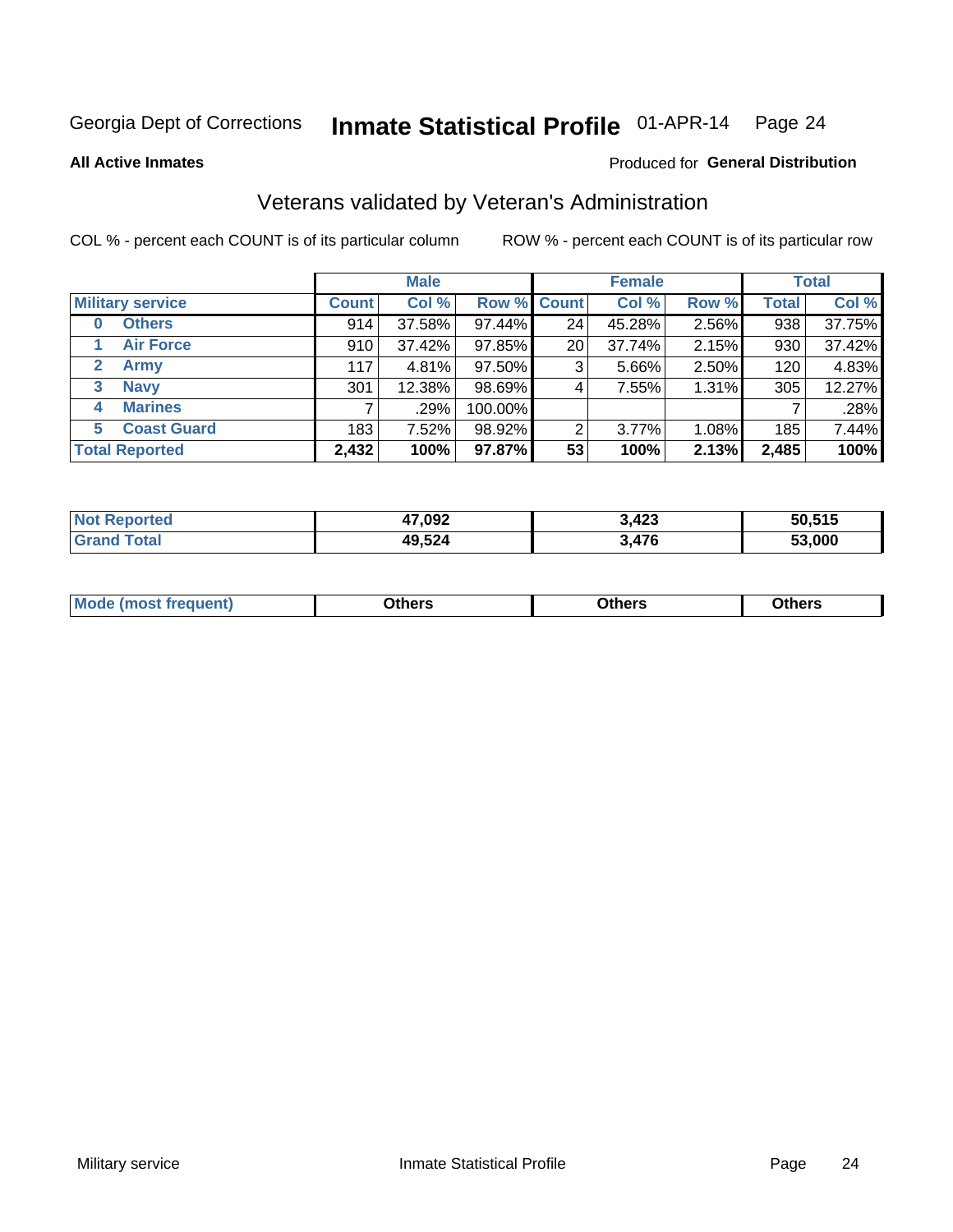# Inmate Statistical Profile 01-APR-14 Page 25

**All Active Inmates** 

### Produced for General Distribution

### Type of admission to prison

COL % - percent each COUNT is of its particular column

|    |                                |                 | <b>Male</b> |                    |     | <b>Female</b> |       |                | <b>Total</b> |
|----|--------------------------------|-----------------|-------------|--------------------|-----|---------------|-------|----------------|--------------|
|    | <b>Type of Admission</b>       | <b>Count</b>    | Col %       | <b>Row % Count</b> |     | Col %         | Row % | <b>Total</b>   | Col %        |
| 52 | <b>New Sentence</b>            | 40,284          | 81.39%      | 93.57% 2,768       |     | 79.65%        | 6.43% | 43,052         | 81.27%       |
| 53 | <b>Probation Rev Partial</b>   | 2,128           | 4.30%       | 90.02%             | 236 | 6.79%         | 9.98% | 2,364          | 4.46%        |
| 54 | <b>Probation Rev Remainder</b> | 2,976           | 6.01%       | 90.59%             | 309 | 8.89%         | 9.41% | 3,285          | 6.20%        |
| 55 | <b>Parole Rev New Sentence</b> | 2,450           | 4.95%       | 96.27%             | 95  | 2.73%         | 3.73% | 2,545          | 4.80%        |
| 56 | <b>Parole Rev No New</b>       | 1,580           | 3.19%       | 95.93%             | 67  | 1.93%         | 4.07% | 1,647          | 3.11%        |
|    | Sentence                       |                 |             |                    |     |               |       |                |              |
| 57 | <b>Released In Error</b>       | 13              | .03%        | 100.00%            |     |               |       | 13             | .02%         |
| 65 | <b>Return Appeal/Bond</b>      | $\overline{c}$  | .01%        | 100.00%            |     |               |       | 2              | .01%         |
| 66 | <b>Prob Viol/Total Rev</b>     |                 | .01%        | 100.00%            |     |               |       |                | .01%         |
| 67 | <b>Admit Fm Other Cust</b>     | 7               | .01%        | 100.00%            |     |               |       | 7              | .01%         |
| 69 | <b>New Sent/Par Rev Pnd</b>    | 6               | .01%        | 100.00%            |     |               |       | 6              | .01%         |
| 70 | <b>Life W/O Parole</b>         | 15 <sub>1</sub> | .03%        | 100.00%            |     |               |       | 15             | .03%         |
| 72 | <b>Par Rev/Rsn Unknown</b>     | 30 <sup>1</sup> | .06%        | 100.00%            |     |               |       | 30             | .06%         |
| 74 | <b>Pb Parole Rescinded</b>     | $\overline{2}$  | .01%        | 100.00%            |     |               |       | 2              | .01%         |
| 76 | <b>Par Rev/Revoc Center</b>    | 2               | .01%        | 100.00%            |     |               |       | $\overline{2}$ | .01%         |
|    | <b>Total Reported</b>          | 49,496          | 100%        | 93.44% 3,475       |     | 100%          | 6.56% | 52,971         | 100%         |

| <b>orted</b><br>' NO)   | ሳ<br>ŽΩ |     | 29     |
|-------------------------|---------|-----|--------|
| $f$ $f \circ f \circ f$ | 49,524  | 476 | 53.000 |

| Mode (most frequent) | <b>New Sentence</b> | <b>New Sentence</b> | <b>New Sentence</b> |
|----------------------|---------------------|---------------------|---------------------|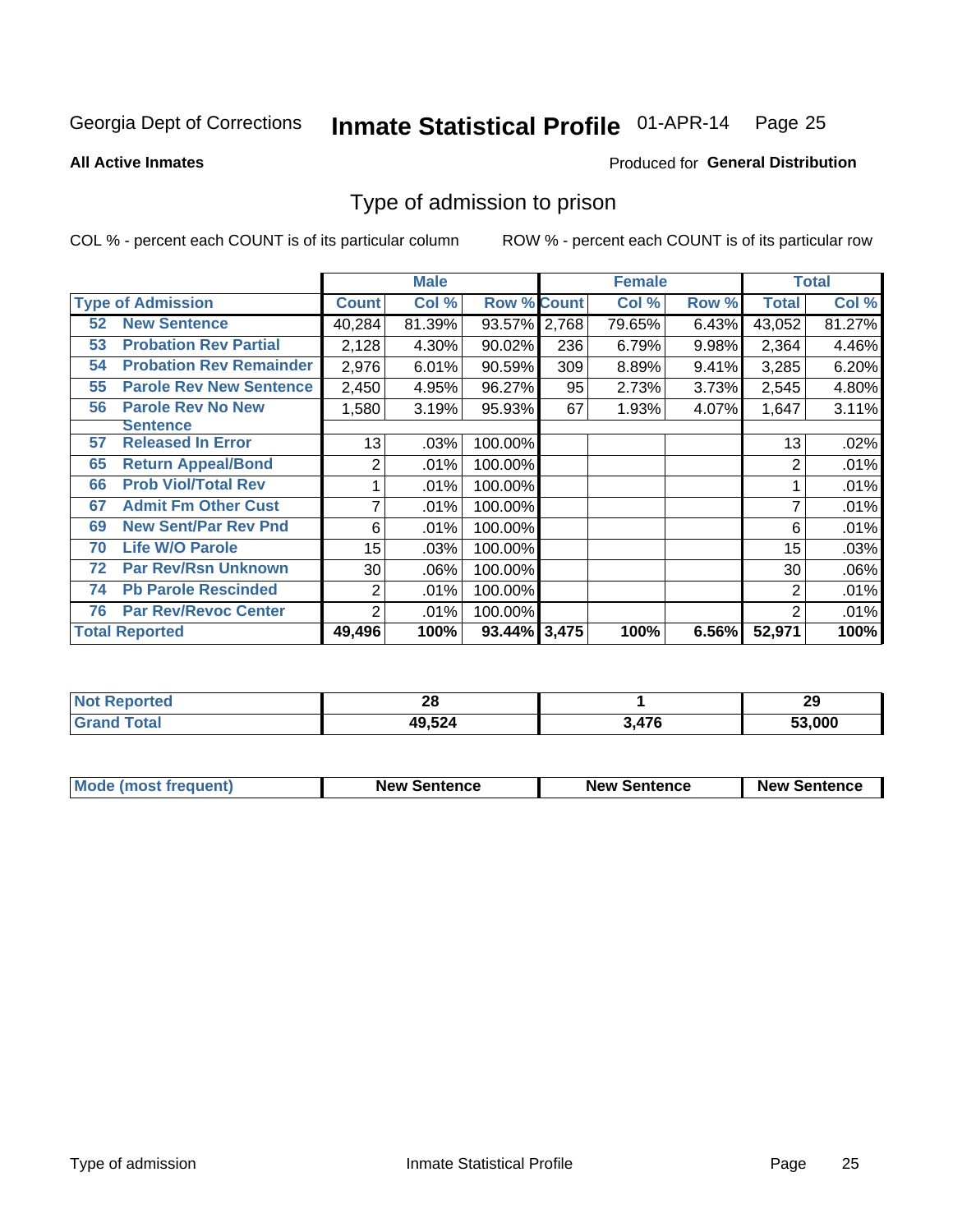# Inmate Statistical Profile 01-APR-14 Page 26

**All Active Inmates** 

### Produced for General Distribution

### Current / last security status

COL % - percent each COUNT is of its particular column

|                        |              | <b>Male</b> |             |       | <b>Female</b> |          |              | <b>Total</b> |
|------------------------|--------------|-------------|-------------|-------|---------------|----------|--------------|--------------|
| <b>Security Status</b> | <b>Count</b> | Col %       | Row % Count |       | Col %         | Row %    | <b>Total</b> | Col %        |
| <b>Wrk Releas</b>      | 2            | $.01\%$     | 66.67%      |       | $.03\%$       | 33.33%   | 3            | .01%         |
| 2 Trusty               |              | $.01\%$     | 100.00%     |       | .00%          |          |              | .01%         |
| 3 Minimum              | 8,766        | 18.22%      | 86.15%      | 1,409 | 43.18%        | 13.85%   | 10,175       | 19.80%       |
| 4 Medium               | 30,066       | 62.47%      | 94.83%      | .639  | 50.23%        | $5.17\%$ | 31,705       | 61.70%       |
| 5 Close                | 9,207        | 19.13%      | 97.73%      | 214   | 6.56%         | 2.27%    | 9,421        | 18.33%       |
| <b>6 Maximum</b>       | 80 l         | .17%        | 100.00%     |       | $.00\%$       |          | 80           | .16%         |
| <b>Total Reported</b>  | 48,125       | 100%        | 93.65%      | 3,263 | 100%          | 6.35%    | 51,388       | 100%         |

| <b>Still being diagnosed</b> |        |       |        |
|------------------------------|--------|-------|--------|
| <b>Not Reported</b>          | .399   | 213   | 1.612  |
| <b>Grand Total</b>           | 49,524 | 3.476 | 53,000 |

| <b>Mo</b><br>ети | M.<br>. .<br>dium | M٢<br>. | <br><b>Medium</b> |
|------------------|-------------------|---------|-------------------|
|                  |                   |         |                   |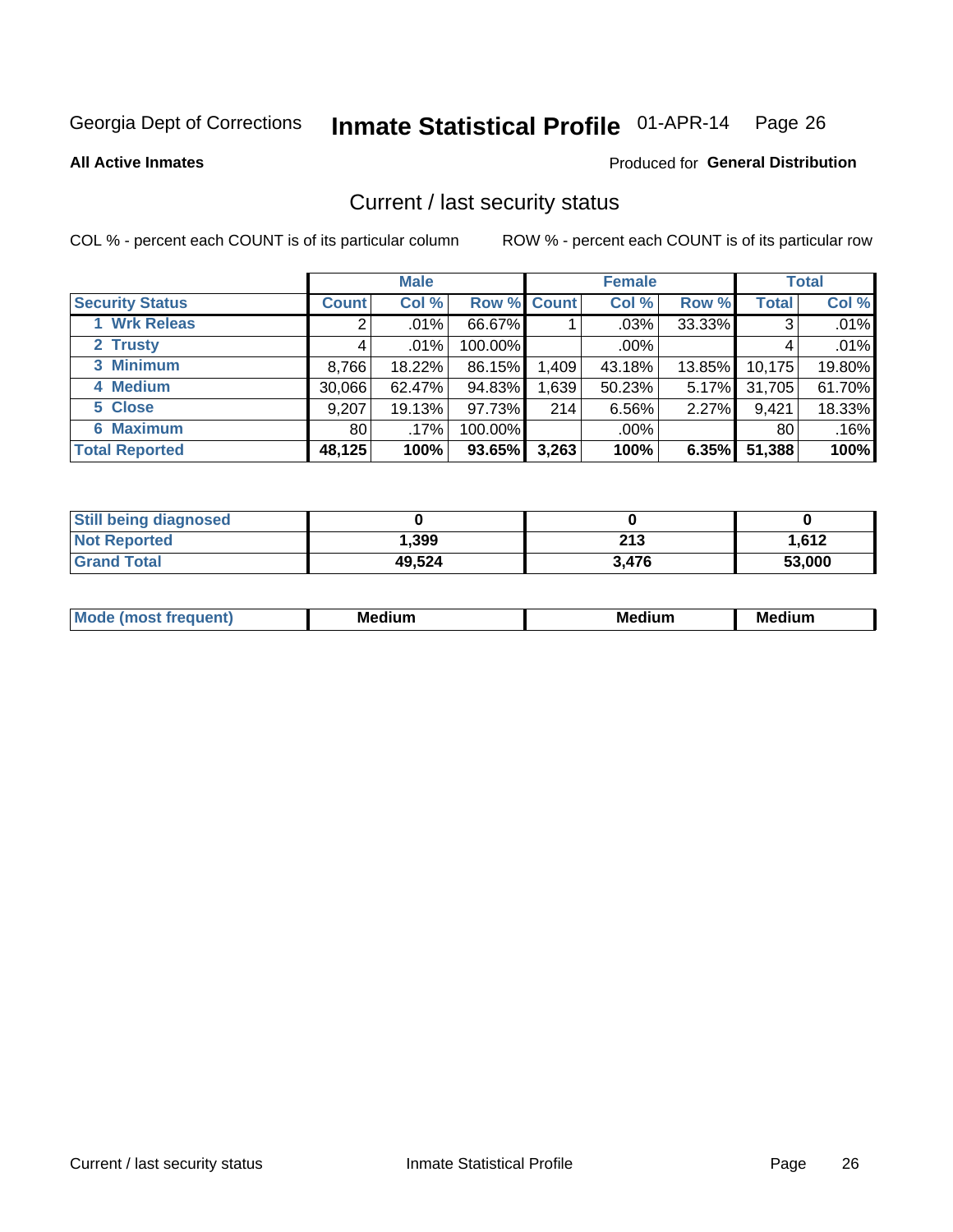# Inmate Statistical Profile 01-APR-14 Page 27

**All Active Inmates** 

### Produced for General Distribution

### Current / last type of institution

COL % - percent each COUNT is of its particular column

|                                   |                 | <b>Male</b> |           |             | <b>Female</b> |          |              | <b>Total</b> |
|-----------------------------------|-----------------|-------------|-----------|-------------|---------------|----------|--------------|--------------|
| <b>Type of Institution</b>        | <b>Count</b>    | Col %       |           | Row % Count | Col %         | Row %    | <b>Total</b> | Col %        |
| <b>County Ci</b>                  | 4,886           | 9.91%       | 99.98%    |             | $.03\%$       | $.02\%$  | 4,887        | 9.26%        |
| <b>Probation Detention Center</b> |                 |             |           |             | .03%          | 100.00%  |              | .01%         |
| <b>State Prison</b>               | 34,439          | 69.82%      | 91.40%    | 3,239       | 93.18%        | 8.60%    | 37,678       | 71.36%       |
| <b>Transitional Center</b>        | 2,005           | 4.06%       | $90.15\%$ | 219         | $6.30\%$      | 9.85%    | 2,224        | 4.21%        |
| <b>Private Prison</b>             | 7,979           | 16.18%      | 100.00%   |             |               |          | 7,979        | 15.11%       |
| <b>County Jail</b>                | 14 <sub>1</sub> | .03%        | 93.33%    |             | $.03\%$       | $6.67\%$ | 15           | .03%         |
| <b>Rsat - Center</b>              |                 |             |           | 14          | .40%          | 100.00%  | 14           | .03%         |
| <b>State Hospital</b>             | 3               | .01%        | 75.00%    |             | $.03\%$       | 25.00%   | 4            | .01%         |
| <b>Total Reported</b>             | 49,326          | 100%        | $93.42\%$ | 3,476       | 100%          | 6.58%    | 52,802       | 100%         |

| $^{\mathrm{H}}$ Not.<br>Reported |        |       |        |
|----------------------------------|--------|-------|--------|
| Total                            | 49,326 | 3,476 | 52,802 |

| Mode (most frequent) | <b>State Prison</b> | <b>State Prison</b> | <b>State Prison</b> |
|----------------------|---------------------|---------------------|---------------------|
|                      |                     |                     |                     |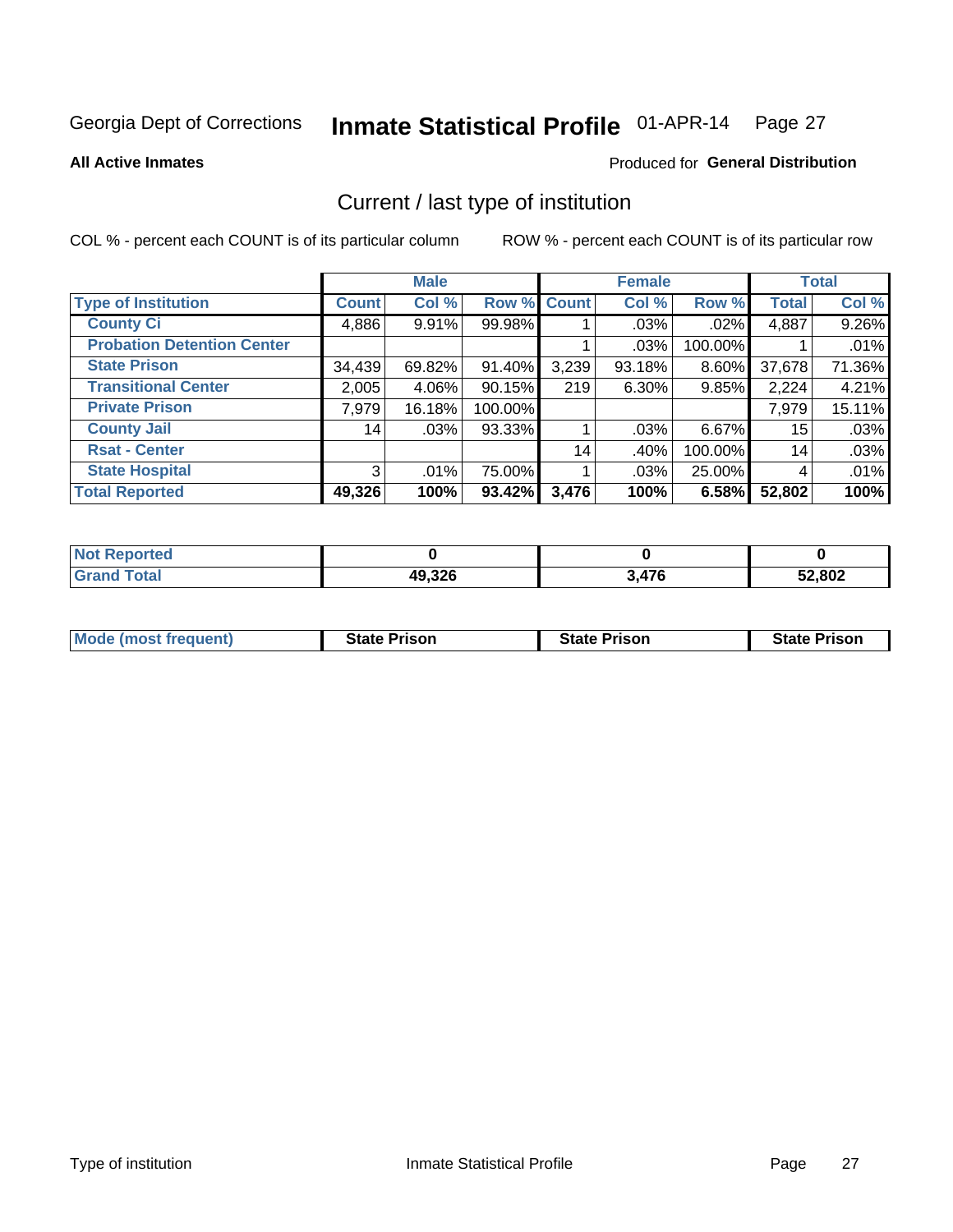#### Inmate Statistical Profile 01-APR-14 Page 28

**All Active Inmates** 

### Produced for General Distribution

### Institution type - transitional centers

COL % - percent each COUNT is of its particular column

|                                          |              | <b>Male</b> |         |              | <b>Female</b> |         |              | <b>Total</b> |
|------------------------------------------|--------------|-------------|---------|--------------|---------------|---------|--------------|--------------|
| <b>Institution Type - Trans. Centers</b> | <b>Count</b> | Col %       | Row %   | <b>Count</b> | Col %         | Row %   | <b>Total</b> | Col %        |
| <b>Albany Tc</b>                         | 154          | 6.76%       | 100.00% |              |               |         | 154          | 5.92%        |
| <b>Arrendale State Prison</b>            |              |             |         | 104          | 32.20%        | 100.00% | 104          | 4.00%        |
| <b>Atlanta Mens Tc</b>                   | 258          | 11.32%      | 100.00% |              |               |         | 258          | 9.92%        |
| <b>Augusta Tc</b>                        | 198          | 8.69%       | 100.00% |              |               |         | 198          | 7.61%        |
| <b>Clayton Tc</b>                        | 339          | 14.87%      | 100.00% |              |               |         | 339          | 13.03%       |
| <b>Coastal Tc</b>                        | 255          | 11.19%      | 100.00% |              |               |         | 255          | $9.80\%$     |
| <b>Columbus Tc</b>                       | 137          | 6.01%       | 100.00% |              |               |         | 137          | 5.27%        |
| <b>Lagrange Tc</b>                       | 154          | 6.76%       | 100.00% |              |               |         | 154          | 5.92%        |
| <b>Macon Tc</b>                          | 154          | 6.76%       | 100.00% |              |               |         | 154          | 5.92%        |
| <b>Macon Womens Tc</b>                   |              |             |         | 3            | .93%          | 100.00% | 3            | .12%         |
| <b>Metro Tc</b>                          |              |             |         | 216          | 66.87%        | 100.00% | 216          | 8.30%        |
| <b>Phillips State Prison</b>             | 274          | 12.02%      | 100.00% |              |               |         | 274          | 10.53%       |
| <b>Smith Tc</b>                          | 199          | 8.73%       | 100.00% |              |               |         | 199          | 7.65%        |
| <b>Valdosta Tc</b>                       | 157          | 6.89%       | 100.00% |              |               |         | 157          | 6.03%        |
| <b>Total Reported</b>                    | 2,279        | 100%        | 87.59%  | 323          | 100%          | 12.41%  | 2,602        | 100%         |

| <b>orted</b><br>$\sim$ |       |            |       |
|------------------------|-------|------------|-------|
| <b>ota</b>             | 2,279 | າາາ<br>JZJ | 2,602 |

| Mode (most frequent) | <b>Phillips State Prison</b> | Arrendale State Prison | <b>Phillips State</b><br>Prison |
|----------------------|------------------------------|------------------------|---------------------------------|
|                      |                              |                        |                                 |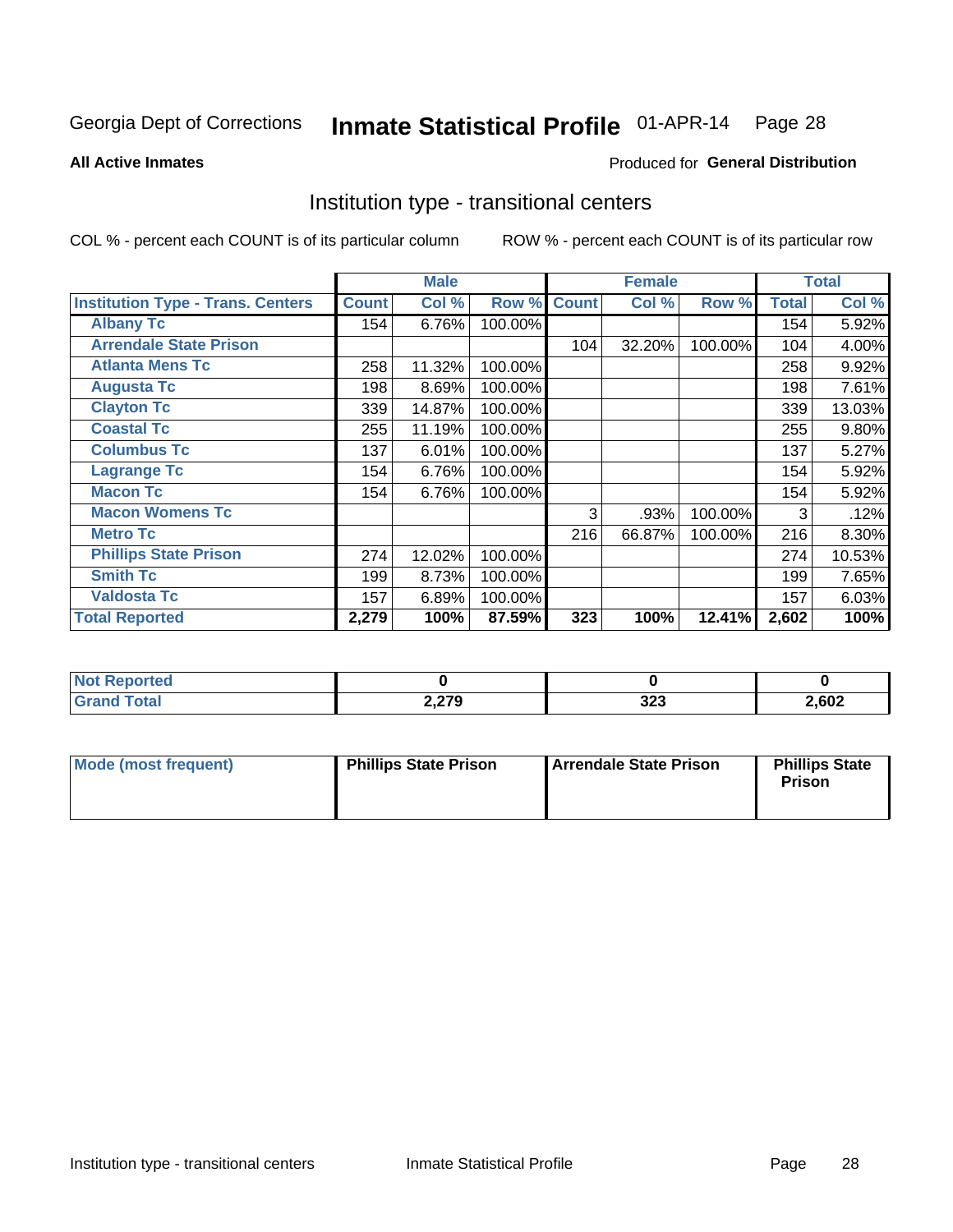# Inmate Statistical Profile 01-APR-14 Page 29

#### **All Active Inmates**

### **Produced for General Distribution**

### Institution type - county prisons

COL % - percent each COUNT is of its particular column

|                                          |                         | <b>Male</b> |         |              | <b>Female</b> |       |                          | <b>Total</b> |
|------------------------------------------|-------------------------|-------------|---------|--------------|---------------|-------|--------------------------|--------------|
| <b>Institution Type - County Prisons</b> | <b>Count</b>            | Col %       | Row %   | <b>Count</b> | Col %         | Row % | <b>Total</b>             | Col %        |
| <b>Baldwin County Ci</b>                 | $\overline{2}$          | .04%        | 100.00% |              |               |       | $\overline{2}$           | .04%         |
| <b>Bulloch County Ci</b>                 | 135                     | 2.76%       | 100.00% |              |               |       | 135                      | 2.76%        |
| <b>Carroll County Ci</b>                 | 230                     | 4.71%       | 100.00% |              |               |       | 230                      | 4.71%        |
| <b>Clarke County Ci</b>                  | 103                     | 2.11%       | 100.00% |              |               |       | 103                      | 2.11%        |
| <b>Clayton County Ci</b>                 | 222                     | 4.54%       | 100.00% |              |               |       | 222                      | 4.54%        |
| <b>Colquitt County Ci</b>                | 174                     | 3.56%       | 100.00% |              |               |       | 174                      | 3.56%        |
| <b>Cook County Ci</b>                    | 1                       | .02%        | 100.00% |              |               |       | 1                        | .02%         |
| <b>Coweta County Ci</b>                  | 195                     | 3.99%       | 100.00% |              |               |       | 195                      | 3.99%        |
| <b>Decatur County Ci</b>                 | 214                     | 4.38%       | 100.00% |              |               |       | 214                      | 4.38%        |
| <b>Dougherty County Ci</b>               | 1                       | .02%        | 100.00% |              |               |       | 1                        | .02%         |
| <b>Effingham County Ci</b>               | 178                     | 3.64%       | 100.00% |              |               |       | 178                      | 3.64%        |
| <b>Floyd County Ci</b>                   | 406                     | 8.31%       | 100.00% |              |               |       | 406                      | 8.31%        |
| <b>Fulton County Ci</b>                  | $\boldsymbol{9}$        | .18%        | 100.00% |              |               |       | 9                        | .18%         |
| <b>Gilmer County Ci</b>                  | $\overline{\mathbf{4}}$ | .08%        | 100.00% |              |               |       | $\overline{\mathcal{A}}$ | .08%         |
| <b>Grady County Ci</b>                   | $\overline{2}$          | .04%        | 100.00% |              |               |       | $\overline{2}$           | .04%         |
| <b>Gwinnett County Ci</b>                | 120                     | 2.46%       | 100.00% |              |               |       | 120                      | 2.46%        |
| <b>Hall County Ci</b>                    | 204                     | 4.18%       | 100.00% |              |               |       | 204                      | 4.17%        |
| <b>Hancock County Ci</b>                 | 1                       | .02%        | 100.00% |              |               |       | 1                        | .02%         |
| <b>Harris County Ci</b>                  | 115                     | 2.35%       | 100.00% |              |               |       | 115                      | 2.35%        |
| <b>Hart County Ci</b>                    | 5                       | .10%        | 100.00% |              |               |       | 5                        | .10%         |
| <b>Henry County Ci</b>                   | 1                       | .02%        | 100.00% |              |               |       | $\mathbf{1}$             | .02%         |
| <b>Jackson County Ci</b>                 | 127                     | 2.60%       | 100.00% |              |               |       | 127                      | 2.60%        |
| Jefferson County Ci                      | 176                     | 3.60%       | 100.00% |              |               |       | 176                      | 3.60%        |
| <b>Meriwether County Ci</b>              | 3                       | .06%        | 100.00% |              |               |       | 3                        | .06%         |
| <b>Miller County Ci</b>                  | $\overline{2}$          | .04%        | 100.00% |              |               |       | $\overline{2}$           | .04%         |
| <b>Mitchell County Ci</b>                | 96                      | 1.96%       | 100.00% |              |               |       | 96                       | 1.96%        |
| <b>Morgan County Ci</b>                  | 1                       | .02%        | 100.00% |              |               |       | 1                        | .02%         |
| <b>Muscogee County Ci</b>                | 506                     | 10.36%      | 100.00% |              |               |       | 506                      | 10.35%       |
| <b>Richmond County Ci</b>                | 207                     | 4.24%       | 100.00% |              |               |       | 207                      | 4.24%        |
| <b>Screven County Ci</b>                 | 136                     | 2.78%       | 100.00% |              |               |       | 136                      | 2.78%        |
| <b>Spalding County Ci</b>                | 366                     | 7.49%       | 100.00% |              |               |       | 366                      | 7.49%        |
| <b>Stewart County Ci</b>                 | $\overline{2}$          | .04%        | 100.00% |              |               |       | $\overline{c}$           | .04%         |
| <b>Sumter County Ci</b>                  | 348                     | 7.12%       | 100.00% |              |               |       | 348                      | 7.12%        |
| <b>Terrell County Ci</b>                 | 143                     | 2.93%       | 100.00% |              |               |       | 143                      | 2.93%        |
| <b>Thomas County Ci</b>                  | 184                     | 3.77%       | 100.00% |              |               |       | 184                      | 3.77%        |
| <b>Tift County Ci</b>                    | $\overline{2}$          | .04%        | 100.00% |              |               |       | $\overline{2}$           | .04%         |
| <b>Troup County Ci</b>                   | 253                     | 5.18%       | 100.00% |              |               |       | 253                      | 5.18%        |
| <b>Turner County Ci</b>                  | $\mathbf{1}$            | .02%        | 100.00% |              |               |       | 1                        | .02%         |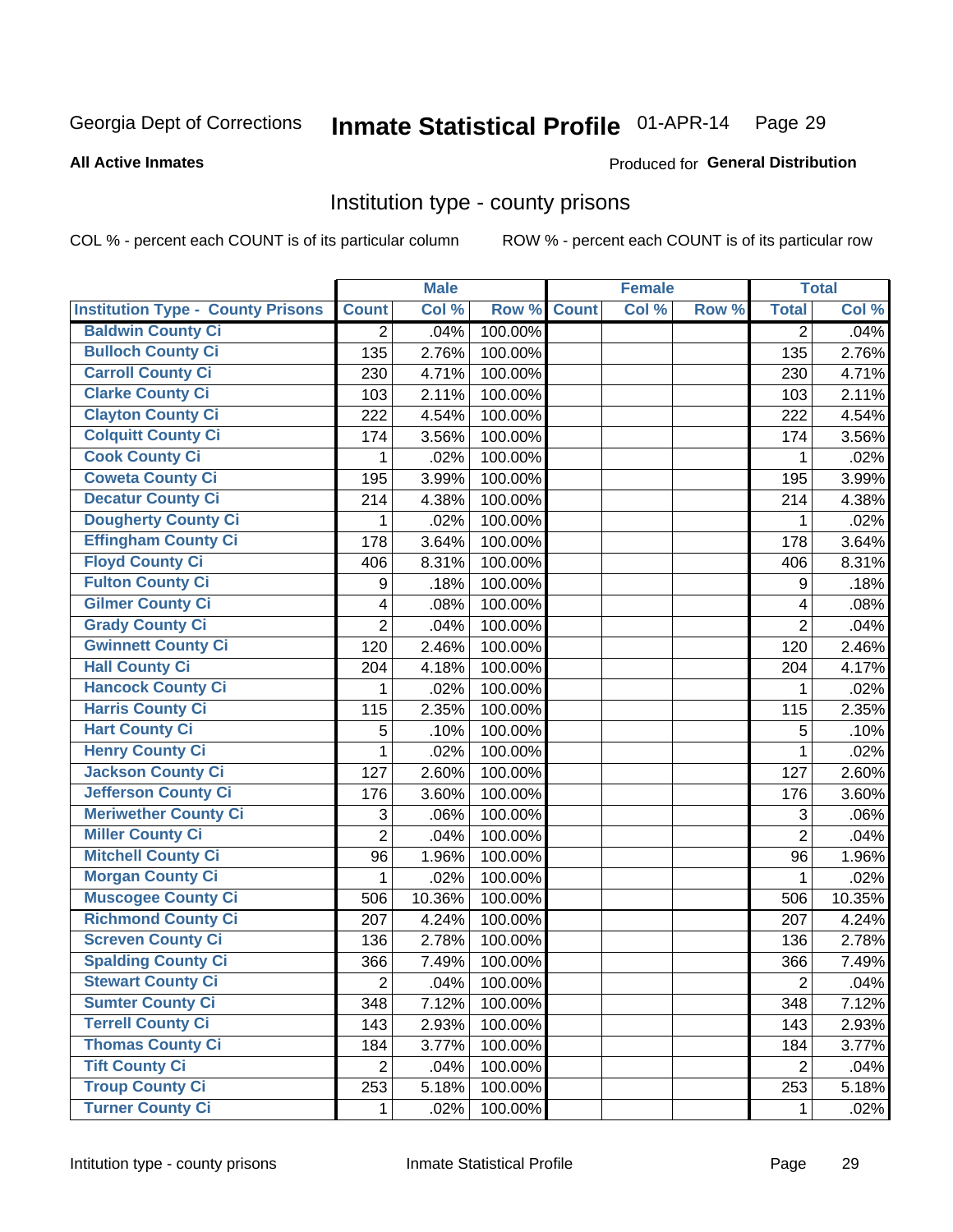# Inmate Statistical Profile 01-APR-14 Page 30

**All Active Inmates** 

### **Produced for General Distribution**

### Institution type - county prisons

COL % - percent each COUNT is of its particular column

|                                          |              | <b>Male</b> |             | <b>Female</b> |         |         | <b>Total</b> |       |
|------------------------------------------|--------------|-------------|-------------|---------------|---------|---------|--------------|-------|
| <b>Institution Type - County Prisons</b> | <b>Count</b> | Col %       | Row % Count |               | Col %   | Row %   | <b>Total</b> | Col % |
| <b>Upson County Ci</b>                   | 2            | $.04\%$     | 100.00%     |               |         |         |              | .04%  |
| <b>Walker County Ci</b>                  | 4            | $.08\%$     | 100.00%     |               |         |         |              | .08%  |
| <b>Walton County Ci</b>                  | 3            | $.06\%$     | 100.00%     |               |         |         |              | .06%  |
| <b>Wilkes County Ci</b>                  |              | $.02\%$     | 100.00%     |               |         |         |              | .02%  |
| <b>Womens Ci</b>                         |              |             |             |               | 100.00% | 100.00% |              | .02%  |
| <b>Worth County Ci</b>                   |              | $.02\%$     | 100.00%     |               |         |         |              | .02%  |
| <b>Total Reported</b>                    | 4,886        | 100%        | 99.98%      |               | 100%    | $.02\%$ | 4,887        | 100%  |

| oorted |       |       |
|--------|-------|-------|
| `otal  | 4.886 | 4,887 |

| <b>Mode (most frequent)</b> | Muscogee County Ci | <b>Womens Ci</b> | Muscogee County |
|-----------------------------|--------------------|------------------|-----------------|
|-----------------------------|--------------------|------------------|-----------------|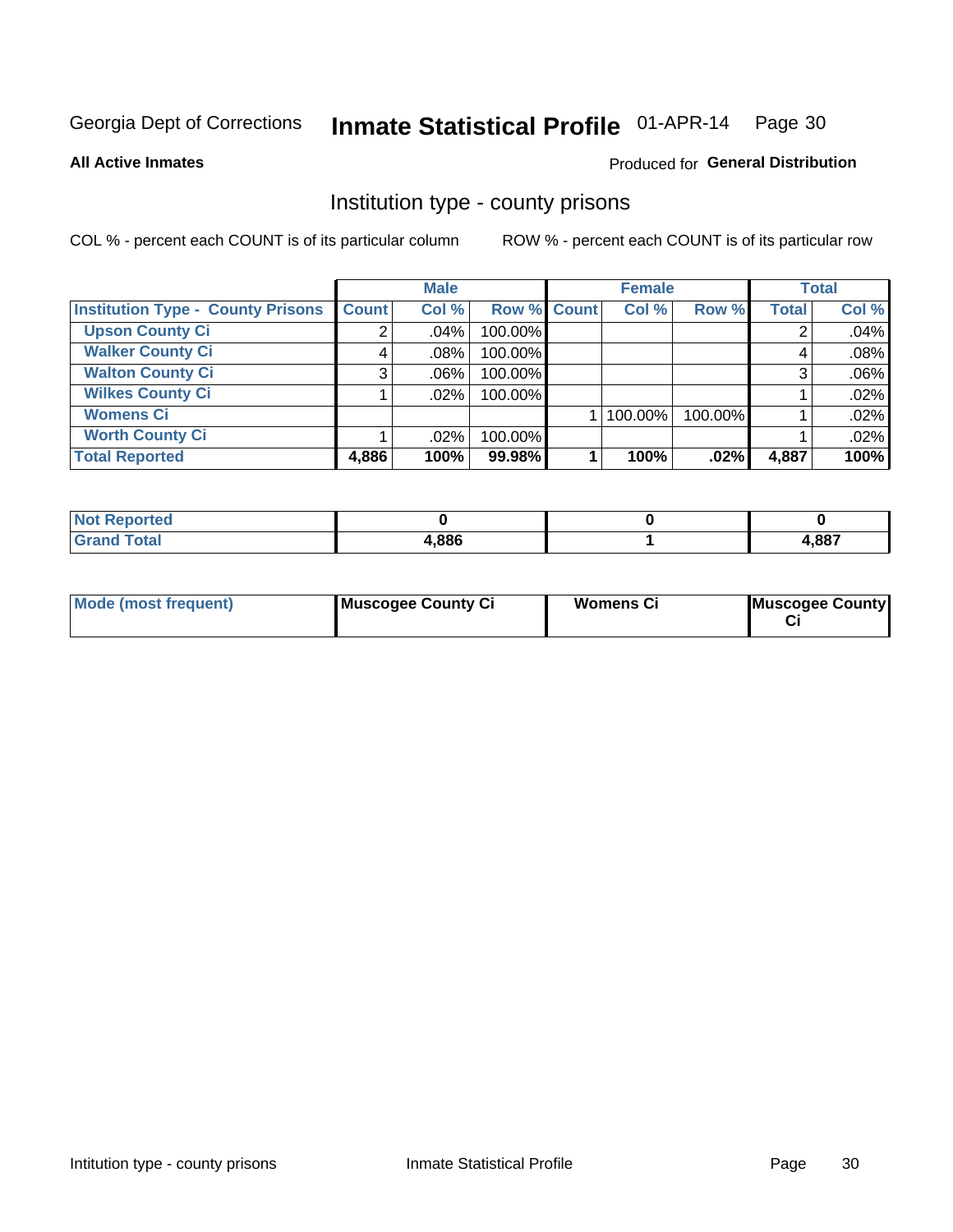#### Inmate Statistical Profile 01-APR-14 Page 31

#### **All Active Inmates**

### Produced for General Distribution

### Institution type - state prisons

COL % - percent each COUNT is of its particular column

|                                         |                | <b>Male</b> |         |              | <b>Female</b> |         | <b>Total</b>   |       |
|-----------------------------------------|----------------|-------------|---------|--------------|---------------|---------|----------------|-------|
| <b>Institution Type - State Prisons</b> | <b>Count</b>   | Col %       | Row %   | <b>Count</b> | Col %         | Row %   | <b>Total</b>   | Col % |
| <b>Arrendale State Prison</b>           |                |             |         | 1,388        | 42.85%        | 100.00% | 1,388          | 3.68% |
| <b>Augusta State Med. Prison</b>        | 1,241          | 3.60%       | 99.52%  | 6            | .19%          | .48%    | 1,247          | 3.31% |
| <b>Autry State Prison</b>               | 1,688          | 4.90%       | 100.00% |              |               |         | 1,688          | 4.48% |
| <b>Baldwin State Prison</b>             | 928            | 2.69%       | 100.00% |              |               |         | 928            | 2.46% |
| <b>Burrus Corr Trn Cntr</b>             | 649            | 1.88%       | 100.00% |              |               |         | 649            | 1.72% |
| <b>Calhoun State Prison</b>             | 1,617          | 4.70%       | 100.00% |              |               |         | 1,617          | 4.29% |
| <b>Central State Prison</b>             | 1,095          | 3.18%       | 100.00% |              |               |         | 1,095          | 2.91% |
| <b>Chatham State Prison</b>             | 7              | .02%        | 100.00% |              |               |         | 7              | .02%  |
| <b>Coastal State Prison</b>             | 1,566          | 4.55%       | 99.94%  | 1            | .03%          | .06%    | 1,567          | 4.16% |
| <b>Dodge State Prison</b>               | 1,210          | 3.51%       | 100.00% |              |               |         | 1,210          | 3.21% |
| <b>Dooly State Prison</b>               | 1,672          | 4.85%       | 100.00% |              |               |         | 1,672          | 4.44% |
| <b>Emanuel - Swainsboro</b>             |                |             |         | 269          | 8.31%         | 100.00% | 269            | .71%  |
| <b>Ga Diag Class Prison</b>             | 2,722          | 7.90%       | 100.00% |              |               |         | 2,722          | 7.22% |
| <b>Ga State Prison</b>                  | 1,482          | 4.30%       | 100.00% |              |               |         | 1,482          | 3.93% |
| <b>Hancock State Prison</b>             | 1,017          | 2.95%       | 100.00% |              |               |         | 1,017          | 2.70% |
| <b>Hays State Prison</b>                | 1,204          | 3.50%       | 100.00% |              |               |         | 1,204          | 3.20% |
| <b>Helms Facility</b>                   | 13             | .04%        | 41.94%  | 18           | .56%          | 58.06%  | 31             | .08%  |
| <b>Johnson State Prison</b>             | 1,541          | 4.47%       | 100.00% |              |               |         | 1,541          | 4.09% |
| <b>Lee State Prison</b>                 | 737            | 2.14%       | 100.00% |              |               |         | 737            | 1.96% |
| Long                                    | 214            | .62%        | 100.00% |              |               |         | 214            | .57%  |
| <b>Lowndes Unit</b>                     | 6              | .02%        | 100.00% |              |               |         | 6              | .02%  |
| <b>Macon State Prison</b>               | 1,669          | 4.85%       | 100.00% |              |               |         | 1,669          | 4.43% |
| <b>Metro State Prison (W)</b>           |                |             |         | 1            | .03%          | 100.00% | 1              | .01%  |
| <b>Montgomery State Prison</b>          | 329            | .96%        | 100.00% |              |               |         | 329            | .87%  |
| <b>Phillips State Prison</b>            | 1,153          | 3.35%       | 100.00% |              |               |         | 1,153          | 3.06% |
| <b>Pulaski State Prison</b>             |                |             |         | 1,171        | 36.15%        | 100.00% | 1,171          | 3.11% |
| <b>Putnam State Prison</b>              | $\sqrt{3}$     | .01%        | 100.00% |              |               |         | 3              | .01%  |
| <b>Rivers State Prison</b>              | 1              | .01%        | 100.00% |              |               |         | 1              | .01%  |
| <b>Rogers State Prison</b>              | 1,208          | 3.51%       | 100.00% |              |               |         | 1,208          | 3.21% |
| <b>Rutledge State Prison</b>            | 629            | 1.83%       | 100.00% |              |               |         | 629            | 1.67% |
| <b>Smith State Prison</b>               | 1,536          | 4.46%       | 100.00% |              |               |         | 1,536          | 4.08% |
| <b>Telfair State Prison</b>             | 1,268          | 3.68%       | 100.00% |              |               |         | 1,268          | 3.37% |
| <b>Valdosta State Prison</b>            | 1,044          | 3.03%       | 100.00% |              |               |         | 1,044          | 2.77% |
| <b>Walker State Prison</b>              | 403            | 1.17%       | 100.00% |              |               |         | 403            | 1.07% |
| <b>Ware State Prison</b>                | 1,401          | 4.07%       | 100.00% |              |               |         | 1,401          | 3.72% |
| <b>Washington State Prison</b>          | 1,341          | 3.89%       | 100.00% |              |               |         | 1,341          | 3.56% |
| <b>Wayne State Prison</b>               | $\overline{2}$ | .01%        | 100.00% |              |               |         | $\overline{2}$ | .01%  |
| <b>Whitworth Facility</b>               |                |             |         | 385          | 11.89%        | 100.00% | 385            | 1.02% |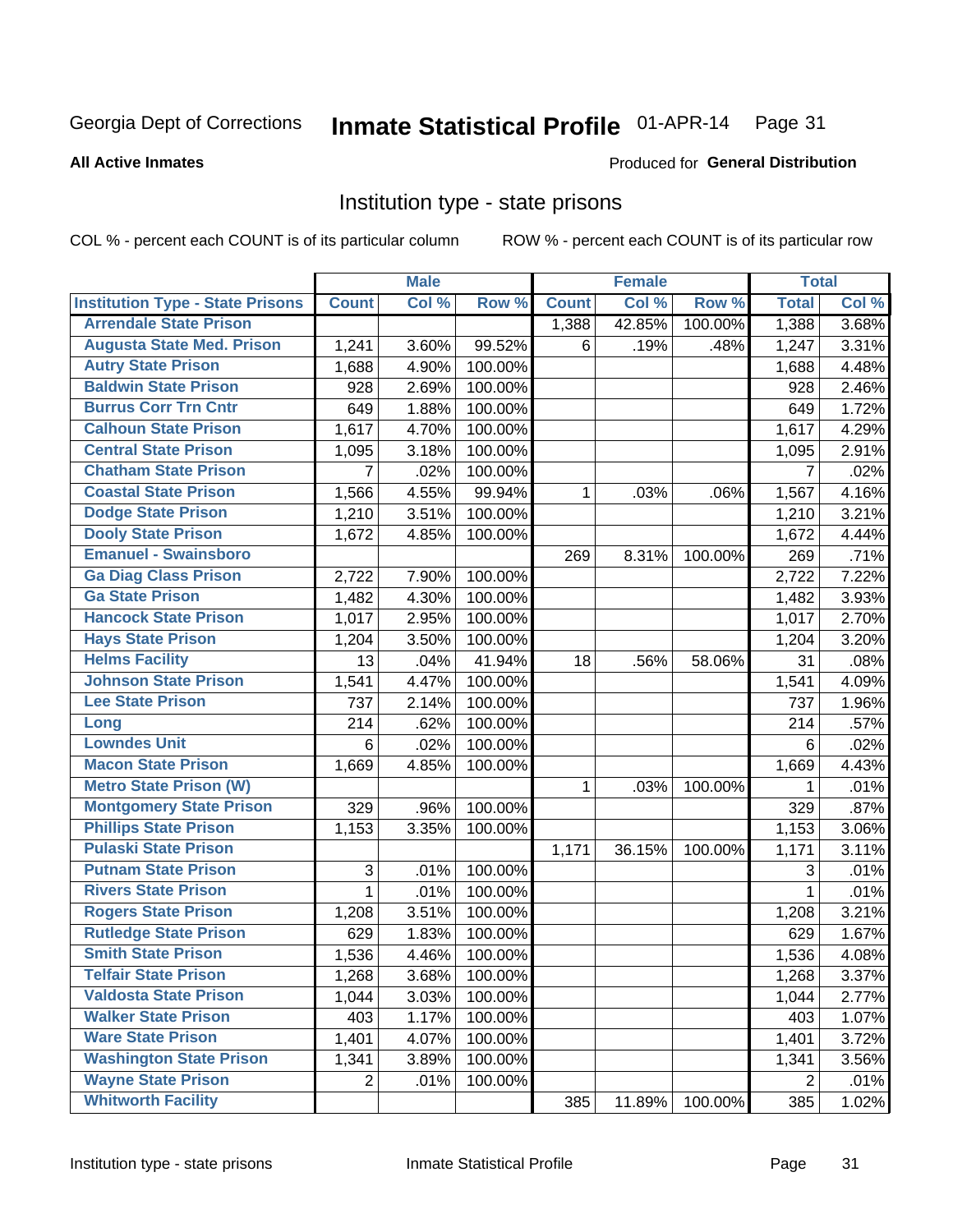# Inmate Statistical Profile 01-APR-14 Page 32

**All Active Inmates** 

Produced for General Distribution

### Institution type - state prisons

COL % - percent each COUNT is of its particular column

|                                         | <b>Male</b>                 |        |                               |              | <b>Female</b> |                                       | <b>Total</b> |        |  |
|-----------------------------------------|-----------------------------|--------|-------------------------------|--------------|---------------|---------------------------------------|--------------|--------|--|
| <b>Institution Type - State Prisons</b> | <b>Count</b>                | Col %  | Row %                         | <b>Count</b> | Col %         | Row %                                 | <b>Total</b> | Col %  |  |
| <b>Wilcox State Prison</b>              | 1,843                       | 5.35%  | 100.00%                       |              |               |                                       | 1,843        | 4.89%  |  |
| <b>Total Reported</b>                   | 34,439                      | 100%   | 91.4%                         | 3,239        | 100%          | $8.6\%$                               | 37,678       | 100%   |  |
|                                         |                             |        |                               |              |               |                                       |              |        |  |
| <b>Not Reported</b>                     |                             | 0      |                               | 0            |               |                                       |              |        |  |
| <b>Grand Total</b>                      |                             | 34,439 |                               |              | 3.239         |                                       |              | 37,678 |  |
| <b>Mode (most frequent)</b>             | <b>Ga Diag Class Prison</b> |        | <b>Arrendale State Prison</b> |              |               | <b>Ga Diag Class</b><br><b>Prison</b> |              |        |  |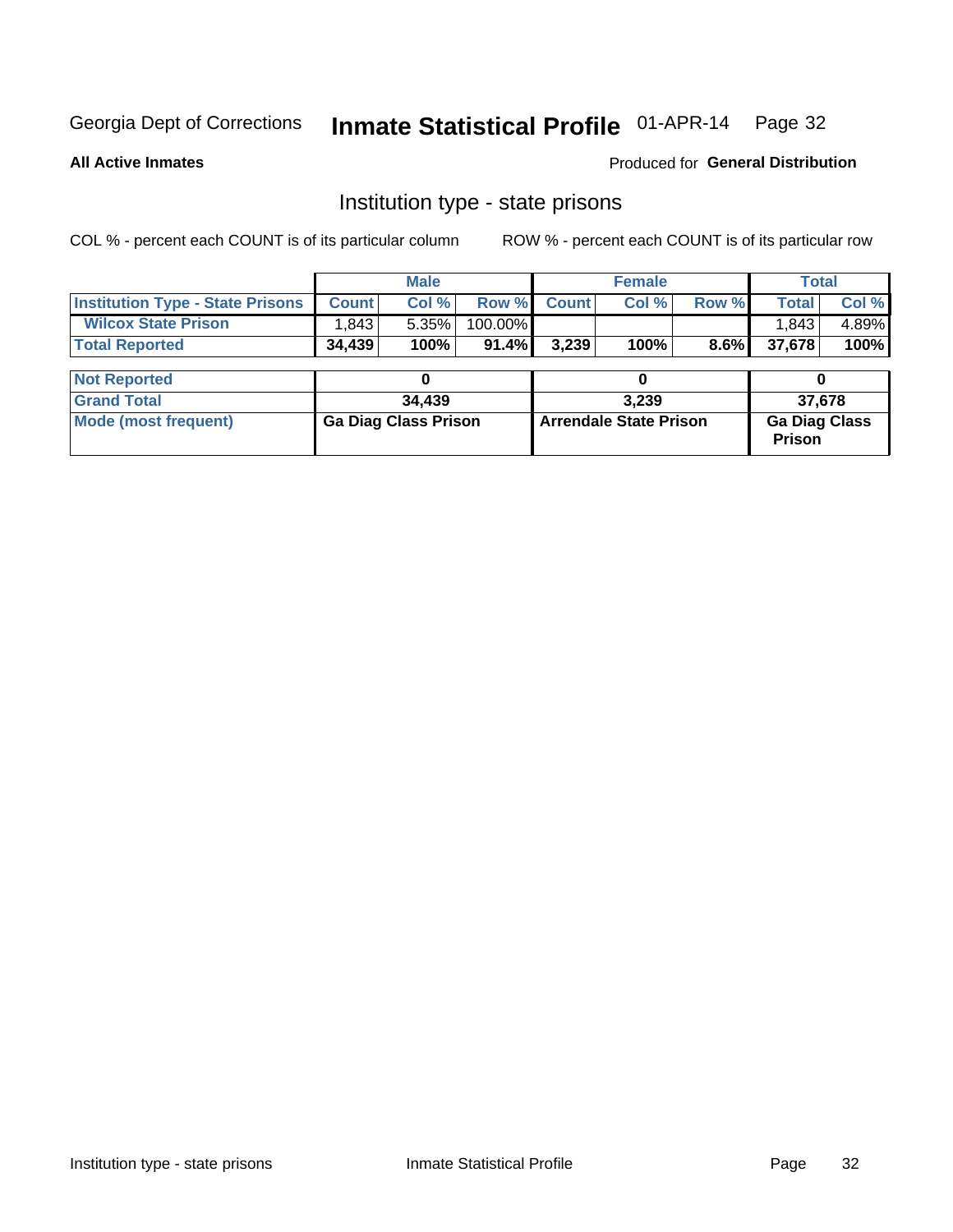# Inmate Statistical Profile 01-APR-14 Page 33

**All Active Inmates** 

### Produced for General Distribution

### Institution type - private prisons

COL % - percent each COUNT is of its particular column

|                                           | <b>Male</b>          |        | <b>Female</b>      |  |       | <b>Total</b> |       |        |
|-------------------------------------------|----------------------|--------|--------------------|--|-------|--------------|-------|--------|
| <b>Institution Type - Private Prisons</b> | <b>Count</b>         | Col %  | <b>Row % Count</b> |  | Col % | Row %        | Total | Col %  |
| <b>Coffee Corr Facility</b>               | 2.639                | 33.07% | 100.00%            |  |       |              | 2,639 | 33.07% |
| <b>Jenkins Corr Facility</b>              | $1.154$ <sup>1</sup> | 14.46% | 100.00%            |  |       |              | 1,154 | 14.46% |
| <b>Riverbend Corr Facility</b>            | .486                 | 18.62% | 100.00%            |  |       |              | 1,486 | 18.62% |
| <b>Wheeler Corr Facility</b>              | 2.700                | 33.84% | 100.00%            |  |       |              | 2,700 | 33.84% |
| <b>Total Reported</b>                     | 7,979                | 100%   | $100\%$            |  |       | %            | 7,979 | 100%   |

| Reported    |       |                |
|-------------|-------|----------------|
| <b>otal</b> | 7,979 | 070<br>, J I J |

| <b>Mode (most frequent)</b> | <b>Wheeler Corr Facility</b> | Null | <b>Wheeler Corr</b><br><b>Facility</b> |
|-----------------------------|------------------------------|------|----------------------------------------|
|-----------------------------|------------------------------|------|----------------------------------------|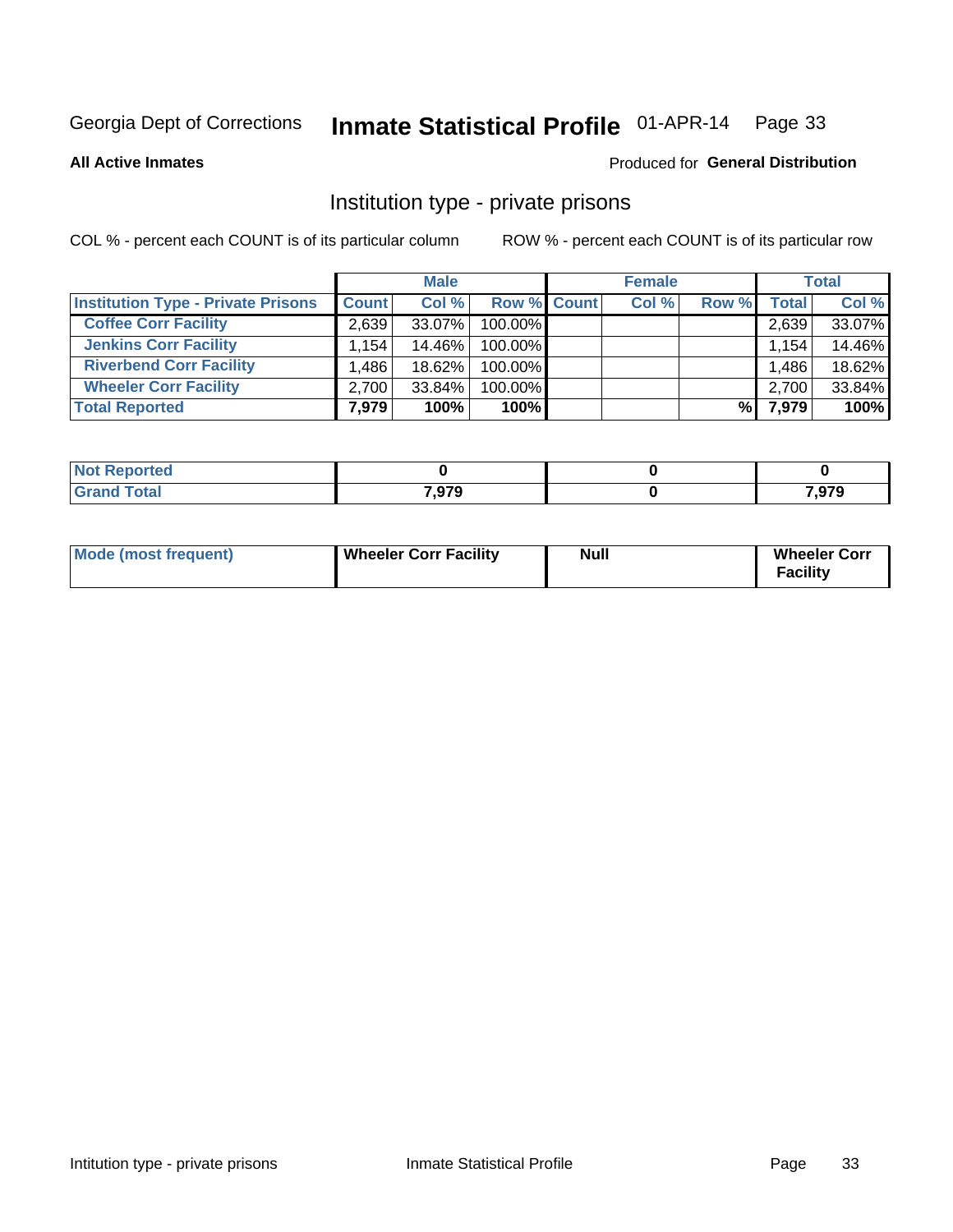### Inmate Statistical Profile 01-APR-14 Page 34

**All Active Inmates** 

Produced for General Distribution

### Institution type - pre-release centers

COL % - percent each COUNT is of its particular column

|                                                   | <b>Male</b> |      |  | <b>Female</b> |      |             | <b>Total</b> |       |
|---------------------------------------------------|-------------|------|--|---------------|------|-------------|--------------|-------|
| <b>Institution Type - Prison Annexe   Count  </b> |             | Col% |  | Row % Count   | Col% | Row % Total |              | Col % |
| <b>Total Reported</b>                             |             |      |  |               |      |             |              |       |

| <b>Reported</b><br>I NOT |  |  |
|--------------------------|--|--|
| <b>Total</b><br>$C$ ren  |  |  |

| Mor<br><b>ruent</b> )<br>rea<br>nos | <b>Null</b> | <b>Moll</b><br>_____ | . .<br><b>Null</b> |
|-------------------------------------|-------------|----------------------|--------------------|
|                                     |             |                      |                    |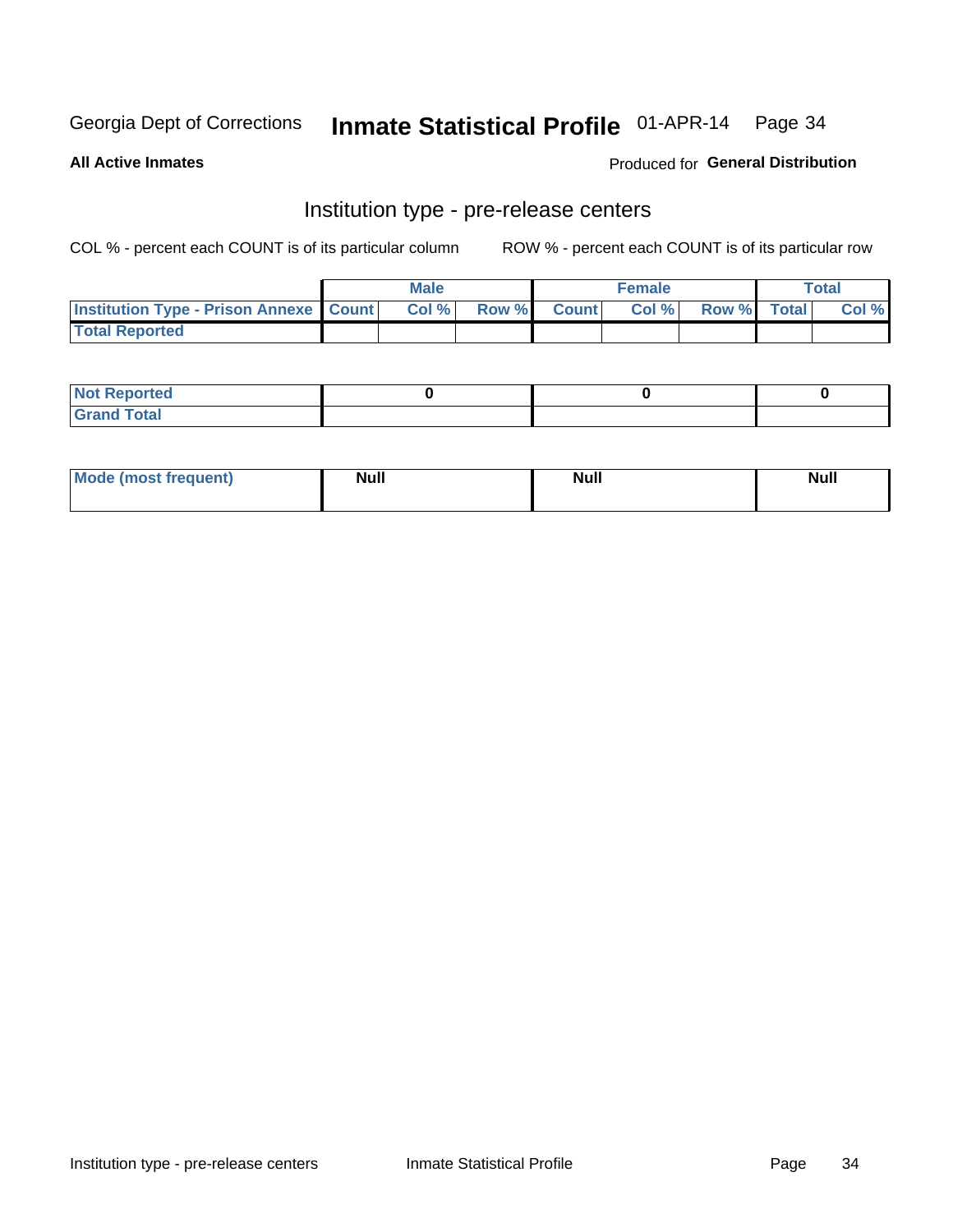### Inmate Statistical Profile 01-APR-14 Page 35

**All Active Inmates** 

### Produced for General Distribution

### Institution type - inmate boot camp

COL % - percent each COUNT is of its particular column

|                                      |                  | <b>Male</b> |              |              | <b>Female</b> |             | <b>Total</b> |
|--------------------------------------|------------------|-------------|--------------|--------------|---------------|-------------|--------------|
| <b>Institution Type - Boot Camps</b> | <b>I</b> Count I | Col %       | <b>Row %</b> | <b>Count</b> | Col %         | Row % Total | Col %        |
| <b>Total Rported</b>                 |                  |             |              |              |               |             |              |

| <b>Not Reported</b>            |  |  |
|--------------------------------|--|--|
| <b>Total</b><br>C <sub>r</sub> |  |  |

| <b>I Mode (most frequent)</b> | <b>Null</b> | <b>Null</b> | <b>Null</b> |
|-------------------------------|-------------|-------------|-------------|
|                               |             |             |             |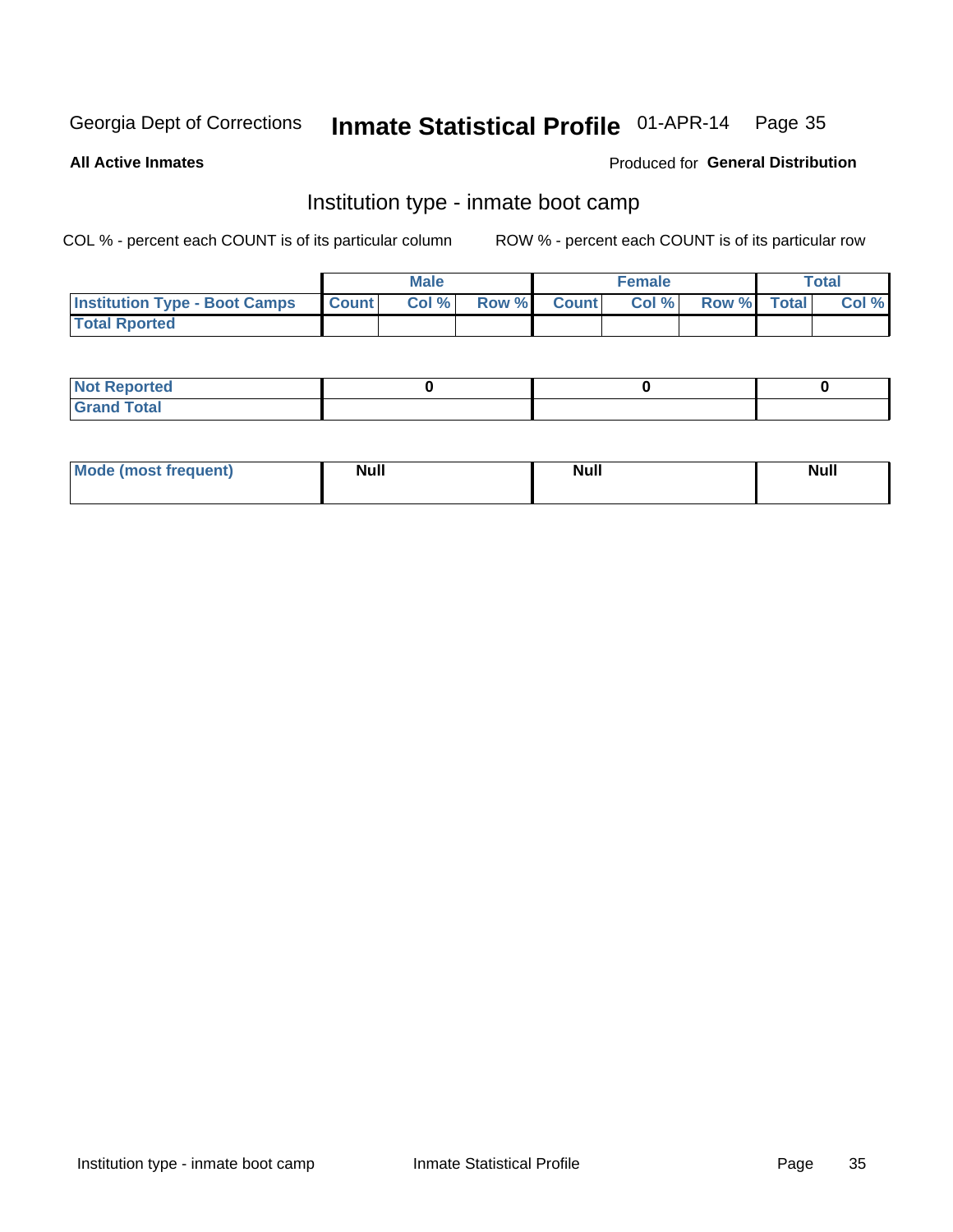# Inmate Statistical Profile 01-APR-14 Page 36

**All Active Inmates** 

#### Produced for General Distribution

### Number of disciplinary reports

COL % - percent each COUNT is of its particular column

|                                       |              | <b>Male</b> |                    |       | <b>Female</b> |          |              | <b>Total</b> |
|---------------------------------------|--------------|-------------|--------------------|-------|---------------|----------|--------------|--------------|
| <b>Number of Disciplinary Reports</b> | <b>Count</b> | Col %       | <b>Row % Count</b> |       | Col %         | Row %    | <b>Total</b> | Col %        |
|                                       | 20,797       | 41.99%      | $91.60\%$          | 1,908 | 54.89%        | $8.40\%$ | 22,705       | 42.84%       |
|                                       | 6,527        | 13.18%      | 92.71%             | 513   | 14.76%        | 7.29%    | 7,040        | 13.28%       |
|                                       | 4,039        | 8.16%       | 94.35%             | 242   | 6.96%         | 5.65%    | 4,281        | 8.08%        |
| 3                                     | 2,622        | 5.29%       | 94.18%             | 162   | 4.66%         | 5.82%    | 2,784        | 5.25%        |
|                                       | 2,036        | 4.11%       | 95.18%             | 103   | 2.96%         | 4.82%    | 2,139        | 4.04%        |
| 5                                     | 1,616        | 3.26%       | 95.17%             | 82    | 2.36%         | 4.83%    | 1,698        | 3.20%        |
| <b>More Than 5</b>                    | 11,887       | 24.00%      | 96.23%             | 466   | 13.41%        | 3.77%    | 12,353       | 23.31%       |
| <b>Total Reported</b>                 | 49,524       | 100%        | 93.44%             | 3,476 | 100%          | 6.56%    | 53,000       | 100%         |

| orted<br><b>NOT</b> |        |              |        |
|---------------------|--------|--------------|--------|
| <b>Total</b>        | 49,524 | 17C<br>$+10$ | 53.000 |

| Mean (average)         | 5.51 | 3.07 | 5.35 |
|------------------------|------|------|------|
| <b>Median (middle)</b> |      |      |      |
| Mode (most frequent)   |      |      |      |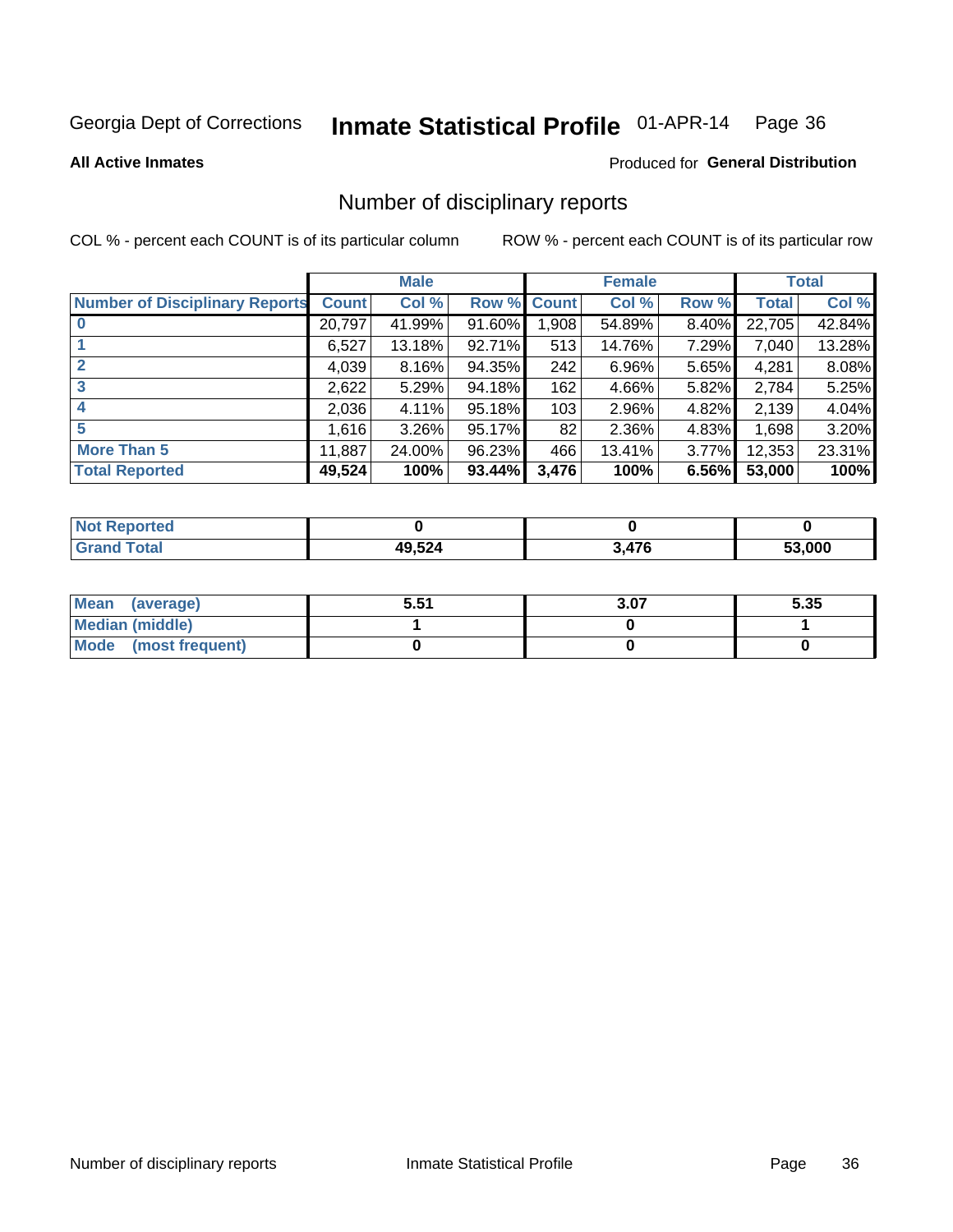# Inmate Statistical Profile 01-APR-14 Page 37

#### **All Active Inmates**

## **Produced for General Distribution**

# Number of transfers

COL % - percent each COUNT is of its particular column

|                            |         | <b>Male</b> |        |              | <b>Female</b> |          |              | <b>Total</b> |
|----------------------------|---------|-------------|--------|--------------|---------------|----------|--------------|--------------|
| <b>Number of Transfers</b> | Count l | Col %       | Row %  | <b>Count</b> | Col %         | Row %    | <b>Total</b> | Col %        |
|                            | 3,762   | 7.60%       | 83.66% | 735          | 21.14%        | 16.34%   | 4,497        | 8.48%        |
|                            | 490     | 0.99%       | 83.19% | 99           | 2.85%         | 16.81%   | 589          | 1.11%        |
| $\mathbf{2}$               | 15,478  | 31.25%      | 91.57% | 1,425        | 41.00%        | 8.43%    | 16,903       | 31.89%       |
| 3                          | 1,846   | 3.73%       | 91.43% | 173          | 4.98%         | $8.57\%$ | 2,019        | 3.81%        |
| 4                          | 6,934   | 14.00%      | 94.55% | 400          | 11.51%        | $5.45\%$ | 7.334        | 13.84%       |
| 5                          | 2,221   | 4.48%       | 95.49% | 105          | 3.02%         | $4.51\%$ | 2,326        | 4.39%        |
| <b>More Than 5</b>         | 18,793  | 37.95%      | 97.21% | 539          | 15.51%        | $2.79\%$ | 19,332       | 36.48%       |
| <b>Total Reported</b>      | 49,524  | 100%        | 93.44% | 3,476        | 100.0%        | 6.56%    | 53,000       | 100%         |

| orted<br><b>NOT</b> |        |              |        |
|---------------------|--------|--------------|--------|
| <b>Total</b>        | 49,524 | 17C<br>$+10$ | 53.000 |

| Mean (average)       | 6.06 | 2.94 | 5.86 |
|----------------------|------|------|------|
| Median (middle)      |      |      |      |
| Mode (most frequent) |      |      |      |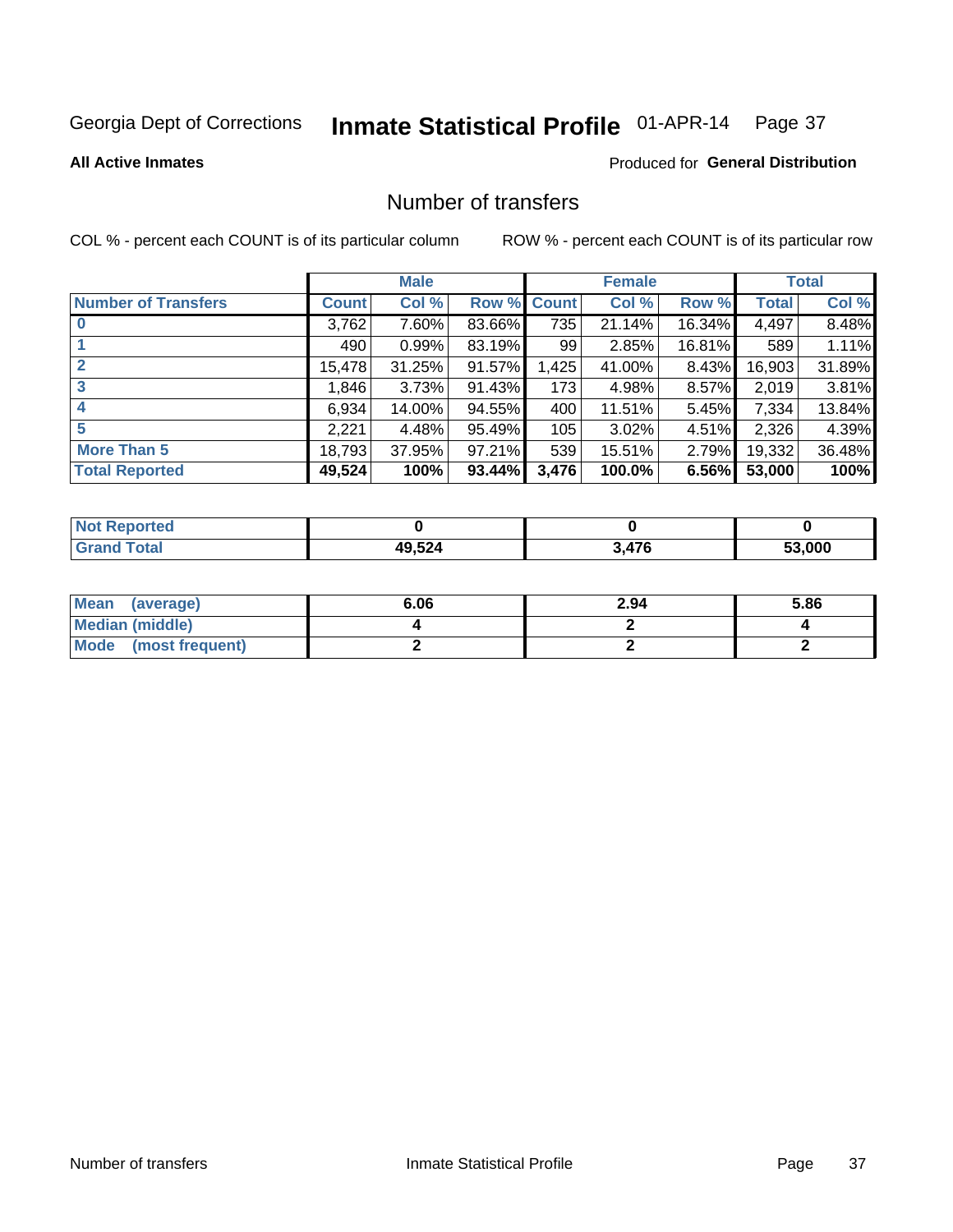# Inmate Statistical Profile 01-APR-14 Page 38

**All Active Inmates** 

#### Produced for General Distribution

# Number of escapes

COL % - percent each COUNT is of its particular column

|                          |              | <b>Male</b> |             |       | <b>Female</b> |          |        | <b>Total</b> |
|--------------------------|--------------|-------------|-------------|-------|---------------|----------|--------|--------------|
| <b>Number of Escapes</b> | <b>Count</b> | Col %       | Row % Count |       | Col %         | Row %    | Total  | Col %        |
|                          | 48,954       | 98.85%      | 93.40%      | 3,461 | 99.57%        | $6.60\%$ | 52,415 | 98.90%       |
|                          | 515          | 1.04%       | $97.17\%$   | 15    | 0.43%         | 2.83%    | 530    | 1.00%        |
|                          | 48           | 0.10%       | 100.00%     |       |               |          | 48     | 0.09%        |
|                          | 6.           | 0.01%       | 100.00%     |       |               |          | 6      | 0.01%        |
|                          |              | 0.01%       | $100.00\%$  |       |               |          |        | 0.01%        |
| <b>Total Reported</b>    | 49,524       | 100%        | $93.44\%$   | 3,476 | 100%          | 6.56%    | 53,000 | 100.0%       |

| <b>Not Reported</b> |        |     |        |
|---------------------|--------|-----|--------|
| <b>Grand Total</b>  | 49,524 | A7C | 53.000 |

| Mean (average)         |  | .0 |
|------------------------|--|----|
| <b>Median (middle)</b> |  |    |
| Mode (most frequent)   |  |    |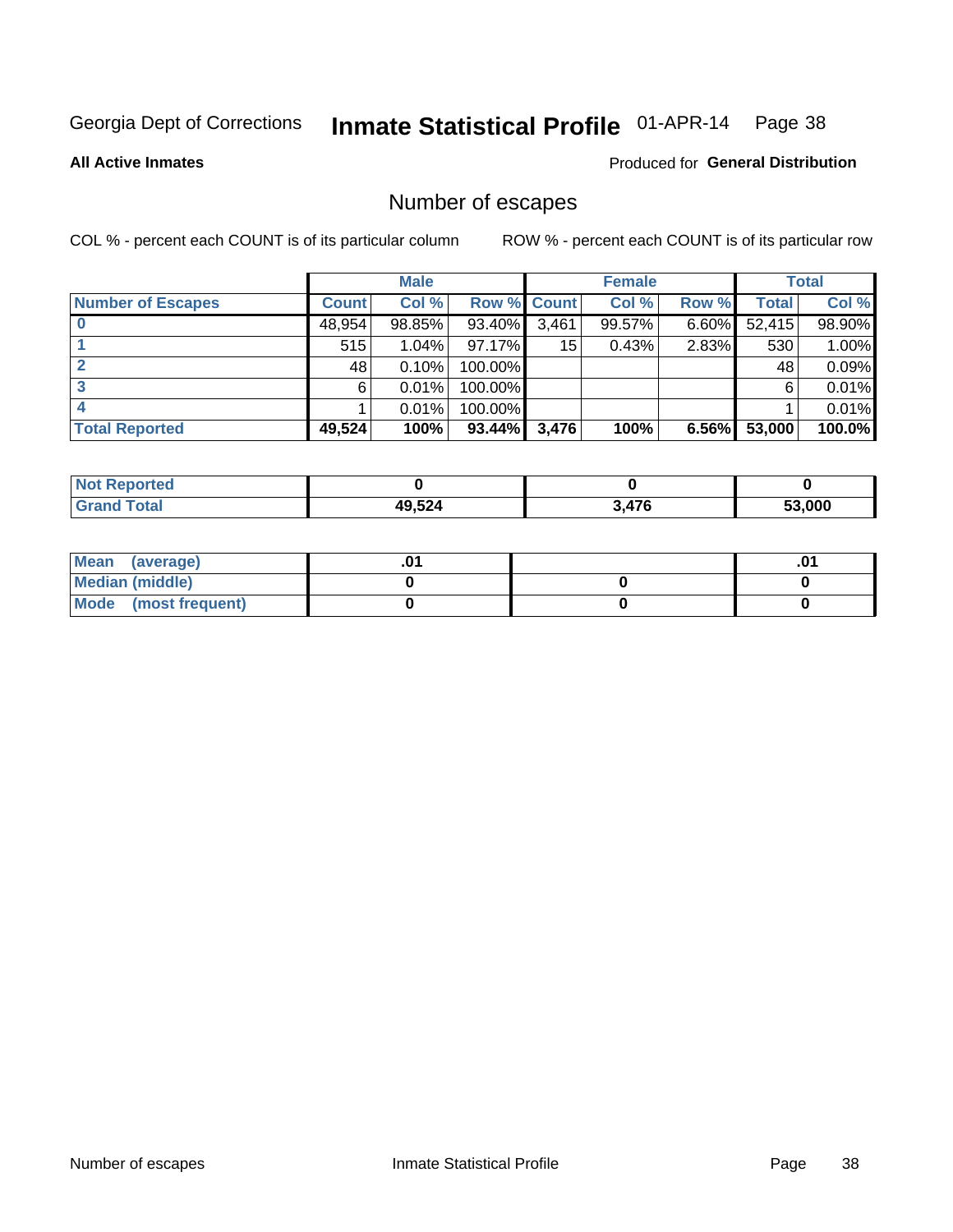# Inmate Statistical Profile 01-APR-14 Page 39

**All Active Inmates** 

#### Produced for General Distribution

# Split sentences - Probation to follow

COL % - percent each COUNT is of its particular column

|                            |              | <b>Male</b> |                    |     | <b>Female</b> |          |                 | <b>Total</b> |
|----------------------------|--------------|-------------|--------------------|-----|---------------|----------|-----------------|--------------|
| <b>Probation to follow</b> | <b>Count</b> | Col%        | <b>Row % Count</b> |     | Col %         | Row %    | Total           | Col %        |
| <b>Yes</b>                 | 32.667       | 65.96%      | 92.77% 2.544       |     | 73.19%        | $7.23\%$ | 35,211          | 66.44%       |
| <b>No</b>                  | 16.857       | 34.04%      | 94.76%             | 932 | 26.81%        |          | 5.24% 17,789    | 33.56%       |
| <b>Total Reported</b>      | 49,524       | 100%        | $93.44\%$ 3,476    |     | 100%          |          | $6.56\%$ 53,000 | 100%         |

| $AO$ 52 $A$<br>-9.324 | $\rightarrow$<br>. . | 53.000 |
|-----------------------|----------------------|--------|
|                       |                      |        |

| reauent)<br>Yes<br>v.c<br>0٥<br>.<br>. .<br>$\sim$ |  | <b>Mode</b> |  |  |  |
|----------------------------------------------------|--|-------------|--|--|--|
|----------------------------------------------------|--|-------------|--|--|--|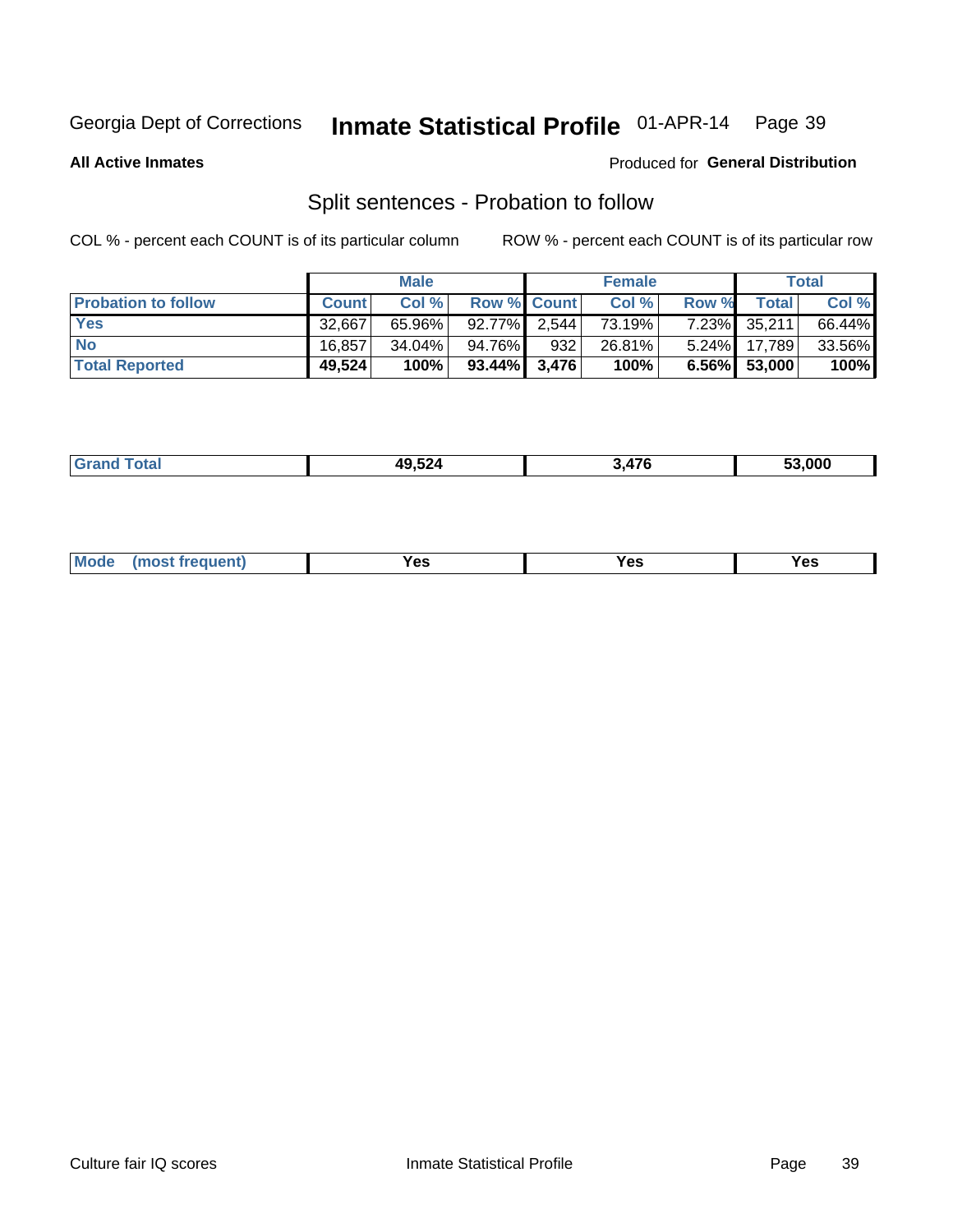#### Inmate Statistical Profile 01-APR-14 Page 40

**All Active Inmates** 

#### Produced for General Distribution

# Probable future release type of still active inmates

COL % - percent each COUNT is of its particular column

|                                         |              | <b>Male</b> |                    |     | <b>Female</b> |          | <b>Total</b> |        |
|-----------------------------------------|--------------|-------------|--------------------|-----|---------------|----------|--------------|--------|
| <b>Probable Future Release Type</b>     | <b>Count</b> | Col %       | <b>Row % Count</b> |     | Col %         | Row %    | <b>Total</b> | Col %  |
| <b>Paroled with probation to follow</b> | 21,267       | 43.32%      | 91.75% 1,913       |     | 55.26%        | 8.25%    | 23,180       | 44.11% |
| Paroled w/o probation to follow         | 8,836        | 18.00%      | 93.29%             | 636 | 18.37%        | 6.71%    | 9,472        | 18.02% |
| <b>Maxout with probation to follow</b>  | 10,782       | 21.96%      | 94.60%             | 616 | 17.79%        | 5.40%    | 11,398       | 21.69% |
| <b>Maxout w/o probation to follow</b>   | 3,486        | 7.10%       | 96.38%             | 131 | 3.78%         | $3.62\%$ | 3,617        | 6.88%  |
| Life, LWOP or death sentence            | 4.721        | 9.62%       | 96.60%             | 166 | 4.79%         | $3.40\%$ | 4,887        | 9.30%  |
| <b>Total Reported</b>                   | 49,092       | 100%        | $93.41\%$ 3,462    |     | 100%          | 6.59%    | 52,554       | 100%   |

| . otal | 49,092<br>44 | 3,462 | 52,554 |
|--------|--------------|-------|--------|

| Mode (most frequent) | <b>PAR with PROB follow</b> | <b>PAR with PROB follow</b> | <b>PAR with PROB</b> |
|----------------------|-----------------------------|-----------------------------|----------------------|
|                      |                             |                             | follow               |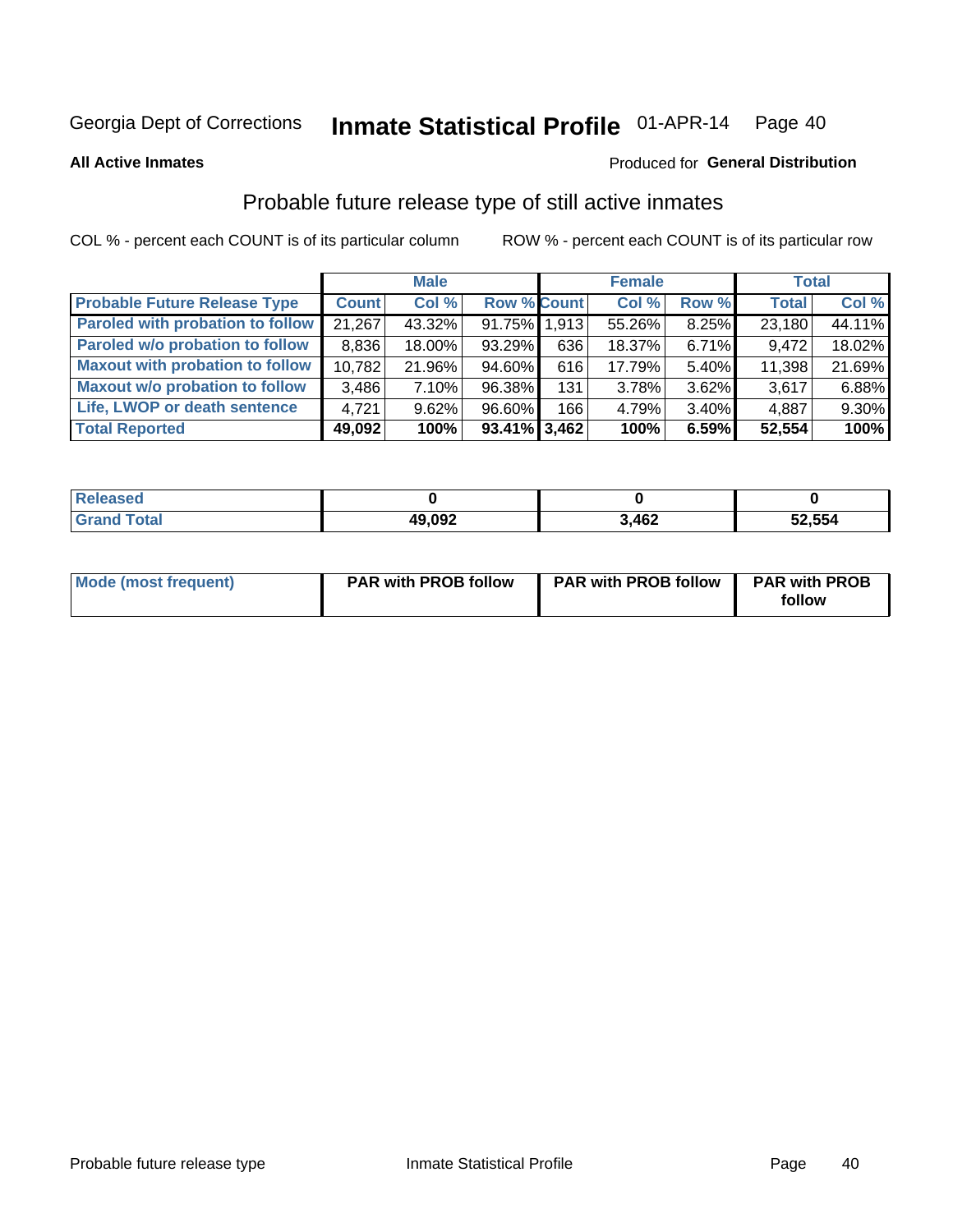## **All Active Inmates**

## **Produced for General Distribution**

# Time served in current (or last) institution

COL % - percent each COUNT is of its particular column

|                            |              | <b>Male</b> |        |              | <b>Female</b> |        |              | <b>Total</b> |
|----------------------------|--------------|-------------|--------|--------------|---------------|--------|--------------|--------------|
| <b>Time In Institution</b> | <b>Count</b> | Col %       | Row %  | <b>Count</b> | Col %         | Row %  | <b>Total</b> | Col %        |
| 0 to 3 months              | 11,846       | 23.92%      | 92.52% | 958          | 27.56%        | 7.48%  | 12,804       | 24.16%       |
| <b>3.01 to 6 months</b>    | 6,715        | 13.56%      | 93.96% | 432          | 12.43%        | 6.04%  | 7,147        | 13.48%       |
| 6.01 to 9 months           | 5,570        | 11.25%      | 94.15% | 346          | 9.95%         | 5.85%  | 5,916        | 11.16%       |
| 9.01 to 12 months          | 4,220        | 8.52%       | 93.10% | 313          | 9.00%         | 6.90%  | 4,533        | 8.55%        |
| 12.01 to 18 months         | 5,824        | 11.76%      | 92.18% | 494          | 14.21%        | 7.82%  | 6,318        | 11.92%       |
| <b>18.01 to 24 months</b>  | 4,037        | 8.15%       | 95.30% | 199          | 5.72%         | 4.70%  | 4,236        | 7.99%        |
| $2.01$ to 3 years          | 4,869        | 9.83%       | 93.35% | 347          | 9.98%         | 6.65%  | 5,216        | 9.84%        |
| 3.01 to 4 years            | 2,374        | 4.79%       | 94.51% | 138          | 3.97%         | 5.49%  | 2,512        | 4.74%        |
| $4.01$ to 5 years          | 1,328        | 2.68%       | 94.52% | 77           | 2.22%         | 5.48%  | 1,405        | 2.65%        |
| 5.01 to 6 years            | 925          | 1.87%       | 94.39% | 55           | 1.58%         | 5.61%  | 980          | 1.85%        |
| $6.01$ to 7 years          | 424          | 0.86%       | 95.28% | 21           | 0.60%         | 4.72%  | 445          | 0.84%        |
| 7.01 to 8 years            | 249          | 0.50%       | 93.61% | 17           | 0.49%         | 6.39%  | 266          | 0.50%        |
| $8.01$ to 9 years          | 234          | 0.47%       | 86.35% | 37           | 1.06%         | 13.65% | 271          | 0.51%        |
| 9.01 to 10 years           | 118          | 0.24%       | 90.77% | 12           | 0.35%         | 9.23%  | 130          | 0.25%        |
| Over 10 years              | 791          | 1.60%       | 96.35% | 30           | 0.86%         | 3.65%  | 821          | 1.55%        |
| <b>Total Reported</b>      | 49,524       | 100%        | 93.44% | 3,476        | 100%          | 6.56%  | 53,000       | 100%         |

| <b>Renorted</b><br><b>Not</b> |        |         |        |
|-------------------------------|--------|---------|--------|
| ⊺ิ∩tal                        | 49,524 | $1 - c$ | 53.000 |

| <b>Mean</b><br>(average) | 22 months | 17 months | 22 months |
|--------------------------|-----------|-----------|-----------|
| Median (middle)          | 9 months  | 9 months  | 9 months  |
| Mode (most frequent)     | 0 months  | months    | l months  |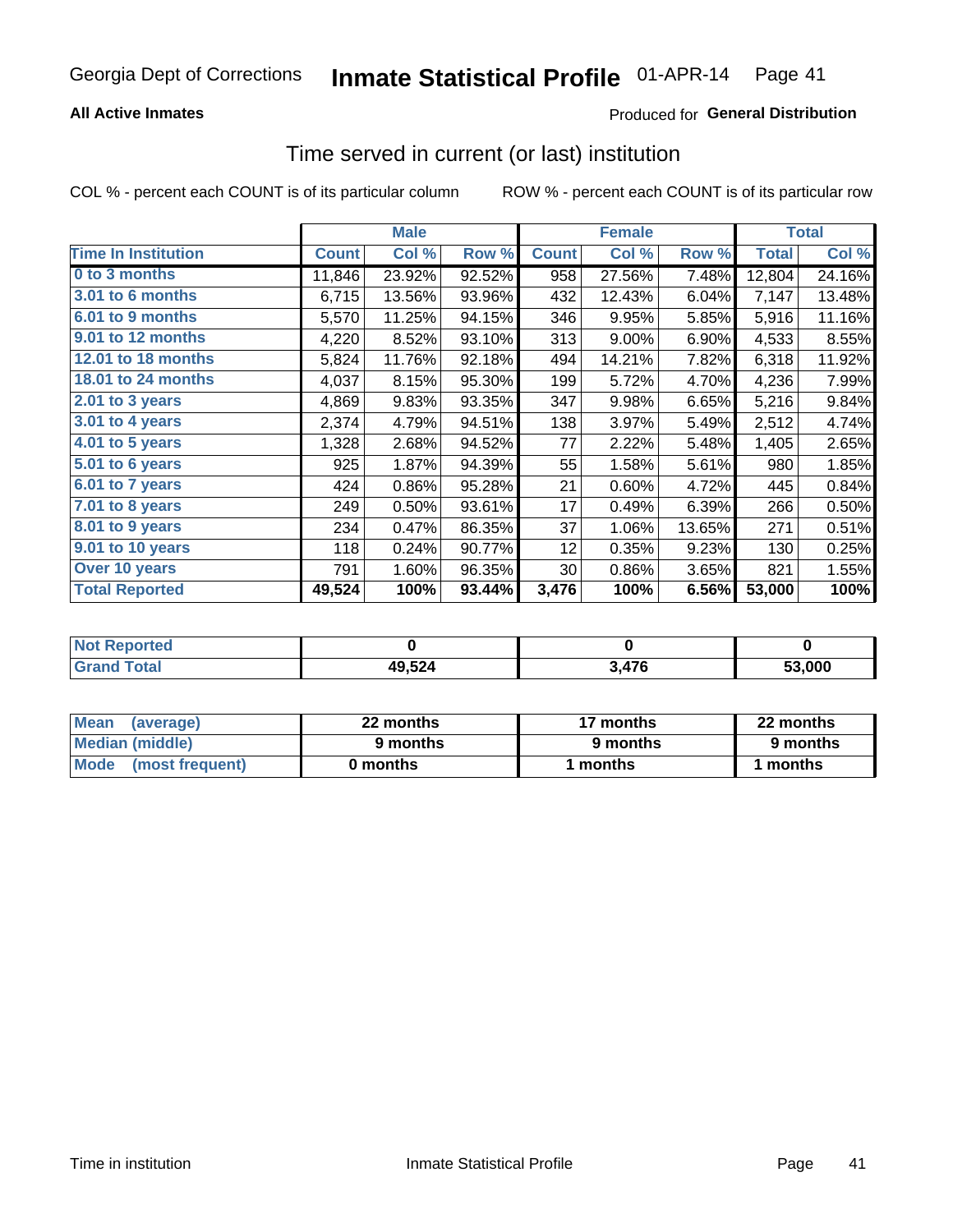#### Inmate Statistical Profile 01-APR-14 Page 42

#### **All Active Inmates**

#### Produced for General Distribution

# Highest grade level attained

COL % - percent each COUNT is of its particular column

|                              |                 | <b>Male</b> |         |                | <b>Female</b> |        |                | <b>Total</b> |
|------------------------------|-----------------|-------------|---------|----------------|---------------|--------|----------------|--------------|
| <b>Grade Level</b>           | <b>Count</b>    | Col %       | Row %   | <b>Count</b>   | Col %         | Row %  | <b>Total</b>   | Col %        |
| No school at all             | 14              | 0.03%       | 93.33%  | 1              | 0.03%         | 6.67%  | 15             | 0.03%        |
| Grade 1                      | 34              | 0.07%       | 97.14%  | 1              | 0.03%         | 2.86%  | 35             | 0.07%        |
| <b>Grade 2</b>               | 74              | 0.16%       | 96.10%  | 3              | 0.09%         | 3.90%  | 77             | 0.15%        |
| <b>Grade 3</b>               | 113             | 0.24%       | 95.76%  | 5              | 0.15%         | 4.24%  | 118            | 0.24%        |
| Grade 4                      | 123             | 0.26%       | 97.62%  | 3              | 0.09%         | 2.38%  | 126            | 0.25%        |
| <b>Grade 5</b>               | 169             | 0.36%       | 96.02%  | $\overline{7}$ | 0.21%         | 3.98%  | 176            | 0.35%        |
| Grade 6                      | 603             | 1.29%       | 95.41%  | 29             | 0.86%         | 4.59%  | 632            | 1.26%        |
| <b>Grade 7</b>               | 820             | 1.75%       | 93.71%  | 55             | 1.63%         | 6.29%  | 875            | 1.74%        |
| <b>Grade 8</b>               | 3,130           | 6.68%       | 92.80%  | 243            | 7.20%         | 7.20%  | 3,373          | 6.72%        |
| Grade 9                      | 5,601           | 11.96%      | 94.79%  | 308            | 9.13%         | 5.21%  | 5,909          | 11.77%       |
| Grade 10                     | 7,463           | 15.94%      | 95.26%  | 371            | 11.00%        | 4.74%  | 7,834          | 15.60%       |
| Grade 11                     | 7,652           | 16.34%      | 95.51%  | 360            | 10.67%        | 4.49%  | 8,012          | 15.96%       |
| <b>Grade 12 or GED</b>       | 16,023          | 34.22%      | 93.42%  | 1,128          | 33.43%        | 6.58%  | 17,151         | 34.16%       |
| <b>Some tech school</b>      | 259             | 0.55%       | 72.14%  | 100            | 2.96%         | 27.86% | 359            | 0.72%        |
| <b>Completed tech school</b> | 285             | 0.61%       | 66.59%  | 143            | 4.24%         | 33.41% | 428            | 0.85%        |
| College, 1 year              | 1,388           | 2.96%       | 88.02%  | 189            | 5.60%         | 11.98% | 1,577          | 3.14%        |
| College, 2 year              | 1,839           | 3.93%       | 88.46%  | 240            | 7.11%         | 11.54% | 2,079          | 4.14%        |
| College, 3 year              | 458             | 0.98%       | 87.07%  | 68             | 2.02%         | 12.93% | 526            | 1.05%        |
| <b>Bachelor's degree</b>     | 612             | 1.31%       | 87.06%  | 91             | 2.70%         | 12.94% | 703            | 1.40%        |
| <b>Master's degree</b>       | 118             | 0.25%       | 85.51%  | 20             | 0.59%         | 14.49% | 138            | 0.27%        |
| Ph.D. degree                 | 19              | 0.04%       | 90.48%  | 2              | 0.06%         | 9.52%  | 21             | 0.04%        |
| Law degree                   | 21              | 0.04%       | 80.77%  | 5              | 0.15%         | 19.23% | 26             | 0.05%        |
| <b>Some medical school</b>   | $\overline{2}$  | 0.01%       | 100.00% |                |               |        | $\overline{2}$ | 0.01%        |
| <b>Medical degree</b>        | 10 <sup>1</sup> | 0.02%       | 83.33%  | $\overline{2}$ | 0.06%         | 16.67% | 12             | 0.02%        |
| <b>Total Reported</b>        | 46,830          | 100%        | 93.28%  | 3,374          | 100.0%        | 6.72%  | 50,204         | 100%         |

| 2.694  | 102<br>___ | 2,796  |
|--------|------------|--------|
| 49.524 | 3 17G      | 53.000 |

| <b>Mean</b><br>(average)       | 10.86           | 11.47           | 10.90           |
|--------------------------------|-----------------|-----------------|-----------------|
| Median (middle)                | Grade 11        | Grade 12 or GED | Grade 11        |
| <b>Mode</b><br>(most frequent) | Grade 12 or GED | Grade 12 or GED | Grade 12 or GED |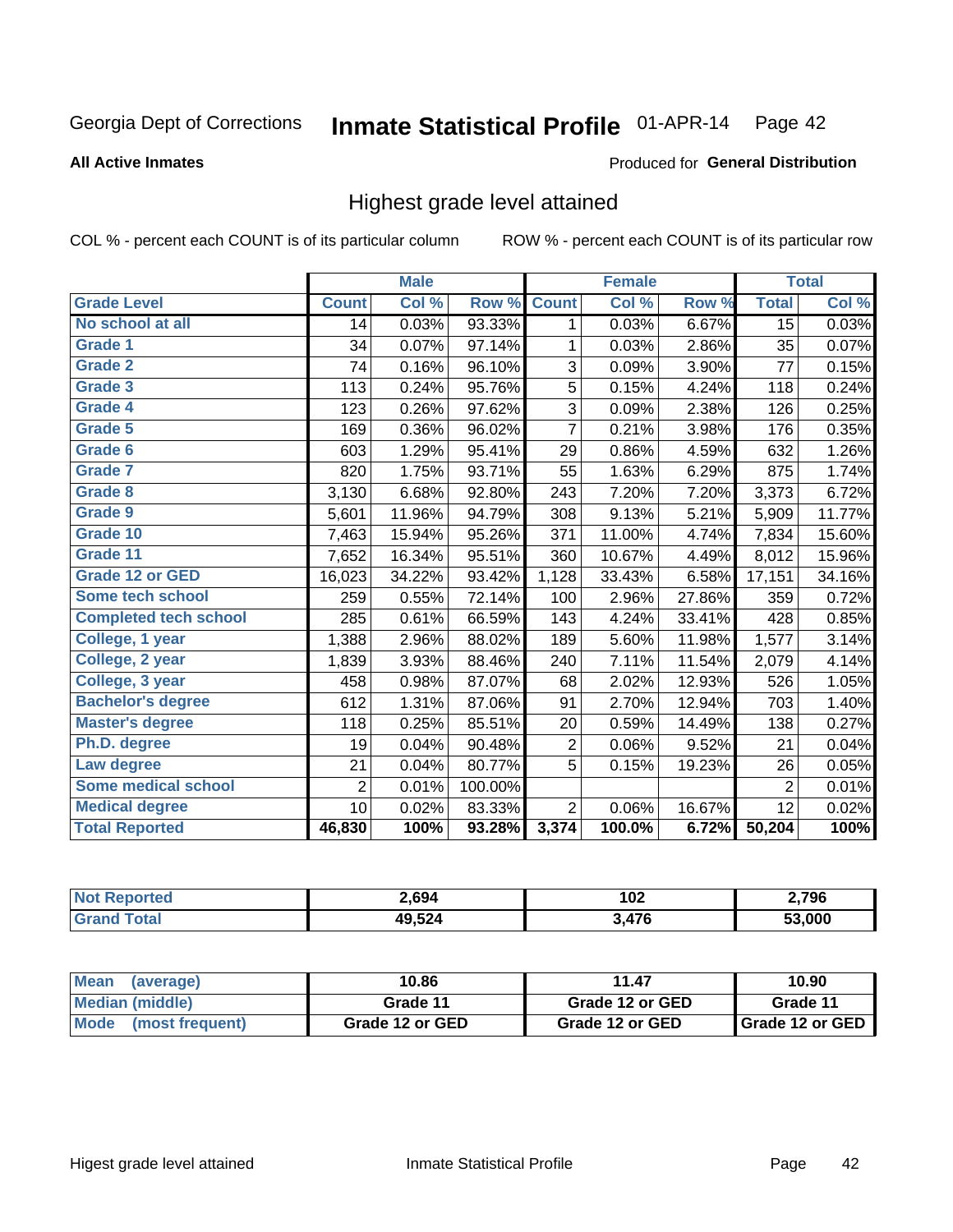# Inmate Statistical Profile 01-APR-14 Page 43

**All Active Inmates** 

#### **Produced for General Distribution**

# Culture fair IQ scores

COL % - percent each COUNT is of its particular column

|                       |                 | <b>Male</b> |             |       | <b>Female</b> |          |              | <b>Total</b> |
|-----------------------|-----------------|-------------|-------------|-------|---------------|----------|--------------|--------------|
| <b>IQ Scores</b>      | <b>Count</b>    | Col %       | Row % Count |       | Col %         | Row %    | <b>Total</b> | Col %        |
| $60 - 69$             | 733             | 2.26%       | 92.09%      | 63    | 2.35%         | 7.91%    | 796          | 2.26%        |
| $70 - 79$             | 2,274           | 7.00%       | 91.29%      | 217   | 8.08%         | 8.71%    | 2,491        | 7.08%        |
| $80 - 89$             | 5,045           | 15.52%      | 88.20%      | 675   | 25.13%        | 11.80%   | 5,720        | 16.25%       |
| $90 - 99$             | 9,631           | 29.63%      | 90.63%      | 996   | 37.08%        | 9.37%    | 10,627       | 30.20%       |
| $100 - 109$           | 8,869           | 27.29%      | 95.42%      | 426   | 15.86%        | 4.58%    | 9,295        | 26.41%       |
| $110 - 119$           | 5,132           | 15.79%      | 96.79%      | 170   | 6.33%         | $3.21\%$ | 5,302        | 15.07%       |
| $120 - 129$           | 792             | 2.44%       | 89.39%      | 94    | 3.50%         | 10.61%   | 886          | 2.52%        |
| $130 - 139$           | 25 <sub>1</sub> | 0.08%       | 41.67%      | 35    | 1.30%         | 58.33%   | 60           | 0.17%        |
| 140 & Up              | 3               | 0.01%       | 23.08%      | 10    | 0.37%         | 76.92%   | 13           | 0.04%        |
| <b>Total Reported</b> | 32,504          | 100%        | 92.37%      | 2,686 | 100%          | 7.63%    | 35,190       | 100%         |

| <b>Not Reported</b>         | 16,323 | 658   | 16,981 |
|-----------------------------|--------|-------|--------|
| <b>Not Valid (under 60)</b> | 697    | 132   | 829    |
| <b>Grand Total</b>          | 49,524 | 3,476 | 53,000 |

| Mean<br>(average)       | 98 | 95 | 97 |
|-------------------------|----|----|----|
| <b>Median (middle)</b>  | 99 | 94 | 98 |
| Mode<br>(most frequent) | 99 | 99 | 99 |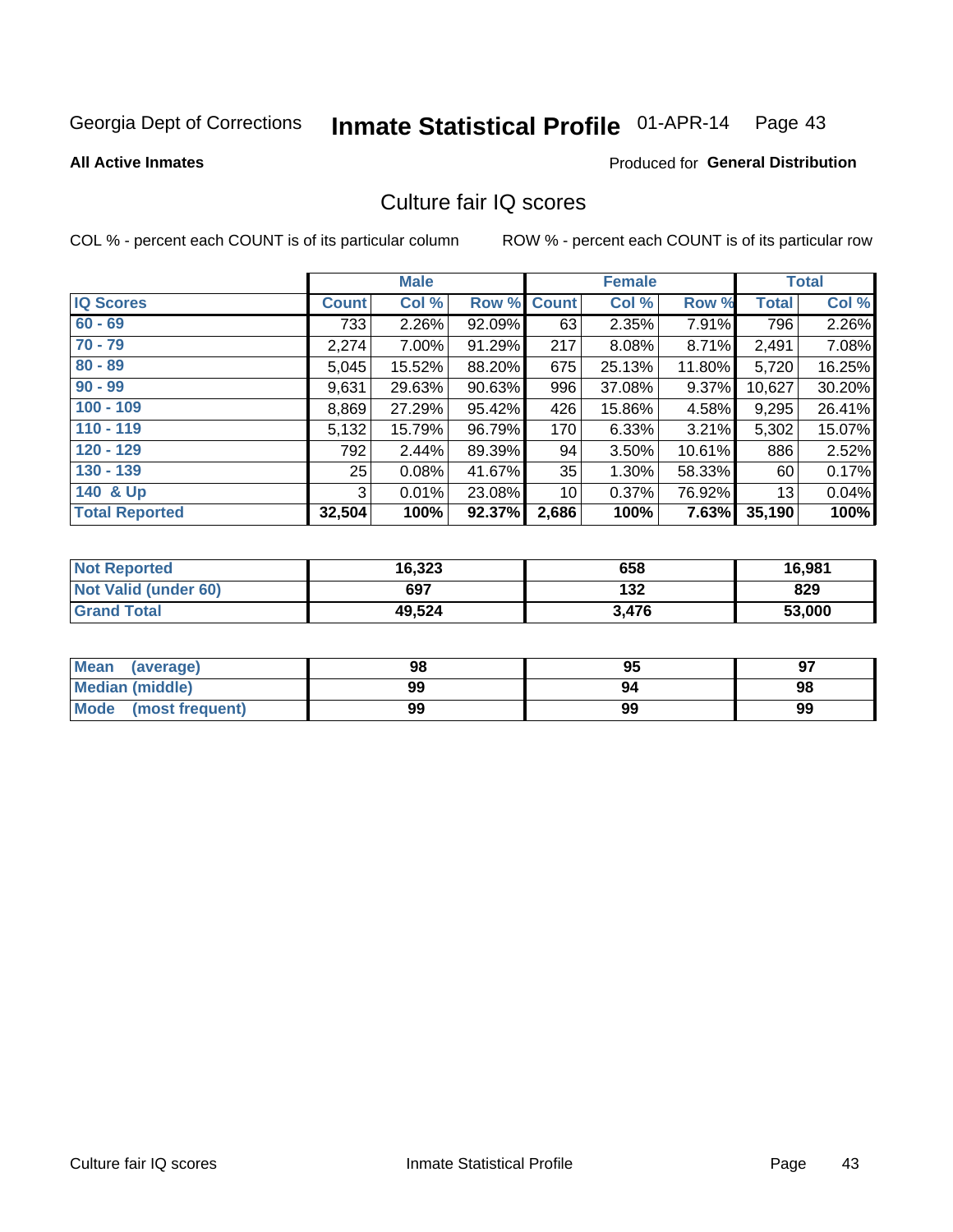#### Inmate Statistical Profile 01-APR-14 Page 44

**All Active Inmates** 

### Produced for General Distribution

# Wide Range Achievement Test (WRAT) reading score

COL % - percent each COUNT is of its particular column

|                           |              | <b>Male</b> |        |              | <b>Female</b> |        |              | <b>Total</b> |
|---------------------------|--------------|-------------|--------|--------------|---------------|--------|--------------|--------------|
| <b>WRAT Reading Score</b> | <b>Count</b> | Col %       | Row %  | <b>Count</b> | Col %         | Row %  | <b>Total</b> | Col %        |
| $0.1$ to $0.9$            | 871          | 2.62%       | 99.20% | 7            | 0.25%         | 0.80%  | 878          | 2.43%        |
| 1.0 to 1.9                | 676          | 2.03%       | 96.99% | 21           | 0.74%         | 3.01%  | 697          | 1.93%        |
| 2.0 to 2.9                | 1,157        | 3.48%       | 96.34% | 44           | 1.55%         | 3.66%  | 1,201        | 3.33%        |
| 3.0 to 3.9                | 2,782        | 8.36%       | 96.43% | 103          | 3.64%         | 3.57%  | 2,885        | 7.99%        |
| 4.0 to 4.9                | 3,248        | 9.76%       | 93.63% | 221          | 7.80%         | 6.37%  | 3,469        | 9.61%        |
| 5.0 to 5.9                | 2,647        | 7.96%       | 94.00% | 169          | 5.97%         | 6.00%  | 2,816        | 7.80%        |
| 6.0 to 6.9                | 3,262        | 9.80%       | 92.51% | 264          | 9.32%         | 7.49%  | 3,526        | 9.77%        |
| 7.0 to 7.9                | 1,108        | 3.33%       | 91.49% | 103          | 3.64%         | 8.51%  | 1,211        | 3.35%        |
| 8.0 to 8.9                | 2,172        | 6.53%       | 89.86% | 245          | 8.65%         | 10.14% | 2,417        | 6.69%        |
| 9.0 to 9.9                | 1,134        | 3.41%       | 89.93% | 127          | 4.48%         | 10.07% | 1,261        | 3.49%        |
| 10.0 to 10.9              | 2,231        | 6.71%       | 89.24% | 269          | 9.50%         | 10.76% | 2,500        | 6.92%        |
| 11.0 to 11.9              | 3,461        | 10.40%      | 89.52% | 405          | 14.30%        | 10.48% | 3,866        | 10.71%       |
| 12.0 to 12.9              | 8,486        | 25.51%      | 91.02% | 837          | 29.56%        | 8.98%  | 9,323        | 25.82%       |
| 13                        | 36           | 0.11%       | 67.92% | 17           | 0.60%         | 32.08% | 53           | 0.15%        |
| <b>Total Reported</b>     | 33,271       | 100%        | 92.16% | 2,832        | 100%          | 7.84%  | 36,103       | 100%         |
|                           |              |             |        |              |               |        |              |              |

| <b>Not Reported</b>   | 16,253 | 644   | 16,897 |
|-----------------------|--------|-------|--------|
| $\tau$ otal<br>'Grand | 49,524 | 3,476 | 53,000 |

| <b>Mean</b><br>(average)       | 8.21 | 9.36 | 8.30 |
|--------------------------------|------|------|------|
| Median (middle)                |      | 10.2 | 8.9  |
| <b>Mode</b><br>(most frequent) | 12.9 | 12.9 | 12.9 |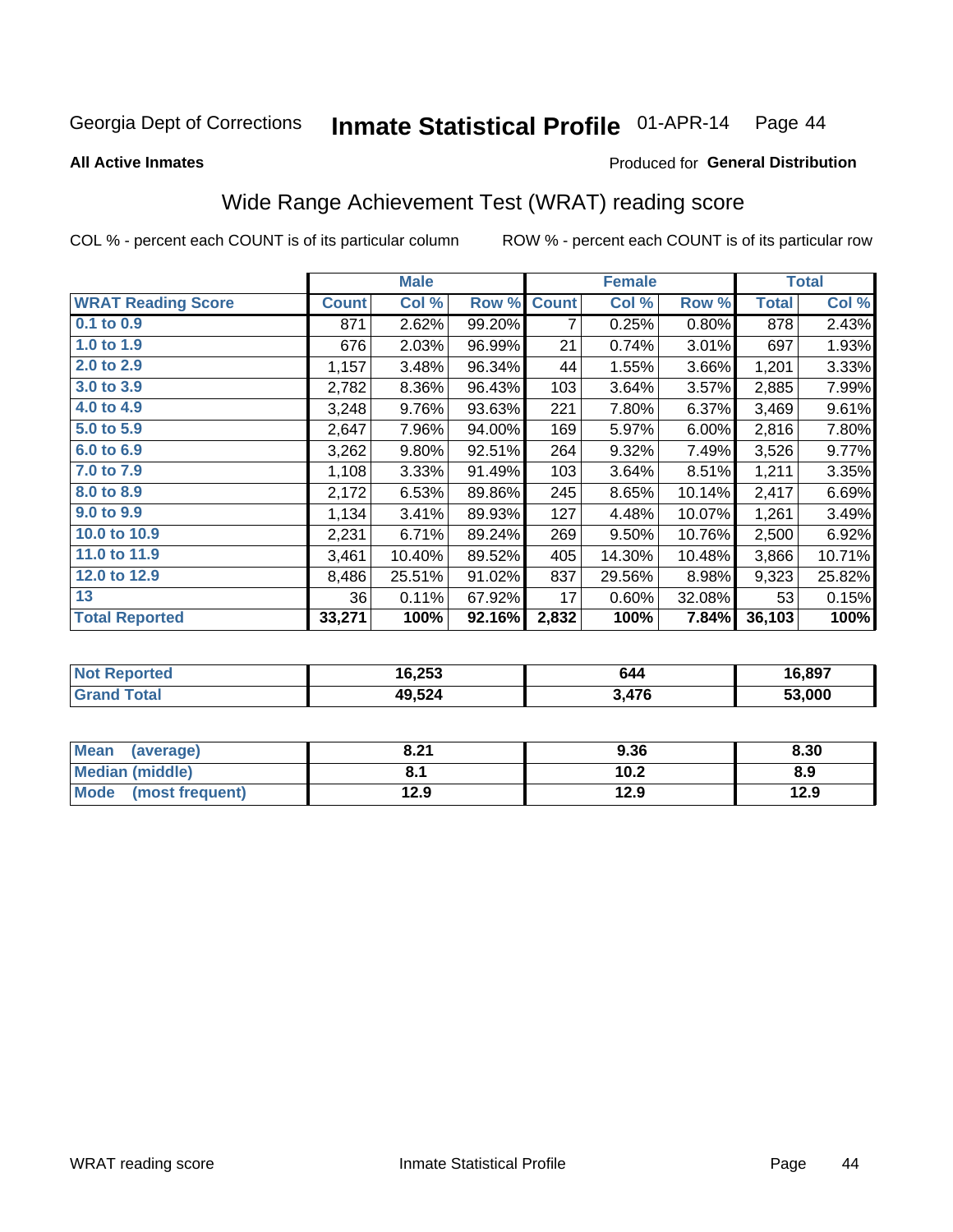#### Inmate Statistical Profile 01-APR-14 Page 45

**All Active Inmates** 

#### Produced for General Distribution

# Wide Range Achievement Test (WRAT) math score

COL % - percent each COUNT is of its particular column

|                              |                | <b>Male</b> |         |              | <b>Female</b> |        |              | <b>Total</b> |
|------------------------------|----------------|-------------|---------|--------------|---------------|--------|--------------|--------------|
| <b>WRAT Mathematic Score</b> | <b>Count</b>   | Col %       | Row %   | <b>Count</b> | Col %         | Row %  | <b>Total</b> | Col %        |
| $0.1$ to $0.9$               | 74             | 0.22%       | 100.00% |              |               |        | 74           | 0.20%        |
| 1.0 to 1.9                   | 237            | 0.71%       | 96.34%  | 9            | 0.32%         | 3.66%  | 246          | 0.68%        |
| 2.0 to 2.9                   | 680            | 2.04%       | 94.97%  | 36           | 1.27%         | 5.03%  | 716          | 1.98%        |
| 3.0 to 3.9                   | 1,495          | 4.49%       | 95.04%  | 78           | 2.75%         | 4.96%  | 1,573        | 4.36%        |
| 4.0 to 4.9                   | 4,363          | 13.11%      | 94.15%  | 271          | 9.56%         | 5.85%  | 4,634        | 12.83%       |
| 5.0 to 5.9                   | 5,689          | 17.10%      | 93.62%  | 388          | 13.69%        | 6.38%  | 6,077        | 16.83%       |
| 6.0 to 6.9                   | 6,716          | 20.18%      | 92.56%  | 540          | 19.05%        | 7.44%  | 7,256        | 20.10%       |
| 7.0 to 7.9                   | 2,280          | 6.85%       | 91.24%  | 219          | 7.73%         | 8.76%  | 2,499        | 6.92%        |
| 8.0 to 8.9                   | 3,721          | 11.18%      | 90.82%  | 376          | 13.27%        | 9.18%  | 4,097        | 11.35%       |
| 9.0 to 9.9                   | 1,545          | 4.64%       | 90.67%  | 159          | 5.61%         | 9.33%  | 1,704        | 4.72%        |
| 10.0 to 10.9                 | 46             | 0.14%       | 93.88%  | 3            | 0.11%         | 6.12%  | 49           | 0.14%        |
| 11.0 to 11.9                 | 1,334          | 4.01%       | 90.20%  | 145          | 5.12%         | 9.80%  | 1,479        | 4.10%        |
| 12.0 to 12.9                 | 5,091          | 15.30%      | 89.35%  | 607          | 21.42%        | 10.65% | 5,698        | 15.78%       |
| 13                           | $\overline{2}$ | 0.01%       | 40.00%  | 3            | 0.11%         | 60.00% | 5            | 0.01%        |
| <b>Total Reported</b>        | 33,273         | 100%        | 92.15%  | 2,834        | 100.0%        | 7.85%  | 36,107       | 100%         |
|                              |                |             |         |              |               |        |              |              |

| <b>Not Reported</b> | 16,251 | 642   | 16,893 |
|---------------------|--------|-------|--------|
| <b>Grand Total</b>  | 49,524 | 3.476 | 53,000 |

| <b>Mean</b><br>(average)       | 7.27<br>، ن | 8.11 | 7.42 |
|--------------------------------|-------------|------|------|
| <b>Median (middle)</b>         | υ.υ         | ٠.   | c.o  |
| <b>Mode</b><br>(most frequent) | 12.9        | 12.9 | 12.9 |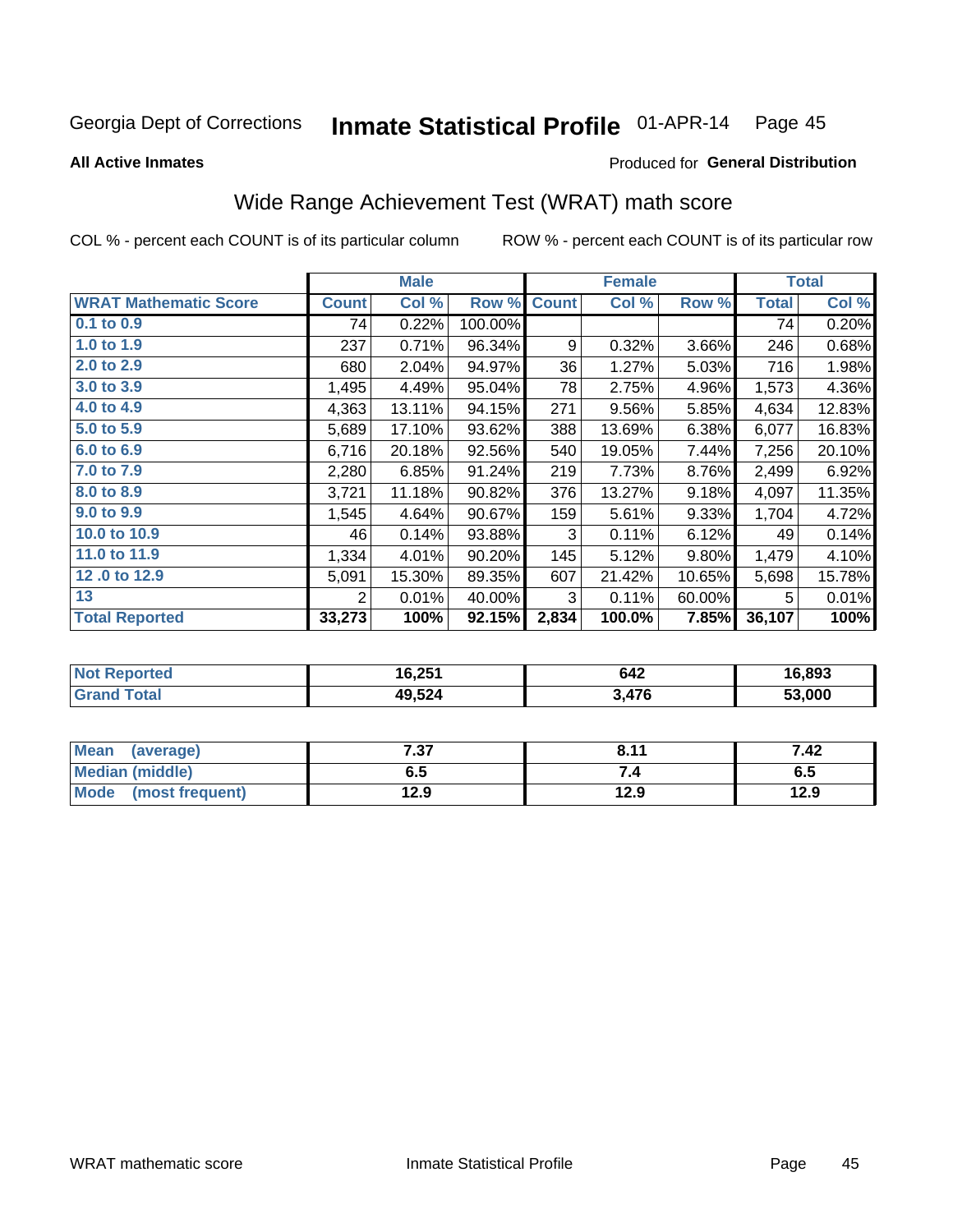#### Inmate Statistical Profile 01-APR-14 Page 46

#### **All Active Inmates**

## Produced for General Distribution

# Wide Range Achievement Test (WRAT) spelling score

COL % - percent each COUNT is of its particular column

|                            |              | <b>Male</b> |        |              | <b>Female</b> |        |              | <b>Total</b> |
|----------------------------|--------------|-------------|--------|--------------|---------------|--------|--------------|--------------|
| <b>WRAT Spelling Score</b> | <b>Count</b> | Col %       | Row %  | <b>Count</b> | Col %         | Row %  | <b>Total</b> | Col %        |
| 0.1 to 0.9                 | 869          | 2.61%       | 99.43% | 5            | 0.18%         | 0.57%  | 874          | 2.42%        |
| 1.0 to 1.9                 | 842          | 2.53%       | 98.94% | 9            | 0.32%         | 1.06%  | 851          | 2.36%        |
| 2.0 to 2.9                 | 1,571        | 4.72%       | 96.98% | 49           | 1.73%         | 3.02%  | 1,620        | 4.49%        |
| 3.0 to 3.9                 | 2,381        | 7.15%       | 96.91% | 76           | 2.68%         | 3.09%  | 2,457        | 6.80%        |
| 4.0 to 4.9                 | 2,186        | 6.57%       | 96.55% | 78           | 2.75%         | 3.45%  | 2,264        | 6.27%        |
| 5.0 to 5.9                 | 3,940        | 11.84%      | 95.10% | 203          | 7.16%         | 4.90%  | 4,143        | 11.47%       |
| 6.0 to 6.9                 | 2,986        | 8.97%       | 94.26% | 182          | 6.42%         | 5.74%  | 3,168        | 8.77%        |
| 7.0 to 7.9                 | 3,006        | 9.03%       | 93.21% | 219          | 7.72%         | 6.79%  | 3,225        | 8.93%        |
| 8.0 to 8.9                 | 2,782        | 8.36%       | 92.61% | 222          | 7.83%         | 7.39%  | 3,004        | 8.32%        |
| 9.0 to 9.9                 | 1,462        | 4.39%       | 91.89% | 129          | 4.55%         | 8.11%  | 1,591        | 4.41%        |
| 10.0 to 10.9               | 1,269        | 3.81%       | 91.16% | 123          | 4.34%         | 8.84%  | 1,392        | 3.85%        |
| 11.0 to 11.9               | 2,684        | 8.06%       | 91.04% | 264          | 9.31%         | 8.96%  | 2,948        | 8.16%        |
| 12.0 to 12.9               | 7,287        | 21.89%      | 85.21% | 1,265        | 44.62%        | 14.79% | 8,552        | 23.68%       |
| 13                         | 17           | 0.05%       | 60.71% | 11           | 0.39%         | 39.29% | 28           | 0.08%        |
| <b>Total Reported</b>      | 33,282       | 100%        | 92.15% | 2,835        | 100%          | 7.85%  | 36,117       | 100.0%       |

| <b>orted</b><br>NO. | 16,242 | 641   | 16,883 |
|---------------------|--------|-------|--------|
| $T \sim$ fol $-$    | 49,524 | 3,476 | 53.000 |

| <b>Mean</b><br>(average) | 7.86 | 10.03 | 8.03 |
|--------------------------|------|-------|------|
| <b>Median (middle)</b>   | .    |       | .    |
| Mode (most frequent)     | 12.9 | 12.9  | 12.9 |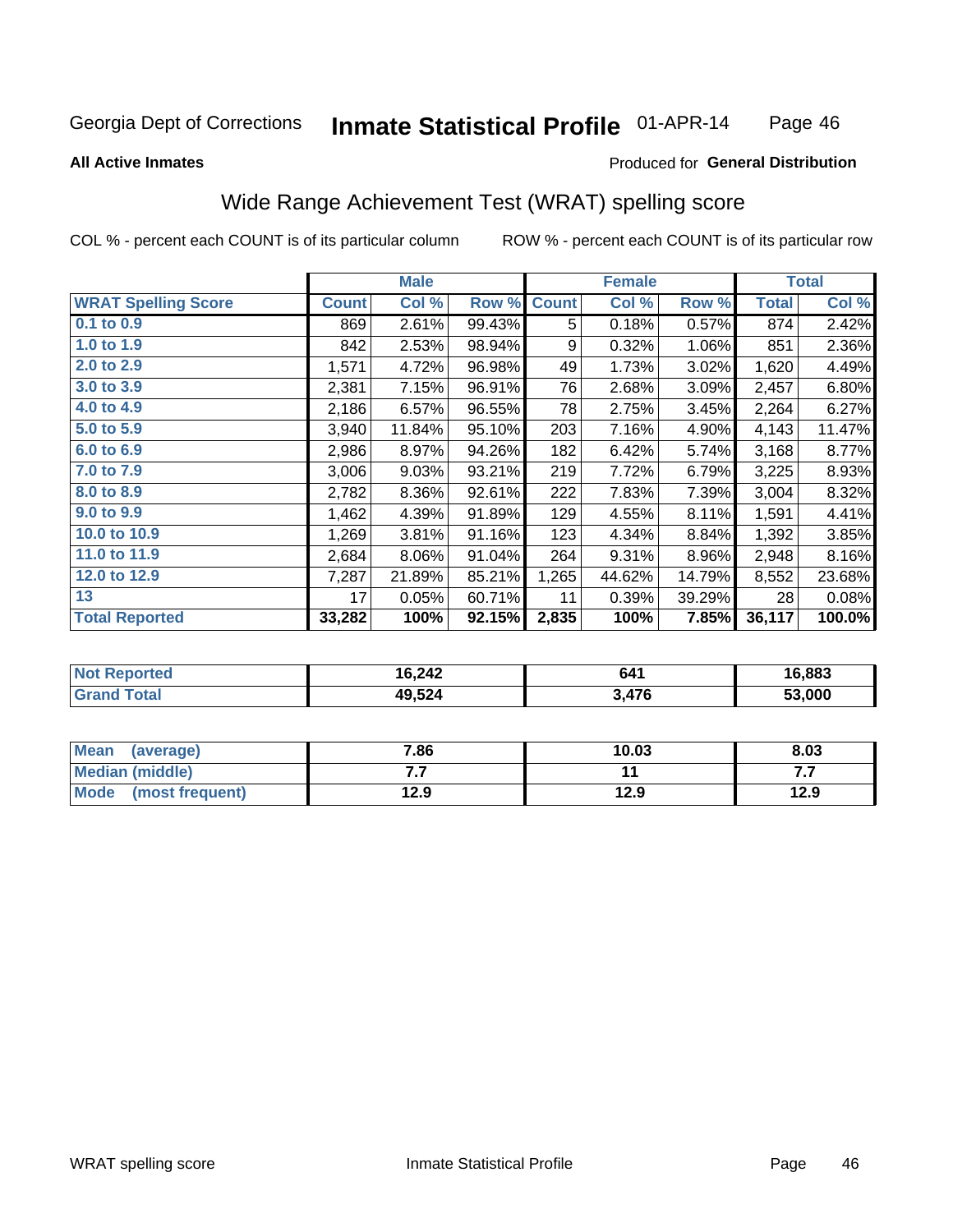### **All Active Inmates**

### Produced for General Distribution

# Scope of substance abuse - summary

COL % - percent each COUNT is of its particular column

|                        |              | <b>Male</b> |           |              | <b>Female</b> |          |              | <b>Total</b> |
|------------------------|--------------|-------------|-----------|--------------|---------------|----------|--------------|--------------|
| <b>Substance Abuse</b> | <b>Count</b> | Col %       | Row %     | <b>Count</b> | Col %         | Row %    | <b>Total</b> | Col %        |
| <b>None</b>            | 38,743       | 78.23%      | 92.56%    | 3,114        | 89.59%        | 7.44%    | 41,857       | 78.98%       |
| Drugs only             | 5,754        | 11.62%      | 95.63%    | 263          | 7.57%         | 4.37%    | 6,017        | 11.35%       |
| <b>Alcohol only</b>    | .269         | $2.56\%$    | 98.14%    | 24           | 0.69%         | $1.86\%$ | 1,293        | 2.44%        |
| Drugs and alcohol      | 3,758        | 7.59%       | 98.04%    | 75           | 2.16%         | $1.96\%$ | 3,833        | 7.23%        |
| <b>Total Reported</b>  | 49,524       | 100%        | $93.44\%$ | 3,476        | 100%          | 6.56%    | 53,000       | 100%         |

| <b>Not Reported</b> |        |     |        |
|---------------------|--------|-----|--------|
| <b>Grand Total</b>  | 49,524 | A7G | 53.000 |

| Mode<br>None<br>None<br>None<br>quenu |
|---------------------------------------|
|---------------------------------------|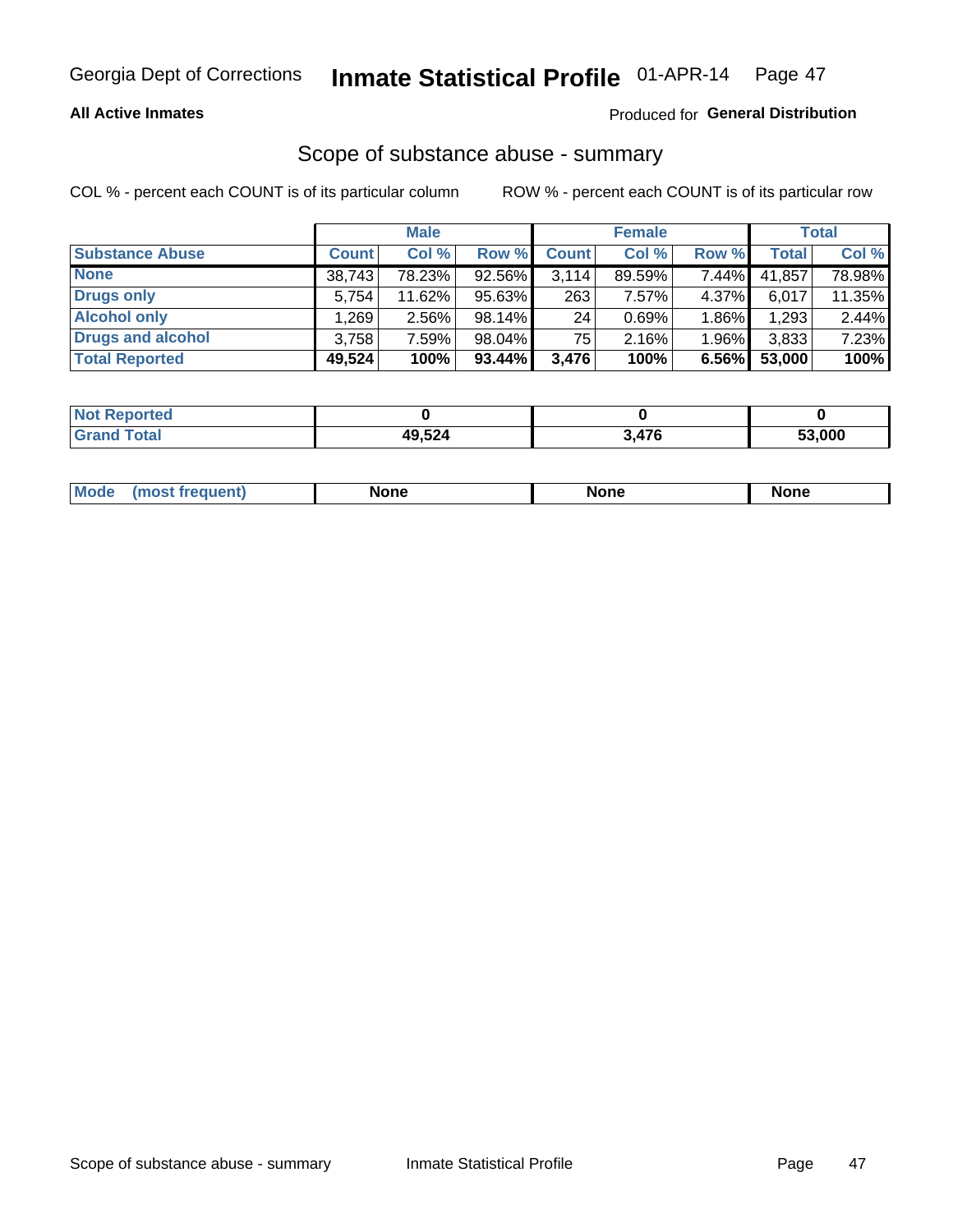## **All Active Inmates**

## **Produced for General Distribution**

## Scope of substance abuse - detail

COL % - percent each COUNT is of its particular column

|                                      |              | <b>Male</b> |         |              | <b>Female</b> |       |              | <b>Total</b> |
|--------------------------------------|--------------|-------------|---------|--------------|---------------|-------|--------------|--------------|
| <b>Substance Abuse</b>               | <b>Count</b> | Col %       | Row %   | <b>Count</b> | Col %         | Row % | <b>Total</b> | Col %        |
| No drug or alcohol problems          | 38,743       | 78.23%      | 92.56%  | 3,114        | 89.59%        | 7.44% | 41,857       | 78.98%       |
| Drug addiction but no alcohol        | 110          | 0.22%       | 94.02%  |              | 0.20%         | 5.98% | 117          | 0.22%        |
| <b>Drug addiction and alcohol</b>    | 60           | 0.12%       | 100.00% |              |               |       | 60           | 0.11%        |
| <b>labuse</b>                        |              |             |         |              |               |       |              |              |
| <b>Drug addiction and alcoholism</b> | 39           | 0.08%       | 100.00% |              |               |       | 39           | 0.07%        |
| No drug problem but alcohol          | 1,046        | 2.11%       | 99.05%  | 10           | 0.29%         | 0.95% | 1,056        | 1.99%        |
| <b>labuse</b>                        |              |             |         |              |               |       |              |              |
| No drug problem but alcoholism       | 223          | 0.45%       | 94.09%  | 14           | 0.40%         | 5.91% | 237          | 0.45%        |
| Drug experiment but no alcohol       | 2,980        | 6.02%       | 97.45%  | 78           | 2.24%         | 2.55% | 3,058        | 5.77%        |
| <b>Drug experiment &amp; alcohol</b> | 618          | 1.25%       | 98.25%  | 11           | 0.32%         | 1.75% | 629          | 1.19%        |
| abuse                                |              |             |         |              |               |       |              |              |
| Drug experiment & alcoholism         | 187          | 0.38%       | 95.90%  | 8            | 0.23%         | 4.10% | 195          | 0.37%        |
| Drug abuse but no alcohol            | 2,664        | 5.38%       | 93.74%  | 178          | 5.12%         | 6.26% | 2,842        | 5.36%        |
| Drug abuse and alcohol abuse         | 2,409        | 4.86%       | 98.85%  | 28           | 0.81%         | 1.15% | 2,437        | 4.60%        |
| Drug abuse and alcoholism            | 445          | 0.90%       | 94.08%  | 28           | 0.81%         | 5.92% | 473          | 0.89%        |
| <b>Total Reported</b>                | 49,524       | 100%        | 93.44%  | 3,476        | 100%          | 6.56% | 53,000       | 100%         |

| oorted<br><b>NOT</b> |        |     |        |
|----------------------|--------|-----|--------|
| <b>otal</b>          | 49,524 | 176 | 53,000 |

| Mode (most frequent) | No drug or alcohol problems No drug or alcohol problems No drug or alcohol |          |
|----------------------|----------------------------------------------------------------------------|----------|
|                      |                                                                            | problems |
|                      |                                                                            |          |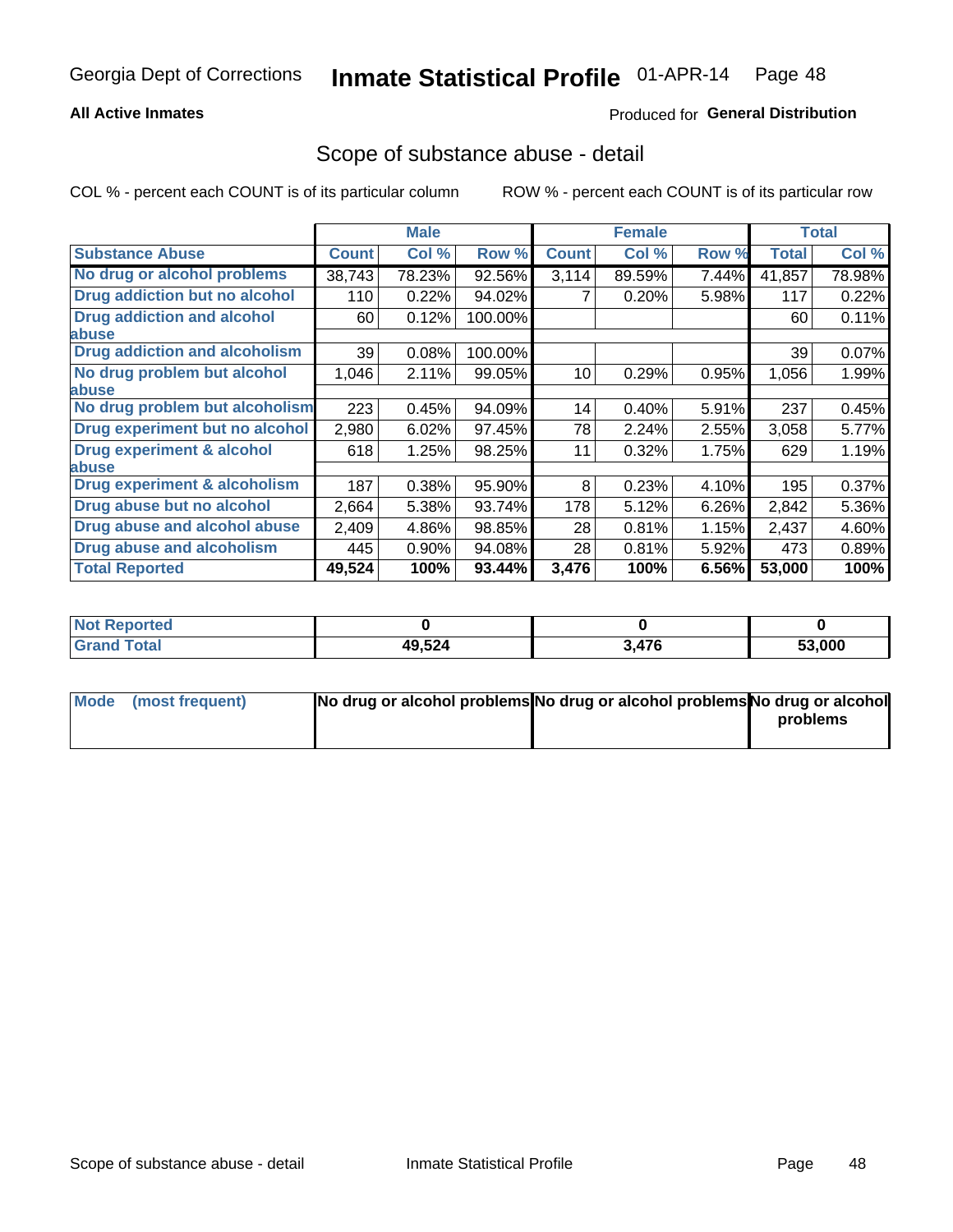# Inmate Statistical Profile 01-APR-14 Page 49

**All Active Inmates** 

### **Produced for General Distribution**

# Current / last mental health treatment level

COL % - percent each COUNT is of its particular column

|                                    |              | <b>Male</b> |         |                 | <b>Female</b> |        |              | <b>Total</b> |
|------------------------------------|--------------|-------------|---------|-----------------|---------------|--------|--------------|--------------|
| <b>Mental Health Treatment Lev</b> | <b>Count</b> | Col %       | Row %   | <b>Count</b>    | Col %         | Row %  | <b>Total</b> | Col %        |
| 1 No problem at current time       | 7,790        | 51.84%      | 92.08%  | 670             | 28.46%        | 7.92%  | 8,460        | 48.67%       |
| 2 Receiving outpatient             | 5,287        | 35.18%      | 76.38%  | 1,635           | 69.46%        | 23.62% | 6,922        | 39.82%       |
| <b>Treatment</b>                   |              |             |         |                 |               |        |              |              |
| 3 Inpatient, moderate              | 1,568        | 10.43%      | 97.82%  | 35              | 1.49%         | 2.18%  | 1,603        | 9.22%        |
| Treatment                          |              |             |         |                 |               |        |              |              |
| 4 Inpatient, intensive             | 357          | 2.38%       | 96.23%  | 14 <sub>1</sub> | 0.59%         | 3.77%  | 371          | 2.13%        |
| <b>Treatment</b>                   |              |             |         |                 |               |        |              |              |
| <b>5 Undergoing crisis</b>         | 21           | 0.14%       | 100.00% |                 |               |        | 21           | 0.12%        |
| <b>stabilization</b>               |              |             |         |                 |               |        |              |              |
| <b>6 Hospital for criminally</b>   | 5            | 0.03%       | 100.00% |                 |               |        | 5            | 0.03%        |
| <b>Tinsane</b>                     |              |             |         |                 |               |        |              |              |
| <b>Total Evaluated</b>             | 15,028       | 100%        | 86.46%  | 2,354           | 100%          | 13.54% | 17,382       | 100%         |

| Never had MH evaluation | 34,496 | .122  | 35,618 |
|-------------------------|--------|-------|--------|
| <b>Grand Total</b>      | 49,524 | 3.476 | 53,000 |

| Median (middle) | No problem at current time | <b>Receiving outpatient</b><br>treatment | <b>Receiving</b><br>outpatient<br>treatment |
|-----------------|----------------------------|------------------------------------------|---------------------------------------------|
| <b>Mode</b>     | No problem at current time | <b>Receiving outpatient</b>              | No problem at                               |
| (most frequent) |                            | treatment                                | current time                                |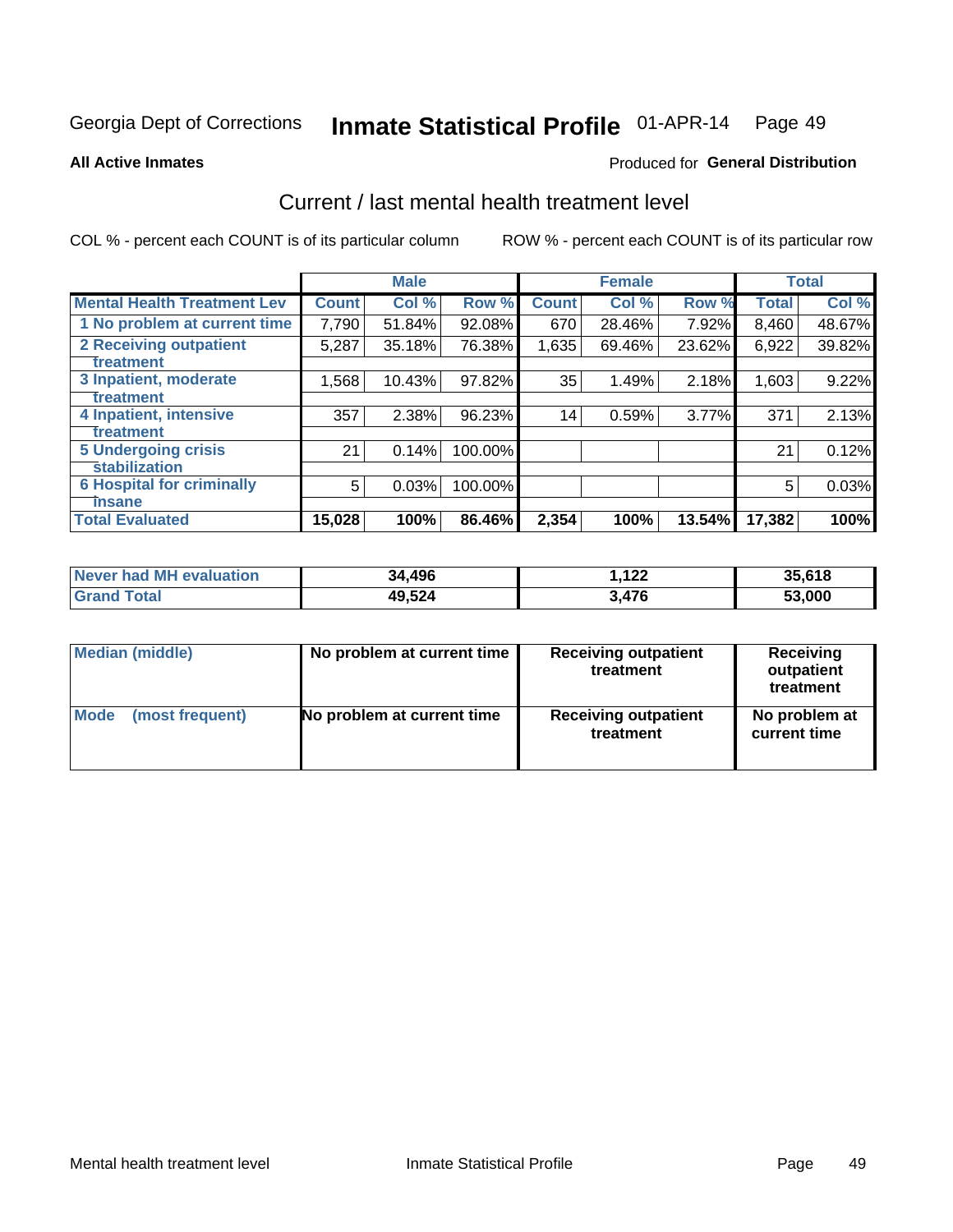### **All Active Inmates**

## Produced for General Distribution

# PULHESDWIT medical scale - 'P' overall condition ('P'hysical)

COL % - percent each COUNT is of its particular column

|                                  |              | <b>Male</b> |         |              | <b>Female</b> |         |              | <b>Total</b> |
|----------------------------------|--------------|-------------|---------|--------------|---------------|---------|--------------|--------------|
| <b>P' Overall Condition</b>      | <b>Count</b> | Col %       | Row %   | <b>Count</b> | Col %         | Row %   | <b>Total</b> | Col %        |
| 1 No medical illness             | 33,514       | 73.69%      | 94.53%  | 1,940        | 59.78%        | 5.47%   | 35,454       | 72.77%       |
| 2 Well-controlled chronic        | 10,788       | 23.72%      | 90.21%  | 1,171        | 36.09%        | 9.79%   | 11,959       | 24.54%       |
| <b>illness</b>                   |              |             |         |              |               |         |              |              |
| 3 Poorly-controlled chronic      | 1,082        | 2.38%       | 94.01%  | 69           | 2.13%         | 5.99%   | 1,151        | 2.36%        |
| <b>illness</b>                   |              |             |         |              |               |         |              |              |
| 4 Significant problems requiring | 79           | 0.17%       | 90.80%  | 8            | 0.25%         | 9.20%   | 87           | 0.18%        |
| special housing                  |              |             |         |              |               |         |              |              |
| 5 Terminal illness, < 6 months   | 15           | 0.03%       | 100.00% |              |               |         | 15           | 0.03%        |
| to live                          |              |             |         |              |               |         |              |              |
| 6 Inmate is pregnant             |              |             |         | 57           | 1.76%         | 100.00% | 57           | 0.12%        |
| <b>Total Reported</b>            | 45,478       | 100%        | 93.34%  | 3,245        | 100%          | 6.66%   | 48,723       | 100%         |

| тео | .046         | ິ<br>∼     | $\sim$<br>. |
|-----|--------------|------------|-------------|
|     | 9,524<br>лC. | 170<br>. . | 53.000      |

| Mode | (most frequent) | 1 No medical illness | 1 No medical illness | 1 No medical<br>illness |
|------|-----------------|----------------------|----------------------|-------------------------|
|------|-----------------|----------------------|----------------------|-------------------------|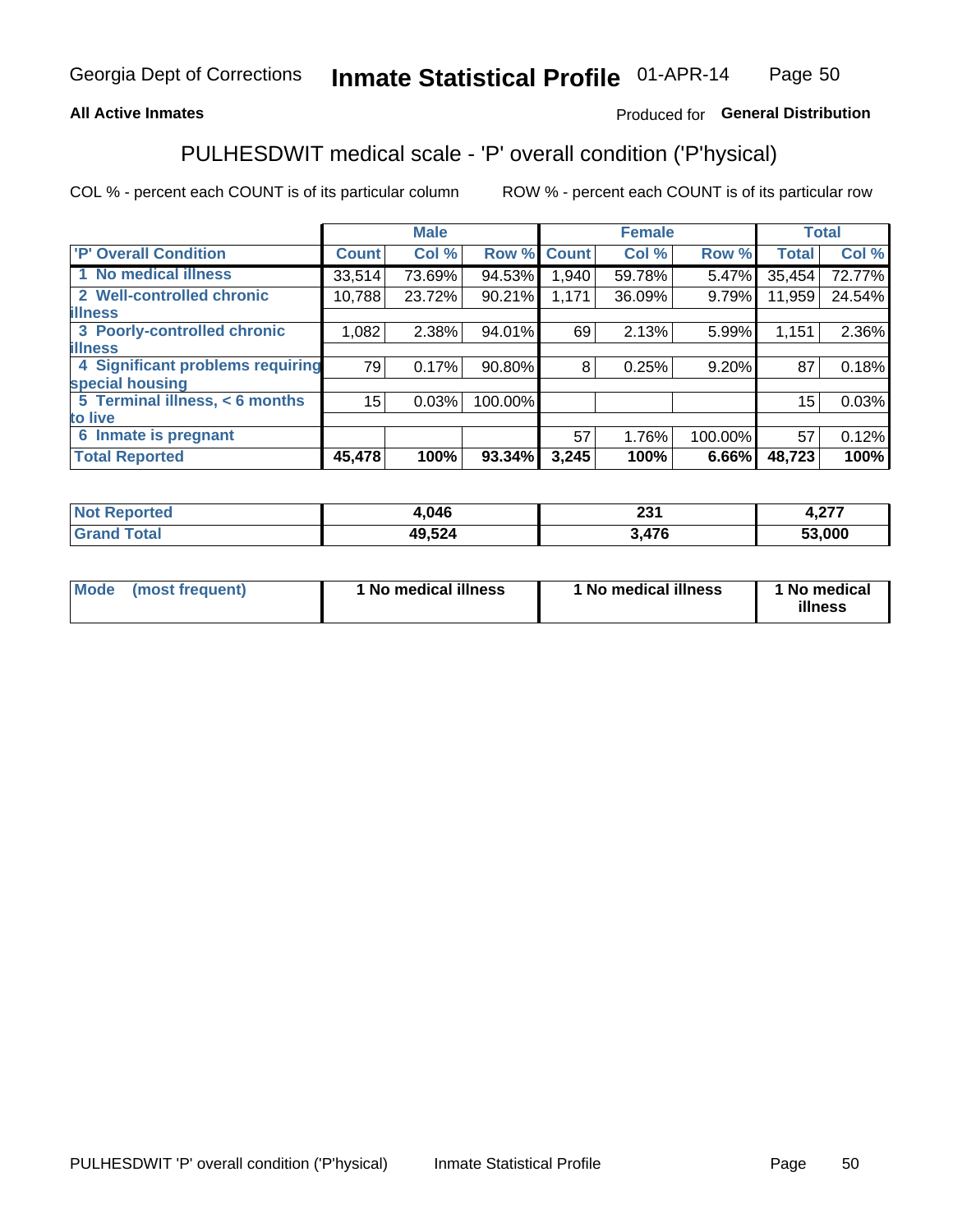#### **All Active Inmates**

## Produced for General Distribution

# PULHESDWIT medical scale - 'U' upper body

COL % - percent each COUNT is of its particular column

|                              |              | <b>Male</b> |         |              | <b>Female</b> |       |              | <b>Total</b> |
|------------------------------|--------------|-------------|---------|--------------|---------------|-------|--------------|--------------|
| <b>U' Upper Body</b>         | <b>Count</b> | Col %       | Row %   | <b>Count</b> | Col %         | Row % | <b>Total</b> | Col %        |
| 1 Upper bones, joints,       | 43,187       | 95.20%      | 93.28%  | 3,112        | 95.96%        | 6.72% | 46,299       | 95.25%       |
| muscles all OK               |              |             |         |              |               |       |              |              |
| 2 One or both arms minimally | 1,859        | 4.10%       | 94.03%  | 118          | 3.64%         | 5.97% | 1,977        | 4.07%        |
| limited                      |              |             |         |              |               |       |              |              |
| 3 One or both arms           | 277          | 0.61%       | 95.85%  | 12           | 0.37%         | 4.15% | 289          | 0.59%        |
| <b>moderately limited</b>    |              |             |         |              |               |       |              |              |
| 4 One arm disabled,          | 37           | 0.08%       | 97.37%  |              | 0.03%         | 2.63% | 38           | 0.08%        |
| paralyzed, or amputated      |              |             |         |              |               |       |              |              |
| 5 Both arms disabled,        | 3            | 0.01%       | 100.00% |              |               |       | 3            | 0.01%        |
| paralyzed, or amputated      |              |             |         |              |               |       |              |              |
| <b>Total Reported</b>        | 45,363       | 100%        | 93.33%  | 3,243        | 100%          | 6.67% | 48,606       | 100%         |

| <b>Not Reported</b>   | 4,161  | 233   | 4,394  |
|-----------------------|--------|-------|--------|
| <b>Total</b><br>Grand | 49,524 | 3,476 | 53,000 |

| Mode (most frequent) | 1 Upper bones, joints,<br>muscles all OK | 1 Upper bones, joints,<br>muscles all OK | 1 Upper bones,<br>joints, muscles all<br>ΟK |
|----------------------|------------------------------------------|------------------------------------------|---------------------------------------------|
|----------------------|------------------------------------------|------------------------------------------|---------------------------------------------|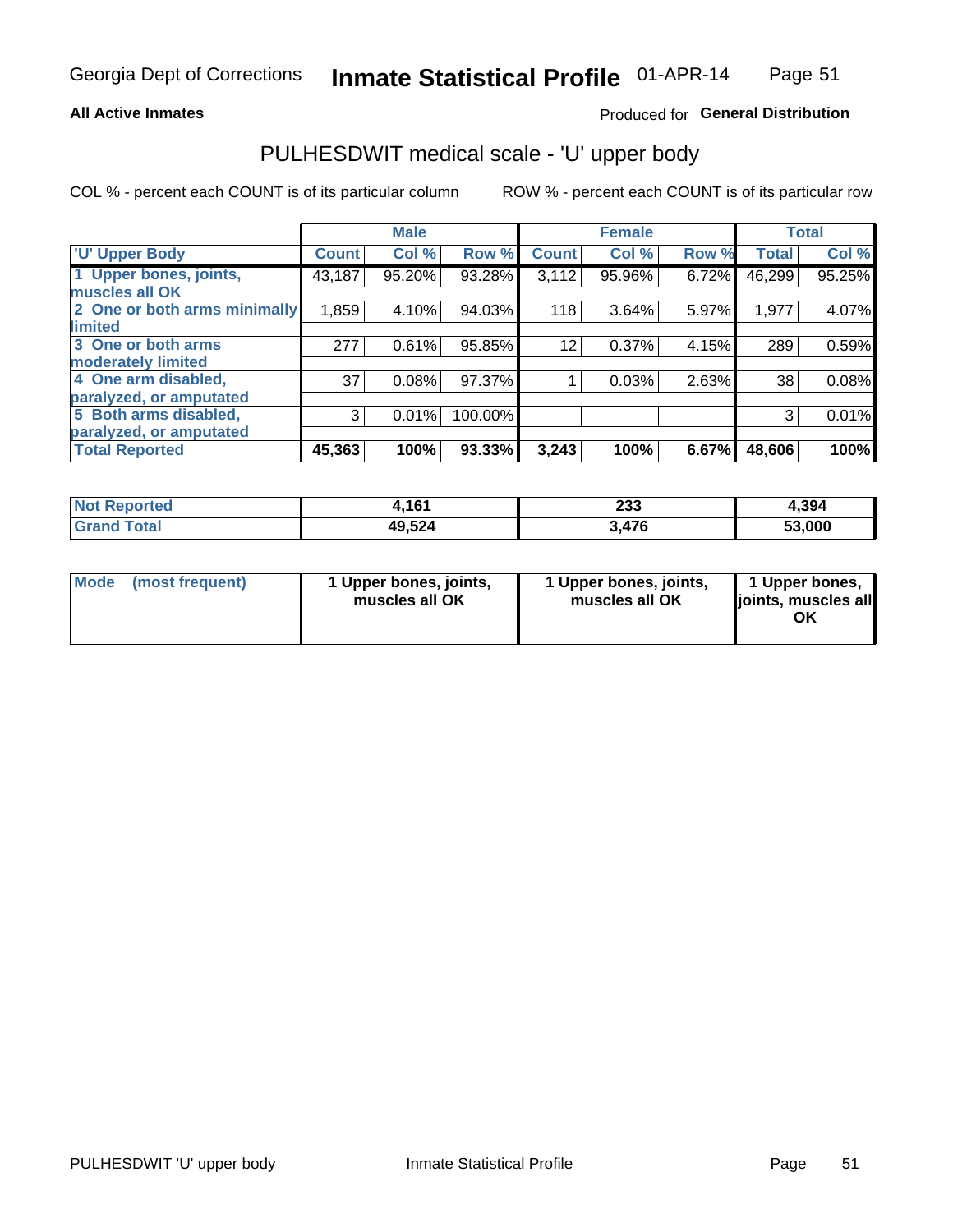#### **All Active Inmates**

### Produced for General Distribution

# PULHESDWIT medical scale - 'L' lower body

COL % - percent each COUNT is of its particular column

|                                |              | <b>Male</b> |         |              | <b>Female</b> |       |              | <b>Total</b> |
|--------------------------------|--------------|-------------|---------|--------------|---------------|-------|--------------|--------------|
| 'L' Lower Body                 | <b>Count</b> | Col %       | Row %   | <b>Count</b> | Col %         | Row % | <b>Total</b> | Col %        |
| 1 Lower bones, joints,         | 39,998       | 88.18%      | 93.10%  | 2,966        | 91.46%        | 6.90% | 42,964       | 88.40%       |
| muscles all OK                 |              |             |         |              |               |       |              |              |
| 2 One or both legs minimally   | 4,531        | 9.99%       | 94.71%  | 253          | 7.80%         | 5.29% | 4,784        | 9.84%        |
| limited                        |              |             |         |              |               |       |              |              |
| 3 One or both legs             | 704          | 1.55%       | 97.24%  | 20           | 0.62%         | 2.76% | 724          | 1.49%        |
| moderately limited             |              |             |         |              |               |       |              |              |
| 4 One leg disabled, paralyzed, | 118          | 0.26%       | 96.72%  | 4            | 0.12%         | 3.28% | 122          | 0.25%        |
| or amputated                   |              |             |         |              |               |       |              |              |
| 5 Both legs disabled,          | 9            | 0.02%       | 100.00% |              |               |       | 9            | 0.02%        |
| paralyzed, or amputated        |              |             |         |              |               |       |              |              |
| <b>Total Reported</b>          | 45,360       | 100%        | 93.33%  | 3,243        | 100%          | 6.67% | 48,603       | 100%         |

| <b>Not Reported</b>           | 4,164  | 233   | 4,397        |
|-------------------------------|--------|-------|--------------|
| <b>Total</b><br><b>'Grand</b> | 49,524 | 3,476 | 53,000<br>JJ |

| Mode | (most frequent) | 1 Lower bones, joints,<br>muscles all OK | 1 Lower bones, joints,<br>muscles all OK | 1 Lower bones,<br>joints, muscles all<br>ΟK |
|------|-----------------|------------------------------------------|------------------------------------------|---------------------------------------------|
|------|-----------------|------------------------------------------|------------------------------------------|---------------------------------------------|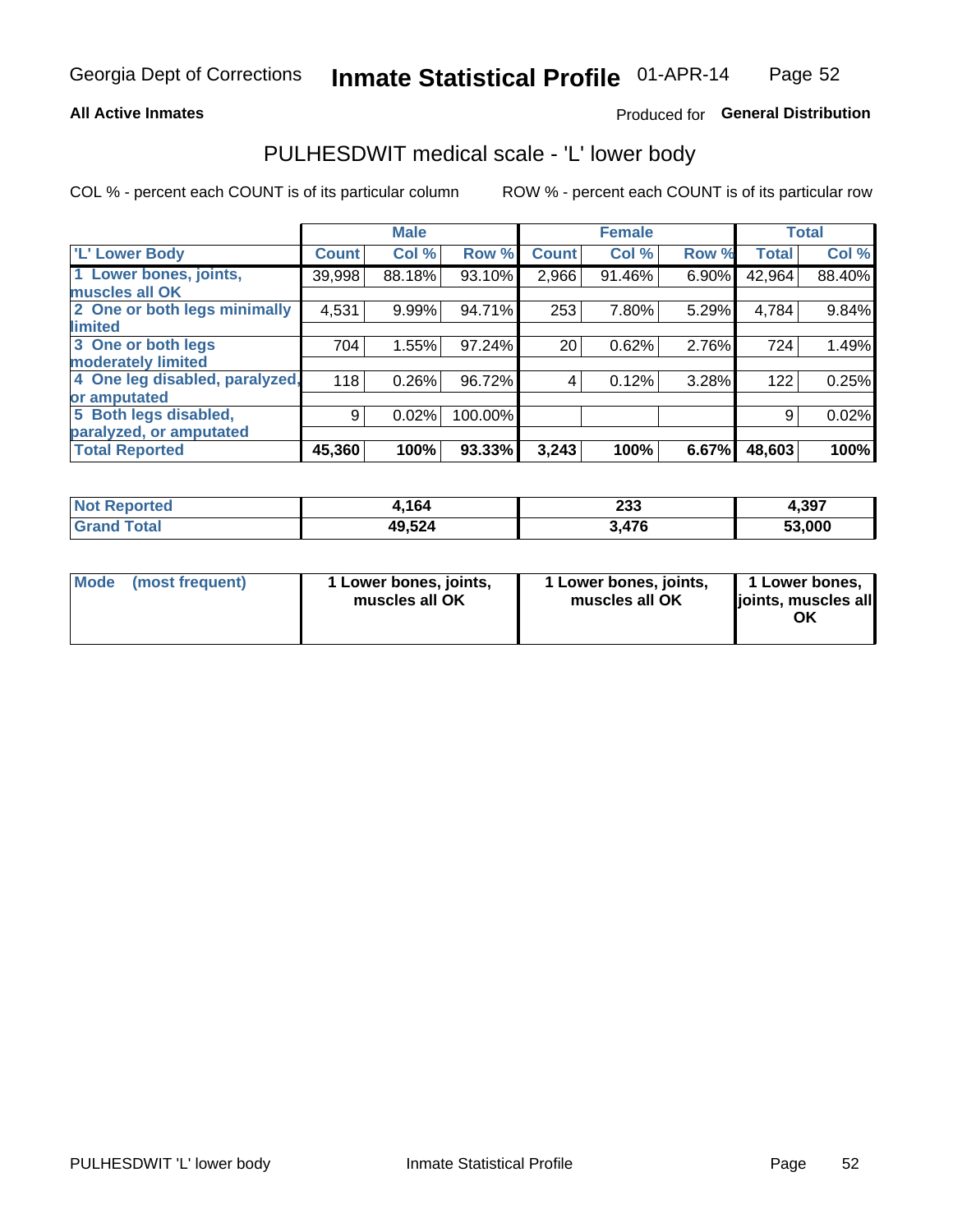#### **All Active Inmates**

## Produced for General Distribution

# PULHESDWIT medical scale - 'H' hearing

COL % - percent each COUNT is of its particular column

|                                |                 | <b>Male</b> |             |       | <b>Female</b> |       | <b>Total</b> |        |
|--------------------------------|-----------------|-------------|-------------|-------|---------------|-------|--------------|--------|
| <b>'H' Hearing</b>             | <b>Count</b>    | Col %       | Row % Count |       | Col %         | Row % | <b>Total</b> | Col %  |
| 1 Normal hearing both ears     | 44,740          | 98.67%      | 93.32%      | 3,202 | 98.86%        | 6.68% | 47,942       | 98.68% |
| 2 Some loss in one ear with    | 459             | 1.01%       | 93.10%      | 34    | 1.05%         | 6.90% | 493          | 1.01%  |
| other OK, or mild loss in both |                 |             |             |       |               |       |              |        |
| 3 Total loss in one ear with   | 101             | 0.22%       | 99.02%      |       | 0.03%         | 0.98% | 102          | 0.21%  |
| mild loss in other             |                 |             |             |       |               |       |              |        |
| 4 Severe loss in both ears     | 30 <sub>1</sub> | 0.07%       | 96.77%      |       | 0.03%         | 3.23% | 31           | 0.06%  |
| 5 Total loss in both ears,     | 12 <sub>1</sub> | 0.03%       | 92.31%      |       | 0.03%         | 7.69% | 13           | 0.03%  |
| requiring special housing      |                 |             |             |       |               |       |              |        |
| <b>Total Reported</b>          | 45,342          | 100%        | 93.33%      | 3,239 | 100%          | 6.67% | 48,581       | 100%   |

| <b>Not Renc</b><br>anorted and | l,182  | 027<br>2J I | .419   |
|--------------------------------|--------|-------------|--------|
| Total                          | 49,524 | 17C         | 53,000 |

| Mode (most frequent) | 1 Normal hearing both ears 1 Normal hearing both ears 1 Normal hearing | both ears |
|----------------------|------------------------------------------------------------------------|-----------|
|                      |                                                                        |           |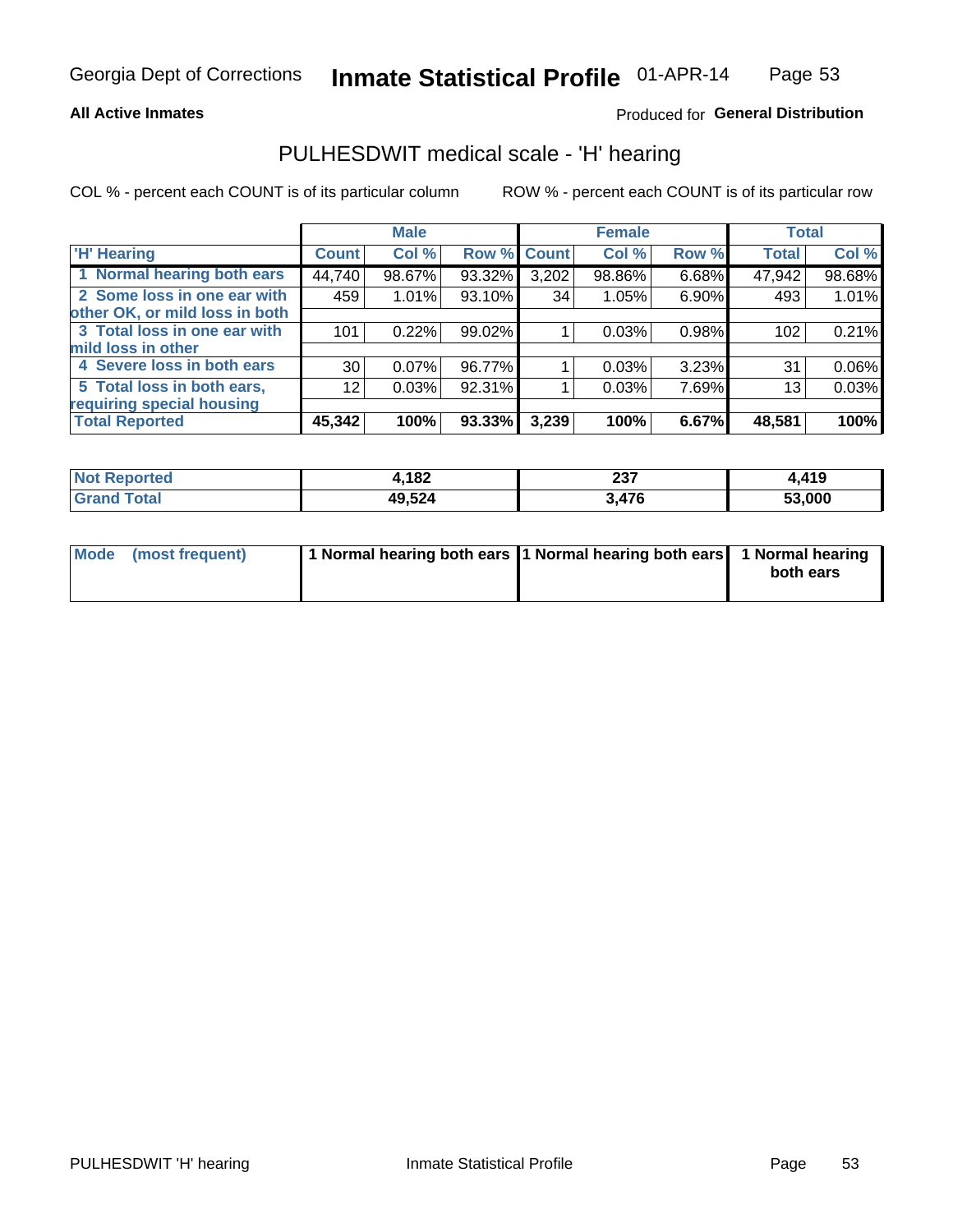#### **All Active Inmates**

## Produced for General Distribution

# PULHESDWIT medical scale - 'E' vision

COL % - percent each COUNT is of its particular column

|                                 |              | <b>Male</b> |        |              | <b>Female</b> |        |              | <b>Total</b> |
|---------------------------------|--------------|-------------|--------|--------------|---------------|--------|--------------|--------------|
| 'E' Vision                      | <b>Count</b> | Col %       | Row %  | <b>Count</b> | Col %         | Row %  | <b>Total</b> | Col %        |
| 1 Correctable to 20/40 in both  | 34,353       | 76.95%      | 95.86% | .483         | 46.01%        | 4.14%  | 35,836       | 74.87%       |
| eyes                            |              |             |        |              |               |        |              |              |
| 2 Correctable to 20/70 in one   | 9,324        | 20.89%      | 86.76% | 1,423        | 44.15%        | 13.24% | 10,747       | 22.45%       |
| eye, may be blind in other      |              |             |        |              |               |        |              |              |
| 3 Correctable to 20/200 in one  | 822          | 1.84%       | 74.32% | 284          | 8.81%         | 25.68% | 1,106        | 2.31%        |
| eye, may be blind in other      |              |             |        |              |               |        |              |              |
| 4 One eye not correctable to    | 131          | 0.29%       | 80.37% | 32           | 0.99%         | 19.63% | 163          | 0.34%        |
| 20/200, other may be blind      |              |             |        |              |               |        |              |              |
| 5 Blind in both eyes, requiring | 13           | 0.03%       | 92.86% |              | 0.03%         | 7.14%  | 14           | 0.03%        |
| special housing                 |              |             |        |              |               |        |              |              |
| <b>Total Reported</b>           | 44,643       | 100%        | 93.27% | 3,223        | 100%          | 6.73%  | 47,866       | 100%         |

| <b>Not Reported</b> | 4,881  | 253  | 5.134  |
|---------------------|--------|------|--------|
| <b>Total</b>        | 49,524 | 476, | 53,000 |

| Mode (most frequent) | 1 Correctable to 20/40 in both<br>eves | 1 Correctable to 20/40 in   1 Correctable to  <br>both eves | 20/40 in both eyes |
|----------------------|----------------------------------------|-------------------------------------------------------------|--------------------|
|                      |                                        |                                                             |                    |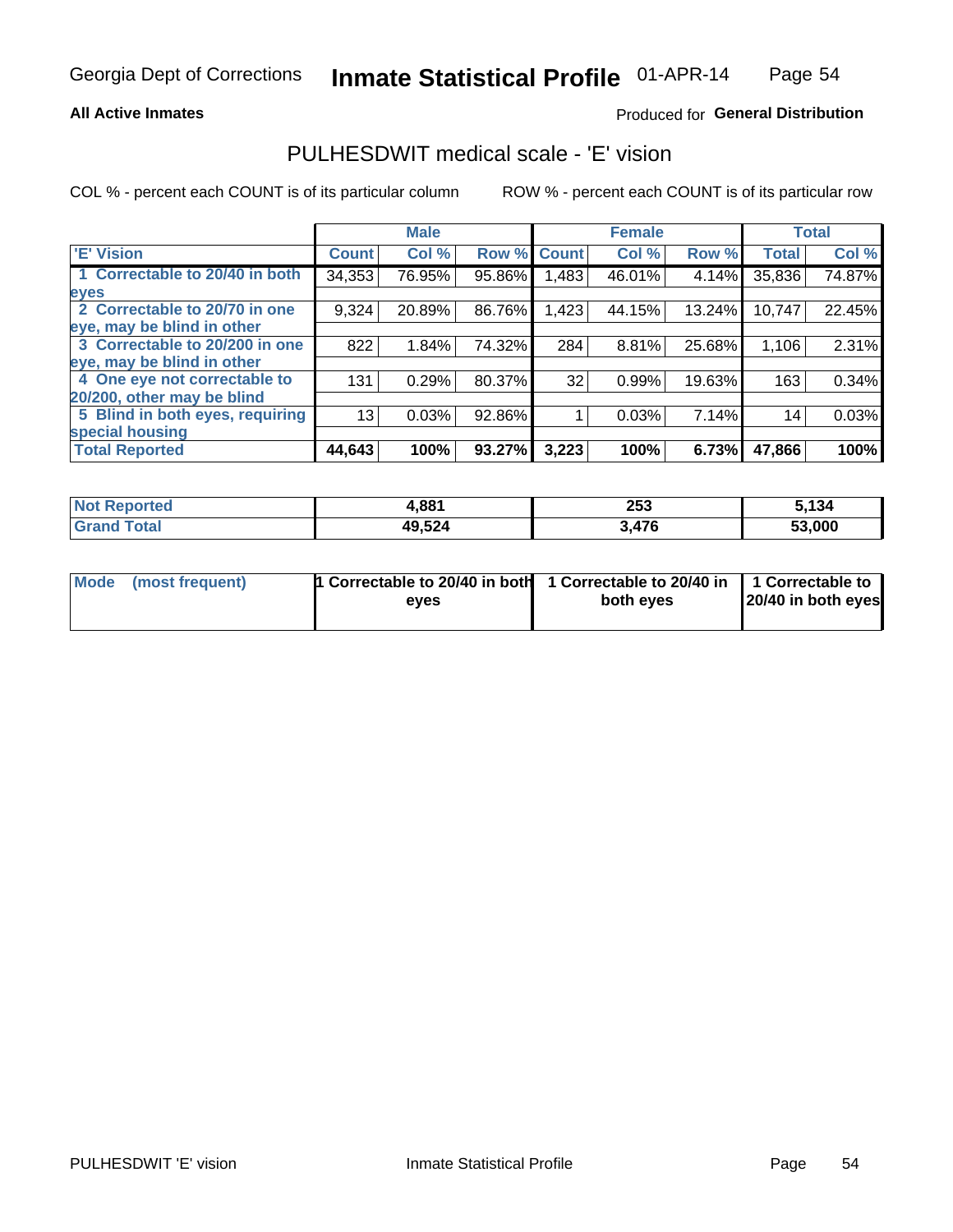#### **All Active Inmates**

## Produced for General Distribution

# PULHESDWIT medical scale - 'S' pSychiatric

COL % - percent each COUNT is of its particular column

|                                        |              | <b>Male</b> |        |              | <b>Female</b> |        |              | <b>Total</b> |
|----------------------------------------|--------------|-------------|--------|--------------|---------------|--------|--------------|--------------|
| 'S' pSychiatric                        | <b>Count</b> | Col %       | Row %  | <b>Count</b> | Col %         | Row %  | <b>Total</b> | Col %        |
| 1 No impairment or disorders           | 38,332       | 86.75%      | 96.15% | .536         | 52.71%        | 3.85%  | 39,868       | 84.65%       |
| 2 Stable, or in remission, or          | 4,583        | 10.37%      | 77.18% | .355         | 46.50%        | 22.82% | 5,938        | 12.61%       |
| mild impairment or retardation         |              |             |        |              |               |        |              |              |
| 3 Requires moderate inpatient          | 1,048        | 2.37%       | 98.59% | 15           | 0.51%         | 1.41%  | 1,063        | 2.26%        |
| <b>treatment</b>                       |              |             |        |              |               |        |              |              |
| 4 Requires intensive inpatient         | 205          | 0.46%       | 96.70% |              | 0.24%         | 3.30%  | 212          | 0.45%        |
| treatment                              |              |             |        |              |               |        |              |              |
| <b>5 Requires Crisis Stabilization</b> | 18           | 0.04%       | 94.74% |              | 0.03%         | 5.26%  | 19           | 0.04%        |
| Unit (CSU) inpatient care              |              |             |        |              |               |        |              |              |
| <b>Total Reported</b>                  | 44,186       | 100%        | 93.81% | 2,914        | 100%          | 6.19%  | 47,100       | 100.0%       |

| <b>Not Reported</b>        | 5,338  | 562   | 5,900        |
|----------------------------|--------|-------|--------------|
| Total<br>Gran <sub>(</sub> | 49,524 | 3,476 | 53.000<br>эa |

| Mode | (most frequent) | 1 No impairment or disorders | 1 No impairment or<br>disorders | 11 No impairment or<br>disorders |
|------|-----------------|------------------------------|---------------------------------|----------------------------------|
|------|-----------------|------------------------------|---------------------------------|----------------------------------|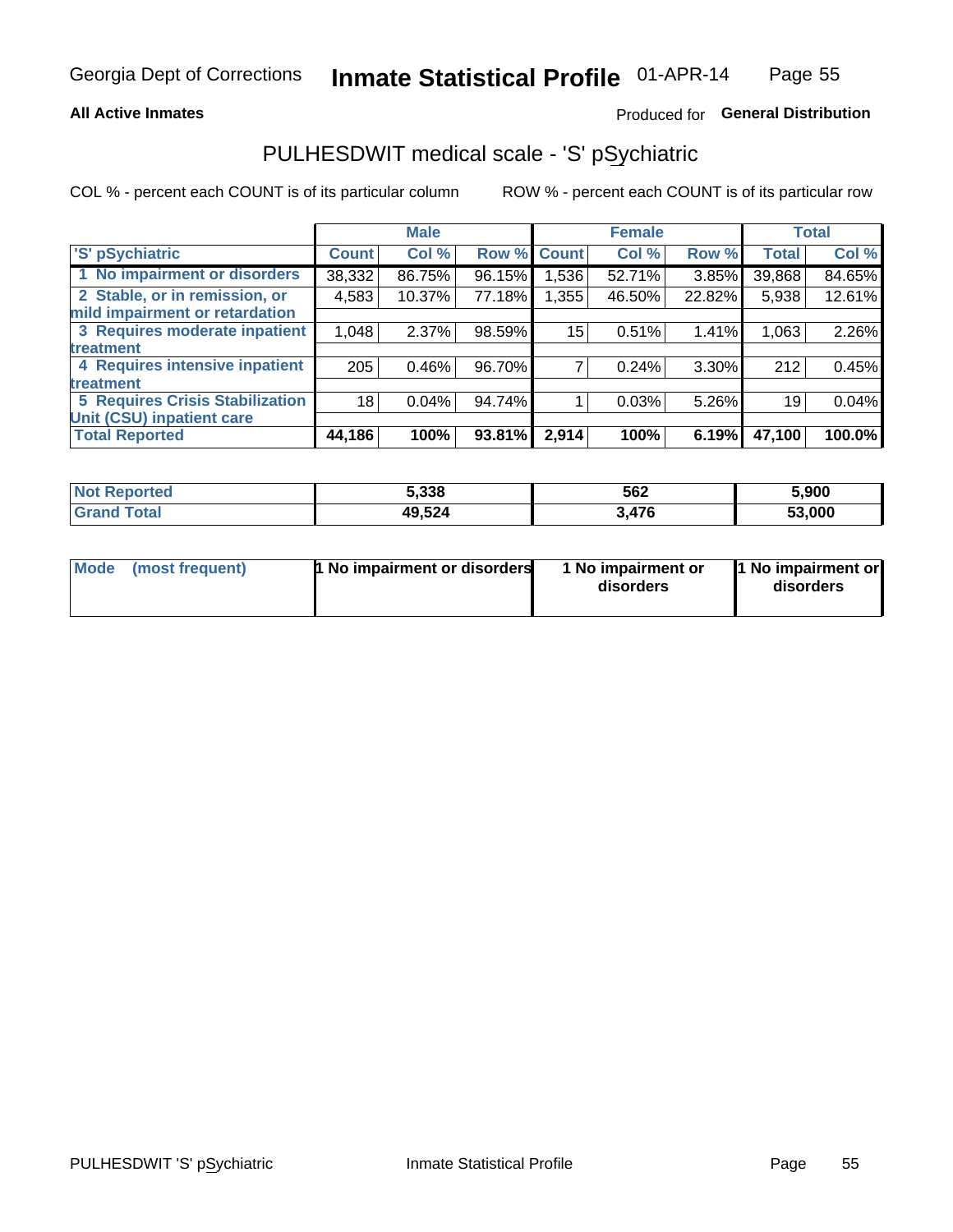#### **All Active Inmates**

## Produced for General Distribution

# PULHESDWIT medical scale - 'D' dental

COL % - percent each COUNT is of its particular column

|                                 |                 | <b>Male</b> |         |              | <b>Female</b> |       |              | <b>Total</b> |
|---------------------------------|-----------------|-------------|---------|--------------|---------------|-------|--------------|--------------|
| <b>D'</b> Dental                | <b>Count</b>    | Col %       | Row %   | <b>Count</b> | Col %         | Row % | <b>Total</b> | Col %        |
| 1 Minimal routine dental health | 24,053          | 56.92%      | 92.99%  | 1,812        | 60.76%        | 7.01% | 25,865       | 57.18%       |
| <b>needs</b>                    |                 |             |         |              |               |       |              |              |
| 2 Moderate cavities and/or gum  | 14,543          | 34.42%      | 93.77%  | 966          | 32.39%        | 6.23% | 15,509       | 34.28%       |
| disease                         |                 |             |         |              |               |       |              |              |
| 3 Extensive gum disease         | 3,646           | 8.63%       | 94.73%  | 203          | 6.81%         | 5.27% | 3,849        | 8.51%        |
| and/or widespread decay         |                 |             |         |              |               |       |              |              |
| 4 Urgent need for dental        | 12 <sub>1</sub> | 0.03%       | 92.31%  |              | 0.03%         | 7.69% | 13           | 0.03%        |
| <b>services</b>                 |                 |             |         |              |               |       |              |              |
| 5 Life-threatening disease or   |                 | 0.01%       | 100.00% |              |               |       |              | 0.01%        |
| extreme pain or infection       |                 |             |         |              |               |       |              |              |
| <b>Total Reported</b>           | 42,255          | 100%        | 93.41%  | 2,982        | 100%          | 6.59% | 45,237       | 100.0%       |

| <b>Not Reported</b>     | 7,269  | 494   | 7,763  |
|-------------------------|--------|-------|--------|
| <b>Total</b><br>' Grand | 49,524 | 3,476 | 53,000 |

| Mode<br><b>Minimal routine dental</b><br>(most frequent)<br>health needs | 1 Minimal routine dental<br>health needs | 1 Minimal routine<br>dental health<br>needs |
|--------------------------------------------------------------------------|------------------------------------------|---------------------------------------------|
|--------------------------------------------------------------------------|------------------------------------------|---------------------------------------------|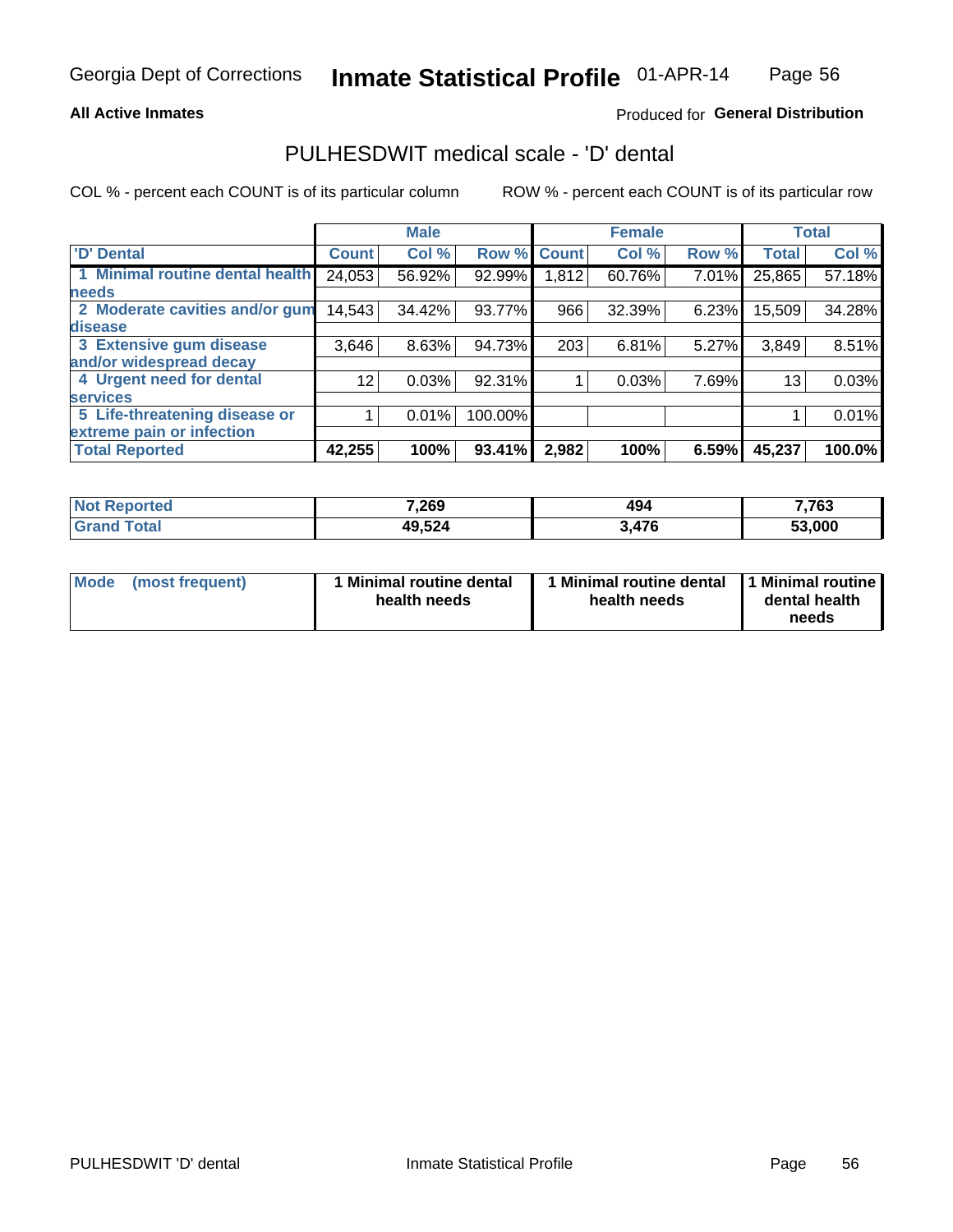#### **All Active Inmates**

## Produced for General Distribution

# PULHESDWIT medical scale - 'W' work ability

COL % - percent each COUNT is of its particular column

|                                 |              | <b>Male</b> |                    |       | <b>Female</b> |          |              | <b>Total</b> |
|---------------------------------|--------------|-------------|--------------------|-------|---------------|----------|--------------|--------------|
| <b>W' work ability</b>          | <b>Count</b> | Col %       | <b>Row % Count</b> |       | Col %         | Row %    | <b>Total</b> | Col %        |
| 1 Unrestricted work or activity | 37,637       | 82.96%      | 93.36%             | 2,676 | 82.52%        | $6.64\%$ | 40,313       | 82.93%       |
| 2 Minor restrictions on type of | 6,079        | 13.40%      | 93.75%             | 405   | 12.49%        | 6.25%    | 6,484        | 13.34%       |
| <b>work</b>                     |              |             |                    |       |               |          |              |              |
| 3 Moderate restrictions on type | 1,113        | 2.45%       | 94.00%             | 71    | 2.19%         | 6.00%    | 1,184        | 2.44%        |
| of work                         |              |             |                    |       |               |          |              |              |
| 4 Major restrictions on type of | 394          | 0.87%       | 90.37%             | 42    | 1.30%         | 9.63%    | 436          | 0.90%        |
| <b>work</b>                     |              |             |                    |       |               |          |              |              |
| 5 Cannot work under any         | 142          | 0.31%       | 74.35%             | 49    | 1.51%         | 25.65%   | 191          | 0.39%        |
| <b>circumstances</b>            |              |             |                    |       |               |          |              |              |
| <b>Total Reported</b>           | 45,365       | 100%        | 93.33%             | 3,243 | 100%          | 6.67%    | 48,608       | 100%         |

| <b>Not Reported</b>   | ,159   | າາາ<br>∠ാാ | 4,392  |
|-----------------------|--------|------------|--------|
| Total<br><b>Grand</b> | 49,524 | 3,476      | 53,000 |

| Mode            | 1 Unrestricted work or | 1 Unrestricted work or | 1 Unrestricted   |
|-----------------|------------------------|------------------------|------------------|
| (most frequent) | activity               | activity               | work or activity |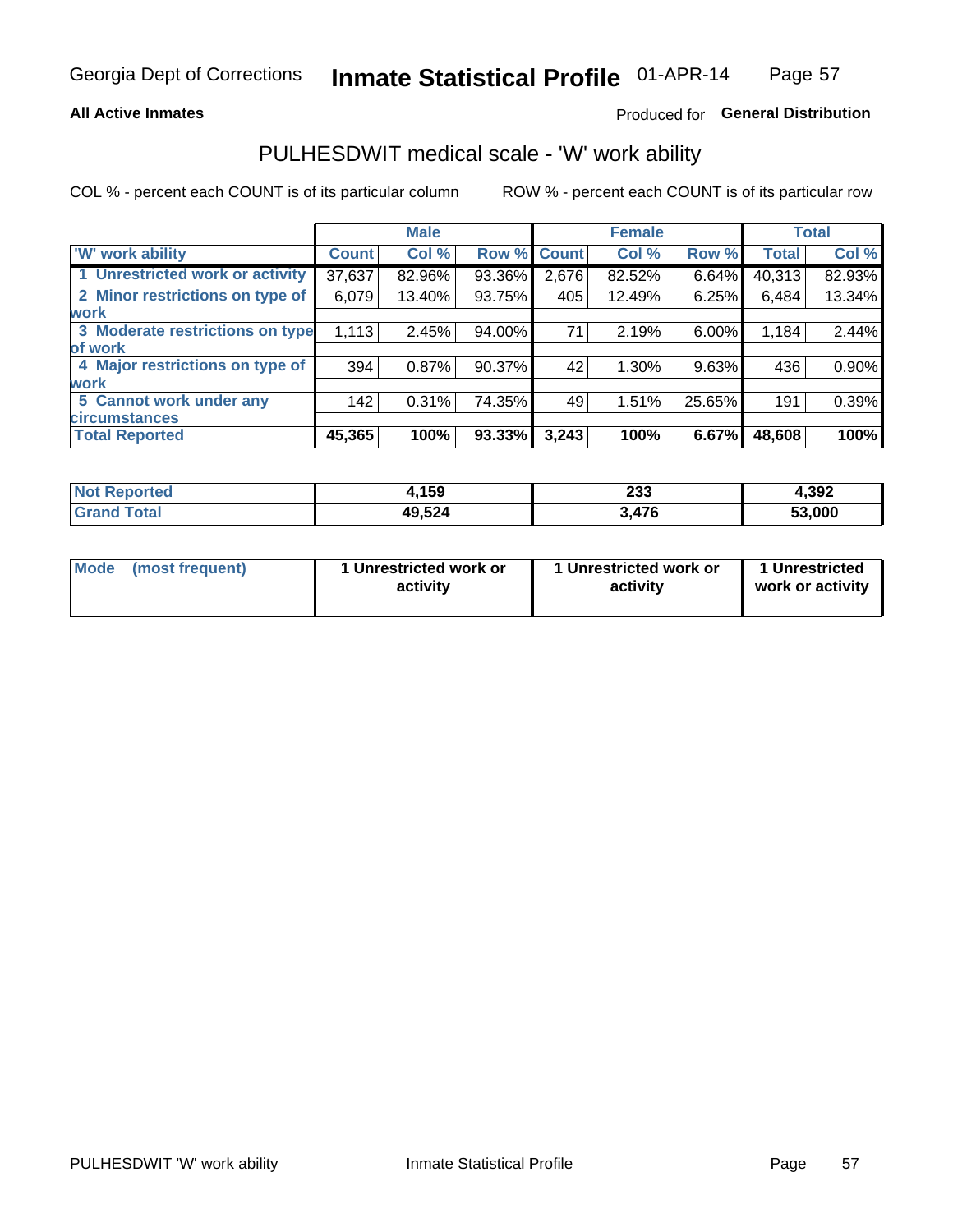#### **All Active Inmates**

## Produced for General Distribution

# PULHESDWIT medical scale - 'I' impairment

COL % - percent each COUNT is of its particular column ROW % - percent each COUNT is of its particular row

|                            |              | <b>Male</b> |             |       | <b>Female</b> |       |              | <b>Total</b> |
|----------------------------|--------------|-------------|-------------|-------|---------------|-------|--------------|--------------|
| <b>T' Impairment</b>       | <b>Count</b> | Col %       | Row % Count |       | Col %         | Row % | <b>Total</b> | Col %        |
| 1 No impairments or        | 44,994       | 99.21%      | 93.31%      | 3,224 | 99.48%        | 6.69% | 48,218       | 99.23%       |
| disabilities               |              |             |             |       |               |       |              |              |
| 2 Wheelchair-bound but     | 236          | 0.52%       | 94.02%      | 15    | 0.46%         | 5.98% | 251          | 0.52%        |
| otherwise OK               |              |             |             |       |               |       |              |              |
| 3 Needs low-level Assisted | 39           | 0.09%       | 97.50%      |       | 0.03%         | 2.50% | 40           | 0.08%        |
| Living (level I)           |              |             |             |       |               |       |              |              |
| 4 Needs moderate Assisted  | 14           | 0.03%       | 93.33%      |       | 0.03%         | 6.67% | 15           | 0.03%        |
| Living (level II)          |              |             |             |       |               |       |              |              |
| 5 Needs maximal Assisted   | 67           | 0.15%       | 100.00%     |       |               |       | 67           | 0.14%        |
| <b>Living (level III)</b>  |              |             |             |       |               |       |              |              |
| <b>Total Reported</b>      | 45,350       | 100%        | 93.33%      | 3,241 | 100%          | 6.67% | 48,591       | 100%         |

| ported | $\rightarrow$ | 235          | 4,409  |
|--------|---------------|--------------|--------|
| ™otai  | 49,524        | 17C<br>J.470 | 53,000 |

| <b>Mode</b> | (most frequent) | <b>No impairments or</b><br>disabilities | 1 No impairments or<br>disabilities | 1 No impairments<br>or disabilities |
|-------------|-----------------|------------------------------------------|-------------------------------------|-------------------------------------|
|-------------|-----------------|------------------------------------------|-------------------------------------|-------------------------------------|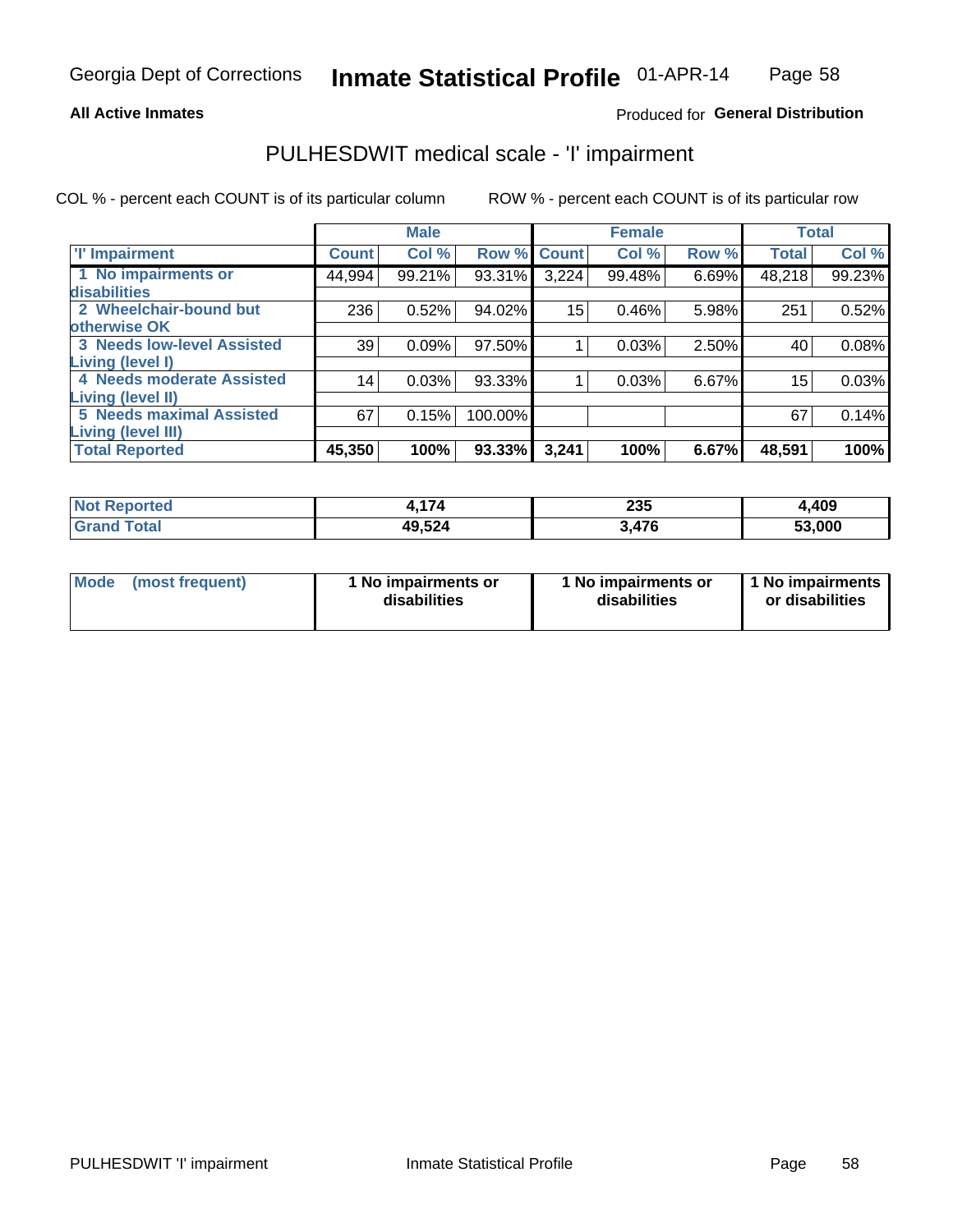#### **All Active Inmates**

## Produced fo General Distribution

# PULHESDWIT medical scale - 'T' transportability

COL % - percent each COUNT is of its particular column

|                              |              | <b>Male</b> |         |              | <b>Female</b> |       | <b>Total</b> |        |
|------------------------------|--------------|-------------|---------|--------------|---------------|-------|--------------|--------|
| <b>T' Transportability</b>   | <b>Count</b> | Col %       | Row %   | <b>Count</b> | Col %         | Row % | <b>Total</b> | Col %  |
| 1 Can be transported in any  | 45,086       | 99.37%      | 93.34%  | 3,219        | 99.63%        | 6.66% | 48,305       | 99.39% |
| ordinary approved vehicle    |              |             |         |              |               |       |              |        |
| 2 Wheelchair-bound, not      | 72           | 0.16%       | 92.31%  | 6            | 0.19%         | 7.69% | 78           | 0.16%  |
| needing special vehicle      |              |             |         |              |               |       |              |        |
| 3 Wheelchair-bound, requires | 11           | 0.02%       | 91.67%  |              | 0.03%         | 8.33% | 12           | 0.02%  |
| special vehicle              |              |             |         |              |               |       |              |        |
| 4 Needs specially-equipped   | 8            | 0.02%       | 100.00% |              |               |       | 8            | 0.02%  |
| medical vehicle              |              |             |         |              |               |       |              |        |
| <b>5 Requires ambulance</b>  | 194          | 0.43%       | 97.49%  | 5            | 0.15%         | 2.51% | 199          | 0.41%  |
| transport                    |              |             |         |              |               |       |              |        |
| <b>Total Reported</b>        | 45,371       | 100%        | 93.35%  | 3,231        | 100%          | 6.65% | 48,602       | 100%   |

| Reported<br>NOT | 1,153  | 245<br>$\sim$ | 4,398  |
|-----------------|--------|---------------|--------|
| Total           | 49,524 | 17C<br>47 O   | 53,000 |

|  | Mode (most frequent) | 1 Can be transported in any 1 Can be transported in any | ordinary approved vehicle   ordinary approved vehicle   transported in any | 1 Can be<br>ordinary approved<br>vehicle |
|--|----------------------|---------------------------------------------------------|----------------------------------------------------------------------------|------------------------------------------|
|--|----------------------|---------------------------------------------------------|----------------------------------------------------------------------------|------------------------------------------|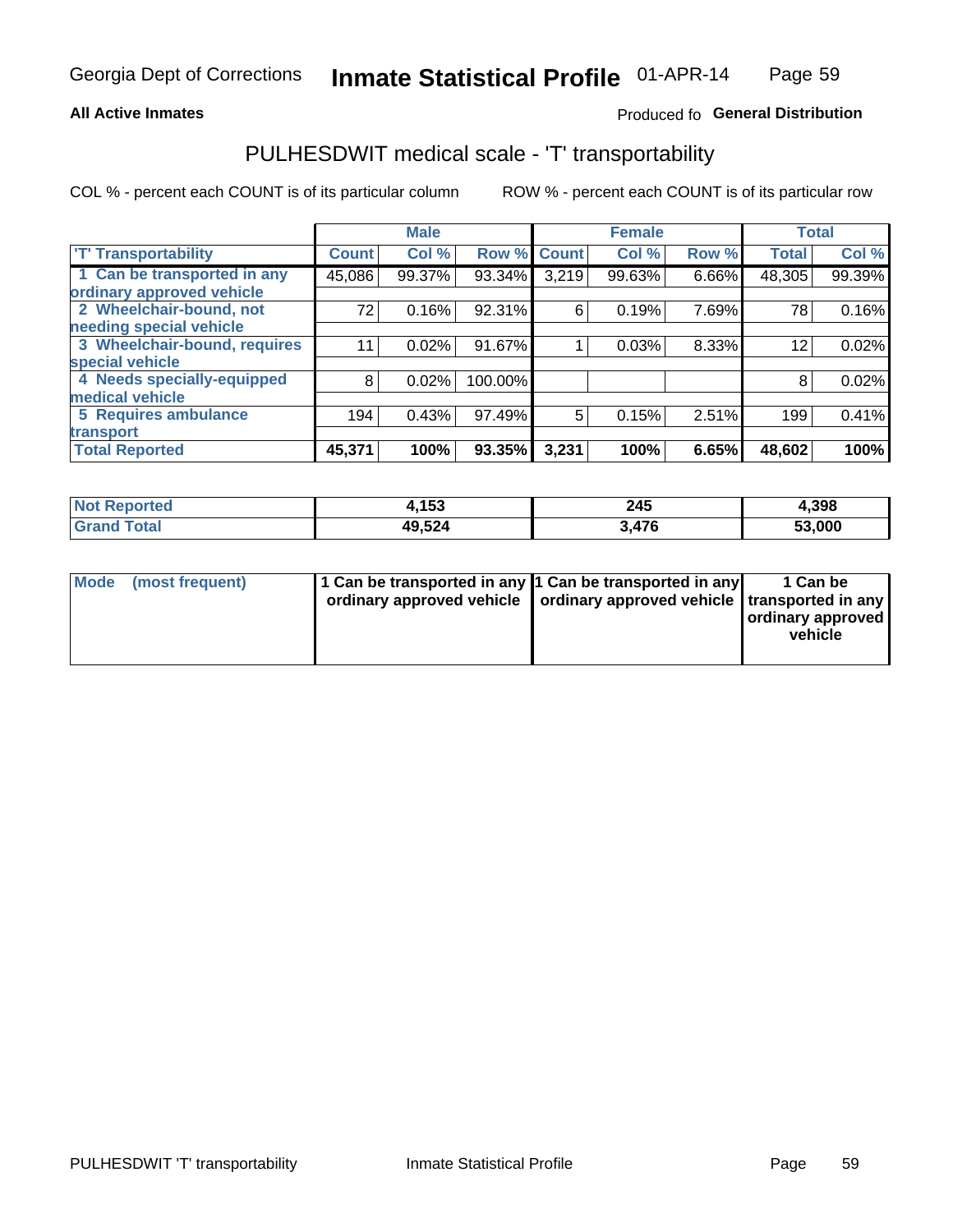#### **All Active Inmates**

### Produced for General Distribution

## Criminality in family, self-reported

COL % - percent each COUNT is of its particular column

|                              |              | <b>Male</b> |           |              | <b>Female</b> |          |              | Total  |
|------------------------------|--------------|-------------|-----------|--------------|---------------|----------|--------------|--------|
| <b>Criminality In Family</b> | <b>Count</b> | Col%        | Row %     | <b>Count</b> | Col %         | Row %    | <b>Total</b> | Col %  |
| Yes, criminality in family   | 4.148        | 23.81%      | 94.29%    | 251          | $39.04\%$     | $5.71\%$ | 4,399        | 24.35% |
| No criminality in family     | 13.273       | 76.19%      | $97.13\%$ | 392          | 60.96%        | $2.87\%$ | 13,665       | 75.65% |
| <b>Total Reported</b>        | 17,421       | 100%        | 96.44%    | 643          | 100%          |          | 3.56% 18,064 | 100%   |

| <b>Not Reported</b> | 32,103 | 2,833 | 34,936 |
|---------------------|--------|-------|--------|
| <b>Total</b>        | 49,524 | 476   | 53.000 |

|  | Mode (most frequent) | No criminality in family | No criminality in family | No criminality in<br>family |
|--|----------------------|--------------------------|--------------------------|-----------------------------|
|--|----------------------|--------------------------|--------------------------|-----------------------------|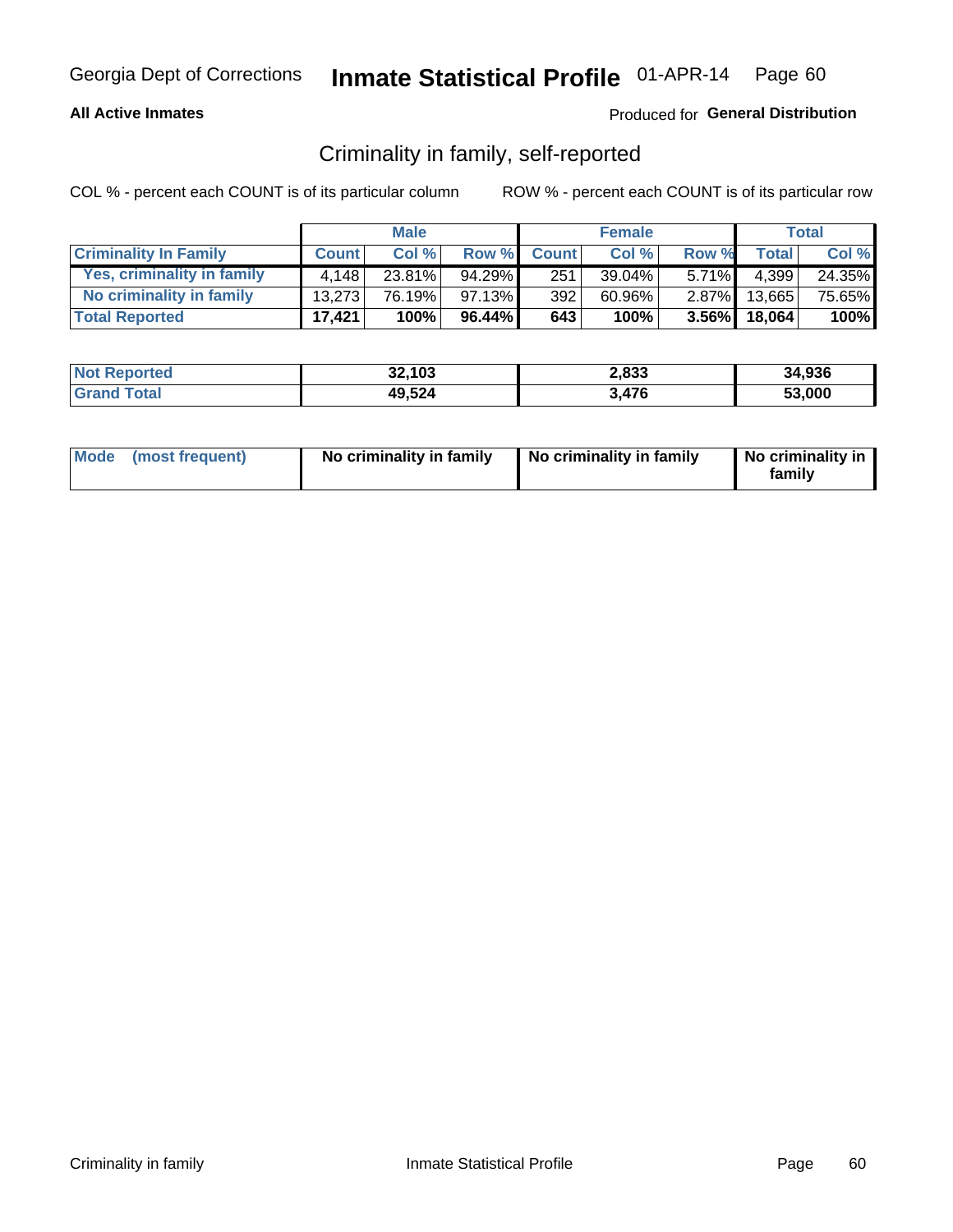### **All Active Inmates**

### Produced for General Distribution

## Alcoholism in family, self-reported

COL % - percent each COUNT is of its particular column

|                             |              | <b>Male</b> |        |              | <b>Female</b> |          |              | Total   |
|-----------------------------|--------------|-------------|--------|--------------|---------------|----------|--------------|---------|
| <b>Alcoholism In Family</b> | <b>Count</b> | Col%        | Row %  | <b>Count</b> | Col%          | Row %    | <b>Total</b> | Col %   |
| Yes, alcoholism in family   | 2.564        | 14.72%      | 94.02% | 163          | 25.35%        | $5.98\%$ | 2.727        | 15.10%  |
| No alcoholism in family     | 14.857       | 85.28%      | 96.87% | 480          | 74.65%        | $3.13\%$ | 15,337       | 84.90%  |
| <b>Total Reported</b>       | 17,421       | 100%        | 96.44% | 643          | 100%          |          | 3.56% 18,064 | $100\%$ |

| <b>Not Reported</b> | 32,103 | 2,833 | 34,936 |
|---------------------|--------|-------|--------|
| <b>Srand Total</b>  | 49,524 | 3,476 | 53.000 |

|  | Mode (most frequent) | No alcoholism in family | No alcoholism in family | No alcoholism in<br>family |
|--|----------------------|-------------------------|-------------------------|----------------------------|
|--|----------------------|-------------------------|-------------------------|----------------------------|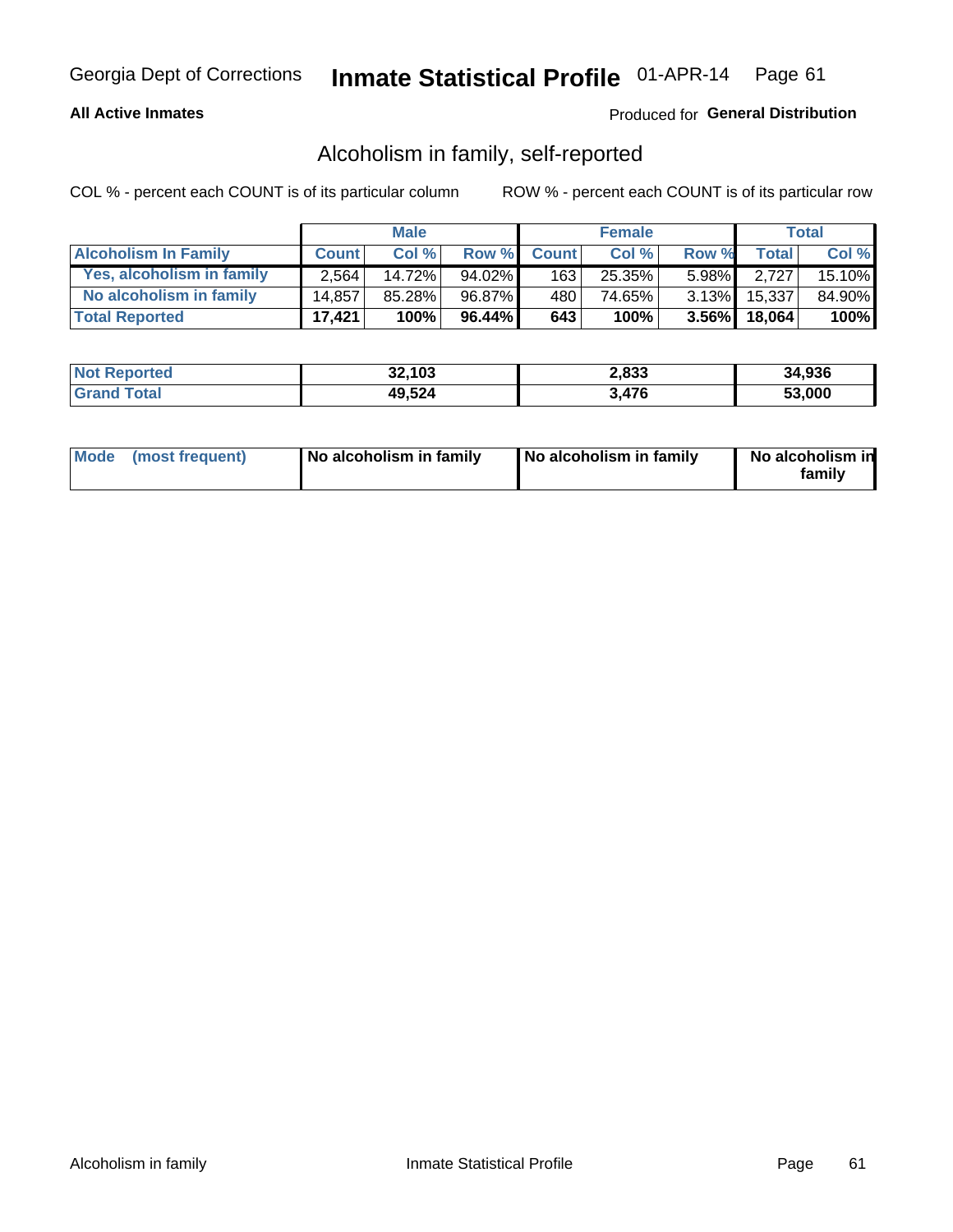### **All Active Inmates**

### Produced for General Distribution

## Drug abuse in family, self-reported

COL % - percent each COUNT is of its particular column

|                           |              | <b>Male</b> |           |              | <b>Female</b> |          |              | Total   |
|---------------------------|--------------|-------------|-----------|--------------|---------------|----------|--------------|---------|
| Drug Abuse In Family      | <b>Count</b> | Col %       | Row %     | <b>Count</b> | Col %         | Row %    | Total        | Col %   |
| Yes, drug abuse in family | 1,440        | $8.27\%$    | $91.31\%$ | 137          | 21.31%        | $8.69\%$ | 1,577        | 8.73%   |
| No drug abuse in family   | 15,981       | 91.73%      | 96.93%    | 506          | 78.69%        | $3.07\%$ | 16.487       | 91.27%  |
| <b>Total Reported</b>     | 17,421       | 100%        | 96.44%    | 643          | 100%          |          | 3.56% 18,064 | $100\%$ |

| <b>Not Reported</b> | 32,103 | 2,833 | 34,936 |
|---------------------|--------|-------|--------|
| <b>Srand Total</b>  | 49,524 | 3,476 | 53.000 |

|  | Mode (most frequent) | No drug abuse in family | No drug abuse in family | No drug abuse in<br>familv |
|--|----------------------|-------------------------|-------------------------|----------------------------|
|--|----------------------|-------------------------|-------------------------|----------------------------|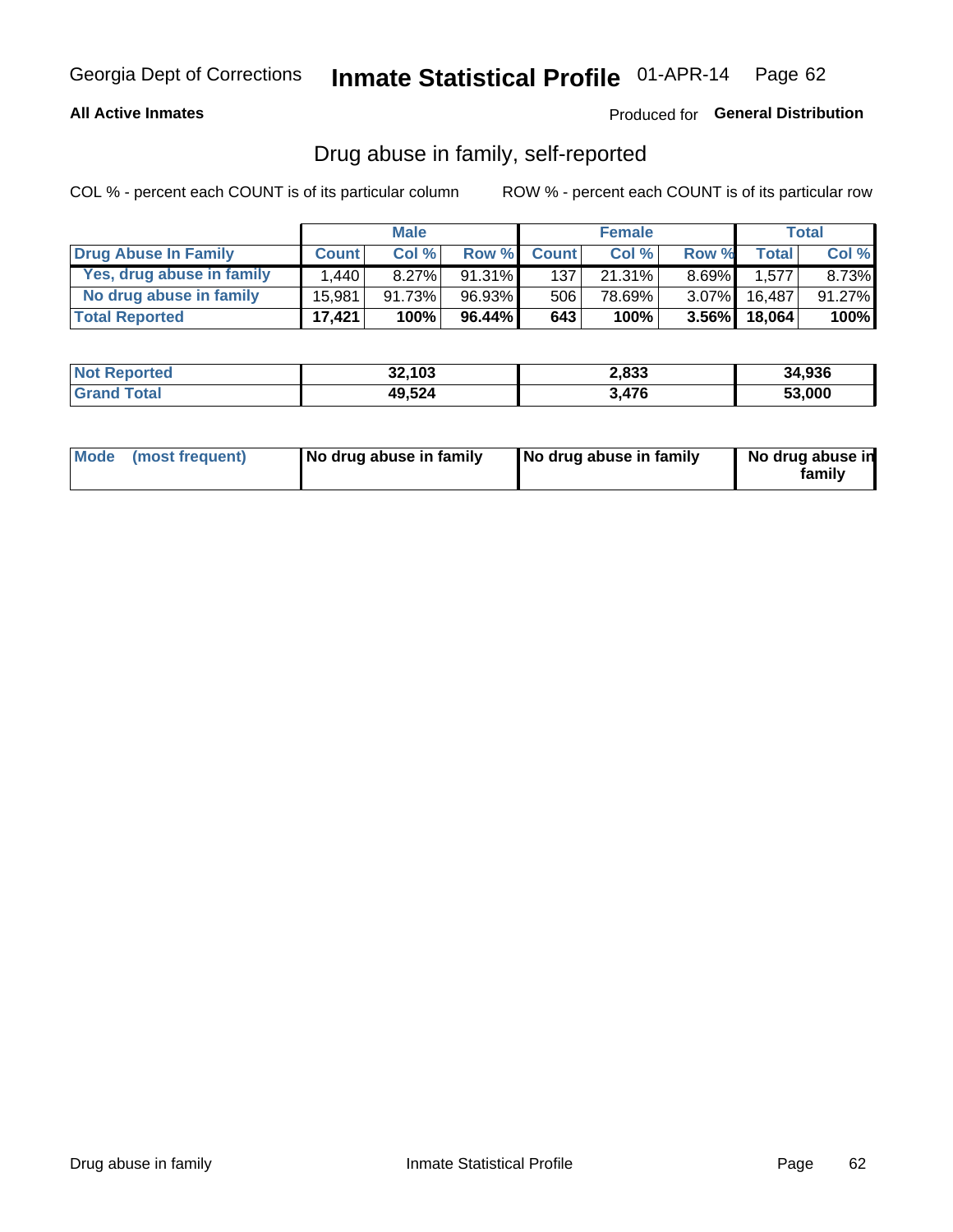#### **All Active Inmates**

## Produced for General Distribution

# Subjected to frequent beatings, self-reported

COL % - percent each COUNT is of its particular column

|                            |              | <b>Male</b> |           |              | <b>Female</b> |           |        | Total  |
|----------------------------|--------------|-------------|-----------|--------------|---------------|-----------|--------|--------|
| <b>Frequent beatings</b>   | <b>Count</b> | Col%        | Row %     | <b>Count</b> | Col %         | Row %     | Total  | Col %  |
| Yes, subjected to frequent | 840          | 4.82%       | 87.59%    | 119          | 18.51%        | $12.41\%$ | 959    | 5.31%  |
| <b>beatings</b>            |              |             |           |              |               |           |        |        |
| Not subjected to frequent  | 16.581       | 95.18%      | 96.94%    | 524          | 81.49%        | $3.06\%$  | 17,105 | 94.69% |
| <b>beatings</b>            |              |             |           |              |               |           |        |        |
| <b>Total Reported</b>      | 17,421       | 100%        | $96.44\%$ | 643          | 100%          | $3.56\%$  | 18,064 | 100%   |

| <b>Not Reported</b> | 32,103 | 2,833 | 34,936 |
|---------------------|--------|-------|--------|
| <b>'Grand Total</b> | 49,524 | 3,476 | 53,000 |

| Mode (most frequent) | Not subjected to frequent<br>beatings | Not subjected to frequent<br>beatings | Not subjected to<br><b>frequent beatings</b> |
|----------------------|---------------------------------------|---------------------------------------|----------------------------------------------|
|                      |                                       |                                       |                                              |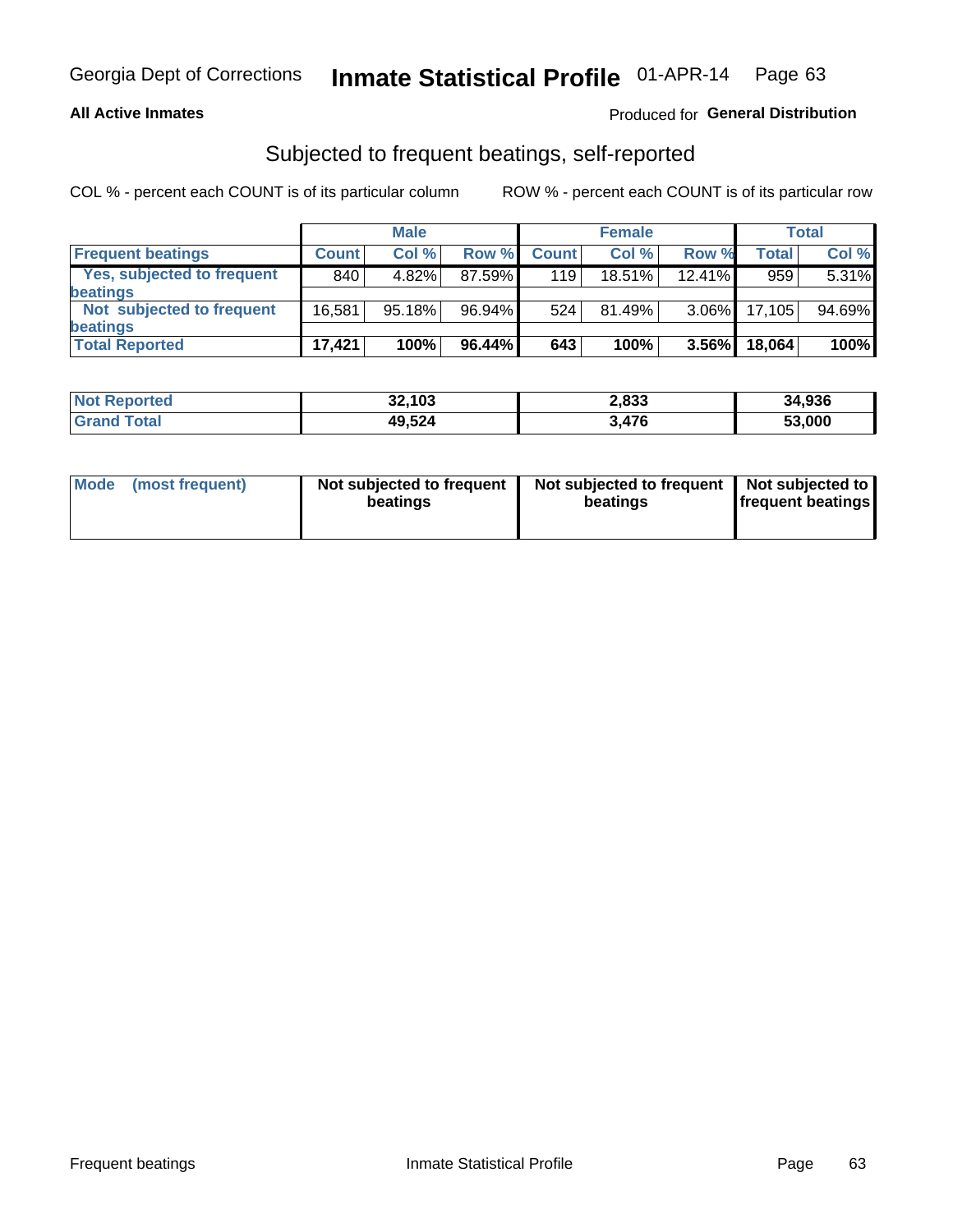#### **All Active Inmates**

## Produced for General Distribution

## Father absent during inmate's childhood

COL % - percent each COUNT is of its particular column

|                           |              | <b>Male</b> |           |              | <b>Female</b> |          |              | Total  |
|---------------------------|--------------|-------------|-----------|--------------|---------------|----------|--------------|--------|
| <b>Father Absent</b>      | <b>Count</b> | Col%        | Row %     | <b>Count</b> | Col %         | Row %    | <b>Total</b> | Col %  |
| Yes, father was absent    | 8.475        | 48.65%      | $97.26\%$ | 239          | 37.17%        | $2.74\%$ | 8.714        | 48.24% |
| No, father was not absent | 8.946        | 51.35%      | $95.68\%$ | 404          | 62.83%        | $4.32\%$ | 9,350        | 51.76% |
| <b>Total Reported</b>     | 17.421       | 100%        | $96.44\%$ | 643          | 100%          | $3.56\%$ | 18.064       | 100%   |

| <b>Not Reported</b> | 32,103 | 2,833 | 34,936 |
|---------------------|--------|-------|--------|
| <b>Srand Total</b>  | 49,524 | 3,476 | 53,000 |

|  | Mode (most frequent) |  | No, father was not absent No, father was not absent No, father was not | absent |
|--|----------------------|--|------------------------------------------------------------------------|--------|
|--|----------------------|--|------------------------------------------------------------------------|--------|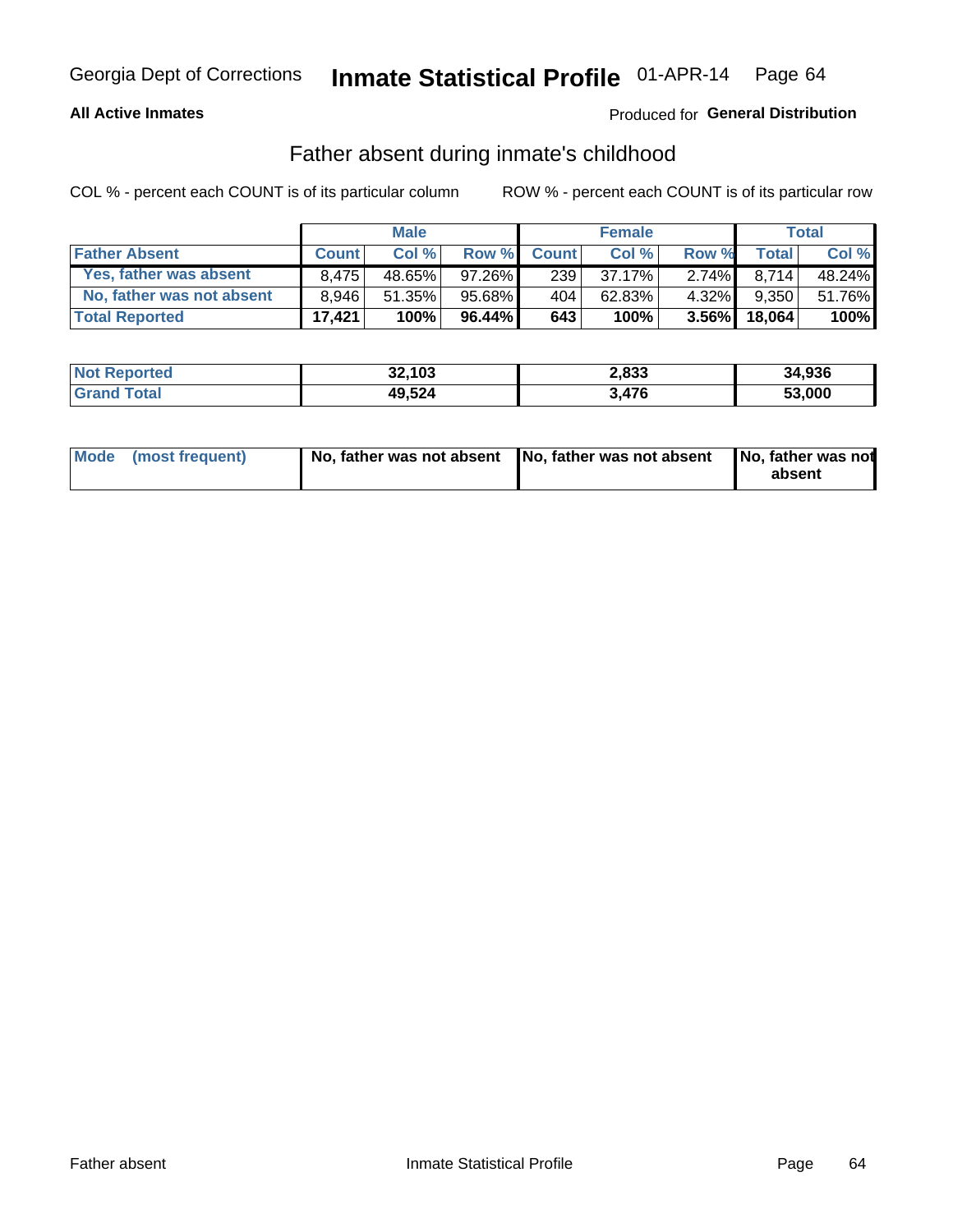### **All Active Inmates**

## Produced for General Distribution

## Mother absent during inmate's childhood

COL % - percent each COUNT is of its particular column

|                           | <b>Male</b>  |        |           | <b>Female</b> |        |          | Total        |        |
|---------------------------|--------------|--------|-----------|---------------|--------|----------|--------------|--------|
| <b>Mother Absent</b>      | <b>Count</b> | Col%   | Row %     | <b>Count</b>  | Col %  | Row %    | <b>Total</b> | Col %  |
| Yes, mother was absent    | 2.224        | 12.77% | 96.19%    | 88            | 13.69% | $3.81\%$ | 2.312        | 12.80% |
| No, mother was not absent | 15.197       | 87.23% | 96.48%    | 555           | 86.31% | $3.52\%$ | 15.752       | 87.20% |
| <b>Total Reported</b>     | 17.421       | 100%   | $96.44\%$ | 643           | 100%   | $3.56\%$ | 18.064       | 100%   |

| <b>Not Reported</b> | 32,103 | 2,833 | 34,936 |
|---------------------|--------|-------|--------|
| <b>Total</b>        | 49,524 | 476   | 53.000 |

| Mode (most frequent) | No, mother was not absent   No, mother was not absent   No, mother was | not absent |
|----------------------|------------------------------------------------------------------------|------------|
|                      |                                                                        |            |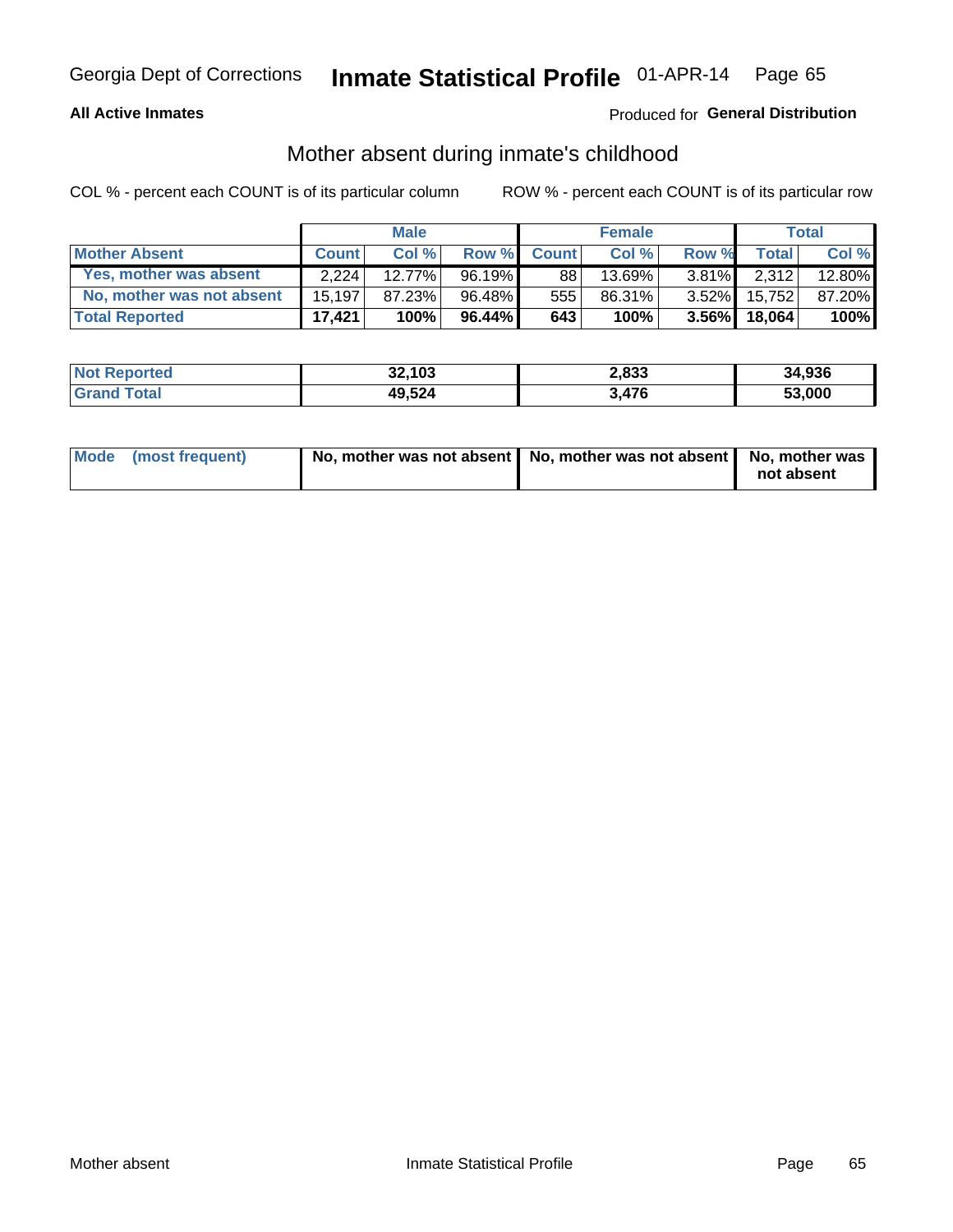### **All Active Inmates**

## Produced for General Distribution

## Inmate diagnosed as manipulative

COL % - percent each COUNT is of its particular column

|                       | <b>Male</b>  |           |          | <b>Female</b> |        |          | Total  |        |
|-----------------------|--------------|-----------|----------|---------------|--------|----------|--------|--------|
| <b>Manipulative</b>   | <b>Count</b> | Col%      | Row %    | <b>Count</b>  | Col%   | Row %    | Total  | Col %  |
| Yes, manipulative     | 3.351        | $19.94\%$ | 99.58%   | 141           | 2.18%  | $0.42\%$ | 3.365  | 19.29% |
| No, not manipulative  | 13.451       | $80.06\%$ | 95.54% I | 628           | 97.82% | $4.46\%$ | 14.079 | 80.71% |
| <b>Total Reported</b> | 16,802       | 100%      | 96.32%   | 642           | 100%   | $3.68\%$ | 17.444 | 100%   |

| <b>Not Reported</b>   | 32,722 | 2,834       | 35,556 |
|-----------------------|--------|-------------|--------|
| <b>Grand</b><br>`otal | 49,524 | $\Delta 76$ | 53,000 |

|  | Mode (most frequent) | No, not manipulative | No, not manipulative | No. not<br><b>I</b> manipulative |
|--|----------------------|----------------------|----------------------|----------------------------------|
|--|----------------------|----------------------|----------------------|----------------------------------|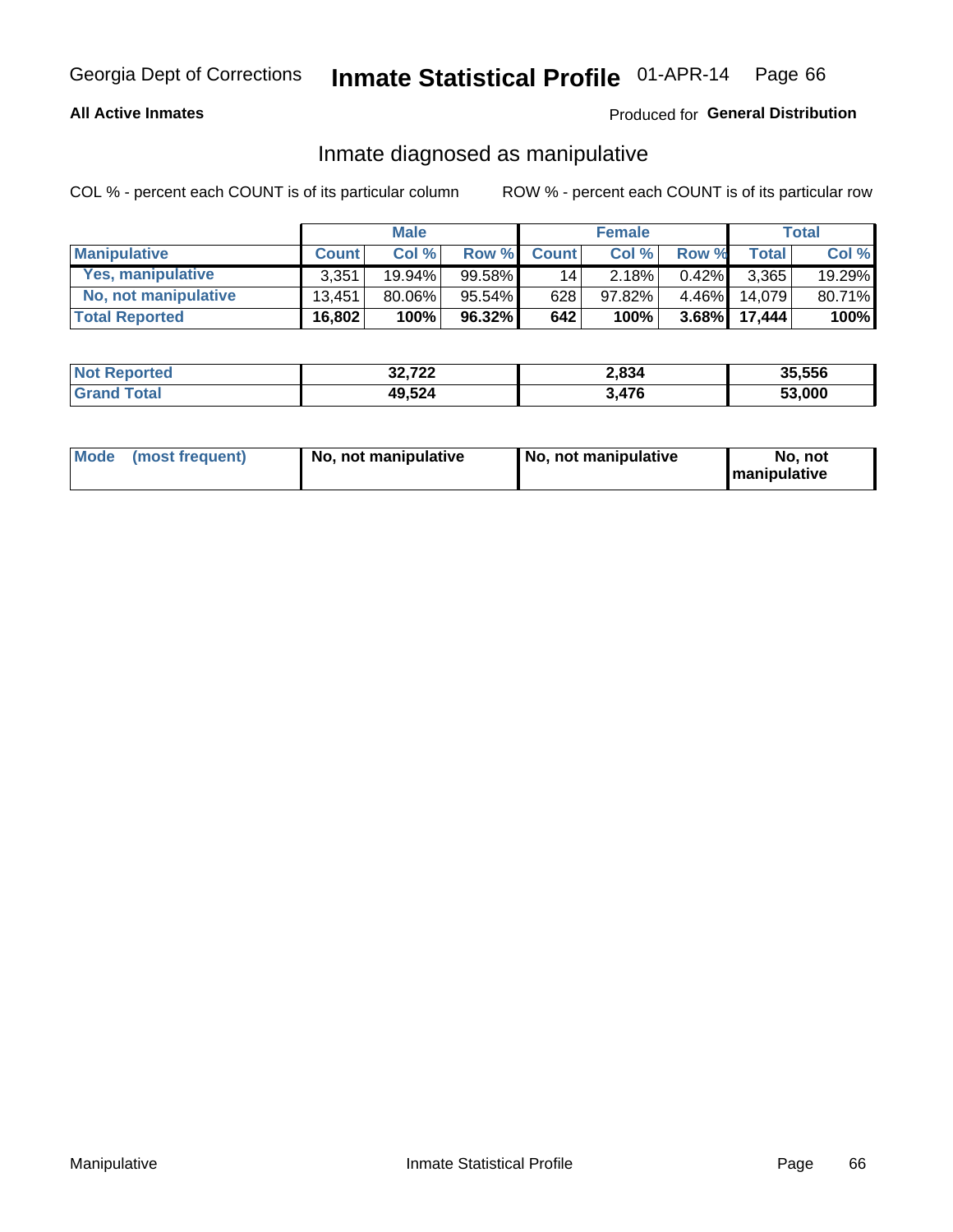#### **All Active Inmates**

Produced for General Distribution

## Inmate diagnosed as assaultive

COL % - percent each COUNT is of its particular column

|                       | <b>Male</b>  |           |        | <b>Female</b> |        |          | Total        |        |
|-----------------------|--------------|-----------|--------|---------------|--------|----------|--------------|--------|
| <b>Assaultive</b>     | <b>Count</b> | Col%      | Row %  | <b>Count</b>  | Col %  | Row %    | <b>Total</b> | Col %  |
| Yes, assaultive       | 10.147       | $60.39\%$ | 95.94% | 429           | 66.82% | $4.06\%$ | 10,576       | 60.63% |
| No, not assaultive    | 6.655        | $39.61\%$ | 96.90% | 213           | 33.18% | $3.10\%$ | 6,868        | 39.37% |
| <b>Total Reported</b> | 16,802       | 100%      | 96.32% | 642           | 100%   | $3.68\%$ | 17,444       | 100%   |

| <b>Not Reported</b> | 32,722 | 2,834 | 35.556 |
|---------------------|--------|-------|--------|
| `ota                | 49,524 | 3,476 | 53.000 |

| Mode (most frequent)<br>Yes, assaultive | Yes, assaultive | <b>Yes, assaultive</b> |
|-----------------------------------------|-----------------|------------------------|
|-----------------------------------------|-----------------|------------------------|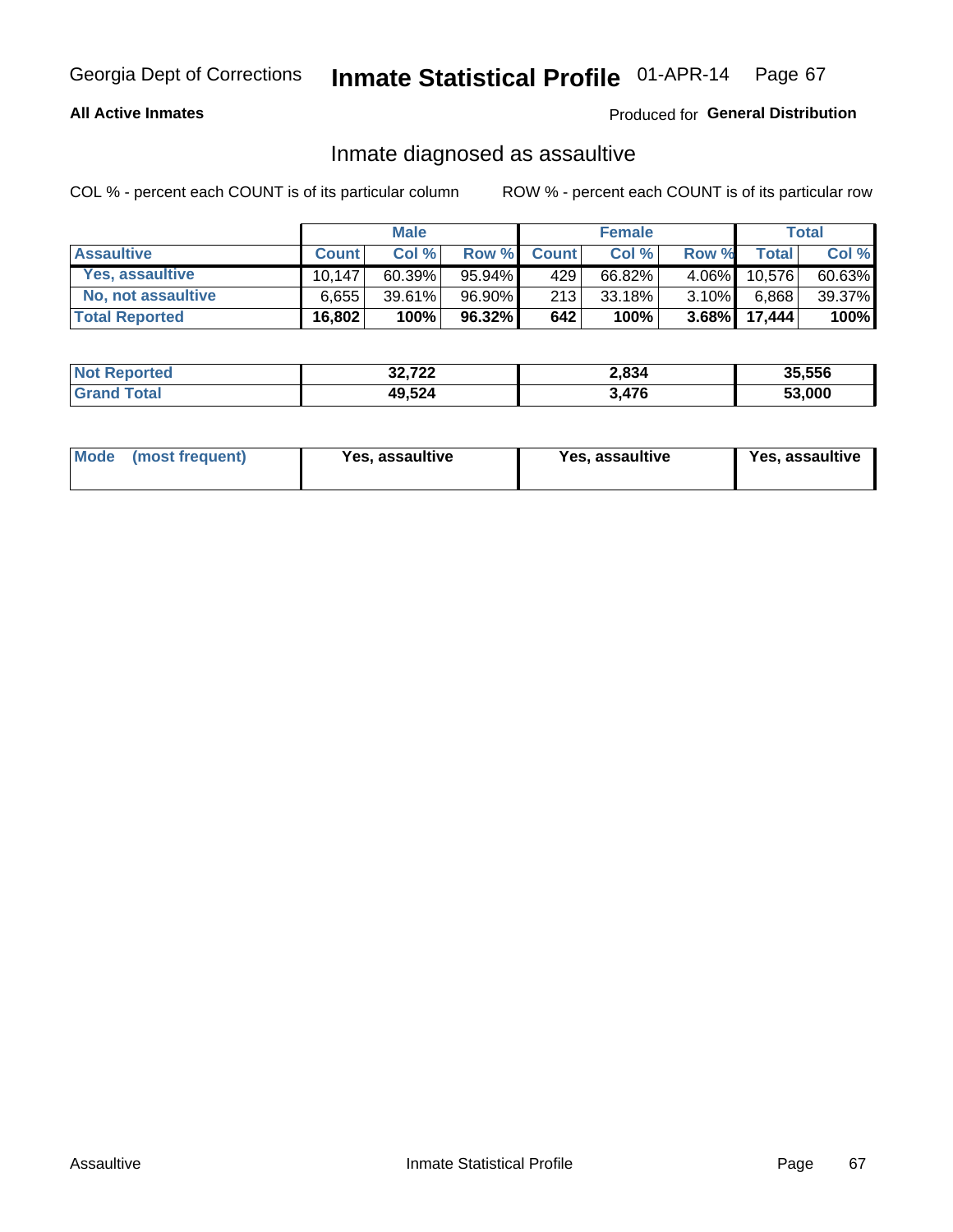#### Inmate Statistical Profile 01-APR-14 Page 68

**All Active Inmates** 

#### Produced for General Distribution

# Number of prior Georgia incarcerations

COL % - percent each COUNT is of its particular column

|                                       |              | <b>Male</b> |                    |       | <b>Female</b> |       |        | <b>Total</b> |
|---------------------------------------|--------------|-------------|--------------------|-------|---------------|-------|--------|--------------|
| <b>Num of Prior GA Incarcerations</b> | <b>Count</b> | Col %       | <b>Row % Count</b> |       | Col %         | Row % | Total  | Col %        |
| $\bf{0}$                              | 28,447       | 57.44%      | 91.75%             | 2,557 | 73.56%        | 8.25% | 31,004 | 58.50%       |
|                                       | 8,808        | 17.79%      | 95.56%             | 409   | 11.77%        | 4.44% | 9,217  | 17.39%       |
| $\mathbf{2}$                          | 5,038        | 10.17%      | 96.13%             | 203   | 5.84%         | 3.87% | 5,241  | 9.89%        |
| 3                                     | 2,881        | 5.82%       | 95.43%             | 138   | 3.97%         | 4.57% | 3,019  | 5.70%        |
| 4                                     | 1,777        | 3.59%       | 96.63%             | 62    | 1.78%         | 3.37% | 1,839  | 3.47%        |
| 5                                     | 1,062        | 2.14%       | 96.37%             | 40    | 1.15%         | 3.63% | 1,102  | 2.08%        |
| <b>More Than 5</b>                    | 1,511        | 3.05%       | 95.75%             | 67    | 1.93%         | 4.25% | 1,578  | 2.98%        |
| <b>Total Reported</b>                 | 49,524       | 100%        | 93.44%             | 3,476 | 100%          | 6.56% | 53,000 | 100.0%       |

| <b>Not</b><br>Reported |        |       |        |
|------------------------|--------|-------|--------|
| Total<br>"Gran∟        | 49,524 | 476,ر | 53,000 |

| Mean (average)       | $\overline{.02}$ | .oz |  |
|----------------------|------------------|-----|--|
| Median (middle)      |                  |     |  |
| Mode (most frequent) |                  |     |  |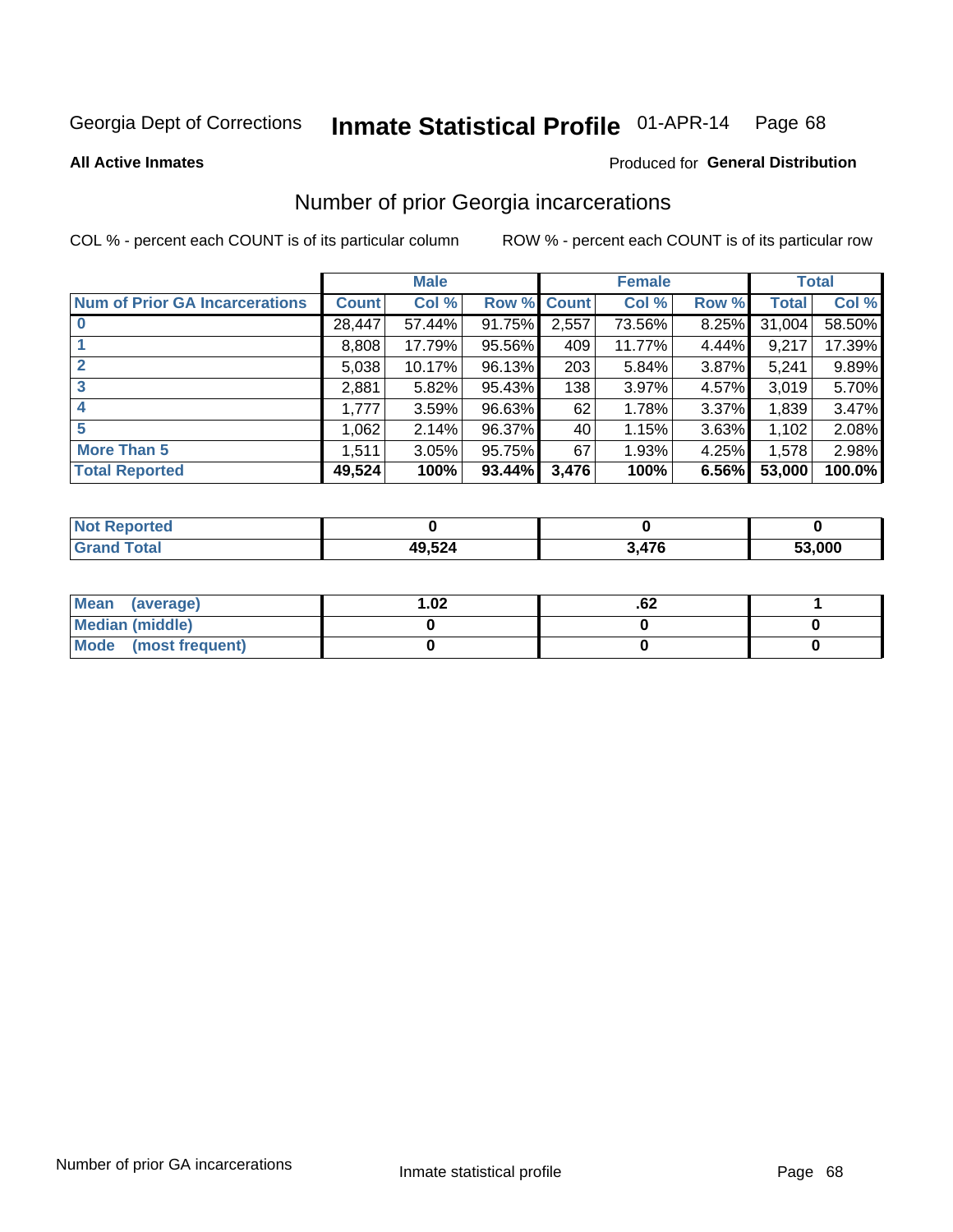#### Inmate Statistical Profile 01-APR-14 Page 69

#### **All Active Inmates**

#### Produced for General Distribution

## Prison sentence in years

COL % - percent each COUNT is of its particular column

ROW % - percent each COUNT is of its particular row

|                                 | <b>Male</b>  |        |         | <b>Female</b> |        |          | <b>Total</b>   |        |
|---------------------------------|--------------|--------|---------|---------------|--------|----------|----------------|--------|
| <b>Prison Sentence In Years</b> | <b>Count</b> | Col %  | Row %   | <b>Count</b>  | Col %  | Row %    | <b>Total</b>   | Col %  |
| $0 - 1$                         | 465          | 0.94%  | 95.88%  | 20            | 0.58%  | 4.12%    | 485            | 0.92%  |
| $1.1 - 2$                       | 683          | 1.38%  | 90.22%  | 74            | 2.13%  | 9.78%    | 757            | 1.43%  |
| $2.1 - 3$                       | 901          | 1.82%  | 90.64%  | 93            | 2.68%  | $9.36\%$ | 994            | 1.88%  |
| $3.1 - 4$                       | 924          | 1.87%  | 93.15%  | 68            | 1.96%  | 6.85%    | 992            | 1.87%  |
| $4.1 - 5$                       | 2,042        | 4.12%  | 91.61%  | 187           | 5.38%  | 8.39%    | 2,229          | 4.21%  |
| $5.1 - 6$                       | 1,064        | 2.15%  | 89.34%  | 127           | 3.65%  | 10.66%   | 1,191          | 2.25%  |
| $6.1 - 7$                       | 1,154        | 2.33%  | 92.99%  | 87            | 2.50%  | 7.01%    | 1,241          | 2.34%  |
| $7.1 - 8$                       | 1,177        | 2.38%  | 90.89%  | 118           | 3.39%  | 9.11%    | 1,295          | 2.44%  |
| $8.1 - 9$                       | 1,165        | 2.35%  | 91.73%  | 105           | 3.02%  | 8.27%    | 1,270          | 2.40%  |
| $9.1 - 10$                      | 5,230        | 10.56% | 90.75%  | 533           | 15.33% | 9.25%    | 5,763          | 10.87% |
| $10.1 - 12$                     | 2,742        | 5.54%  | 91.98%  | 239           | 6.88%  | 8.02%    | 2,981          | 5.62%  |
| $12.1 - 15$                     | 5,359        | 10.82% | 92.22%  | 452           | 13.00% | 7.78%    | 5,811          | 10.96% |
| $15.1 - 20$                     | 9,440        | 19.06% | 94.30%  | 571           | 16.43% | 5.70%    | 10,011         | 18.89% |
| 20.1 - Over                     | 9,177        | 18.53% | 95.54%  | 428           | 12.31% | 4.46%    | 9,605          | 18.12% |
| <b>Life</b>                     | 6,966        | 14.07% | 95.27%  | 346           | 9.95%  | 4.73%    | 7,312          | 13.80% |
| <b>Life Without Parole</b>      | 934          | 1.89%  | 97.19%  | 27            | 0.78%  | 2.81%    | 961            | 1.81%  |
| <b>Death</b>                    | 99           | 0.20%  | 99.00%  |               | 0.03%  | 1.00%    | 100            | 0.19%  |
| <b>Youthful Offenders</b>       | 2            | 0.01%  | 100.00% |               |        |          | $\overline{2}$ | 0.01%  |
| <b>Total Reported</b>           | 49,524       | 100%   | 93.44%  | 3,476         | 100%   | 6.56%    | 53,000         | 100.0% |

| Reported<br>I NOT |              |     |        |
|-------------------|--------------|-----|--------|
| intal             | 19,524<br>Δu | 17C | 53,000 |

#### **Determinate (numeric) sentences only**

| <b>Mean</b> | 20.06 | 18.46 | 20.01 |
|-------------|-------|-------|-------|
|             |       |       |       |

All sentences (including determinate), with life, life without parole, and death sentences figured at 45 years

| Me<br><u>nn nn</u><br>28.84<br>nn<br>'ч<br>-0.05<br>___<br>____ |  |  |  |
|-----------------------------------------------------------------|--|--|--|
|                                                                 |  |  |  |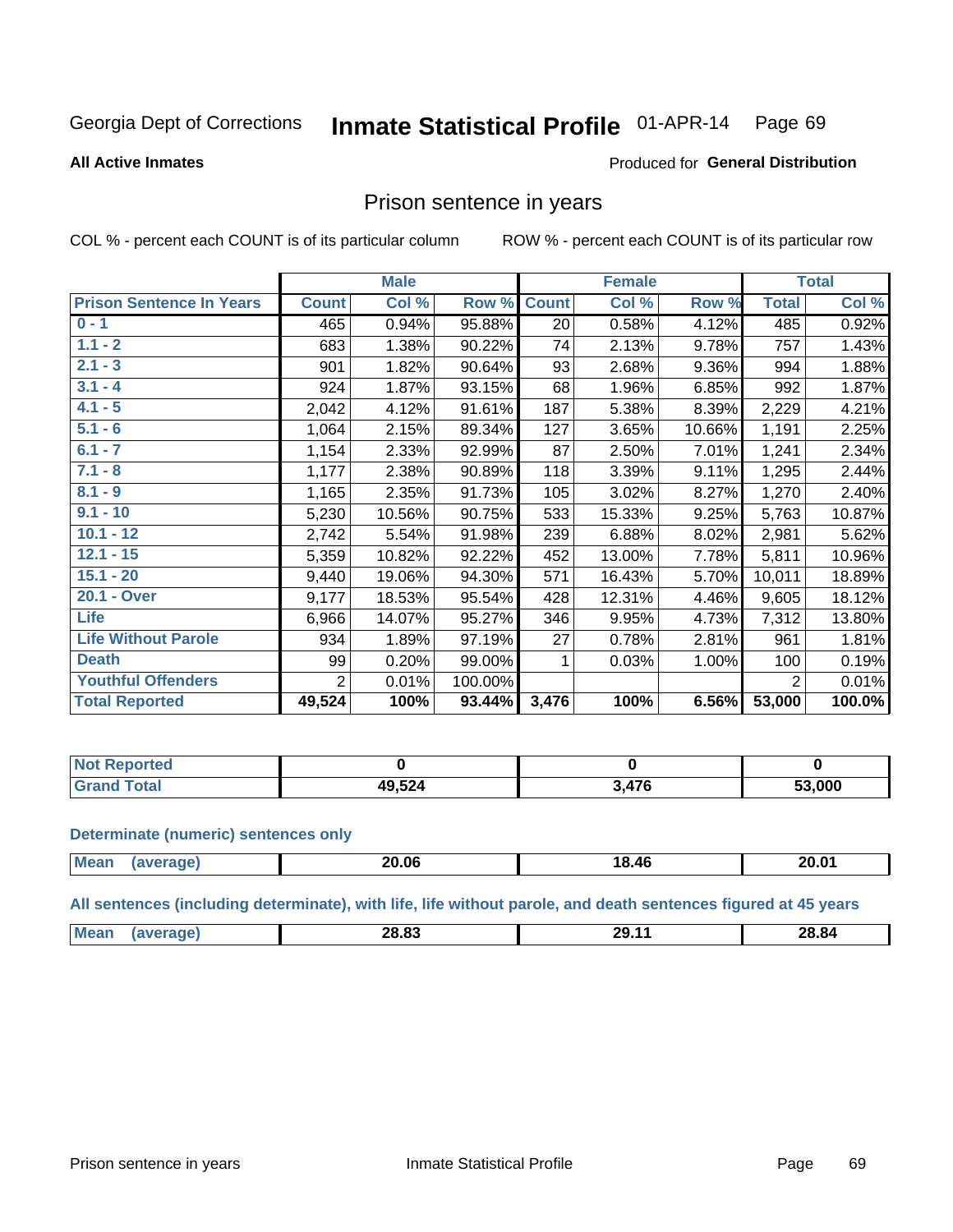#### Inmate Statistical Profile 01-APR-14 Page 70

#### **All Active Inmates**

#### Produced for General Distribution

# Primary offense, broken out into felonies vs misdemeanors

COL % - percent each COUNT is of its particular column

|                                  | <b>Male</b>  |        |              | <b>Female</b>      |        |       | Total        |        |
|----------------------------------|--------------|--------|--------------|--------------------|--------|-------|--------------|--------|
| <b>Felonies and Misdemeanors</b> | <b>Count</b> | Col %  |              | <b>Row % Count</b> | Col %  | Row % | <b>Total</b> | Col %  |
| <b>Felonies</b>                  | 49.314       | 99.73% | 93.43%       | 3.466              | 99.74% | 6.57% | 52,780       | 99.73% |
| <b>Misdemeanors</b>              | 135          | .27%   | 93.75%       |                    | .26%'  | 6.25% | 144          | .27%   |
| <b>Total Reported</b>            | 49,449       | 100%   | 93.43% 3,475 |                    | 100%   | 6.57% | 52,924       | 100%   |

| <b>Not Reported</b> | --     |        | - -<br>' o |  |
|---------------------|--------|--------|------------|--|
| <b>Grand Total</b>  | 49,524 | 49,450 | 53,000     |  |

| Mo | ___ | 11 C.S<br>. | onies<br>. |
|----|-----|-------------|------------|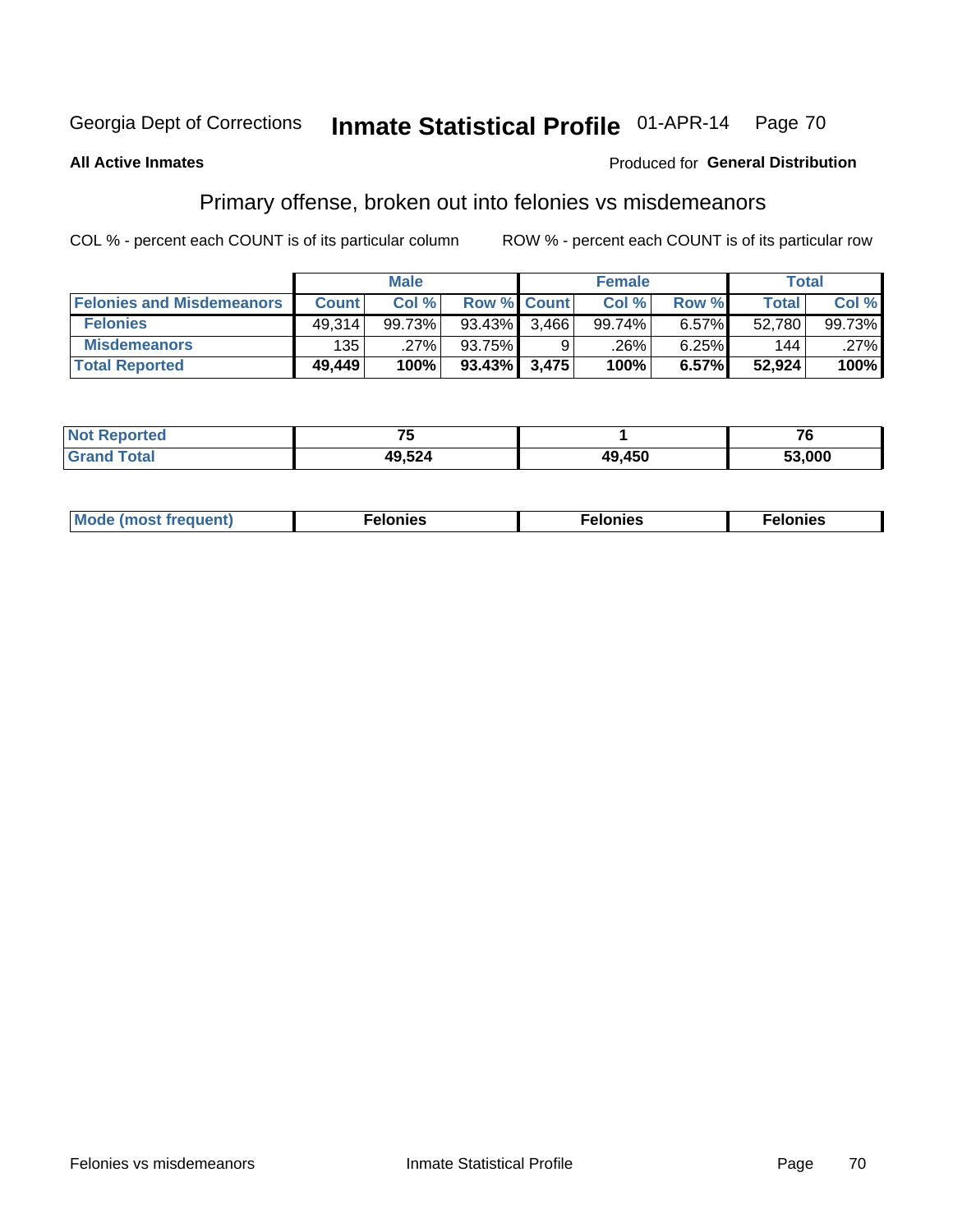# Georgia Dept of Corrections **Inmate Statistical Profile** 01-APR-14 Page 71

#### **All Active Inmates**

## Produced for **General Distribution**

# Primary offense, broken out into six broad crime categories

COL % - percent each COUNT is of its particular column ROW % - percent each COUNT is of its particular row

|                                 |              | <b>Male</b> |        |             | <b>Female</b> |        |              | <b>Total</b> |  |
|---------------------------------|--------------|-------------|--------|-------------|---------------|--------|--------------|--------------|--|
| <b>Crime Categories</b>         | <b>Count</b> | Col %       |        | Row % Count | Col %         | Row %  | <b>Total</b> | Col %        |  |
| <b>Violent</b>                  | 24,635       | 50.16%      | 94.18% | 1,521       | 44.22%        | 5.82%  | 26,156       | 49.77%       |  |
| <b>Sex Crime</b><br>2           | 8,213        | 16.72%      | 98.50% | 125         | 3.63%         | 1.50%  | 8,338        | 15.86%       |  |
| $\mathbf{3}$<br><b>Property</b> | 8,652        | 17.62%      | 89.58% | 1,006       | 29.24%        | 10.42% | 9,658        | 18.38%       |  |
| <b>Drug</b><br>4                | 5,557        | 11.31%      | 89.69% | 639         | 18.58%        | 10.31% | 6,196        | 11.79%       |  |
| <b>Habit/DUI</b><br>5           | 86           | .18%        | 81.90% | 19          | .55%          | 18.10% | 105          | .20%         |  |
| <b>Other</b><br>6               | 1,973        | 4.02%       | 93.82% | 130         | 3.78%         | 6.18%  | 2,103        | 4.00%        |  |
| <b>Total Reported</b>           | 49,116       | 100%        | 93.45% | 3,440       | 100%          | 6.55%  | 52,556       | 100%         |  |

| Reported<br><b>NOT</b> | 408    | 20<br>ათ       | 444    |
|------------------------|--------|----------------|--------|
| <b>Total</b>           | 49,524 | 176<br>. + 1 V | 53,000 |

| Mo<br>uent)<br>nos | .<br>/iolent | <br>Violent | - --<br><b>Tiolent</b> |
|--------------------|--------------|-------------|------------------------|
|                    |              |             |                        |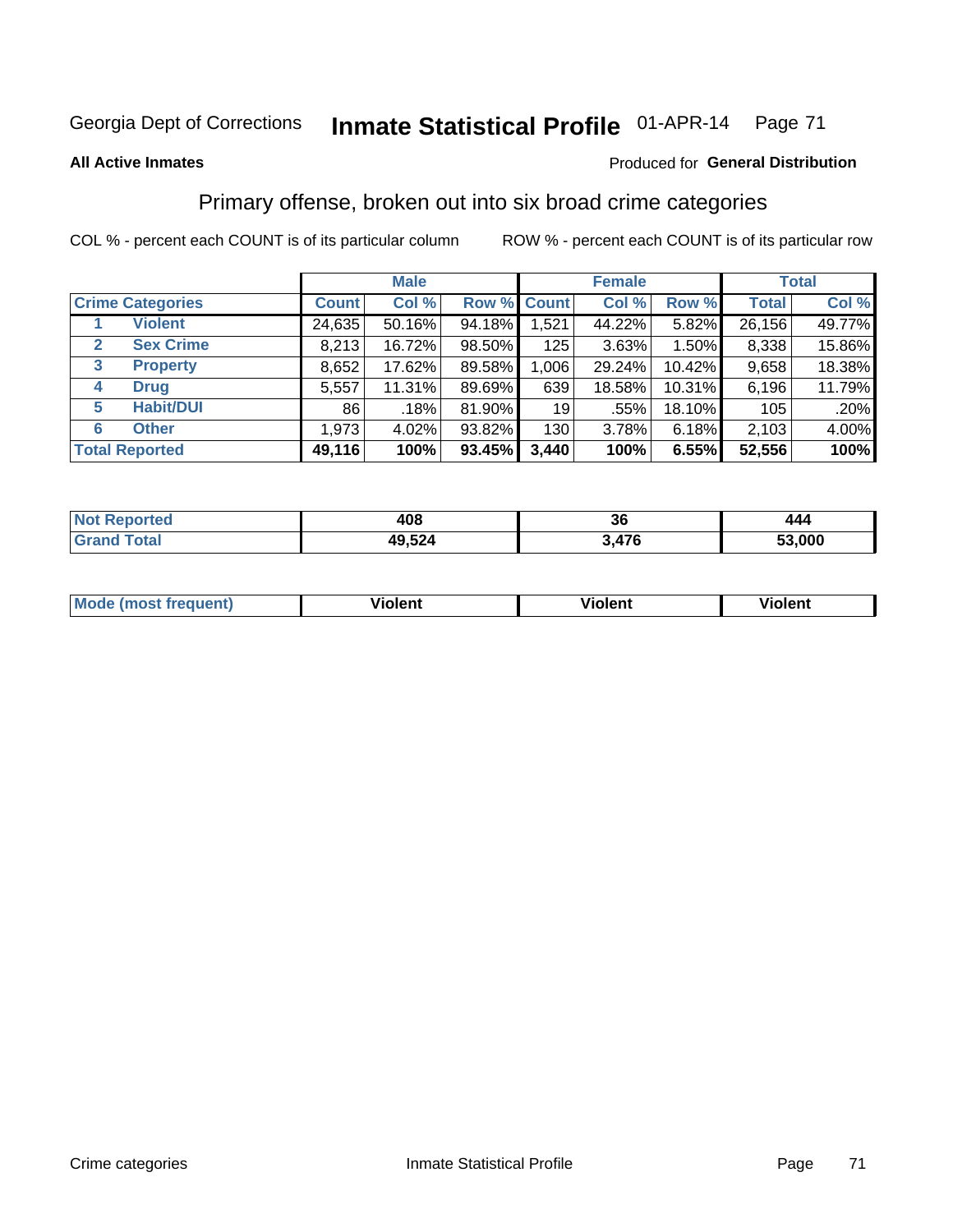# Georgia Dept of Corrections **Inmate Statistical Profile** 01-APR-14 Page 72

**All Active Inmates**

#### Produced for **General Distribution**

# Primary offense, detailed offense code

COL % - percent each COUNT is of its particular column ROW % - percent each COUNT is of its particular row

|   |                                            | <b>Male</b>      |        | <b>Female</b> |                |       | <b>Total</b> |                |        |
|---|--------------------------------------------|------------------|--------|---------------|----------------|-------|--------------|----------------|--------|
|   | <b>Primary Offense</b>                     | <b>Count</b>     | Col %  | Row %         | <b>Count</b>   | Col % | Row %        | <b>Total</b>   | Col %  |
| F | <b>Abuse, Neglect</b>                      |                  |        |               | 1.             | .03%  | 100.00%      | 1              | .01%   |
|   | <b>Elder/Disab</b>                         |                  |        |               |                |       |              |                |        |
| F | <b>Agg Aslt W Intnt To Rape</b>            | 61               | .12%   | 100.00%       |                |       |              | 61             | .12%   |
| F | <b>Agg Sex Battery Atmpt</b>               | $\overline{2}$   | .01%   | 100.00%       |                |       |              | $\overline{2}$ | .01%   |
| F | <b>Aggrav Assault</b>                      | 4,778            | 9.66%  | 94.80%        | 262            | 7.54% | 5.20%        | 5,040          | 9.52%  |
| F | <b>Aggrav Assault Peace</b><br><b>Ofcr</b> | 292              | .59%   | 95.74%        | 13             | .37%  | 4.26%        | 305            | .58%   |
| F | <b>Aggrav Battery</b>                      | 1,105            | 2.23%  | 93.88%        | 72             | 2.07% | 6.12%        | 1,177          | 2.22%  |
| F | <b>Aggrav Battery Peace</b><br><b>Ofcr</b> | 17               | .03%   | 94.44%        | 1              | .03%  | 5.56%        | 18             | .03%   |
| F | <b>Aggrav Ch Molest, Atmpt</b>             | 4                | .01%   | 100.00%       |                |       |              | 4              | .01%   |
| F | <b>Aggrav Child Molestation</b>            | 1,249            | 2.53%  | 98.42%        | 20             | .58%  | 1.58%        | 1,269          | 2.40%  |
| F | <b>Aggrav Cruelty To</b><br><b>Animals</b> | 9                | .02%   | 100.00%       |                |       |              | 9              | .02%   |
| F | <b>Aggrav Sexual Battery</b>               | 184              | .37%   | 99.46%        | 1              | .03%  | .54%         | 185            | .35%   |
| F | <b>Aggrav Sodomy</b>                       | 211              | .43%   | 99.06%        | $\overline{2}$ | .06%  | .94%         | 213            | .40%   |
| F | <b>Aggrav Stalking</b>                     | 281              | .57%   | 97.57%        | $\overline{7}$ | .20%  | 2.43%        | 288            | .54%   |
| F | <b>Aggravated Assault On</b><br>$65+$      | 5                | .01%   | 100.00%       |                |       |              | 5              | .01%   |
| F | <b>Aircraft Hijacking</b>                  | 6                | .01%   | 85.71%        | 1              | .03%  | 14.29%       | 7              | .01%   |
| F | <b>Alter Id</b>                            | $\overline{2}$   | .01%   | 100.00%       |                |       |              | $\overline{2}$ | .01%   |
| F | <b>Armed Robbery</b>                       | 5,559            | 11.24% | 96.64%        | 193            | 5.55% | 3.36%        | 5,752          | 10.87% |
| F | <b>Arson 1st Degree</b>                    | 73               | .15%   | 91.25%        | 7              | .20%  | 8.75%        | 80             | .15%   |
| F | <b>Arson 2nd Degree</b>                    | 6                | .01%   | 85.71%        | 1              | .03%  | 14.29%       | $\overline{7}$ | .01%   |
| F | <b>Arson 3rd Degree</b>                    | 3                | .01%   | 60.00%        | $\overline{2}$ | .06%  | 40.00%       | 5              | .01%   |
| F | <b>Atmpt Aggrav Assault</b>                | 10               | .02%   | 100.00%       |                |       |              | 10             | .02%   |
| F | <b>Atmpt Aggrav Sodomy</b>                 | 4                | .01%   | 100.00%       |                |       |              | 4              | .01%   |
| F | <b>Atmpt Armed Robbery</b>                 | 99               | .20%   | 95.19%        | 5              | .14%  | 4.81%        | 104            | .20%   |
| F | <b>Atmpt Burglary</b>                      | 39               | .08%   | 95.12%        | $\overline{2}$ | .06%  | 4.88%        | 41             | .08%   |
| F | <b>Atmpt Child Molestation</b>             | 20               | .04%   | 100.00%       |                |       |              | 20             | .04%   |
| F | <b>Atmpt Escape</b>                        | $\overline{2}$   | .01%   | 100.00%       |                |       |              | $\overline{2}$ | .01%   |
| F | <b>Atmpt Kidnap</b>                        | 3                | .01%   | 100.00%       |                |       |              | 3              | .01%   |
| F | <b>Atmpt Murder</b>                        | $\overline{55}$  | .11%   | 93.22%        | $\overline{4}$ | .12%  | 6.78%        | 59             | .11%   |
| F | <b>Atmpt Rape</b>                          | 41               | .08%   | 97.62%        | 1              | .03%  | 2.38%        | 42             | .08%   |
| F | <b>Atmpt Robbery</b>                       | 49               | .10%   | 94.23%        | 3              | .09%  | 5.77%        | 52             | .10%   |
| F | <b>Atmpt Sodomy</b>                        | $\boldsymbol{2}$ | .01%   | 100.00%       |                |       |              | $\overline{2}$ | .01%   |
| F | <b>Atmpt Theft By Taking</b>               | $\boldsymbol{9}$ | .02%   | 100.00%       |                |       |              | 9              | .02%   |
| F | <b>Atmpt Viol Substance</b><br>Act         | 20               | .04%   | 86.96%        | $\mathfrak{S}$ | .09%  | 13.04%       | 23             | .04%   |
| F | <b>Att/Consprcy Commt</b>                  | 49               | .10%   | 90.74%        | 5              | .14%  | 9.26%        | 54             | .10%   |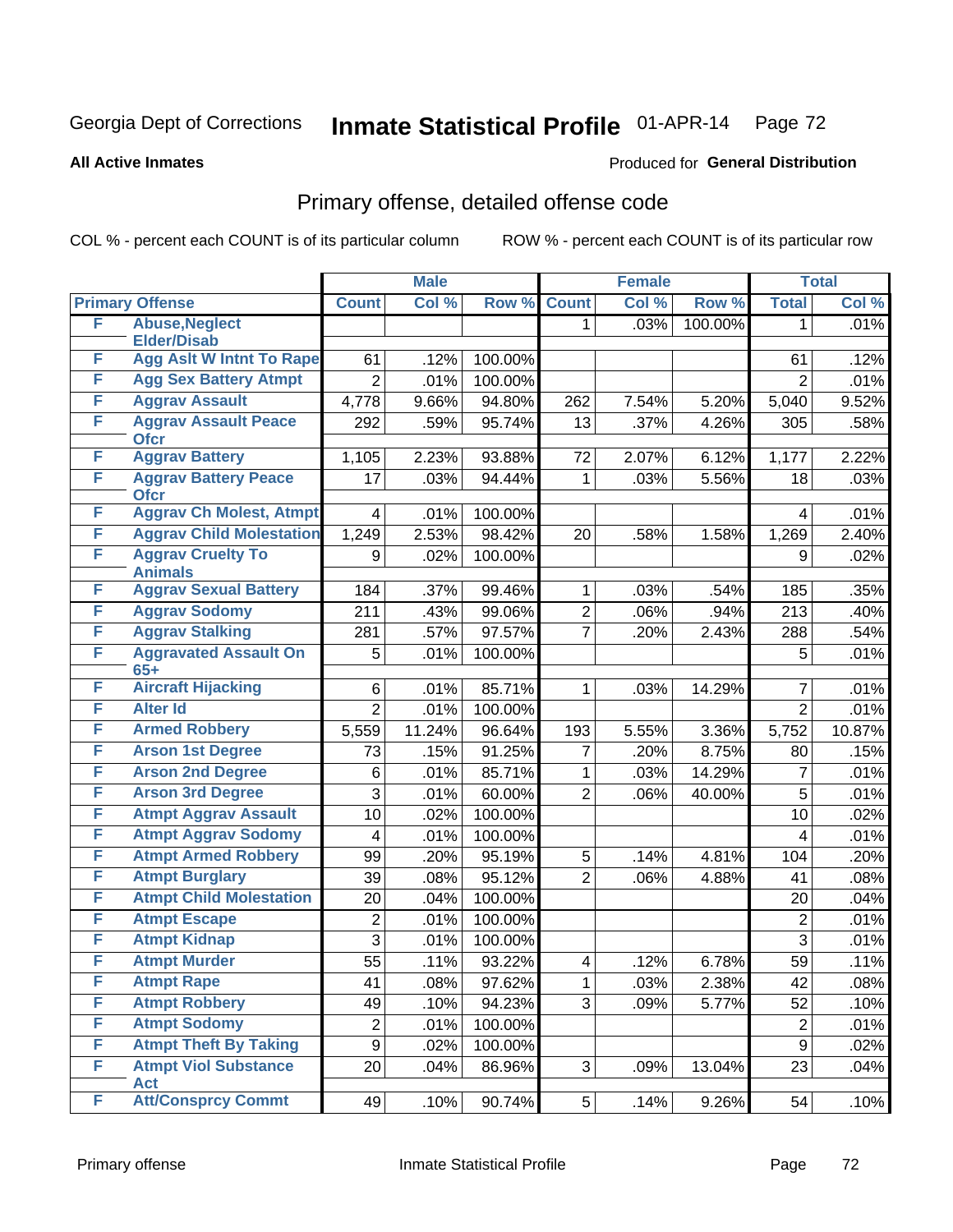#### **All Active Inmates**

#### Produced for **General Distribution**

## Primary offense, detailed offense code

|        |                                                     |                | <b>Male</b> |         |                | <b>Female</b> |         | <b>Total</b>   |        |
|--------|-----------------------------------------------------|----------------|-------------|---------|----------------|---------------|---------|----------------|--------|
|        | <b>Primary Offense</b>                              | <b>Count</b>   | Col %       | Row %   | <b>Count</b>   | Col %         | Row %   | <b>Total</b>   | Col %  |
|        | C/S/Of                                              |                |             |         |                |               |         |                |        |
| F      | <b>Bad Checks</b>                                   | 5              | .01%        | 50.00%  | 5              | .14%          | 50.00%  | 10             | .02%   |
| F      | <b>Bail Jumping</b>                                 | $\overline{2}$ | .01%        | 40.00%  | $\overline{3}$ | .09%          | 60.00%  | 5              | .01%   |
| F      | <b>Bestiality</b>                                   | $\overline{2}$ | .01%        | 66.67%  | 1              | .03%          | 33.33%  | 3              | .01%   |
| F      | <b>Bigamy</b>                                       | 1              | .01%        | 100.00% |                |               |         | $\mathbf{1}$   | .01%   |
| F      | <b>Bribery Govt Officer</b>                         | $\mathbf{1}$   | .01%        | 100.00% |                |               |         | $\mathbf{1}$   | .01%   |
| F      | <b>Burg 1st Aft 6/30/12</b>                         | 143            | .29%        | 89.94%  | 16             | .46%          | 10.06%  | 159            | .30%   |
| F      | <b>Burg 2nd Aft 6/30/12</b>                         | 33             | .07%        | 86.84%  | 5              | .14%          | 13.16%  | 38             | .07%   |
| F      | <b>Burg Bef 7/1/12</b>                              | 5,155          | 10.42%      | 96.50%  | 187            | 5.38%         | 3.50%   | 5,342          | 10.09% |
| F      | <b>Carry Concealed Weapon</b>                       | $\overline{2}$ | .01%        | 100.00% |                |               |         | 2              | .01%   |
| F      | <b>Carry Pistl Without Licns</b>                    | 1              | .01%        | 100.00% |                |               |         | 1              | .01%   |
| F      | <b>Carry Weapon At School</b>                       | 4              | .01%        | 100.00% |                |               |         | 4              | .01%   |
| F      | <b>Child Molestation</b>                            | 2,671          | 5.40%       | 97.87%  | 58             | 1.67%         | 2.13%   | 2,729          | 5.16%  |
| F      | <b>Chop Shop Violation</b>                          | $\overline{2}$ | .01%        | 100.00% |                |               |         | 2              | .01%   |
| F      | <b>Cnspire Traffic Cntrl Sub</b>                    | 8              | .02%        | 88.89%  | 1              | .03%          | 11.11%  | 9              | .02%   |
| F      | <b>Cntrbtng Delingency</b>                          |                |             |         | 1              | .03%          | 100.00% | 1              | .01%   |
|        | <b>Minor</b>                                        |                |             |         |                |               |         |                |        |
| F      | <b>Computer Pornography</b>                         | 55             | .11%        | 100.00% |                |               |         | 55             | .10%   |
| F      | <b>Computer Theft</b>                               | 11             | .02%        | 61.11%  | $\overline{7}$ | .20%          | 38.89%  | 18             | .03%   |
| F<br>F | <b>Computer Trespass</b><br><b>Conceal Death Of</b> | 1              | .01%        | 100.00% |                |               |         | 1              | .01%   |
|        | <b>Another</b>                                      | 10             | .02%        | 66.67%  | 5              | .14%          | 33.33%  | 15             | .03%   |
| F      | <b>Conspiracy</b>                                   | 35             | .07%        | 79.55%  | 9              | .26%          | 20.45%  | 44             | .08%   |
| F      | <b>Convsn Paymnts Real</b>                          | 1              | .01%        | 100.00% |                |               |         | $\mathbf{1}$   | .01%   |
|        | <b>Propy</b>                                        |                |             |         |                |               |         |                |        |
| F      | <b>Crmnl Damage 1st</b>                             | 29             | .06%        | 90.63%  | 3              | .09%          | 9.38%   | 32             | .06%   |
| F      | <b>Degree</b><br><b>Crmnl Damage 2nd</b>            |                |             |         |                |               |         |                |        |
|        | <b>Degree</b>                                       | 103            | .21%        | 95.37%  | 5 <sup>1</sup> | .14%          | 4.63%   | 108            | .20%   |
| F      | <b>Crmnl Interfere Govt</b>                         | 22             | .04%        | 95.65%  | $\mathbf{1}$   | .03%          | 4.35%   | 23             | .04%   |
|        | <b>Prop</b>                                         |                |             |         |                |               |         |                |        |
| F      | <b>Crmnl Poss Explosives</b>                        | 1              | .01%        | 100.00% |                |               |         | 1              | .01%   |
| F      | <b>Crmnl Solicitation</b>                           |                |             |         | 1              | .03%          | 100.00% | $\mathbf{1}$   | .01%   |
| F      | <b>Crmnl Trespassing</b>                            | 2              | .01%        | 100.00% |                |               |         | 2              | .01%   |
| F      | <b>Cruelty To Animals</b>                           | 4              | .01%        | 80.00%  | 1              | .03%          | 20.00%  | $\overline{5}$ | .01%   |
| F      | <b>Cruelty To Children</b>                          | 281            | .57%        | 79.83%  | 71             | 2.04%         | 20.17%  | 352            | .67%   |
| F      | <b>Cruelty To Elder Person</b>                      | 15             | .03%        | 65.22%  | 8              | .23%          | 34.78%  | 23             | .04%   |
| F      | <b>Defrauding State</b>                             |                |             |         | 1              | .03%          | 100.00% | $\mathbf 1$    | .01%   |
| F      | <b>Distributing Obscene Mat</b>                     | 1              | .01%        | 100.00% |                |               |         | 1              | .01%   |
| F      | <b>Dogfighting</b>                                  | $\mathbf{1}$   | .01%        | 100.00% |                |               |         | $\mathbf 1$    | .01%   |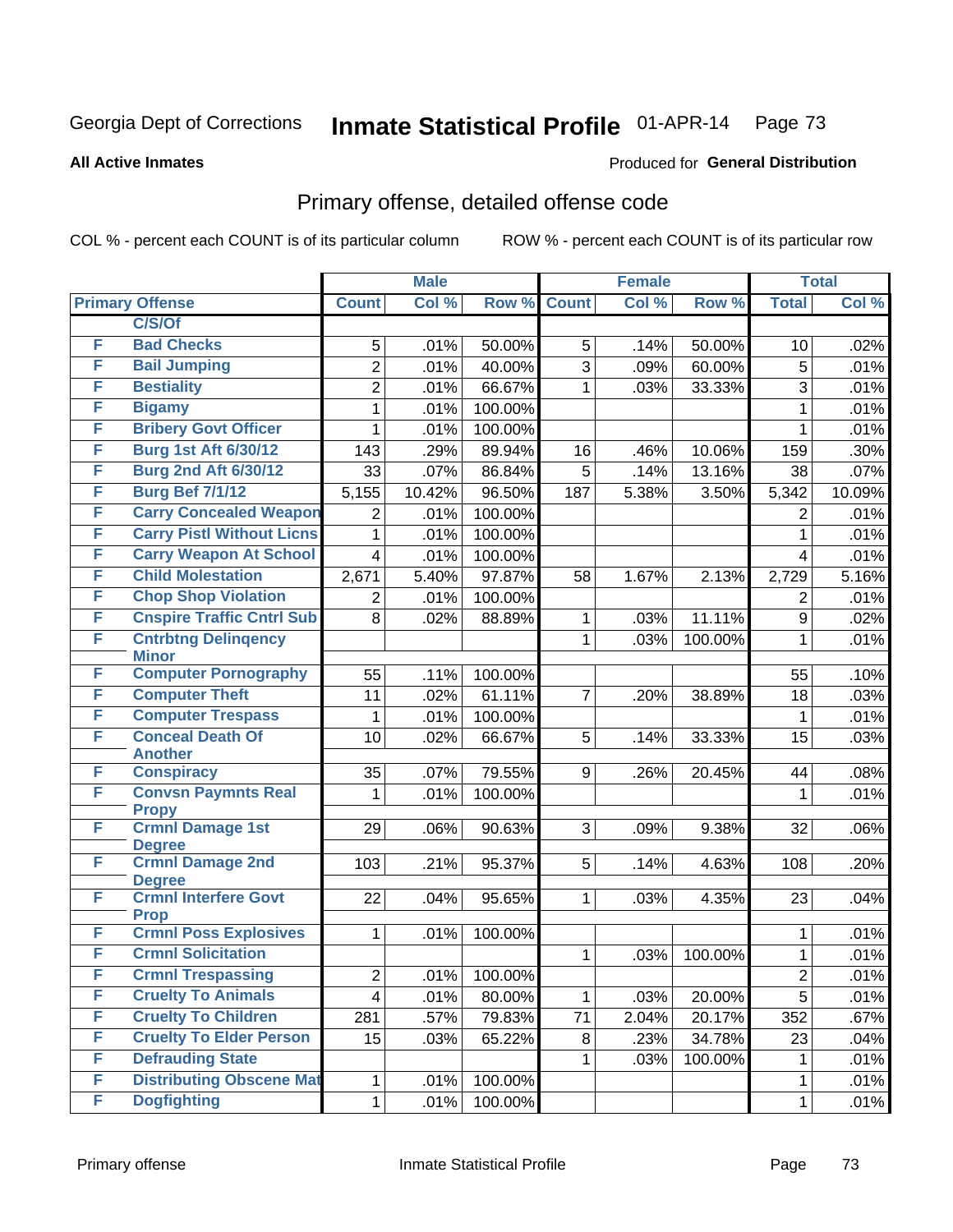**All Active Inmates**

#### Produced for **General Distribution**

## Primary offense, detailed offense code

|   |                                                          |                         | <b>Male</b> |         |                | <b>Female</b> |        |                         | <b>Total</b> |
|---|----------------------------------------------------------|-------------------------|-------------|---------|----------------|---------------|--------|-------------------------|--------------|
|   | <b>Primary Offense</b>                                   | <b>Count</b>            | Col %       | Row %   | <b>Count</b>   | Col %         | Row %  | <b>Total</b>            | Col %        |
| F | <b>Drvng Habtl Violator</b>                              | $\overline{3}$          | .01%        | 100.00% |                |               |        | $\overline{3}$          | .01%         |
| F | <b>Eavesdrop &amp;</b>                                   | 4                       | .01%        | 100.00% |                |               |        | 4                       | .01%         |
|   | <b>Surveillance</b>                                      |                         |             |         |                |               |        |                         |              |
| F | <b>Entering Vehicle</b>                                  | 115                     | .23%        | 95.83%  | 5              | .14%          | 4.17%  | 120                     | .23%         |
| F | <b>Entice Child, Attempted</b>                           | 9                       | .02%        | 100.00% |                |               |        | 9                       | .02%         |
| F | <b>Enticing Child-Indec</b><br><b>Purp</b>               | 71                      | .14%        | 95.95%  | 3              | .09%          | 4.05%  | 74                      | .14%         |
| F | <b>Escape</b>                                            | 17                      | .03%        | 94.44%  | $\mathbf{1}$   | .03%          | 5.56%  | 18                      | .03%         |
| F | <b>False Imprisonment</b>                                | 180                     | .36%        | 93.75%  | 12             | .35%          | 6.25%  | 192                     | $.36\%$      |
| F | <b>False Public Alarm</b>                                | 1                       | .01%        | 100.00% |                |               |        | 1                       | .01%         |
| F | <b>False Statements Govt</b>                             | 20                      | .04%        | 74.07%  | $\overline{7}$ | .20%          | 25.93% | 27                      | .05%         |
| F | <b>False Swearing</b>                                    | $\overline{2}$          | .01%        | 66.67%  | $\mathbf{1}$   | .03%          | 33.33% | 3                       | .01%         |
| F | <b>False Swearng Writtn</b><br><b>Stmt</b>               | $\overline{3}$          | .01%        | 75.00%  | $\mathbf{1}$   | .03%          | 25.00% | $\overline{4}$          | .01%         |
| F | <b>Family Violence Battery</b>                           | 113                     | .23%        | 97.41%  | 3              | .09%          | 2.59%  | 116                     | .22%         |
| F | <b>Feticide</b>                                          | 1                       | .01%        | 50.00%  | $\mathbf{1}$   | .03%          | 50.00% | $\overline{2}$          | .01%         |
| F | <b>Feticide By Vehicle</b>                               | $\overline{2}$          | .01%        | 40.00%  | $\overline{3}$ | .09%          | 60.00% | 5                       | .01%         |
| F | <b>Financial Identity Fraud</b>                          | 44                      | .09%        | 69.84%  | 19             | .55%          | 30.16% | 63                      | .12%         |
| F | <b>Fleeing/Eluding Police</b>                            | 248                     | .50%        | 95.38%  | 12             | .35%          | 4.62%  | 260                     | .49%         |
| F | Forg 1st Aft 6/30/12                                     | 5                       | .01%        | 71.43%  | $\overline{2}$ | .06%          | 28.57% | $\overline{7}$          | .01%         |
| F | <b>Forg 1st Bef 7/1/12</b>                               | 738                     | 1.49%       | 72.07%  | 286            | 8.23%         | 27.93% | 1,024                   | 1.93%        |
| F | <b>Forg 2nd Bef 7/1/12</b>                               | 13                      | .03%        | 86.67%  | $\overline{2}$ | .06%          | 13.33% | 15                      | .03%         |
| F | Forg 3rd Aft 6/30/12                                     | 8                       | .02%        | 100.00% |                |               |        | 8                       | .02%         |
| F | Forg 4th Aft 6/30/12                                     | 1                       | .01%        | 100.00% |                |               |        | $\mathbf{1}$            | .01%         |
| F | <b>Forgery Credit Card</b>                               | 1                       | .01%        | 50.00%  | $\mathbf{1}$   | .03%          | 50.00% | $\overline{2}$          | .01%         |
| F | <b>Fraudulent Access</b>                                 | 3                       | .01%        | 100.00% |                |               |        | 3                       | .01%         |
|   | <b>Compute</b>                                           |                         |             |         |                |               |        |                         |              |
| F | <b>Fraudulent Checks</b>                                 | 1                       | .01%        | 50.00%  | $\mathbf{1}$   | .03%          | 50.00% | $\overline{2}$          | .01%         |
| F | <b>Fraudulent Credit Card</b>                            | 62                      | .13%        | 63.27%  | 36             | 1.04%         | 36.73% | 98                      | .19%         |
| F | <b>Gang Participation</b>                                | 27                      | .05%        | 100.00% |                |               |        | 27                      | .05%         |
| F | <b>Guard Line</b>                                        | 11                      | .02%        | 64.71%  | 6              | .17%          | 35.29% | 17                      | .03%         |
| F | <b>W/Weapon/Drugs</b><br><b>Habit Traf Viol/Impaired</b> | 23                      | .05%        | 95.83%  | 1 <sup>1</sup> | .03%          | 4.17%  | 24                      | .05%         |
| F | <b>Habit Traf Viol/Other</b>                             | 12                      | .02%        | 92.31%  | $\mathbf 1$    | .03%          | 7.69%  | 13                      | .02%         |
| F | <b>Hijacking Motor Vehicle</b>                           | 34                      | .07%        | 97.14%  | $\mathbf{1}$   | .03%          | 2.86%  | 35                      | .07%         |
| F | <b>Hindering Appreh Or Pun</b>                           | 5                       | .01%        | 83.33%  | $\mathbf 1$    | .03%          | 16.67% | 6                       | .01%         |
| F | <b>Hit-Run W/Injury/Fatality</b>                         | 13                      | .03%        | 65.00%  | $\overline{7}$ | .20%          | 35.00% | 20                      | .04%         |
| F | <b>Homicide By Vessel</b>                                | 30                      | .06%        | 88.24%  | 4              | .12%          | 11.76% | 34                      | .06%         |
| F | <b>Illegal Attm To Obt Drugs</b>                         | $\boldsymbol{2}$        | .01%        | 50.00%  | $\overline{2}$ | .06%          | 50.00% | $\overline{\mathbf{4}}$ | .01%         |
| F | <b>Impersonating Officer</b>                             | $\overline{\mathbf{4}}$ | .01%        | 100.00% |                |               |        | $\overline{4}$          | .01%         |
|   |                                                          |                         |             |         |                |               |        |                         |              |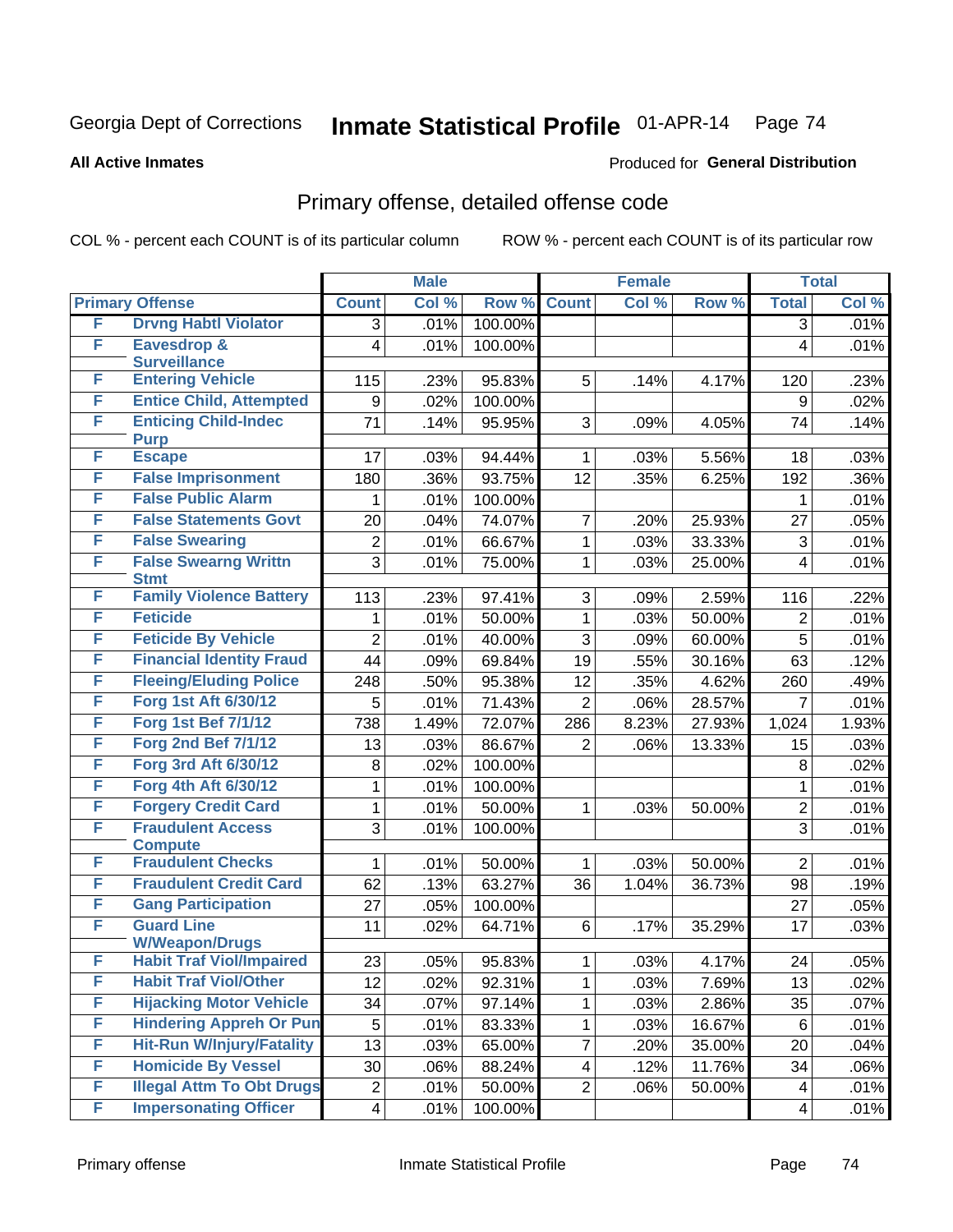#### **All Active Inmates**

#### Produced for **General Distribution**

## Primary offense, detailed offense code

|   |                                            |                         | <b>Male</b> |                  |                | <b>Female</b> |        |                  | <b>Total</b> |
|---|--------------------------------------------|-------------------------|-------------|------------------|----------------|---------------|--------|------------------|--------------|
|   | <b>Primary Offense</b>                     | <b>Count</b>            | Col %       | Row <sup>%</sup> | <b>Count</b>   | Col %         | Row %  | <b>Total</b>     | Col %        |
| F | <b>Impersonation</b>                       | $\overline{2}$          | .01%        | 100.00%          |                |               |        | 2                | .01%         |
| F | <b>Incest</b>                              | 192                     | .39%        | 99.48%           | 1              | .03%          | .52%   | 193              | .36%         |
| F | <b>Incest, Atmpt</b>                       | 2                       | .01%        | 100.00%          |                |               |        | $\overline{2}$   | .01%         |
| F | <b>Inciting To Insurrection</b>            | 1                       | .01%        | 100.00%          |                |               |        | 1                | .01%         |
| F | <b>Influencing Witness</b>                 | 3                       | .01%        | 100.00%          |                |               |        | 3                | .01%         |
| F | <b>Injury By Vehicle</b>                   | 98                      | .20%        | 83.05%           | 20             | .58%          | 16.95% | 118              | .22%         |
| F | <b>Interfere Electronic Dvce</b>           | 1                       | .01%        | 100.00%          |                |               |        | 1                | .01%         |
| F | <b>Interference With</b><br><b>Custody</b> | 13                      | .03%        | 92.86%           | 1              | .03%          | 7.14%  | 14               | .03%         |
| F | <b>Involuntary Manslaughter</b>            | 135                     | .27%        | 82.32%           | 29             | .83%          | 17.68% | 164              | .31%         |
| F | <b>Kidnapping</b>                          | 1,492                   | 3.02%       | 96.82%           | 49             | 1.41%         | 3.18%  | 1,541            | 2.91%        |
| F | <b>Livestock Theft</b>                     | 3                       | .01%        | 100.00%          |                |               |        | 3                | .01%         |
| F | <b>Machine Gun Activities</b>              | 1                       | .01%        | 100.00%          |                |               |        | 1                | .01%         |
| F | <b>Manf Methamph 200-399</b><br>Gm         | $\overline{7}$          | .01%        | 70.00%           | 3              | .09%          | 30.00% | 10               | .02%         |
| F | <b>Manf Methamph 28-199</b><br>Gm          | 20                      | .04%        | 90.91%           | $\overline{2}$ | .06%          | 9.09%  | 22               | .04%         |
| F | Manf Methamph 400+ Gm                      | 1                       | .01%        | 100.00%          |                |               |        | 1                | .01%         |
| F | <b>Manf Methamph Unspec</b>                | 166                     | .34%        | 87.83%           | 23             | .66%          | 12.17% | 189              | .36%         |
| F | <b>Amt</b><br><b>Manufact Meth Near</b>    |                         |             |                  |                |               |        |                  |              |
|   | <b>Child</b>                               | 15                      | .03%        | 83.33%           | 3              | .09%          | 16.67% | 18               | .03%         |
| F | <b>Misc Assault/Battery</b>                | 10                      | .02%        | 100.00%          |                |               |        | 10               | .02%         |
| F | <b>Misc Correctionl Inst Off</b>           | $\overline{\mathbf{4}}$ | .01%        | 100.00%          |                |               |        | 4                | .01%         |
| F | <b>Misc Drugs Trafficking</b>              | 12                      | .02%        | 100.00%          |                |               |        | 12               | .02%         |
| F | <b>Misc Forgery</b>                        | 5                       | .01%        | 100.00%          |                |               |        | 5                | .01%         |
| F | <b>Misc Fraud</b>                          | 6                       | .01%        | 60.00%           | 4              | .12%          | 40.00% | 10               | .02%         |
| F | <b>Misc Homicide Offense</b>               | 8                       | .02%        | 88.89%           | 1              | .03%          | 11.11% | $\boldsymbol{9}$ | .02%         |
| F | <b>Misc Invasion Of Privacy</b>            | 3                       | .01%        | 100.00%          |                |               |        | 3                | .01%         |
| F | <b>Misc Mrals/Pblic H/Safty</b>            | 1                       | .01%        | 100.00%          |                |               |        | 1                | .01%         |
| F | <b>Misc Obscenity</b>                      | 3                       | .01%        | 100.00%          |                |               |        | 3                | .01%         |
| F | <b>Misc Public Order</b>                   | 1                       | .01%        | 100.00%          |                |               |        | 1                | .01%         |
| F | <b>Misc Sexual Offense</b>                 | 21                      | .04%        | 100.00%          |                |               |        | 21               | .04%         |
| F | <b>Misc Weapon/Explosive</b><br><b>Off</b> | 1                       | .01%        | 100.00%          |                |               |        | 1                | .01%         |
| F | <b>Murder</b>                              | 5,471                   | 11.06%      | 94.05%           | 346            | 9.96%         | 5.95%  | 5,817            | 10.99%       |
| F | <b>Murder, Conspire To</b>                 | 7                       | .01%        | 77.78%           | $\overline{2}$ | .06%          | 22.22% | 9                | .02%         |
|   | <b>Commit</b>                              |                         |             |                  |                |               |        |                  |              |
| F | <b>Mutiny In Penal Inst</b>                | 1                       | .01%        | 100.00%          |                |               |        | $\mathbf 1$      | .01%         |
| F | <b>Obstr Of Law Enf Officer</b>            | 431                     | .87%        | 92.09%           | 37             | 1.06%         | 7.91%  | 468              | .88%         |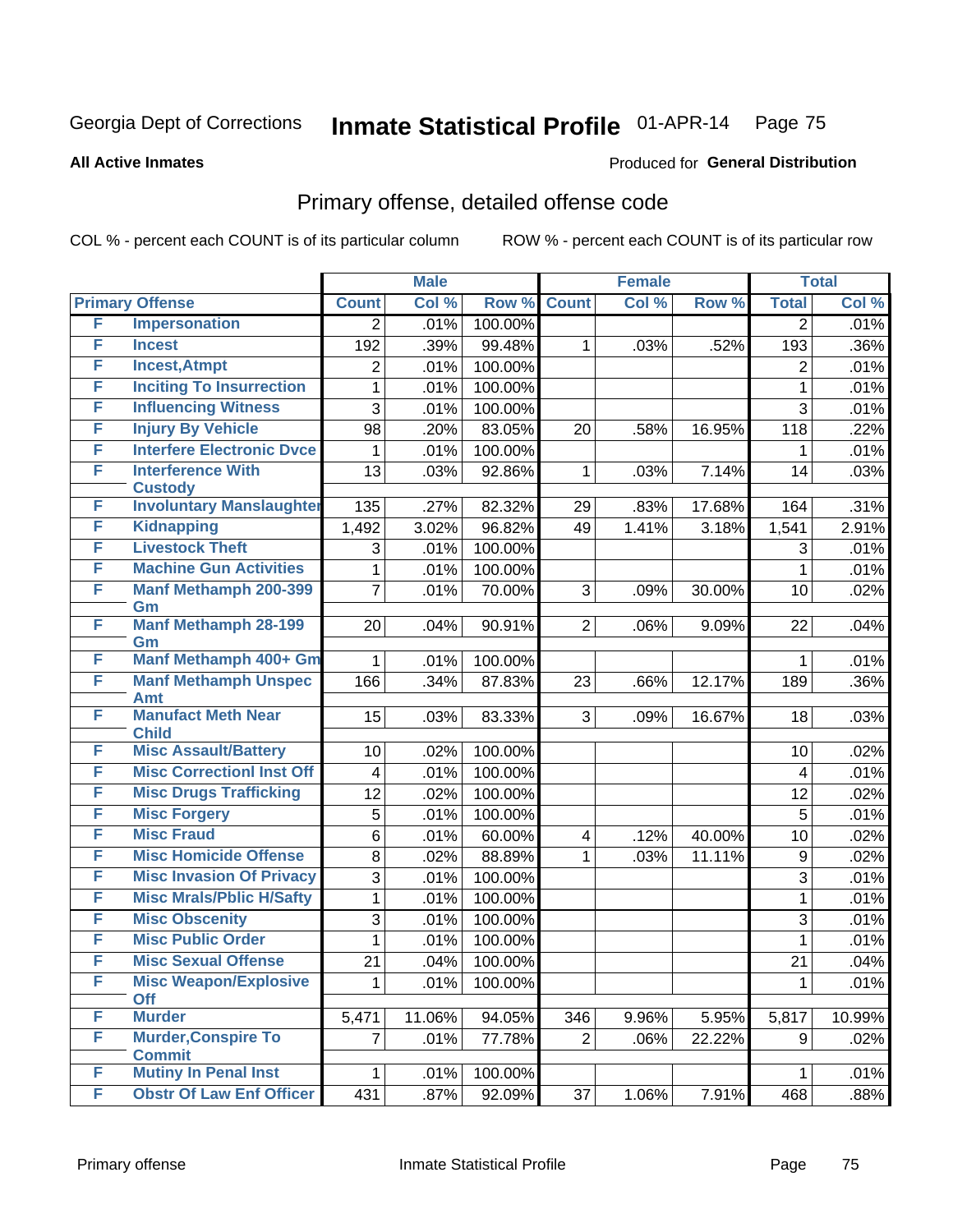**All Active Inmates**

#### Produced for **General Distribution**

## Primary offense, detailed offense code

|   |                                             |                         | <b>Male</b>         |         |                | <b>Female</b> |         |                | <b>Total</b> |
|---|---------------------------------------------|-------------------------|---------------------|---------|----------------|---------------|---------|----------------|--------------|
|   | <b>Primary Offense</b>                      | <b>Count</b>            | Col %               | Row %   | <b>Count</b>   | Col %         | Row %   | <b>Total</b>   | Col %        |
| F | <b>Pandering By</b>                         | 4                       | .01%                | 100.00% |                |               |         | $\overline{4}$ | .01%         |
| F | <b>Compulsion</b><br><b>Peeping Tom</b>     |                         |                     |         |                |               |         |                |              |
| F |                                             | 16                      | .03%                | 100.00% |                |               |         | 16             | .03%         |
|   | <b>Perjury</b>                              | $\overline{\mathbf{4}}$ | .01%                | 80.00%  | $\mathbf 1$    | .03%          | 20.00%  | 5              | .01%         |
| F | <b>Pimping A Minor Under</b><br>18          | $\overline{7}$          | .01%                | 87.50%  | $\mathbf{1}$   | .03%          | 12.50%  | 8              | .02%         |
| F | <b>Poss Contraband</b><br><b>Articles</b>   | $\overline{2}$          | .01%                | 66.67%  | 1 <sup>1</sup> | .03%          | 33.33%  | 3              | .01%         |
| F | <b>Poss Dep Stim Cntrf</b><br><b>Drugs</b>  | 67                      | .14%                | 79.76%  | 17             | .49%          | 20.24%  | 84             | .16%         |
| F | <b>Poss Drug Related Matri</b>              | 8                       | .02%                | 61.54%  | 5              | .14%          | 38.46%  | 13             | .02%         |
| F | <b>Poss Ephedrine</b>                       | $\overline{7}$          | .01%                | 53.85%  | 6              | .17%          | 46.15%  | 13             | .02%         |
| F | Poss Firearm 1st<br><b>Offender</b>         | 83                      | .17%                | 98.81%  | $\mathbf{1}$   | .03%          | 1.19%   | 84             | .16%         |
| F | <b>Poss Firearm Convct</b><br><b>Felon</b>  | 858                     | $\overline{1.74\%}$ | 96.08%  | 35             | 1.01%         | 3.92%   | 893            | 1.69%        |
| F | <b>Poss Knife During Crime</b>              | $\overline{\mathbf{4}}$ | .01%                | 80.00%  | $\mathbf{1}$   | .03%          | 20.00%  | 5              | .01%         |
| F | <b>Poss Mda/Extsy</b>                       | 10                      | .02%                | 90.91%  | $\mathbf{1}$   | .03%          | 9.09%   | 11             | .02%         |
| F | <b>Poss Methamphetamine</b>                 | 365                     | .74%                | 79.87%  | 92             | 2.65%         | 20.13%  | 457            | $.86\%$      |
| F | <b>Poss Narcotics Opiates</b>               | 59                      | .12%                | 80.82%  | 14             | .40%          | 19.18%  | 73             | .14%         |
| F | <b>Poss Of Certain</b>                      | 20                      | .04%                | 95.24%  | 1              | .03%          | 4.76%   | 21             | .04%         |
|   | <b>Weapons</b>                              |                         |                     |         |                |               |         |                |              |
| F | <b>Poss Of Cocaine</b>                      | 552                     | 1.12%               | 88.46%  | 72             | 2.07%         | 11.54%  | 624            | 1.18%        |
| F | <b>Poss Of Firearm Dur</b><br><b>Crime</b>  | 491                     | .99%                | 95.34%  | 24             | .69%          | 4.66%   | 515            | $.97\%$      |
| F | <b>Poss Of Marijuana</b>                    | 65                      | .13%                | 90.28%  | $\overline{7}$ | .20%          | 9.72%   | 72             | .14%         |
| F | <b>Poss Tools Commit</b><br><b>Crime</b>    | 36                      | .07%                | 94.74%  | $\overline{2}$ | .06%          | 5.26%   | 38             | .07%         |
| F | <b>Poss W Int Dis Other</b><br><b>Drug</b>  | 94                      | .19%                | 83.19%  | 19             | .55%          | 16.81%  | 113            | .21%         |
| F | <b>Poss W Int Dist Cocaine</b>              | 405                     | .82%                | 96.66%  | 14             | .40%          | 3.34%   | 419            | .79%         |
| F | <b>Poss W Int Dist</b>                      | 728                     | 1.47%               | 95.92%  | 31             | .89%          | 4.08%   | 759            | 1.43%        |
|   | <b>Marijuana</b>                            |                         |                     |         |                |               |         |                |              |
| F | <b>Poss W Int Dist Meth</b>                 | 241                     | .49%                | 76.27%  | 75             | 2.16%         | 23.73%  | 316            | .60%         |
| F | <b>Poss Wpn, Drugs By</b><br><b>Prisnr</b>  | 43                      | .09%                | 93.48%  | 3              | .09%          | 6.52%   | 46             | .09%         |
| F | <b>Racketeering</b>                         | 55                      | .11%                | 66.27%  | 28             | .81%          | 33.73%  | 83             | .16%         |
| F | <b>Rape</b>                                 | 1,751                   | 3.54%               | 99.66%  | 6              | .17%          | .34%    | 1,757          | 3.32%        |
| F | <b>Reck Cond Infected</b>                   | 9                       | .02%                | 90.00%  | $\mathbf 1$    | .03%          | 10.00%  | 10             | .02%         |
|   | <b>Person</b>                               |                         |                     |         |                |               |         |                |              |
| F | <b>Reckless Abandonment</b>                 | $\mathbf{1}$            | .01%                | 100.00% |                |               |         | 1.             | .01%         |
| F | <b>Recv Gds, Srvs Fraud</b><br><b>Obtnd</b> |                         |                     |         | $\mathbf{1}$   | .03%          | 100.00% | 1              | .01%         |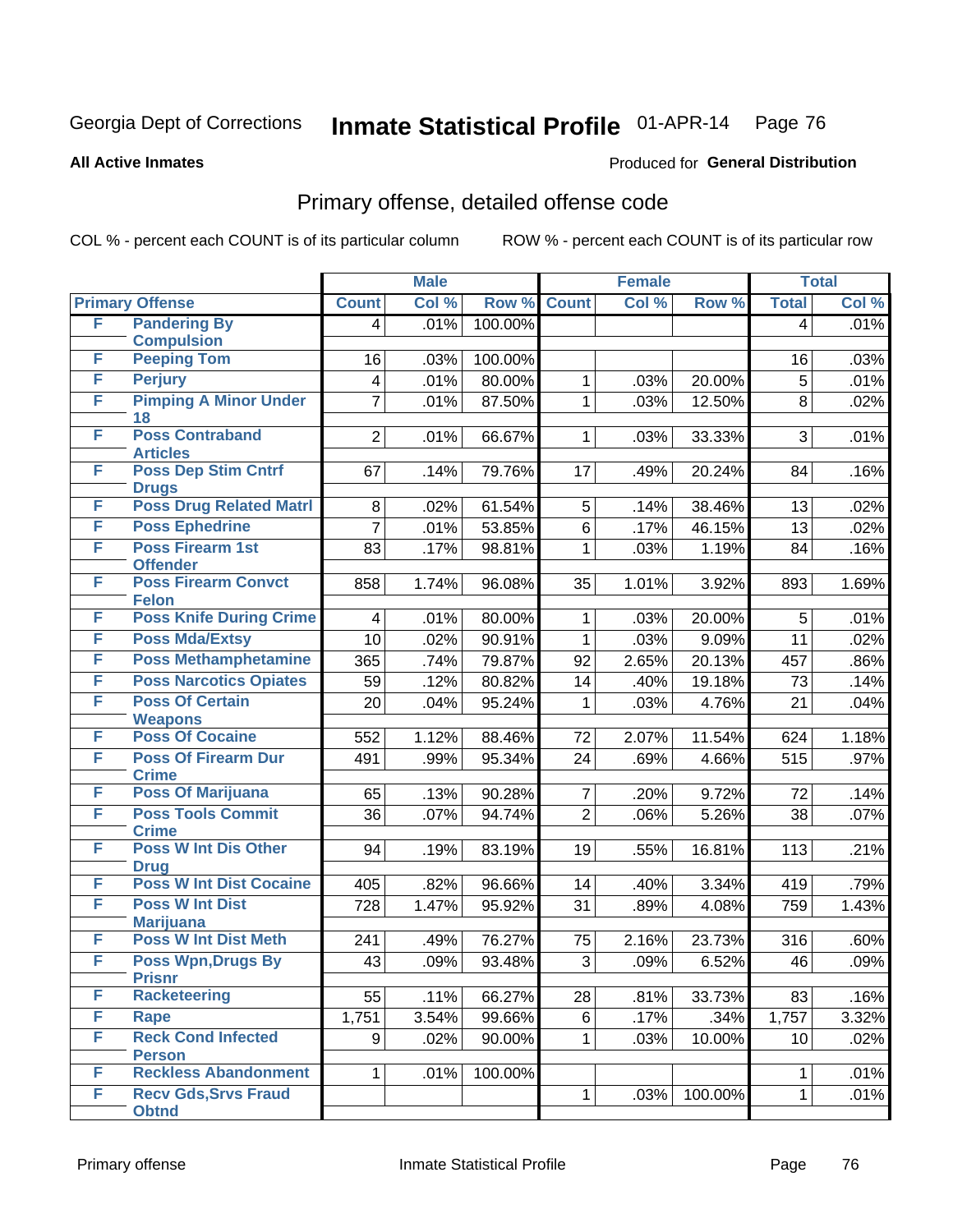**All Active Inmates**

#### Produced for **General Distribution**

## Primary offense, detailed offense code

|    |                                            |                | <b>Male</b> |         |                | <b>Female</b> |         |              | <b>Total</b> |
|----|--------------------------------------------|----------------|-------------|---------|----------------|---------------|---------|--------------|--------------|
|    | <b>Primary Offense</b>                     | <b>Count</b>   | Col %       | Row %   | <b>Count</b>   | Col %         | Row %   | <b>Total</b> | Col %        |
| F  | <b>Removal Baggage, Cargo</b>              | 1              | .01%        | 100.00% |                |               |         | 1            | .01%         |
| F  | <b>Etc</b><br><b>Robbery</b>               |                |             |         |                |               |         |              |              |
| F  | <b>Robbery By Force</b>                    | 1,580          | 3.20%       | 93.22%  | 115            | 3.31%         | 6.78%   | 1,695        | 3.20%        |
| F  |                                            | 265            | .54%        | 92.98%  | 20             | .58%          | 7.02%   | 285          | .54%         |
|    | <b>Robbery By Intimidation</b>             | 271            | .55%        | 92.81%  | 21             | .60%          | 7.19%   | 292          | .55%         |
| F  | <b>Robbery By Sudden</b><br><b>Snatch</b>  | 134            | .27%        | 93.71%  | 9              | .26%          | 6.29%   | 143          | .27%         |
| F  | <b>S/D Cocaine</b>                         | 667            | 1.35%       | 95.42%  | 32             | .92%          | 4.58%   | 699          | 1.32%        |
| F  | <b>S/D Cont Sub Public</b>                 | 40             | .08%        | 95.24%  | $\overline{2}$ | .06%          | 4.76%   | 42           | .08%         |
| F  | <b>S/D Cont Sub School</b>                 | 35             | .07%        | 97.22%  | 1              | .03%          | 2.78%   | 36           | .07%         |
| F  | <b>S/D Dep Stim Cntrf Drugs</b>            | 52             | .11%        | 61.18%  | 33             | .95%          | 38.82%  | 85           | .16%         |
| F  | <b>S/D Narcotics Opiates</b>               | 20             | .04%        | 74.07%  | 7              | .20%          | 25.93%  | 27           | .05%         |
| F  | <b>S/D Of Marijuana</b>                    | 343            | .69%        | 96.35%  | 13             | .37%          | 3.65%   | 356          | .67%         |
| F  | <b>Sale Mda/Extsy</b>                      | 5              | .01%        | 100.00% |                |               |         | 5            | .01%         |
| F  | <b>Sale Methamphetamine</b>                | 110            | .22%        | 78.57%  | 30             | .86%          | 21.43%  | 140          | .26%         |
| F  | <b>Sex Exploitation Child</b>              | 185            | .37%        | 98.40%  | 3              | .09%          | 1.60%   | 188          | .36%         |
| F  | <b>Sex Offender Fail Registr</b>           | 403            | .81%        | 99.02%  | 4              | .12%          | .98%    | 407          | .77%         |
| F  | <b>Sex Offender Fail To</b>                | 14             | .03%        | 100.00% |                |               |         | 14           | .03%         |
| F  | <b>Move</b><br>Sexl/Asslt/Agn/Pers/Cstd    |                |             |         |                |               |         |              |              |
| F  | <b>Sexual Aslt By Therapist</b>            | 15             | .03%        | 100.00% |                |               |         | 15           | .03%         |
| F  | <b>Sexual Battery</b>                      |                |             |         | 1              | .03%          | 100.00% | 1            | .01%         |
| F  |                                            | 190            | .38%        | 98.45%  | 3              | .09%          | 1.55%   | 193          | .36%         |
| F  | <b>Simple Battery</b>                      | 19             | .04%        | 90.48%  | $\overline{2}$ | .06%          | 9.52%   | 21           | .04%         |
|    | <b>Sodomy</b>                              | 19             | .04%        | 100.00% |                |               |         | 19           | .04%         |
| F  | <b>Solicit Sodomy From</b><br><b>Minor</b> | 5              | .01%        | 100.00% |                |               |         | 5            | .01%         |
| F  | <b>Stalking</b>                            | 3              | .01%        | 100.00% |                |               |         | 3            | .01%         |
| F  | <b>Statutory Rape</b>                      | 841            | 1.70%       | 97.68%  | 20             | .58%          | 2.32%   | 861          | 1.63%        |
| F  | <b>Statutory Rape, Atmpt</b>               | $\overline{2}$ | .01%        | 100.00% |                |               |         | 2            | .01%         |
| F  | <b>Tampering With</b>                      | 11             | .02%        | 78.57%  | 3              | .09%          | 21.43%  | 14           | .03%         |
|    | <b>Evidence</b>                            |                |             |         |                |               |         |              |              |
| F  | <b>Telecommunications</b><br><b>Fraud</b>  | 1              | .01%        | 100.00% |                |               |         | 1            | .01%         |
| Þ. | <b>Terrorist Threats &amp; Acts</b>        | 350            | .71%        | 94.85%  | 19             | .55%          | 5.15%   | 369          | .70%         |
| F  | <b>Theft Bring Prop In State</b>           | $\overline{7}$ | .01%        | 100.00% |                |               |         | 7            | .01%         |
| F  | <b>Theft By Conversion</b>                 | 27             | .05%        | 84.38%  | 5              | .14%          | 15.63%  | 32           | .06%         |
| F  | <b>Theft By Deception</b>                  | 40             | .08%        | 70.18%  | 17             | .49%          | 29.82%  | 57           | .11%         |
| F  | <b>Theft By Extortion</b>                  | 1              | .01%        | 100.00% |                |               |         | 1            | .01%         |
| F  | <b>Theft By Rec Stolen Prop</b>            | 698            | 1.41%       | 91.00%  | 69             | 1.99%         | 9.00%   | 767          | 1.45%        |
| F  | <b>Theft By Shoplifting</b>                | 339            | .69%        | 67.40%  | 164            | 4.72%         | 32.60%  | 503          | .95%         |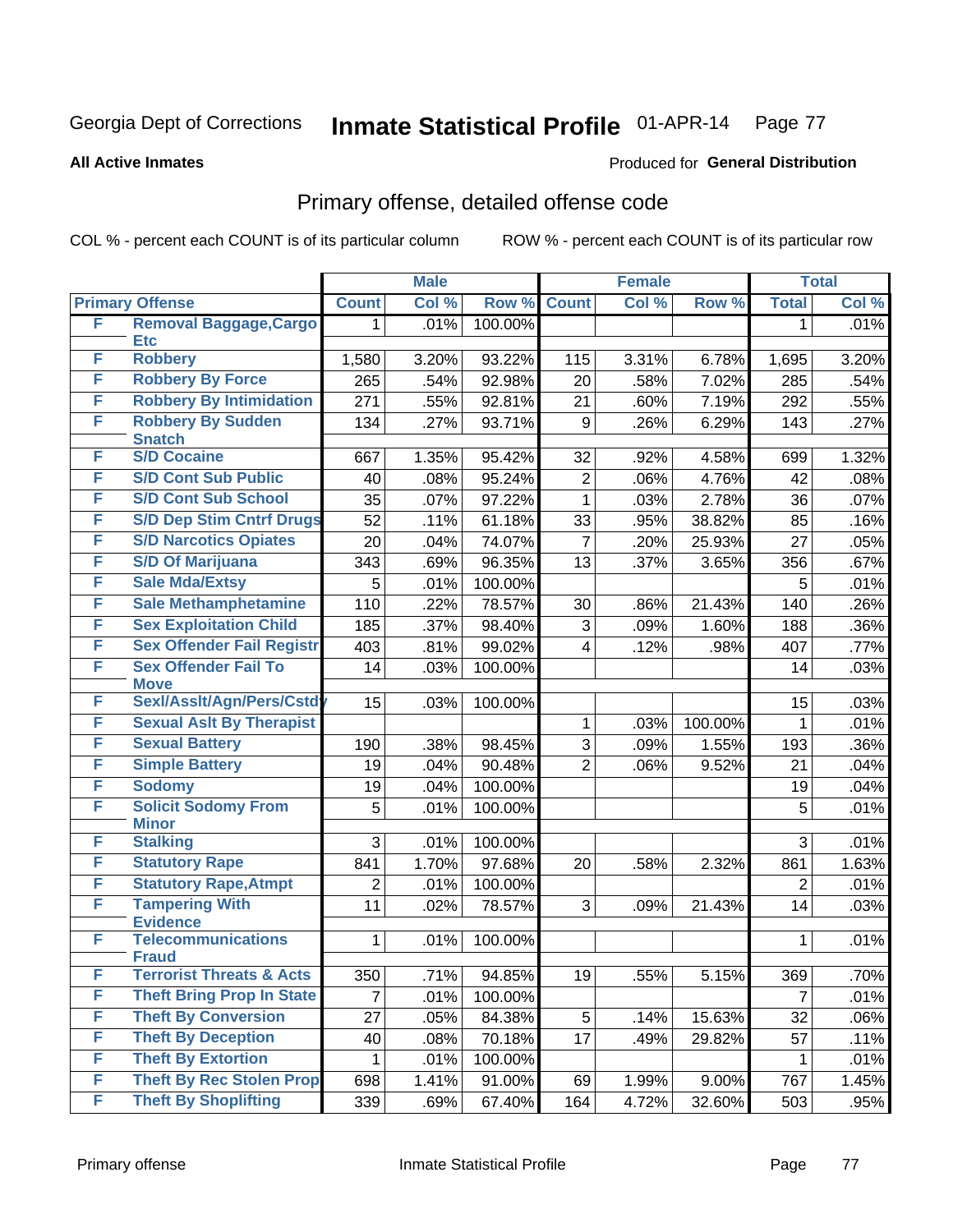**All Active Inmates**

#### Produced for **General Distribution**

## Primary offense, detailed offense code

|        |                                            |                 | <b>Male</b> |         |                | <b>Female</b> |        |                | <b>Total</b> |
|--------|--------------------------------------------|-----------------|-------------|---------|----------------|---------------|--------|----------------|--------------|
|        | <b>Primary Offense</b>                     | <b>Count</b>    | Col %       | Row %   | <b>Count</b>   | Col %         | Row %  | <b>Total</b>   | Col %        |
| F      | <b>Theft By Taking</b>                     | 882             | 1.78%       | 85.88%  | 145            | 4.17%         | 14.12% | 1,027          | 1.94%        |
| F      | <b>Theft Credit Card</b>                   | 16              | .03%        | 84.21%  | 3              | .09%          | 15.79% | 19             | .04%         |
| F      | <b>Theft Motorveh Or Part</b>              | 66              | .13%        | 100.00% |                |               |        | 66             | .12%         |
| F      | <b>Theft Of Lost Property</b>              | 4               | .01%        | 100.00% |                |               |        | 4              | .01%         |
| F      | <b>Theft Of Services</b>                   | $\overline{2}$  | .01%        | 100.00% |                |               |        | $\overline{2}$ | .01%         |
| F      | <b>Theft Recv Prop Out</b><br><b>State</b> | $\overline{3}$  | .01%        | 100.00% |                |               |        | $\overline{3}$ | .01%         |
| F      | <b>Traf Amphtmine 28-199</b><br>Gm         | 3               | .01%        | 100.00% |                |               |        | 3              | .01%         |
| F      | <b>Traf Amphtmine 400+ Gm</b>              | 3               | .01%        | 75.00%  | 1              | .03%          | 25.00% | 4              | .01%         |
| F      | <b>Traf Cocaine 201-400</b><br>Gm          | 168             | .34%        | 96.00%  | $\overline{7}$ | .20%          | 4.00%  | 175            | .33%         |
| F      | <b>Traf Cocaine 401+ Gm</b>                | 131             | .26%        | 94.93%  | $\overline{7}$ | .20%          | 5.07%  | 138            | .26%         |
| F      | <b>Traf Cocaine Less 200</b><br>Gm         | 325             | .66%        | 95.59%  | 15             | .43%          | 4.41%  | 340            | .64%         |
| F      | Traf Marijna 10-2000 Lb                    | 98              | .20%        | 95.15%  | 5              | .14%          | 4.85%  | 103            | .19%         |
| F      | Traf Marijna 10001+ Lb                     | 3               | .01%        | 100.00% |                |               |        | 3              | .01%         |
| F      | <b>Traf Mda/Extsy 200-</b>                 | 4               | .01%        | 100.00% |                |               |        | 4              | .01%         |
|        | 399gm                                      |                 |             |         |                |               |        |                |              |
| F<br>F | Traf Mda/Extsy 28-199gm                    | 13              | .03%        | 86.67%  | $\overline{2}$ | .06%          | 13.33% | 15             | .03%         |
|        | Traf Mda/Extsy 400+Gm                      | $\overline{2}$  | .01%        | 100.00% |                |               |        | $\overline{2}$ | .01%         |
| F      | <b>Traf Methamph 200-399</b><br>Gm         | 62              | .13%        | 89.86%  | 7              | .20%          | 10.14% | 69             | .13%         |
| F      | <b>Traf Methamph 28-199</b><br>Gm          | 216             | $-44%$      | 87.10%  | 32             | .92%          | 12.90% | 248            | .47%         |
| F      | Traf Methamph 400+ Gm                      | 48              | .10%        | 92.31%  | 4              | .12%          | 7.69%  | 52             | .10%         |
| F      | <b>Traf Methamph Unspec</b><br><b>Amt</b>  | 71              | .14%        | 92.21%  | 6              | .17%          | 7.79%  | 77             | .15%         |
| F      | <b>Traf Methaqualone&lt; 400</b><br>Gm     | 1               | .01%        | 100.00% |                |               |        | 1              | .01%         |
| F      | <b>Traf Narcotic 15-28 Gm</b>              | 12              | .02%        | 100.00% |                |               |        | 12             | .02%         |
| F      | <b>Traf Narcotic 29+ Gm</b>                | 8               | .02%        | 100.00% |                |               |        | 8              | .02%         |
| F      | <b>Traf Narcotic Less 14 Gm</b>            | 12              | .02%        | 100.00% |                |               |        | 12             | .02%         |
| F      | <b>Unknown Offense</b>                     | 21              | .04%        | 91.30%  | $\overline{2}$ | .06%          | 8.70%  | 23             | .04%         |
| F      | <b>Uniwfl Mfg/Del/Dist N-C S</b>           | $\overline{19}$ | .04%        | 95.00%  | $\mathbf{1}$   | .03%          | 5.00%  | 20             | .04%         |
| F      | <b>Use Comm Facity Vio C</b><br><b>Sub</b> | 4               | .01%        | 80.00%  | 1              | .03%          | 20.00% | 5              | .01%         |
| F      | <b>Vehicular Homicide</b>                  | 281             | .57%        | 84.13%  | 53             | 1.53%         | 15.87% | 334            | .63%         |
| F      | <b>Viol Dngrous Drgs Act</b>               | 136             | .28%        | 80.47%  | 33             | .95%          | 19.53% | 169            | .32%         |
| F      | <b>Viol Ga Cntrl Sbst Act</b>              | 56              | .11%        | 91.80%  | 5              | .14%          | 8.20%  | 61             | .12%         |
| F      | <b>Viol Ga Securities Act</b>              | $\mathbf 1$     | .01%        | 100.00% |                |               |        | $\mathbf 1$    | .01%         |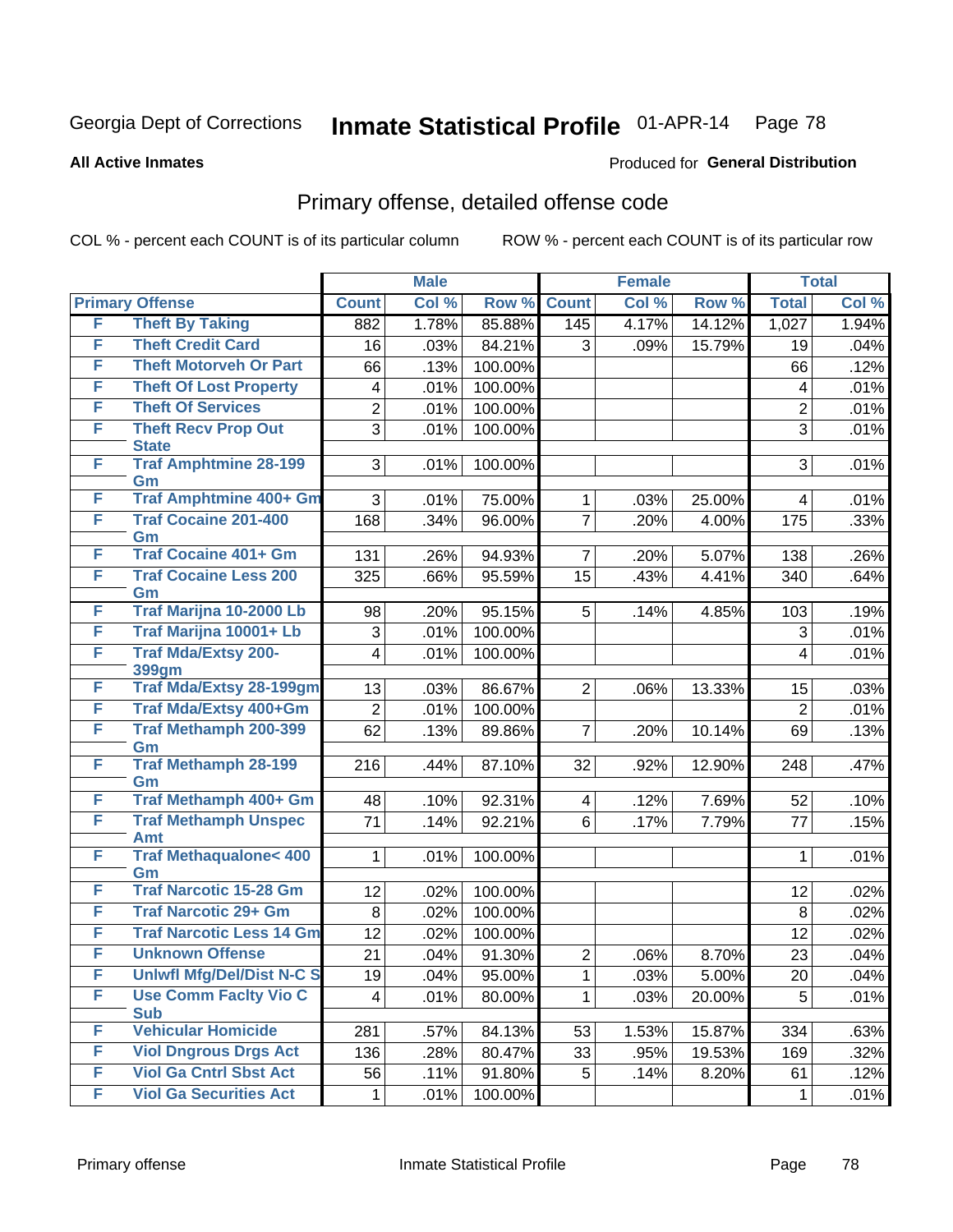**All Active Inmates**

#### Produced for **General Distribution**

## Primary offense, detailed offense code

|   |                                              |                 | <b>Male</b> |         |                | <b>Female</b> |         |                         | <b>Total</b> |
|---|----------------------------------------------|-----------------|-------------|---------|----------------|---------------|---------|-------------------------|--------------|
|   | <b>Primary Offense</b>                       | <b>Count</b>    | Col %       | Row %   | <b>Count</b>   | Col %         | Row %   | <b>Total</b>            | Col %        |
| F | <b>Viol Motor Vehicle Laws</b>               | $\overline{27}$ | .05%        | 75.00%  | $\overline{9}$ | .26%          | 25.00%  | $\overline{36}$         | .07%         |
| F | <b>Violatn Othr States Law</b>               | 17              | .03%        | 100.00% |                |               |         | 17                      | .03%         |
| F | <b>Vol Manslaughter Of</b>                   | 3               | .01%        | 100.00% |                |               |         | 3                       | .01%         |
|   | <b>Fetus</b>                                 |                 |             |         |                |               |         |                         |              |
| F | <b>Voluntary Manslaughter</b>                | 1,104           | 2.23%       | 88.67%  | 141            | 4.06%         | 11.33%  | 1,245                   | 2.35%        |
| Μ | <b>Abandonment Of Dep</b><br><b>Child</b>    | 3               | .01%        | 100.00% |                |               |         | 3                       | .01%         |
| M | <b>Abusive Language</b>                      | 1               | .01%        | 100.00% |                |               |         | 1                       | .01%         |
| Μ | <b>Agg Assault With Knife</b>                | 1               | .01%        | 100.00% |                |               |         | 1                       | .01%         |
| Μ | <b>Assault &amp; Battery</b>                 | 6               | .01%        | 100.00% |                |               |         | 6                       | .01%         |
| M | <b>Bad Checks</b>                            | $\overline{c}$  | .01%        | 66.67%  | $\mathbf{1}$   | .03%          | 33.33%  | 3                       | .01%         |
| M | <b>Burglary</b>                              | 8               | .02%        | 100.00% |                |               |         | 8                       | .02%         |
| M | <b>Cheating &amp; Swindling</b>              | $\mathbf{1}$    | .01%        | 100.00% |                |               |         | $\mathbf{1}$            | .01%         |
| M | <b>Cntrbtng Delinquency</b>                  | $\mathbf{1}$    | .01%        | 100.00% |                |               |         | 1                       | .01%         |
|   | <b>Minr</b>                                  |                 |             |         |                |               |         |                         |              |
| Μ | <b>Cpwl &amp; Concealed</b><br><b>Weapon</b> | 4               | .01%        | 100.00% |                |               |         | $\overline{4}$          | .01%         |
| M | <b>Crmnl Attempt</b>                         | 1               | .01%        | 100.00% |                |               |         | 1                       | .01%         |
| Μ | <b>Crmnl Trespassing</b>                     | 6               | .01%        | 100.00% |                |               |         | 6                       | .01%         |
| M | <b>Dui</b>                                   | 7               | .01%        | 87.50%  | $\mathbf{1}$   | .03%          | 12.50%  | 8                       | .02%         |
| M | <b>Escape</b>                                | 4               | .01%        | 100.00% |                |               |         | $\overline{\mathbf{4}}$ | .01%         |
| M | <b>False Report Of A Crime</b>               | 1               | .01%        | 100.00% |                |               |         | 1                       | .01%         |
| Μ | <b>Family Violence Battery</b>               | 1               | .01%        | 100.00% |                |               |         | 1                       | .01%         |
| M | <b>Forgery</b>                               | $\overline{2}$  | .01%        | 100.00% |                |               |         | $\overline{2}$          | .01%         |
| M | <b>Impersonating Another</b>                 |                 |             |         | $\mathbf{1}$   | .03%          | 100.00% | $\mathbf{1}$            | .01%         |
| M | <b>Loitering Or Prowling</b>                 | 2               | .01%        | 100.00% |                |               |         | $\overline{2}$          | .01%         |
| M | <b>Misc Misdemeanor</b>                      | 1               | .01%        | 100.00% |                |               |         | 1                       | .01%         |
| Μ | <b>Obstr Of Law Enf Officer</b>              | 13              | .03%        | 100.00% |                |               |         | 13                      | .02%         |
| M | <b>Other Misdemeanor</b>                     | 8               | .02%        | 100.00% |                |               |         | 8                       | .02%         |
| M | <b>Pointing Gun At Another</b>               | 1               | .01%        | 100.00% |                |               |         | 1                       | .01%         |
| M | <b>Poss Ntp Whiskey</b>                      | 1               | .01%        | 100.00% |                |               |         | 1                       | .01%         |
| M | <b>Poss Of Marijuana</b>                     | 3               | .01%        | 75.00%  | 1              | .03%          | 25.00%  | 4                       | .01%         |
| M | <b>Prostitution</b>                          |                 |             |         | $\mathbf{1}$   | .03%          | 100.00% | 1                       | .01%         |
| Μ | <b>Public Drunkenness</b>                    | 3               | .01%        | 100.00% |                |               |         | 3                       | .01%         |
| M | <b>Public Indecency</b>                      | 4               | .01%        | 100.00% |                |               |         | $\overline{\mathbf{4}}$ | .01%         |
| M | <b>Receiving Stolen Goods</b>                | 2               | .01%        | 100.00% |                |               |         | $\overline{2}$          | .01%         |
| M | <b>Reckless Driving</b>                      | $\mathbf{1}$    | .01%        | 100.00% |                |               |         | $\mathbf{1}$            | .01%         |
| M | <b>Robbery</b>                               | 1               | .01%        | 100.00% |                |               |         | 1                       | .01%         |
| M | <b>Simple Assault</b>                        |                 |             |         | $\mathbf{1}$   | .03%          | 100.00% | $\mathbf{1}$            | .01%         |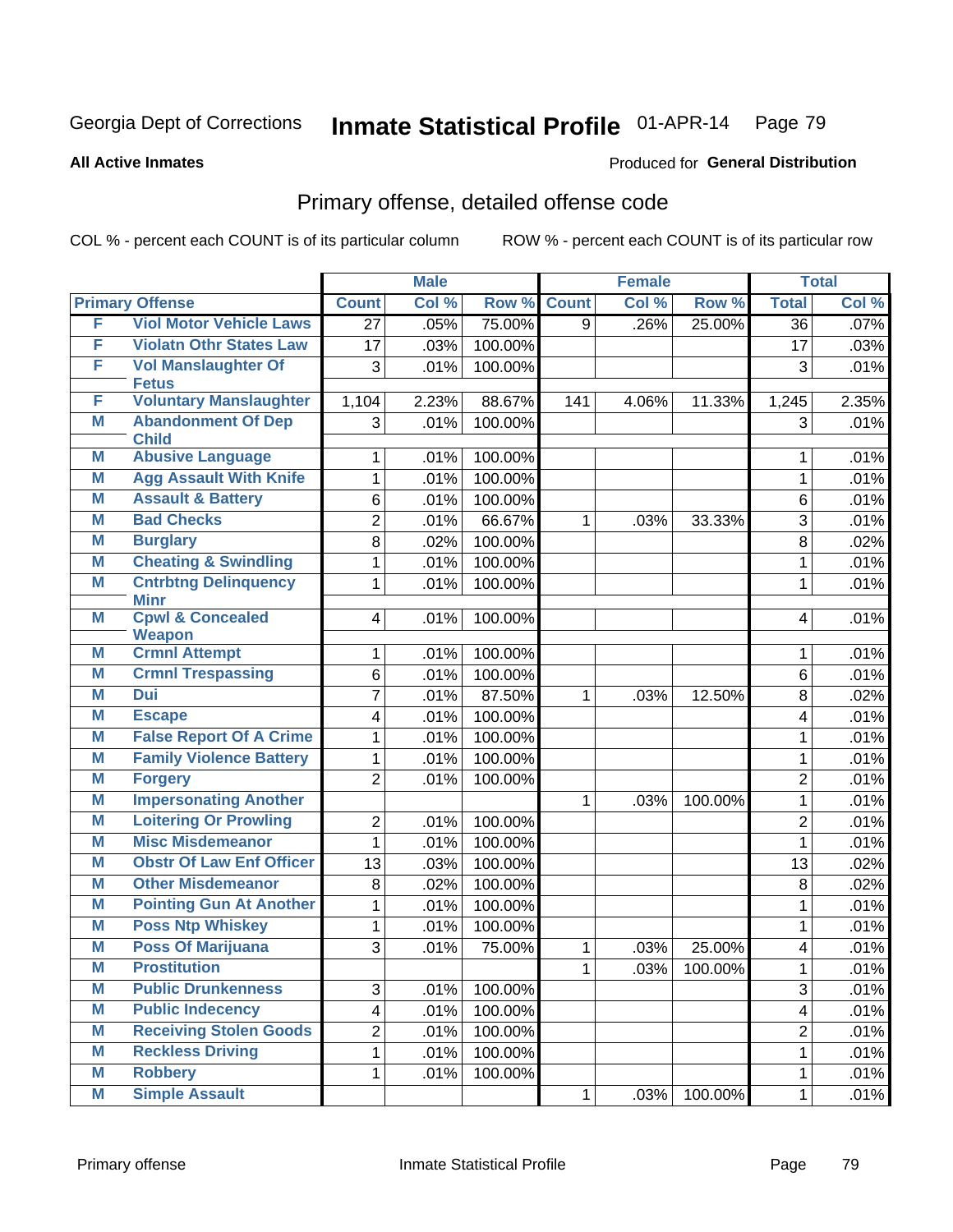**All Active Inmates**

#### Produced for **General Distribution**

## Primary offense, detailed offense code

|   |                                         |                 | <b>Male</b> |                    |       | <b>Female</b> |        |              | <b>Total</b> |
|---|-----------------------------------------|-----------------|-------------|--------------------|-------|---------------|--------|--------------|--------------|
|   | <b>Primary Offense</b>                  | <b>Count</b>    | Col %       | <b>Row % Count</b> |       | Col %         | Row %  | <b>Total</b> | Col %        |
| M | <b>Simple Battery</b>                   | 2               | .01%        | 66.67%             |       | .03%          | 33.33% |              | .01%         |
| M | <b>Theft By Deception &lt;</b><br>\$500 | 3               | .01%        | 75.00%             |       | .03%          | 25.00% | 4            | .01%         |
| M | <b>Theft By Taking</b>                  | 10 <sup>1</sup> | .02%        | 100.00%            |       |               |        | 10           | .02%         |
| M | <b>Theft By Taking -</b><br>Larceny     | 22              | .04%        | 100.00%            |       |               |        | 22           | .04%         |
| M | Theft/Lost/Property< \$500              |                 | .01%        | 100.00%            |       |               |        |              | .01%         |
| M | <b>Vagrancy</b>                         |                 | .01%        | 100.00%            |       |               |        |              | .01%         |
| M | <b>Viol Motor Veh Law</b>               | 3               | .01%        | 75.00%             |       | .03%          | 25.00% | 4            | .01%         |
| M | <b>Viol Othr States Law</b>             |                 | .01%        | 100.00%            |       |               |        |              | .01%         |
| M | <b>Wife Beating</b>                     | $\overline{2}$  | .01%        | 100.00%            |       |               |        | 2            | .01%         |
| M | <b>Worthless Checks</b>                 |                 | .01%        | 100.00%            |       |               |        |              | .01%         |
|   | <b>Total Rported</b>                    | 49,449          | 101%        | 93.43%             | 3,475 | 100%          | 6.57%  | 52,924       | 101%         |

| Reported<br>$\sim$ | $-$    |       | 76     |
|--------------------|--------|-------|--------|
|                    | 49,524 | 3.476 | 53,000 |

| Mode (most frequent) | 1902 Armed Robbery | 1101 Murder | 1101 Murder |
|----------------------|--------------------|-------------|-------------|
|----------------------|--------------------|-------------|-------------|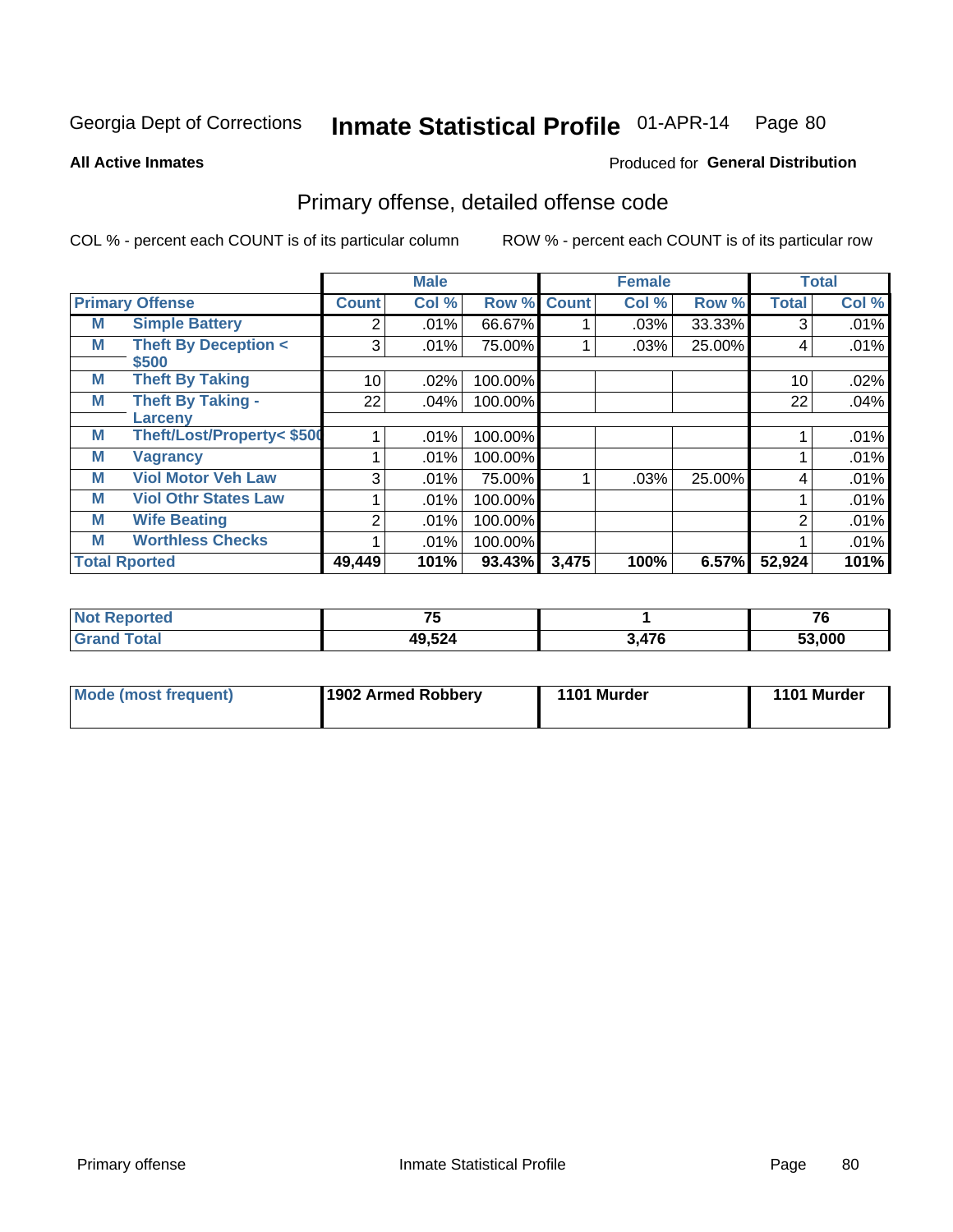#### **All Active Inmates**

#### Produced for **General Distribution**

## County of conviction of primary offense

|                                    |              | <b>Male</b> |         |                         | <b>Female</b> |        |              | <b>Total</b> |
|------------------------------------|--------------|-------------|---------|-------------------------|---------------|--------|--------------|--------------|
| <b>County of Conviction</b>        | <b>Count</b> | Col %       | Row %   | <b>Count</b>            | Col %         | Row %  | <b>Total</b> | Col %        |
| <b>Unknown</b><br>000              | 408          | .82%        | 91.89%  | 36                      | 1.04%         | 8.11%  | 444          | .84%         |
| <b>Appling County</b><br>001       | 89           | .18%        | 92.71%  | $\overline{7}$          | .20%          | 7.29%  | 96           | .18%         |
| <b>Atkinson County</b><br>002      | 55           | .11%        | 96.49%  | $\overline{c}$          | .06%          | 3.51%  | 57           | .11%         |
| <b>Bacon County</b><br>003         | 73           | .15%        | 92.41%  | 6                       | .17%          | 7.59%  | 79           | .15%         |
| <b>Baker County</b><br>004         | 11           | .02%        | 91.67%  | $\mathbf{1}$            | .03%          | 8.33%  | 12           | .02%         |
| <b>Baldwin County</b><br>005       | 325          | .66%        | 94.75%  | 18                      | .52%          | 5.25%  | 343          | .65%         |
| <b>Banks County</b><br>006         | 63           | .13%        | 94.03%  | $\overline{\mathbf{4}}$ | .12%          | 5.97%  | 67           | .13%         |
| <b>Barrow County</b><br>007        | 263          | .53%        | 91.64%  | 24                      | .69%          | 8.36%  | 287          | .54%         |
| <b>Bartow County</b><br>008        | 624          | 1.26%       | 88.64%  | 80                      | 2.30%         | 11.36% | 704          | 1.33%        |
| <b>Ben Hill County</b><br>009      | 237          | .48%        | 95.56%  | 11                      | .32%          | 4.44%  | 248          | .47%         |
| <b>Berrien County</b><br>010       | 84           | .17%        | 94.38%  | 5                       | .14%          | 5.62%  | 89           | .17%         |
| <b>Bibb County</b><br>011          | 1,040        | 2.10%       | 94.89%  | 56                      | 1.61%         | 5.11%  | 1,096        | 2.07%        |
| <b>Bleckley County</b><br>012      | 67           | .14%        | 91.78%  | $\,6$                   | .17%          | 8.22%  | 73           | .14%         |
| <b>Brantley County</b><br>013      | 64           | .13%        | 92.75%  | 5                       | .14%          | 7.25%  | 69           | .13%         |
| <b>Brooks County</b><br>014        | 76           | .15%        | 92.68%  | 6                       | .17%          | 7.32%  | 82           | .15%         |
| <b>Bryan County</b><br>015         | 87           | .18%        | 100.00% |                         |               |        | 87           | .16%         |
| <b>Bulloch County</b><br>016       | 512          | 1.03%       | 92.09%  | 44                      | 1.27%         | 7.91%  | 556          | 1.05%        |
| <b>Burke County</b><br>017         | 196          | .40%        | 96.55%  | $\overline{7}$          | .20%          | 3.45%  | 203          | .38%         |
| <b>Butts County</b><br>018         | 148          | .30%        | 96.10%  | $\,6$                   | .17%          | 3.90%  | 154          | .29%         |
| <b>Calhoun County</b><br>019       | 31           | .06%        | 88.57%  | $\overline{\mathbf{4}}$ | .12%          | 11.43% | 35           | .07%         |
| <b>Camden County</b><br>020        | 180          | .36%        | 93.75%  | 12                      | .35%          | 6.25%  | 192          | .36%         |
| <b>Candler County</b><br>021       | 112          | .23%        | 89.60%  | 13                      | .37%          | 10.40% | 125          | .24%         |
| <b>Carroll County</b><br>022       | 564          | 1.14%       | 92.46%  | 46                      | 1.32%         | 7.54%  | 610          | 1.15%        |
| <b>Catoosa County</b><br>023       | 337          | .68%        | 91.33%  | 32                      | .92%          | 8.67%  | 369          | .70%         |
| <b>Charlton County</b><br>024      | 62           | .13%        | 92.54%  | 5                       | .14%          | 7.46%  | 67           | .13%         |
| <b>Chatham County</b><br>025       | 2,109        | 4.26%       | 97.14%  | 62                      | 1.78%         | 2.86%  | 2,171        | 4.10%        |
| <b>Chattahoochee County</b><br>026 | 33           | .07%        | 94.29%  | $\overline{2}$          | .06%          | 5.71%  | 35           | .07%         |
| <b>Chattooga County</b><br>027     | 229          | .46%        | 87.07%  | 34                      | .98%          | 12.93% | 263          | .50%         |
| <b>Cherokee County</b><br>028      | 492          | .99%        | 91.96%  | 43                      | 1.24%         | 8.04%  | 535          | 1.01%        |
| <b>Clarke County</b><br>029        | 444          | .90%        | 95.48%  | 21                      | .60%          | 4.52%  | 465          | .88%         |
| <b>Clay County</b><br>030          | 32           | .06%        | 94.12%  | $\overline{2}$          | .06%          | 5.88%  | 34           | .06%         |
| 031<br><b>Clayton County</b>       | 1,418        | 2.86%       | 93.72%  | 95                      | 2.73%         | 6.28%  | 1,513        | 2.85%        |
| <b>Clinch County</b><br>032        | 45           | .09%        | 95.74%  | $\overline{2}$          | .06%          | 4.26%  | 47           | .09%         |
| <b>Cobb County</b><br>033          | 2,499        | 5.05%       | 91.64%  | 228                     | 6.56%         | 8.36%  | 2,727        | 5.15%        |
| <b>Coffee County</b><br>034        | 241          | .49%        | 94.14%  | 15                      | .43%          | 5.86%  | 256          | .48%         |
| <b>Colquitt County</b><br>035      | 248          | .50%        | 95.38%  | 12                      | .35%          | 4.62%  | 260          | .49%         |
| <b>Columbia County</b><br>036      | 367          | .74%        | 91.29%  | 35                      | 1.01%         | 8.71%  | 402          | .76%         |
| <b>Cook County</b><br>037          | 117          | .24%        | 95.90%  | $\overline{5}$          | .14%          | 4.10%  | 122          | .23%         |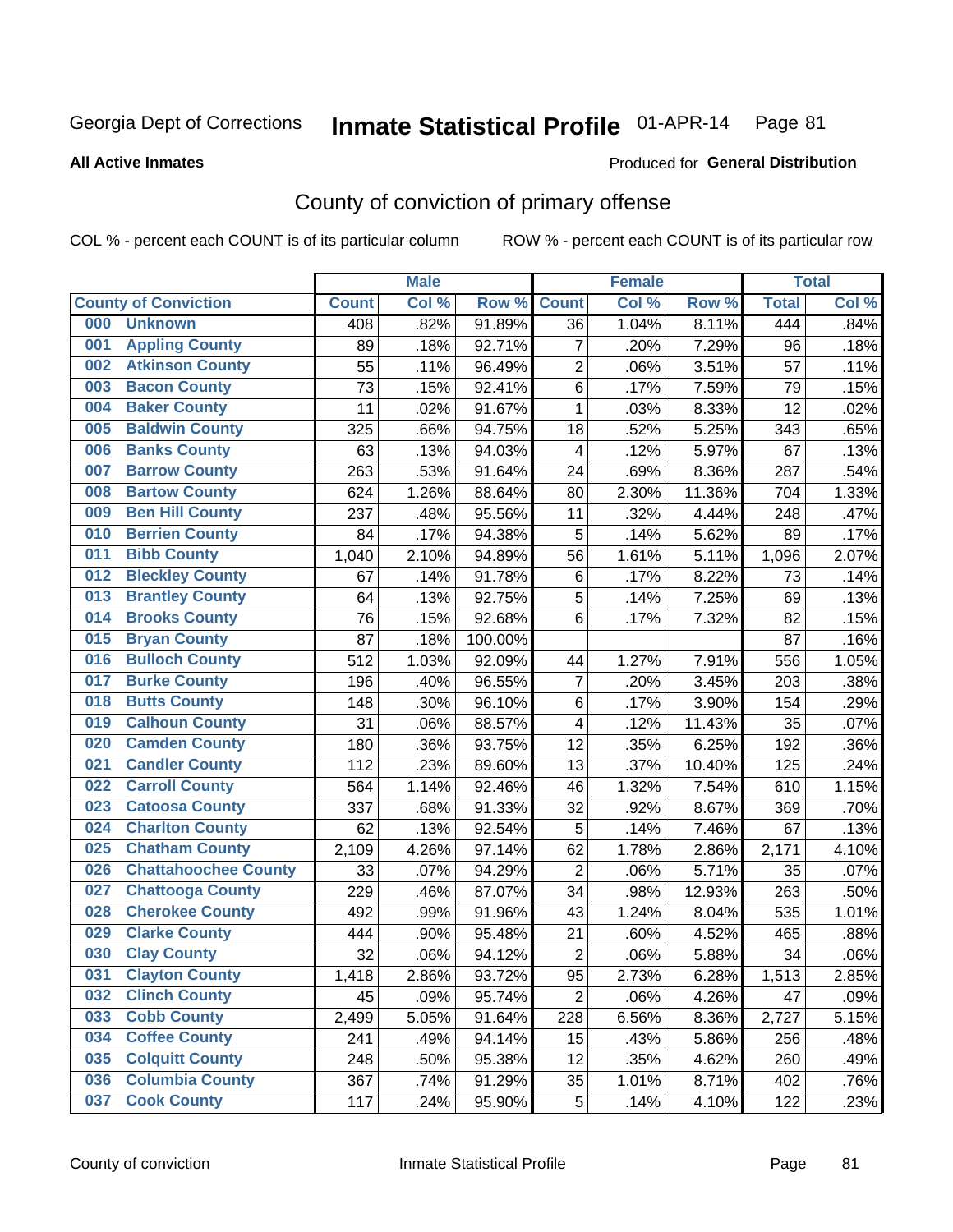#### **All Active Inmates**

### Produced for **General Distribution**

## County of conviction of primary offense

|                                |              | <b>Male</b> |         |                | <b>Female</b> |        |                | <b>Total</b> |
|--------------------------------|--------------|-------------|---------|----------------|---------------|--------|----------------|--------------|
| <b>County of Conviction</b>    | <b>Count</b> | Col %       | Row %   | <b>Count</b>   | Col %         | Row %  | <b>Total</b>   | Col %        |
| <b>Coweta County</b><br>038    | 495          | 1.00%       | 92.87%  | 38             | 1.09%         | 7.13%  | 533            | 1.01%        |
| <b>Crawford County</b><br>039  | 15           | .03%        | 100.00% |                |               |        | 15             | .03%         |
| <b>Crisp County</b><br>040     | 254          | .51%        | 94.42%  | 15             | .43%          | 5.58%  | 269            | .51%         |
| <b>Dade County</b><br>041      | 99           | .20%        | 94.29%  | $\,6$          | .17%          | 5.71%  | 105            | .20%         |
| <b>Dawson County</b><br>042    | 94           | .19%        | 92.16%  | 8              | .23%          | 7.84%  | 102            | .19%         |
| 043<br><b>Decatur County</b>   | 298          | .60%        | 93.71%  | 20             | .58%          | 6.29%  | 318            | .60%         |
| <b>Dekalb County</b><br>044    | 3,105        | 6.27%       | 95.25%  | 155            | 4.46%         | 4.75%  | 3,260          | 6.15%        |
| <b>Dodge County</b><br>045     | 147          | .30%        | 94.84%  | 8              | .23%          | 5.16%  | 155            | .29%         |
| <b>Dooly County</b><br>046     | 98           | .20%        | 95.15%  | 5              | .14%          | 4.85%  | 103            | .19%         |
| 047<br><b>Dougherty County</b> | 1,001        | 2.02%       | 93.64%  | 68             | 1.96%         | 6.36%  | 1,069          | 2.02%        |
| <b>Douglas County</b><br>048   | 1,222        | 2.47%       | 90.38%  | 130            | 3.74%         | 9.62%  | 1,352          | 2.55%        |
| <b>Early County</b><br>049     | 91           | .18%        | 96.81%  | 3              | .09%          | 3.19%  | 94             | .18%         |
| <b>Echols County</b><br>050    | 11           | .02%        | 100.00% |                |               |        | 11             | .02%         |
| 051<br><b>Effingham County</b> | 197          | .40%        | 93.36%  | 14             | .40%          | 6.64%  | 211            | .40%         |
| <b>Elbert County</b><br>052    | 142          | .29%        | 95.30%  | $\overline{7}$ | .20%          | 4.70%  | 149            | .28%         |
| <b>Emanuel County</b><br>053   | 175          | .35%        | 91.62%  | 16             | .46%          | 8.38%  | 191            | .36%         |
| <b>Evans County</b><br>054     | 93           | .19%        | 94.90%  | 5              | .14%          | 5.10%  | 98             | .18%         |
| <b>Fannin County</b><br>055    | 90           | .18%        | 87.38%  | 13             | .37%          | 12.62% | 103            | .19%         |
| <b>Fayette County</b><br>056   | 334          | .67%        | 89.30%  | 40             | 1.15%         | 10.70% | 374            | .71%         |
| <b>Floyd County</b><br>057     | 802          | 1.62%       | 89.81%  | 91             | 2.62%         | 10.19% | 893            | 1.68%        |
| <b>Forsyth County</b><br>058   | 341          | .69%        | 88.80%  | 43             | 1.24%         | 11.20% | 384            | .72%         |
| <b>Franklin County</b><br>059  | 139          | .28%        | 91.45%  | 13             | .37%          | 8.55%  | 152            | .29%         |
| <b>Fulton County</b><br>060    | 4,835        | 9.76%       | 95.72%  | 216            | 6.21%         | 4.28%  | 5,051          | 9.53%        |
| <b>Gilmer County</b><br>061    | 104          | .21%        | 92.86%  | 8              | .23%          | 7.14%  | 112            | .21%         |
| <b>Glascock County</b><br>062  | 6            | .01%        | 85.71%  | $\mathbf{1}$   | .03%          | 14.29% | $\overline{7}$ | .01%         |
| 063<br><b>Glynn County</b>     | 496          | 1.00%       | 94.66%  | 28             | .81%          | 5.34%  | 524            | .99%         |
| <b>Gordon County</b><br>064    | 358          | .72%        | 86.89%  | 54             | 1.55%         | 13.11% | 412            | .78%         |
| <b>Grady County</b><br>065     | 200          | .40%        | 95.24%  | 10             | .29%          | 4.76%  | 210            | .40%         |
| <b>Greene County</b><br>066    | 120          | .24%        | 91.60%  | 11             | .32%          | 8.40%  | 131            | .25%         |
| <b>Gwinnett County</b><br>067  | 2,414        | 4.87%       | 93.49%  | 168            | 4.83%         | 6.51%  | 2,582          | 4.87%        |
| <b>Habersham County</b><br>068 | 101          | .20%        | 96.19%  | 4              | .12%          | 3.81%  | 105            | .20%         |
| 069<br><b>Hall County</b>      | 694          | 1.40%       | 90.96%  | 69             | 1.99%         | 9.04%  | 763            | 1.44%        |
| <b>Hancock County</b><br>070   | 39           | .08%        | 95.12%  | $\overline{2}$ | .06%          | 4.88%  | 41             | .08%         |
| <b>Haralson County</b><br>071  | 152          | .31%        | 91.02%  | 15             | .43%          | 8.98%  | 167            | .32%         |
| 072<br><b>Harris County</b>    | 102          | .21%        | 94.44%  | 6              | .17%          | 5.56%  | 108            | .20%         |
| <b>Hart County</b><br>073      | 152          | .31%        | 93.83%  | 10             | .29%          | 6.17%  | 162            | .31%         |
| <b>Heard County</b><br>074     | 47           | .09%        | 87.04%  | $\overline{7}$ | .20%          | 12.96% | 54             | .10%         |
| <b>Henry County</b><br>075     | 517          | 1.04%       | 91.50%  | 48             | 1.38%         | 8.50%  | 565            | 1.07%        |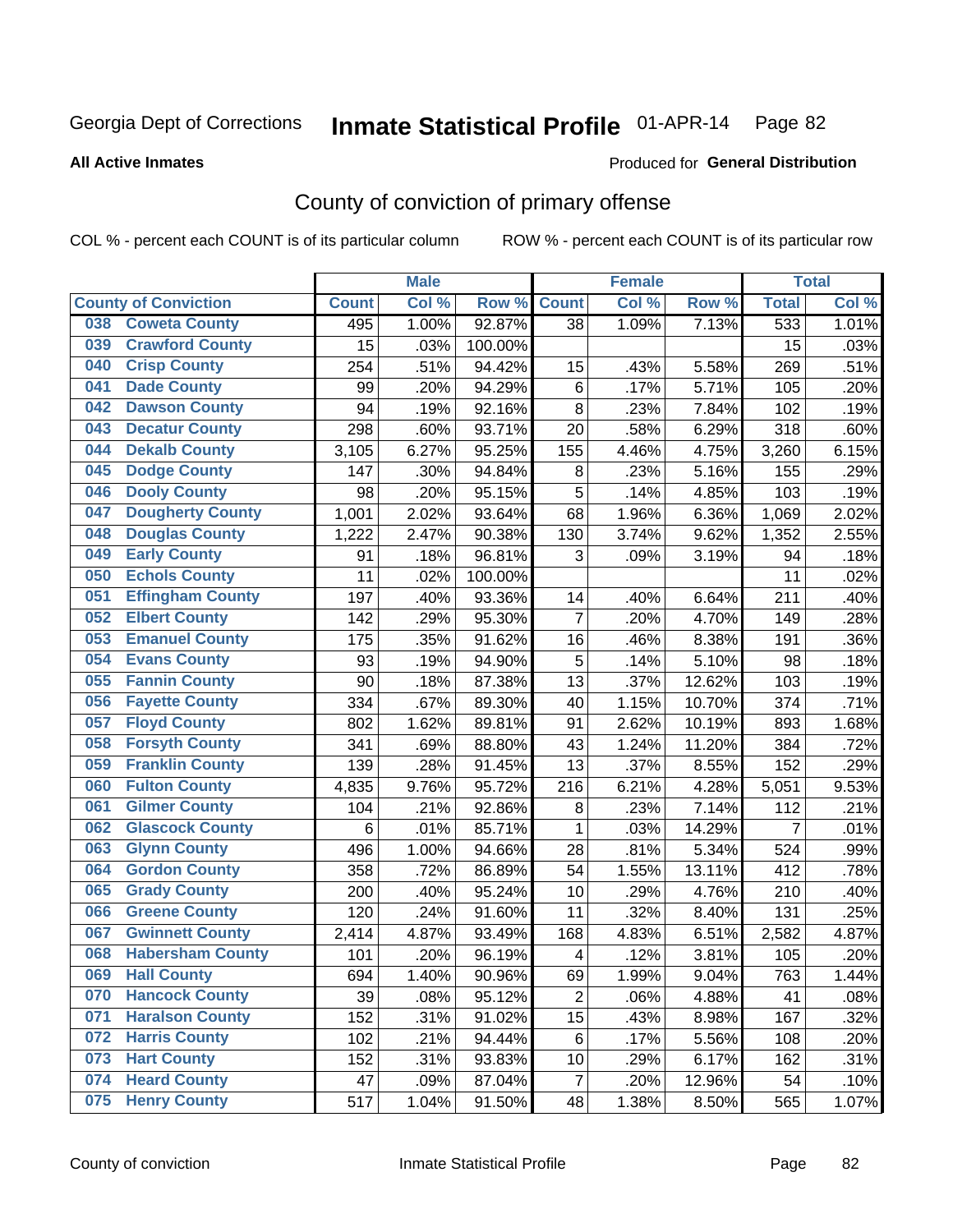**All Active Inmates**

#### Produced for **General Distribution**

## County of conviction of primary offense

|       |                             |                  | <b>Male</b> |         |                | <b>Female</b> |        |              | <b>Total</b> |
|-------|-----------------------------|------------------|-------------|---------|----------------|---------------|--------|--------------|--------------|
|       | <b>County of Conviction</b> | <b>Count</b>     | Col %       | Row %   | <b>Count</b>   | Col %         | Row %  | <b>Total</b> | Col %        |
| 076   | <b>Houston County</b>       | $\overline{713}$ | 1.44%       | 94.19%  | 44             | 1.27%         | 5.81%  | 757          | 1.43%        |
| 077   | <b>Irwin County</b>         | 74               | .15%        | 94.87%  | 4              | .12%          | 5.13%  | 78           | .15%         |
| 078   | <b>Jackson County</b>       | 251              | .51%        | 92.28%  | 21             | .60%          | 7.72%  | 272          | .51%         |
| 079   | <b>Jasper County</b>        | 54               | .11%        | 88.52%  | $\overline{7}$ | .20%          | 11.48% | 61           | .12%         |
| 080   | <b>Jeff Davis County</b>    | 91               | .18%        | 94.79%  | 5              | .14%          | 5.21%  | 96           | .18%         |
| 081   | <b>Jefferson County</b>     | 166              | .34%        | 98.81%  | $\overline{2}$ | .06%          | 1.19%  | 168          | .32%         |
| 082   | <b>Jenkins County</b>       | 72               | .15%        | 94.74%  | 4              | .12%          | 5.26%  | 76           | .14%         |
| 083   | <b>Johnson County</b>       | 53               | .11%        | 96.36%  | $\overline{2}$ | .06%          | 3.64%  | 55           | .10%         |
| 084   | <b>Jones County</b>         | 202              | .41%        | 90.18%  | 22             | .63%          | 9.82%  | 224          | .42%         |
| 085   | <b>Lamar County</b>         | 77               | .16%        | 92.77%  | 6              | .17%          | 7.23%  | 83           | .16%         |
| 086   | <b>Lanier County</b>        | 45               | .09%        | 95.74%  | $\overline{2}$ | .06%          | 4.26%  | 47           | .09%         |
| 087   | <b>Laurens County</b>       | 290              | .59%        | 95.08%  | 15             | .43%          | 4.92%  | 305          | .58%         |
| 088   | <b>Lee County</b>           | 65               | .13%        | 92.86%  | 5              | .14%          | 7.14%  | 70           | .13%         |
| 089   | <b>Liberty County</b>       | 295              | .60%        | 93.65%  | 20             | .58%          | 6.35%  | 315          | .59%         |
| 090   | <b>Lincoln County</b>       | 29               | .06%        | 100.00% |                |               |        | 29           | .05%         |
| 091   | <b>Long County</b>          | 80               | .16%        | 93.02%  | 6              | .17%          | 6.98%  | 86           | .16%         |
| 092   | <b>Lowndes County</b>       | 545              | 1.10%       | 95.78%  | 24             | .69%          | 4.22%  | 569          | 1.07%        |
| 093   | <b>Lumpkin County</b>       | 92               | .19%        | 89.32%  | 11             | .32%          | 10.68% | 103          | .19%         |
| 094   | <b>Macon County</b>         | 63               | .13%        | 96.92%  | $\overline{2}$ | .06%          | 3.08%  | 65           | .12%         |
| 095   | <b>Madison County</b>       | 97               | .20%        | 89.81%  | 11             | .32%          | 10.19% | 108          | .20%         |
| 096   | <b>Marion County</b>        | 25               | .05%        | 96.15%  | $\mathbf{1}$   | .03%          | 3.85%  | 26           | .05%         |
| 097   | <b>Mcduffie County</b>      | 184              | .37%        | 95.83%  | 8              | .23%          | 4.17%  | 192          | .36%         |
| 098   | <b>Mcintosh County</b>      | 76               | .15%        | 95.00%  | 4              | .12%          | 5.00%  | 80           | .15%         |
| 099   | <b>Meriwether County</b>    | 164              | .33%        | 97.04%  | 5              | .14%          | 2.96%  | 169          | .32%         |
| 100   | <b>Miller County</b>        | 31               | .06%        | 100.00% |                |               |        | 31           | .06%         |
| 101   | <b>Mitchell County</b>      | 197              | .40%        | 92.06%  | 17             | .49%          | 7.94%  | 214          | .40%         |
| 102   | <b>Monroe County</b>        | 155              | .31%        | 89.60%  | 18             | .52%          | 10.40% | 173          | .33%         |
| 103   | <b>Montgomery County</b>    | 38               | .08%        | 100.00% |                |               |        | 38           | .07%         |
| 104   | <b>Morgan County</b>        | 149              | .30%        | 90.30%  | 16             | .46%          | 9.70%  | 165          | .31%         |
| 105   | <b>Murray County</b>        | 139              | .28%        | 92.05%  | 12             | .35%          | 7.95%  | 151          | .28%         |
| 106   | <b>Muscogee County</b>      | 1,249            | 2.52%       | 95.27%  | 62             | 1.78%         | 4.73%  | 1,311        | 2.47%        |
| 107   | <b>Newton County</b>        | 623              | 1.26%       | 91.89%  | 55             | 1.58%         | 8.11%  | 678          | 1.28%        |
| 108   | <b>Oconee County</b>        | 52               | .10%        | 98.11%  | 1              | .03%          | 1.89%  | 53           | .10%         |
| 109   | <b>Oglethorpe County</b>    | 61               | .12%        | 96.83%  | $\overline{2}$ | .06%          | 3.17%  | 63           | .12%         |
| 110   | <b>Paulding County</b>      | 269              | .54%        | 92.12%  | 23             | .66%          | 7.88%  | 292          | .55%         |
| 111   | <b>Peach County</b>         | 80               | .16%        | 96.39%  | 3              | .09%          | 3.61%  | 83           | .16%         |
| 112   | <b>Pickens County</b>       | 87               | .18%        | 94.57%  | 5              | .14%          | 5.43%  | 92           | .17%         |
| $113$ | <b>Pierce County</b>        | 75               | .15%        | 94.94%  | 4              | .12%          | 5.06%  | 79           | .15%         |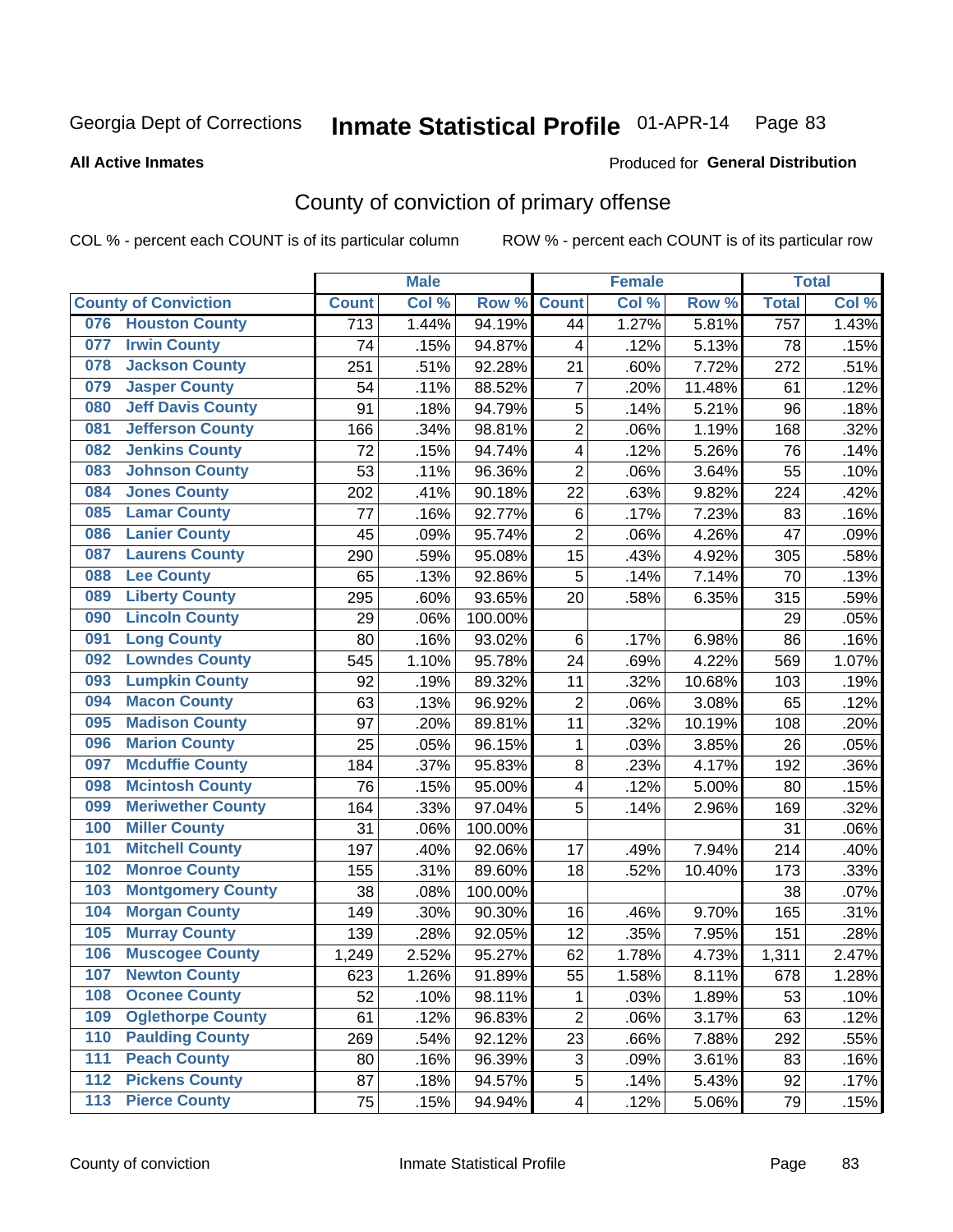Produced for **General Distribution**

#### **All Active Inmates**

## County of conviction of primary offense

|                                          |              | <b>Male</b> |         |                | <b>Female</b> |        |                 | <b>Total</b> |
|------------------------------------------|--------------|-------------|---------|----------------|---------------|--------|-----------------|--------------|
| <b>County of Conviction</b>              | <b>Count</b> | Col %       | Row %   | <b>Count</b>   | Col %         | Row %  | <b>Total</b>    | Col %        |
| <b>Pike County</b><br>114                | 49           | .10%        | 90.74%  | $\overline{5}$ | .14%          | 9.26%  | $\overline{54}$ | .10%         |
| <b>Polk County</b><br>$\overline{115}$   | 175          | .35%        | 95.63%  | 8              | .23%          | 4.37%  | 183             | .35%         |
| <b>Pulaski County</b><br>116             | 57           | .12%        | 96.61%  | $\overline{2}$ | .06%          | 3.39%  | 59              | .11%         |
| <b>Putnam County</b><br>117              | 173          | .35%        | 92.02%  | 15             | .43%          | 7.98%  | 188             | .35%         |
| <b>Quitman County</b><br>118             | 22           | .04%        | 100.00% |                |               |        | 22              | .04%         |
| <b>Rabun County</b><br>119               | 46           | .09%        | 92.00%  | 4              | .12%          | 8.00%  | 50              | .09%         |
| <b>Randolph County</b><br>120            | 65           | .13%        | 95.59%  | 3              | .09%          | 4.41%  | 68              | .13%         |
| <b>Richmond County</b><br>121            | 1,923        | 3.88%       | 94.73%  | 107            | 3.08%         | 5.27%  | 2,030           | 3.83%        |
| <b>Rockdale County</b><br>122            | 426          | .86%        | 93.01%  | 32             | .92%          | 6.99%  | 458             | .86%         |
| <b>Schley County</b><br>123              | 17           | .03%        | 94.44%  | 1              | .03%          | 5.56%  | 18              | .03%         |
| <b>Screven County</b><br>124             | 125          | .25%        | 93.98%  | 8              | .23%          | 6.02%  | 133             | .25%         |
| <b>Seminole County</b><br>125            | 71           | .14%        | 89.87%  | 8              | .23%          | 10.13% | 79              | .15%         |
| <b>Spalding County</b><br>126            | 479          | .97%        | 93.92%  | 31             | .89%          | 6.08%  | 510             | .96%         |
| <b>Stephens County</b><br>127            | 167          | .34%        | 92.78%  | 13             | .37%          | 7.22%  | 180             | .34%         |
| <b>Stewart County</b><br>128             | 26           | .05%        | 96.30%  | 1              | .03%          | 3.70%  | 27              | .05%         |
| <b>Sumter County</b><br>129              | 196          | .40%        | 94.69%  | 11             | .32%          | 5.31%  | 207             | .39%         |
| <b>Talbot County</b><br>130              | 47           | .09%        | 95.92%  | $\overline{2}$ | .06%          | 4.08%  | 49              | .09%         |
| <b>Taliaferro County</b><br>131          | 24           | .05%        | 92.31%  | $\overline{2}$ | .06%          | 7.69%  | 26              | .05%         |
| <b>Tattnall County</b><br>132            | 206          | .42%        | 91.56%  | 19             | .55%          | 8.44%  | 225             | .42%         |
| <b>Taylor County</b><br>133              | 61           | .12%        | 93.85%  | 4              | .12%          | 6.15%  | 65              | .12%         |
| <b>Telfair County</b><br>134             | 89           | .18%        | 95.70%  | 4              | .12%          | 4.30%  | 93              | .18%         |
| <b>Terrell County</b><br>135             | 78           | .16%        | 96.30%  | 3              | .09%          | 3.70%  | 81              | .15%         |
| <b>Thomas County</b><br>136              | 213          | .43%        | 92.21%  | 18             | .52%          | 7.79%  | 231             | .44%         |
| <b>Tift County</b><br>137                | 328          | .66%        | 95.07%  | 17             | .49%          | 4.93%  | 345             | .65%         |
| <b>Toombs County</b><br>138              | 328          | .66%        | 91.88%  | 29             | .83%          | 8.12%  | 357             | .67%         |
| <b>Towns County</b><br>139               | 36           | .07%        | 92.31%  | 3              | .09%          | 7.69%  | 39              | .07%         |
| <b>Treutlen County</b><br>140            | 80           | .16%        | 96.39%  | 3              | .09%          | 3.61%  | 83              | .16%         |
| <b>Troup County</b><br>141               | 570          | 1.15%       | 92.23%  | 48             | 1.38%         | 7.77%  | 618             | 1.17%        |
| <b>Turner County</b><br>142              | 64           | .13%        | 91.43%  | $\,6\,$        | .17%          | 8.57%  | 70              | .13%         |
| <b>Twiggs County</b><br>$\overline{143}$ | 64           | .13%        | 95.52%  | 3              | .09%          | 4.48%  | 67              | .13%         |
| <b>Union County</b><br>144               | 61           | .12%        | 83.56%  | 12             | .35%          | 16.44% | 73              | .14%         |
| 145<br><b>Upson County</b>               | 176          | .36%        | 95.14%  | 9              | .26%          | 4.86%  | 185             | .35%         |
| <b>Walker County</b><br>146              | 380          | .77%        | 90.91%  | 38             | 1.09%         | 9.09%  | 418             | .79%         |
| <b>Walton County</b><br>147              | 458          | .92%        | 88.76%  | 58             | 1.67%         | 11.24% | 516             | .97%         |
| <b>Ware County</b><br>148                | 339          | .68%        | 92.88%  | 26             | .75%          | 7.12%  | 365             | .69%         |
| <b>Warren County</b><br>149              | 47           | .09%        | 97.92%  | $\mathbf 1$    | .03%          | 2.08%  | 48              | .09%         |
| <b>Washington County</b><br>150          | 190          | .38%        | 89.62%  | 22             | .63%          | 10.38% | 212             | .40%         |
| <b>Wayne County</b><br>151               | 162          | .33%        | 91.01%  | 16             | .46%          | 8.99%  | 178             | .34%         |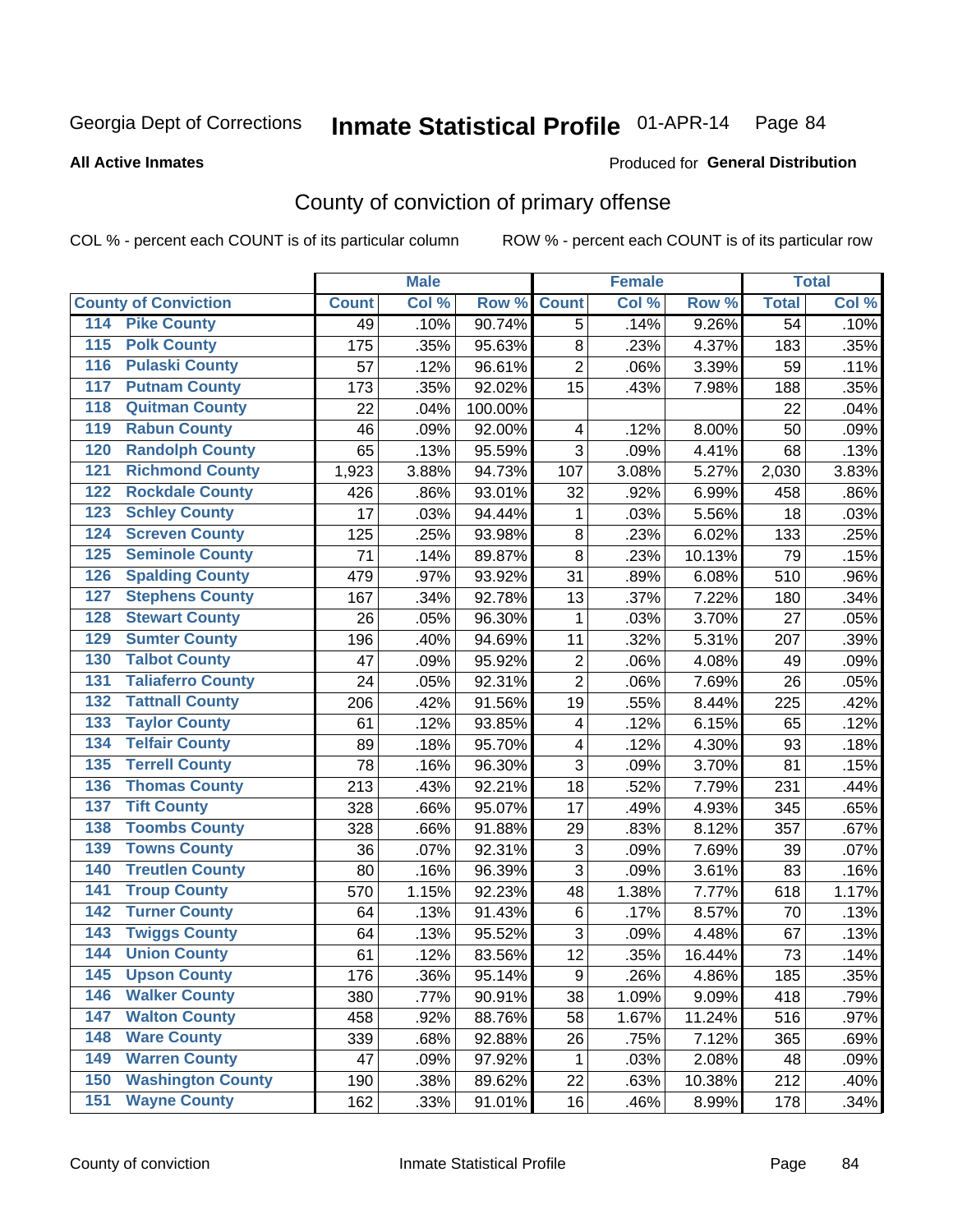**All Active Inmates**

#### Produced for **General Distribution**

## County of conviction of primary offense

|                                |              | <b>Male</b> |             |       | <b>Female</b> |        |              | <b>Total</b> |
|--------------------------------|--------------|-------------|-------------|-------|---------------|--------|--------------|--------------|
| <b>County of Conviction</b>    | <b>Count</b> | Col %       | Row % Count |       | Col %         | Row %  | <b>Total</b> | Col %        |
| <b>Webster County</b><br>152   | 8            | $.02\%$     | 100.00%     |       |               |        | 8            | .02%         |
| <b>Wheeler County</b><br>153   | 26           | $.05\%$     | 100.00%     |       |               |        | 26           | .05%         |
| <b>White County</b><br>154     | 94           | .19%        | 85.45%      | 16    | .46%          | 14.55% | 110          | .21%         |
| <b>Whitfield County</b><br>155 | 543          | 1.10%       | 90.95%      | 54    | 1.55%         | 9.05%  | 597          | 1.13%        |
| <b>Wilcox County</b><br>156    | 39           | $.08\%$     | 88.64%      | 5     | .14%          | 11.36% | 44           | .08%         |
| <b>Wilkes County</b><br>157    | 73           | .15%        | 94.81%      | 4     | .12%          | 5.19%  | 77           | .15%         |
| <b>Wilkinson County</b><br>158 | 41           | $.08\%$     | 97.62%      |       | .03%          | 2.38%  | 42           | .08%         |
| <b>Worth County</b><br>159     | 112          | .23%        | 93.33%      | 8     | .23%          | 6.67%  | 120          | .23%         |
| <b>Total Rported</b>           | 49,524       | 100%        | 93.44%      | 3,476 | 100%          | 6.56%  | 53,000       | 100%         |

| <b>Not Reported</b> |        |       |        |
|---------------------|--------|-------|--------|
| <b>Grand Total</b>  | 49,524 | 3,476 | 53,000 |

| Mode (most frequent) | <b>Fulton County</b> | <b>Cobb County</b> | <b>Fulton County</b> |
|----------------------|----------------------|--------------------|----------------------|
|                      |                      |                    |                      |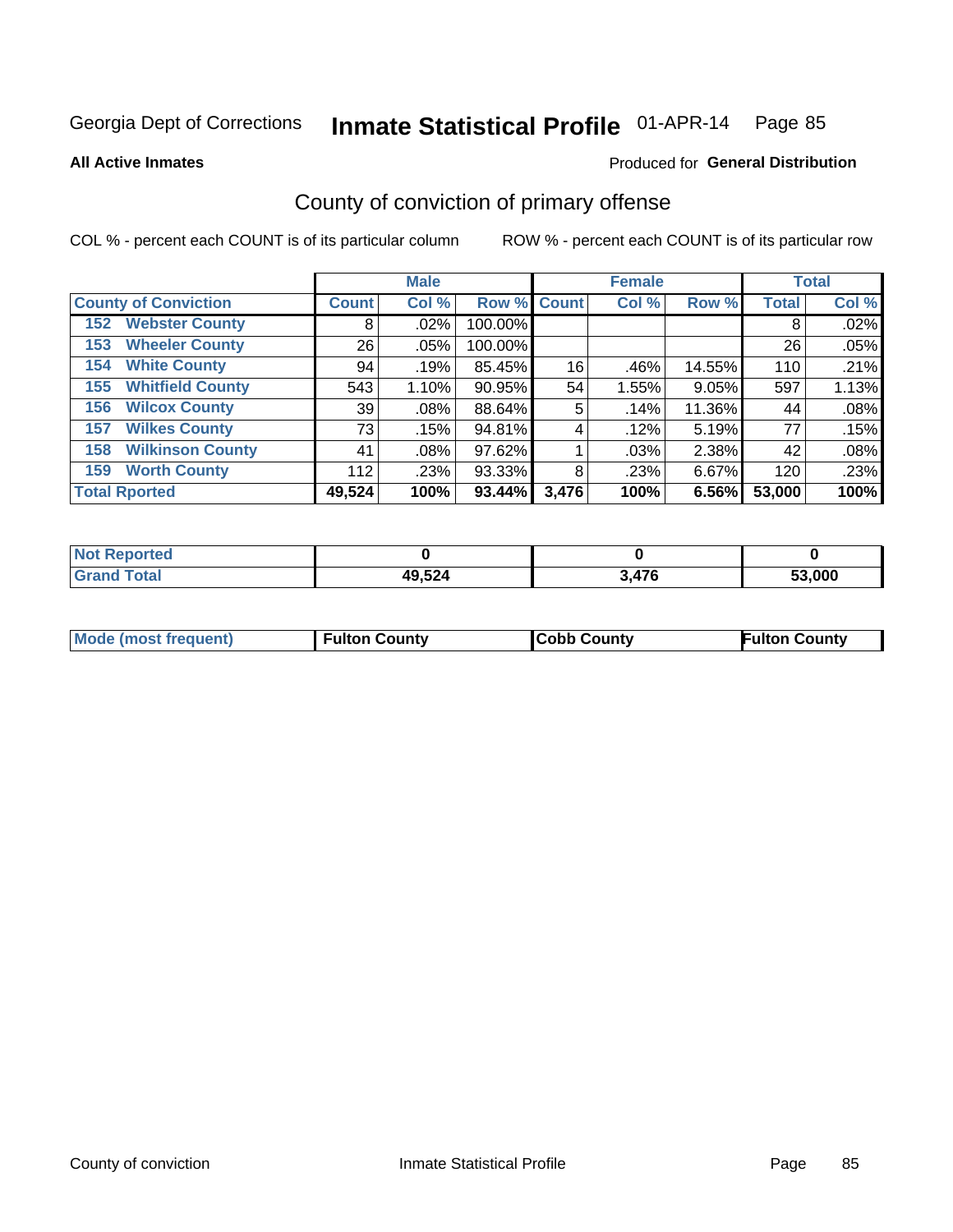**All Active Inmates**

#### Produced for **General Distribution**

## Circuit of conviction of primary offense

|                         |                                 |              | <b>Male</b> |        |              | <b>Female</b> |        |                    | <b>Total</b> |
|-------------------------|---------------------------------|--------------|-------------|--------|--------------|---------------|--------|--------------------|--------------|
|                         | <b>Circuit of Conviction</b>    | <b>Count</b> | Col %       | Row %  | <b>Count</b> | Col %         | Row %  | <b>Total</b>       | Col %        |
| $\overline{1}$          | <b>Alapaha Circuit</b>          | 346          | .70%        | 95.58% | 16           | .47%          | 4.42%  | 362                | .69%         |
| $\overline{2}$          | <b>Alcovy Circuit</b>           | 1,081        | 2.20%       | 90.54% | 113          | 3.28%         | 9.46%  | 1,194              | 2.27%        |
| $\overline{\mathbf{3}}$ | <b>Atlanta Circuit</b>          | 4,835        | 9.84%       | 95.72% | 216          | 6.28%         | 4.28%  | 5,051              | 9.61%        |
| 4                       | <b>Atlantic Circuit</b>         | 837          | 1.70%       | 93.94% | 54           | 1.57%         | 6.06%  | 891                | 1.70%        |
| 5                       | <b>Augusta Circuit</b>          | 2,486        | 5.06%       | 94.35% | 149          | 4.33%         | 5.65%  | 2,635              | 5.01%        |
| $\overline{\mathbf{6}}$ | <b>Blue Ridge Circuit</b>       | 492          | 1.00%       | 91.96% | 43           | 1.25%         | 8.04%  | 535                | 1.02%        |
| $\overline{\mathbf{7}}$ | <b>Brunswick Circuit</b>        | 1,018        | 2.07%       | 93.74% | 68           | 1.98%         | 6.26%  | 1,086              | 2.07%        |
| 8                       | <b>Chattahoochee Circuit</b>    | 1,517        | 3.09%       | 95.17% | 77           | 2.24%         | 4.83%  | 1,594              | 3.03%        |
| $\overline{9}$          | <b>Cherokee Circuit</b>         | 982          | 2.00%       | 87.99% | 134          | 3.90%         | 12.01% | 1,116              | 2.12%        |
| 10                      | <b>Clayton Circuit</b>          | 1,418        | 2.89%       | 93.72% | 95           | 2.76%         | 6.28%  | 1,513              | 2.88%        |
| 11                      | <b>Cobb Circuit</b>             | 2,499        | 5.09%       | 91.64% | 228          | 6.63%         | 8.36%  | 2,727              | 5.19%        |
| 12                      | <b>Conasauga Circuit</b>        | 682          | 1.39%       | 91.18% | 66           | 1.92%         | 8.82%  | 748                | 1.42%        |
| 13                      | <b>Cordele Circuit</b>          | 628          | 1.28%       | 94.58% | 36           | 1.05%         | 5.42%  | 664                | 1.26%        |
| 14                      | <b>Coweta Circuit</b>           | 1,840        | 3.75%       | 92.74% | 144          | 4.19%         | 7.26%  | 1,984              | 3.78%        |
| 15                      | <b>Dougherty Circuit</b>        | 1,001        | 2.04%       | 93.64% | 68           | 1.98%         | 6.36%  | 1,069              | 2.03%        |
| 16                      | <b>Dublin Circuit</b>           | 487          | .99%        | 95.49% | 23           | .67%          | 4.51%  | 510                | .97%         |
| 17                      | <b>Eastern Circuit</b>          | 2,109        | 4.29%       | 97.14% | 62           | 1.80%         | 2.86%  | $\overline{2,171}$ | 4.13%        |
| 18                      | <b>Flint Circuit</b>            | 517          | 1.05%       | 91.50% | 48           | 1.40%         | 8.50%  | 565                | 1.08%        |
| 19                      | <b>Griffin Circuit</b>          | 1,038        | 2.11%       | 92.43% | 85           | 2.47%         | 7.57%  | 1,123              | 2.14%        |
| 20                      | <b>Gwinnett Circuit</b>         | 2,414        | 4.91%       | 93.49% | 168          | 4.88%         | 6.51%  | 2,582              | 4.91%        |
| $\overline{21}$         | <b>Houston Circuit</b>          | 713          | 1.45%       | 94.19% | 44           | 1.28%         | 5.81%  | 757                | 1.44%        |
| $\overline{22}$         | <b>Lookout Mountain Circuit</b> | 1,045        | 2.13%       | 90.48% | 110          | 3.20%         | 9.52%  | 1,155              | 2.20%        |
| 23                      | <b>Macon Circuit</b>            | 1,135        | 2.31%       | 95.06% | 59           | 1.72%         | 4.94%  | 1,194              | 2.27%        |
| 24                      | <b>Middle Circuit</b>           | 971          | 1.98%       | 92.21% | 82           | 2.38%         | 7.79%  | 1,053              | 2.00%        |
| 25                      | <b>Mountain Circuit</b>         | 314          | .64%        | 93.73% | 21           | .61%          | 6.27%  | 335                | .64%         |
| 26                      | <b>Northeastern Circuit</b>     | 788          | 1.60%       | 91.10% | 77           | 2.24%         | 8.90%  | 865                | 1.65%        |
| $\overline{27}$         | <b>Northern Circuit</b>         | 591          | 1.20%       | 93.22% | 43           | 1.25%         | 6.78%  | 634                | 1.21%        |
| 28                      | <b>Ocmulgee Circuit</b>         | 1,103        | 2.25%       | 92.30% | 92           | 2.67%         | 7.70%  | 1,195              | 2.27%        |
| 29                      | <b>Oconee Circuit</b>           | 424          | .86%        | 95.50% | 20           | .58%          | 4.50%  | 444                | .84%         |
| 30                      | <b>Ogeechee Circuit</b>         | 906          | 1.84%       | 92.83% | 70           | 2.03%         | 7.17%  | 976                | 1.86%        |
| $\overline{31}$         | <b>Pataula Circuit</b>          | 390          | .79%        | 95.35% | 19           | .55%          | 4.65%  | 409                | .78%         |
| 32                      | <b>Piedmont Circuit</b>         | 577          | 1.17%       | 92.17% | 49           | 1.42%         | 7.83%  | 626                | 1.19%        |
| 33                      | <b>Rome Circuit</b>             | 802          | 1.63%       | 89.81% | 91           | 2.65%         | 10.19% | 893                | 1.70%        |
| 34                      | <b>South Georgia Circuit</b>    | 737          | 1.50%       | 93.41% | 52           | 1.51%         | 6.59%  | 789                | 1.50%        |
| 35                      | <b>Southern Circuit</b>         | 1,093        | 2.23%       | 94.80% | 60           | 1.74%         | 5.20%  | 1,153              | 2.19%        |
| 36                      | <b>Southwestern Circuit</b>     | 375          | .76%        | 94.94% | 20           | .58%          | 5.06%  | 395                | .75%         |
| 37                      | <b>Stone Mountain Circuit</b>   | 3,105        | 6.32%       | 95.25% | 155          | 4.51%         | 4.75%  | 3,260              | 6.20%        |
| 38                      | <b>Tallapoosa Circuit</b>       | 327          | .67%        | 93.43% | 23           | .67%          | 6.57%  | 350                | .67%         |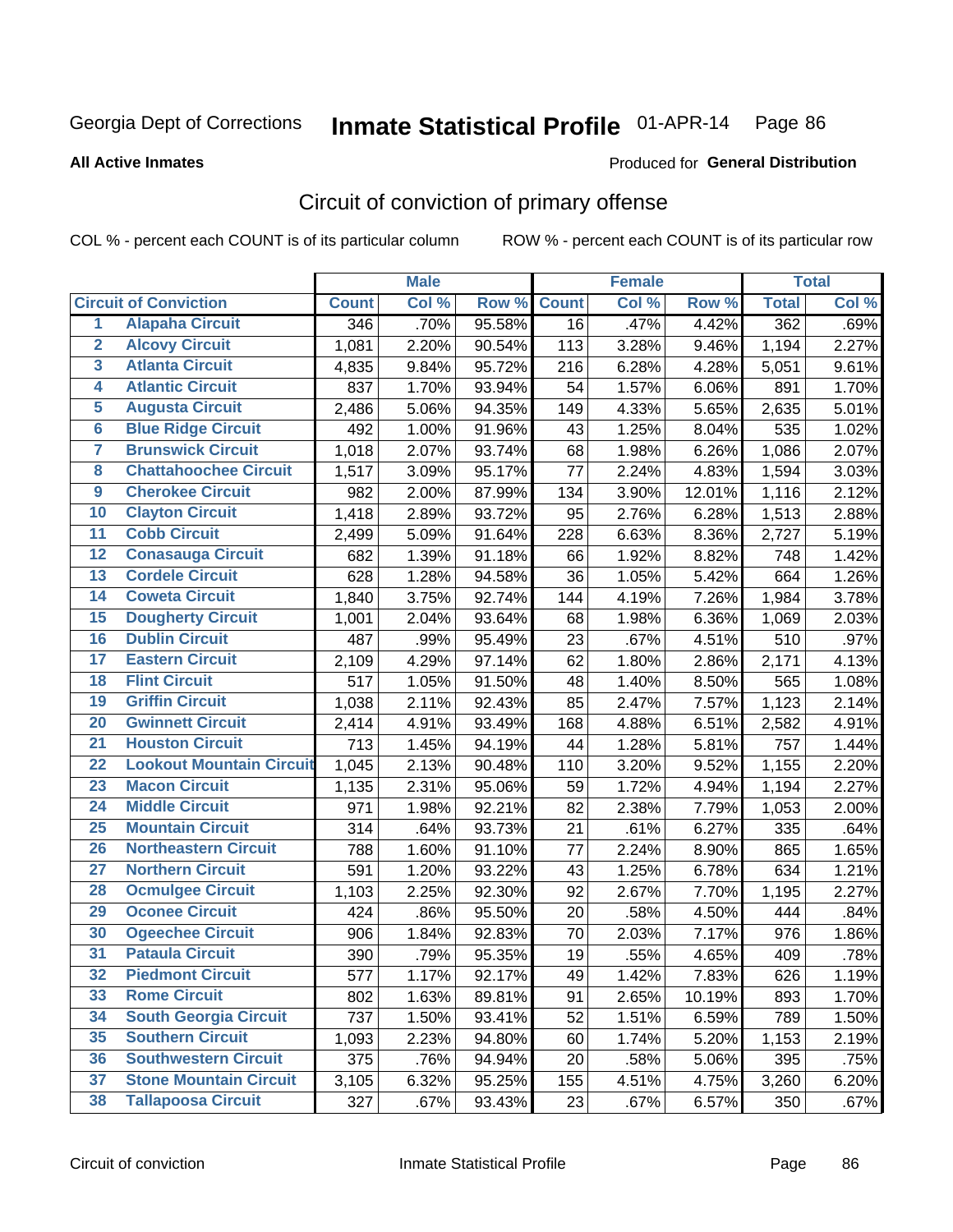Produced for **General Distribution**

#### **All Active Inmates**

## Circuit of conviction of primary offense

|                                   |              | <b>Male</b> |        |              | <b>Female</b> |        |              | <b>Total</b> |
|-----------------------------------|--------------|-------------|--------|--------------|---------------|--------|--------------|--------------|
| <b>Circuit of Conviction</b>      | <b>Count</b> | Col %       | Row %  | <b>Count</b> | Col %         | Row %  | <b>Total</b> | Col %        |
| <b>Tifton Circuit</b><br>39       | 578          | 1.18%       | 94.29% | 35           | 1.02%         | 5.71%  | 613          | 1.17%        |
| <b>Toombs Circuit</b><br>40       | 363          | .74%        | 95.78% | 16           | .47%          | 4.22%  | 379          | .72%         |
| <b>Waycross Circuit</b><br>41     | 854          | 1.74%       | 93.33% | 61           | 1.77%         | 6.67%  | 915          | 1.74%        |
| <b>Western Circuit</b><br>42      | 496          | 1.01%       | 95.75% | 22           | .64%          | 4.25%  | 518          | .99%         |
| <b>Rockdale Circuit</b><br>43     | 426          | .87%        | 93.01% | 32           | .93%          | 6.99%  | 458          | .87%         |
| <b>Douglas Circuit</b><br>44      | 1,222        | 2.49%       | 90.38% | 130          | 3.78%         | 9.62%  | 1,352        | 2.57%        |
| <b>Appalachian Circuit</b><br>45  | 281          | .57%        | 91.53% | 26           | .76%          | 8.47%  | 307          | .58%         |
| <b>Enotah Circuit</b><br>46       | 283          | .58%        | 87.08% | 42           | 1.22%         | 12.92% | 325          | .62%         |
| 47<br><b>Bell-Forsyth Circuit</b> | 341          | .69%        | 88.80% | 43           | 1.25%         | 11.20% | 384          | .73%         |
| <b>Towaliga Circuit</b><br>48     | 380          | .77%        | 92.68% | 30           | .87%          | 7.32%  | 410          | .78%         |
| <b>Paulding Circuit</b><br>49     | 269          | .55%        | 92.12% | 23           | .67%          | 7.88%  | 292          | .56%         |
| <b>Total Rported</b>              | 49,116       | 100%        | 93.45% | 3,440        | 100%          | 6.55%  | 52,556       | 100%         |

| тео | 408    | n,    | 444    |
|-----|--------|-------|--------|
|     | __     | კე    |        |
|     | 49,524 | 3.476 | 53.000 |

| M<br>- - -<br>.<br>.<br>∪opp<br>нс |
|------------------------------------|
|------------------------------------|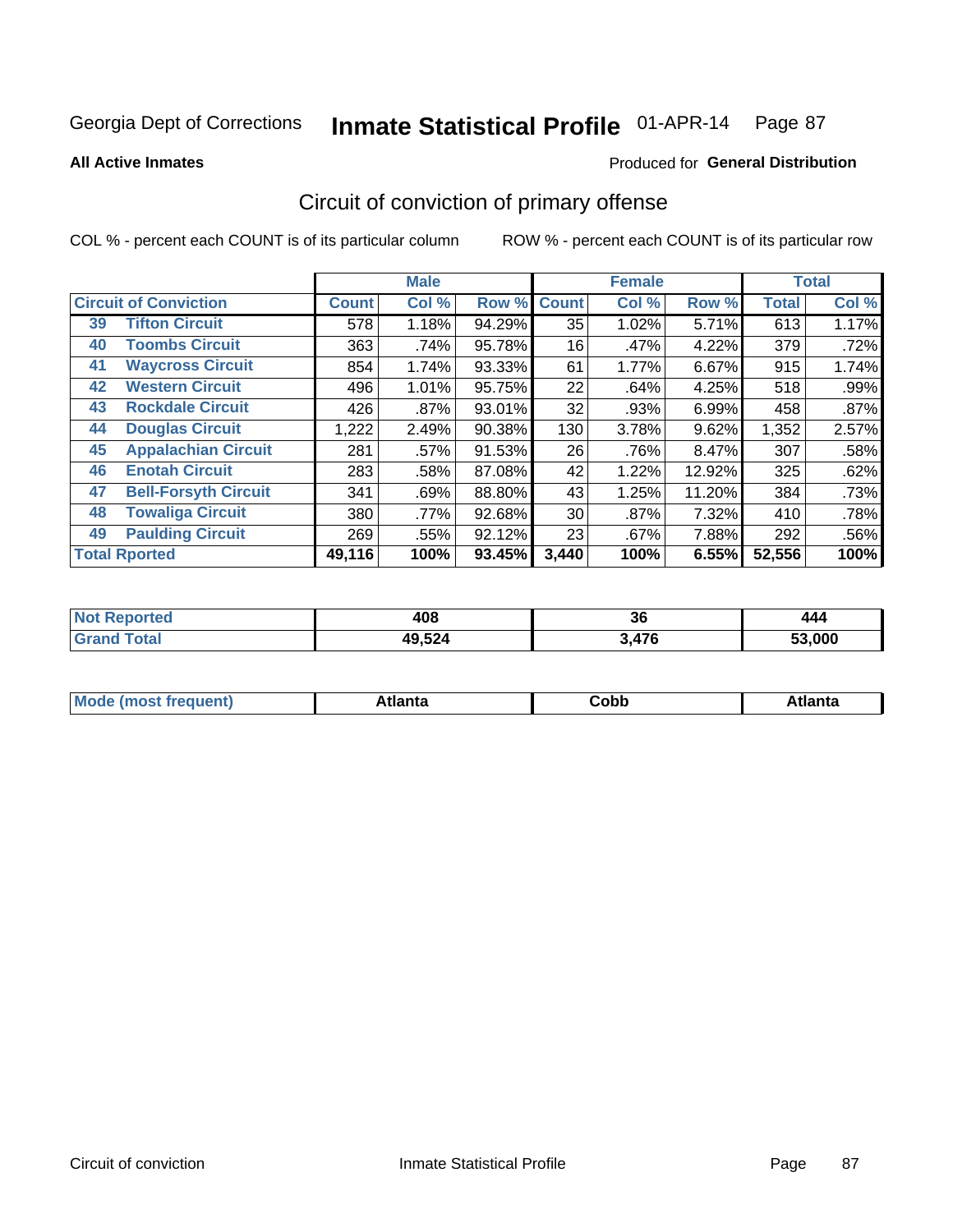### **All Active Inmates**

### Produced for **General Distribution**

### Years served (jail + prison) in this incarceration

|                       |              | <b>Male</b> |                  |              | <b>Female</b> |       |              | <b>Total</b> |
|-----------------------|--------------|-------------|------------------|--------------|---------------|-------|--------------|--------------|
| <b>Years Served</b>   | <b>Count</b> | Col %       | Row <sup>%</sup> | <b>Count</b> | Col %         | Row % | <b>Total</b> | Col %        |
| Less than one year    | 9,589        | 19.37%      | 91.16%           | 930          | 26.78%        | 8.84% | 10,519       | 19.86%       |
| 1 to 1.99 years       | 7,538        | 15.23%      | 91.54%           | 697          | 20.07%        | 8.46% | 8,235        | 15.55%       |
| 2 to 2.99 years       | 5,843        | 11.80%      | 92.53%           | 472          | 13.59%        | 7.47% | 6,315        | 11.92%       |
| 3 to 3.99 years       | 4,172        | 8.43%       | 93.58%           | 286          | 8.23%         | 6.42% | 4,458        | 8.42%        |
| 4 to 4.99 years       | 3,353        | 6.77%       | 93.50%           | 233          | 6.71%         | 6.50% | 3,586        | 6.77%        |
| 5 to 5.99 years       | 2,543        | 5.14%       | 94.50%           | 148          | 4.26%         | 5.50% | 2,691        | 5.08%        |
| 6 to 6.99 years       | 2,456        | 4.96%       | 95.19%           | 124          | 3.57%         | 4.81% | 2,580        | 4.87%        |
| 7 to 7.99 years       | 1,927        | 3.89%       | 95.02%           | 101          | 2.91%         | 4.98% | 2,028        | 3.83%        |
| 8 to 8.99 years       | 1,523        | 3.08%       | 94.25%           | 93           | 2.68%         | 5.75% | 1,616        | 3.05%        |
| 9 to 9.99 years       | 1,248        | 2.52%       | 95.19%           | 63           | 1.81%         | 4.81% | 1,311        | 2.47%        |
| 10 to 10.99 years     | 930          | 1.88%       | 94.61%           | 53           | 1.53%         | 5.39% | 983          | 1.86%        |
| 11 to 11.99 years     | 905          | 1.83%       | 95.56%           | 42           | 1.21%         | 4.44% | 947          | 1.79%        |
| 12 to 12.99 years     | 781          | 1.58%       | 96.18%           | 31           | 0.89%         | 3.82% | 812          | 1.53%        |
| 13 to 13.99 years     | 722          | 1.46%       | 96.91%           | 23           | 0.66%         | 3.09% | 745          | 1.41%        |
| 14 to 14.99 years     | 693          | 1.40%       | 96.25%           | 27           | 0.78%         | 3.75% | 720          | 1.36%        |
| 15 to 15.99 years     | 550          | 1.11%       | 94.99%           | 29           | 0.84%         | 5.01% | 579          | 1.09%        |
| 16 to 16.99 years     | 613          | 1.24%       | 97.77%           | 14           | 0.40%         | 2.23% | 627          | 1.18%        |
| 17 to 17.99 years     | 565          | 1.14%       | 97.08%           | 17           | 0.49%         | 2.92% | 582          | 1.10%        |
| 18 to 18.99 years     | 519          | 1.05%       | 97.19%           | 15           | 0.43%         | 2.81% | 534          | 1.01%        |
| 19 to 19.99 years     | 437          | 0.88%       | 96.68%           | 15           | 0.43%         | 3.32% | 452          | 0.85%        |
| 20 to 20.99 years     | 355          | 0.72%       | 96.21%           | 14           | 0.40%         | 3.79% | 369          | 0.70%        |
| 21 to 21.99 years     | 286          | 0.58%       | 96.95%           | 9            | 0.26%         | 3.05% | 295          | 0.56%        |
| 22 to 22.99 years     | 280          | 0.57%       | 96.55%           | 10           | 0.29%         | 3.45% | 290          | 0.55%        |
| 23 to 23.99 years     | 213          | 0.43%       | 97.26%           | 6            | 0.17%         | 2.74% | 219          | 0.41%        |
| 24 to 24.99 years     | 185          | 0.37%       | 98.40%           | 3            | 0.09%         | 1.60% | 188          | 0.35%        |
| 25 to 25.99 years     | 168          | 0.34%       | 98.82%           | 2            | 0.06%         | 1.18% | 170          | 0.32%        |
| 26 to 26.99 years     | 153          | 0.31%       | 97.45%           | 4            | 0.12%         | 2.55% | 157          | 0.30%        |
| 27 to 27.99 years     | 104          | 0.21%       | 100.00%          |              |               |       | 104          | 0.20%        |
| 28 to 28.99 years     | 104          | 0.21%       | 97.20%           | 3            | 0.09%         | 2.80% | 107          | 0.20%        |
| 29 to 29.99 years     | 80           | 0.16%       | 98.77%           | 1            | 0.03%         | 1.23% | 81           | 0.15%        |
| Thirty + years        | 666          | 1.35%       | 98.81%           | 8            | 0.23%         | 1.19% | 674          | 1.27%        |
| <b>Total Reported</b> | 49,501       | 100%        | 93.44%           | 3,473        | 100%          | 6.56% | 52,974       | 100.0%       |

| 26     |       | Zυ     | <b>Anorted</b>      |
|--------|-------|--------|---------------------|
| 53,000 | 3,476 | 49,524 | <b>Total</b><br>Cro |
|        |       |        |                     |

| <b>Mean</b><br>(average) | 6.11               | 3.91               | 5.97          |
|--------------------------|--------------------|--------------------|---------------|
| Median (middle)          | 3.38               | 2.22               | 3.29          |
| Mode (most frequent)     | Less than one year | Less than one year | Less than one |
|                          |                    |                    | year          |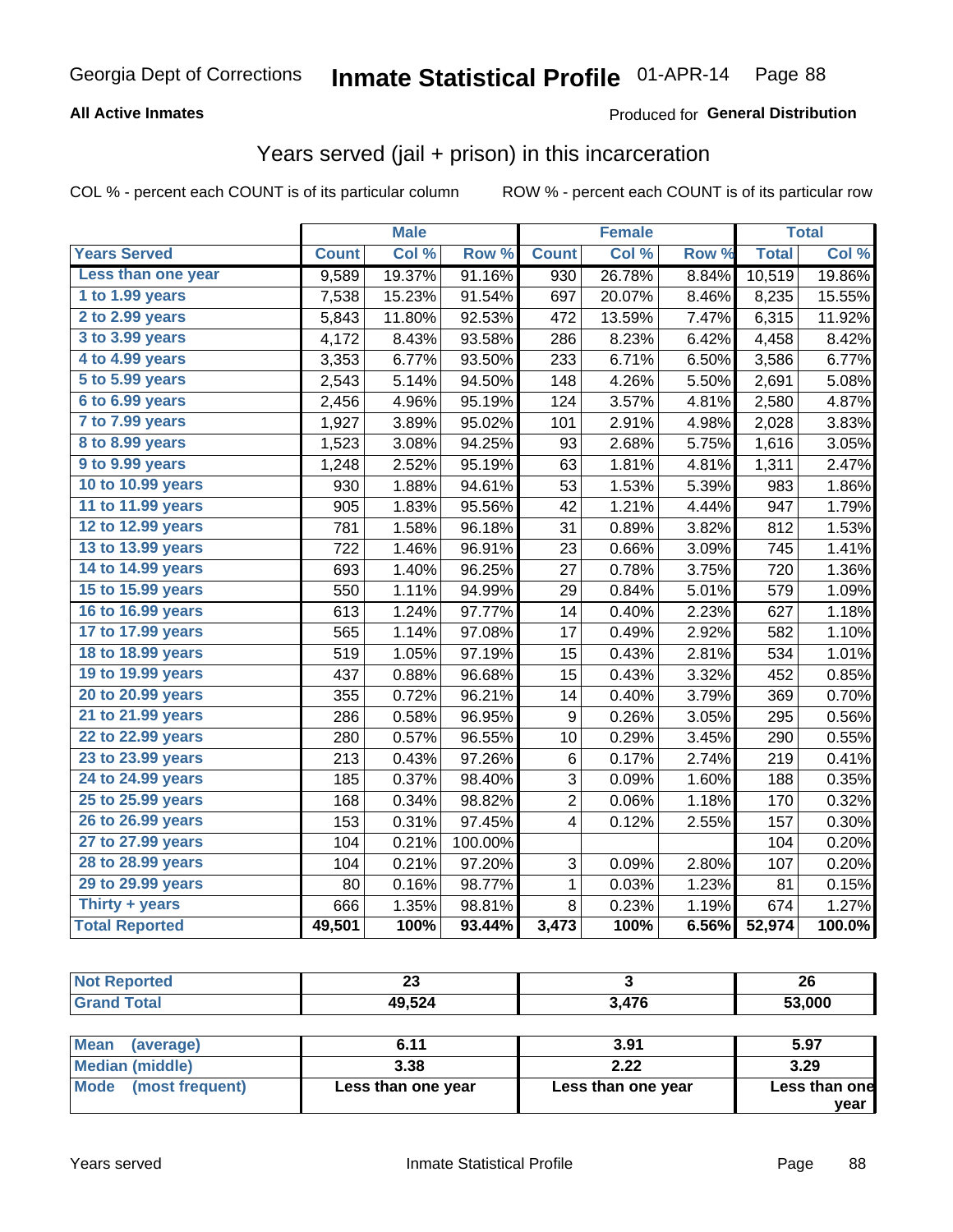### **All Active Inmates**

Produced for **General Distribution**

### Results of most recent HIV tests

|                         | <b>Male</b>  |        |         | <b>Female</b> |        |          | Total  |        |
|-------------------------|--------------|--------|---------|---------------|--------|----------|--------|--------|
| <b>HIV Test Results</b> | <b>Count</b> | Col %  | Row %I  | <b>Count</b>  | Col %  | Row %    | Total  | Col %  |
| <b>Positive</b>         | 755          | 1.61%  | 94.26%  | 46            | 1.39%  | $5.74\%$ | 801    | 1.59%  |
| <b>Negative</b>         | 46,185       | 98.39% | 93.40%  | 3,265         | 98.61% | $6.60\%$ | 49,450 | 98.40% |
| Indeterminate           | ີ            | 0.01%  | 100.00% |               |        |          |        | 0.01%  |
| <b>Total Reported</b>   | 46,943       | 100%   | 93.41%  | 3,311         | 100%   | 6.59%    | 50,254 | 100%   |

| <b>Not Reported</b> | 2,581  | $\sim$<br>165 | 2,746  |
|---------------------|--------|---------------|--------|
| Total<br>Gran       | 49,524 | 3,476         | 53.000 |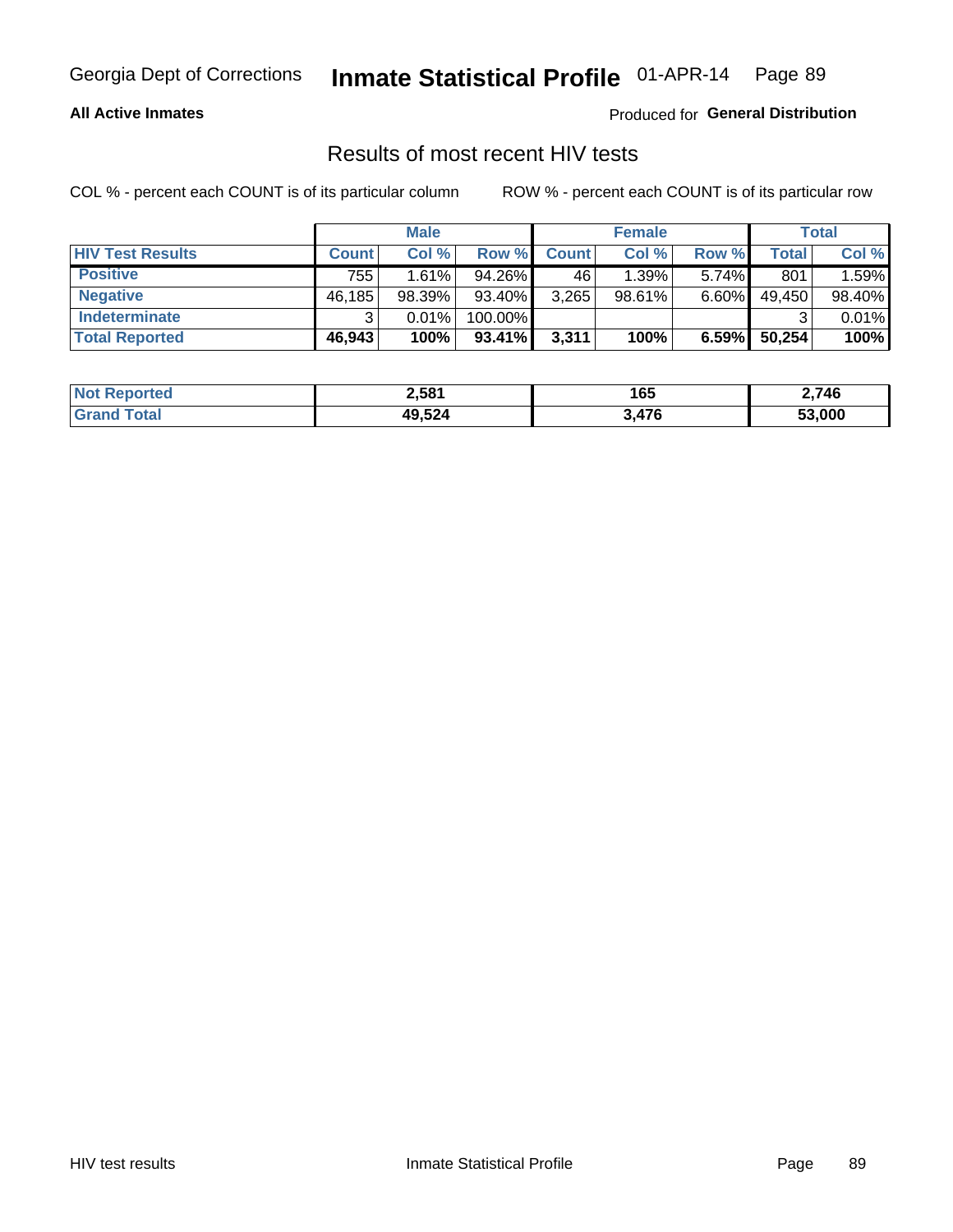### **All Active Inmates**

### Produced for **General Distribution**

### Results of most recent tuberculosis test

|                                  | <b>Male</b>  |           |           | <b>Female</b> |           |          | Total  |          |
|----------------------------------|--------------|-----------|-----------|---------------|-----------|----------|--------|----------|
| <b>Tuberculosis Test Results</b> | <b>Count</b> | Col%      | Row %     | <b>Count</b>  | Col %     | Row %    | Total  | Col %    |
| <b>Positive on current test</b>  | 8,266        | 17.55%    | $97.67\%$ | 197           | 5.95%     | 2.33%    | 8,463  | 16.79%   |
| <b>Positive on previous test</b> | 31           | 0.07%     | 100.00%   |               |           |          | 31     | $0.06\%$ |
| <b>Negative</b>                  | 38.806       | $82.39\%$ | $92.57\%$ | 3,115         | $94.05\%$ | $7.43\%$ | 41,921 | 83.15%   |
| <b>Total Reported</b>            | 47,103       | 100%      | $93.43\%$ | 3,312         | 100%      | 6.57%    | 50,415 | 100%     |

| <b>Not Reported</b> | 2,421  | 164   | 2,585  |
|---------------------|--------|-------|--------|
| Total<br>Gran       | 49,524 | 3,476 | 53,000 |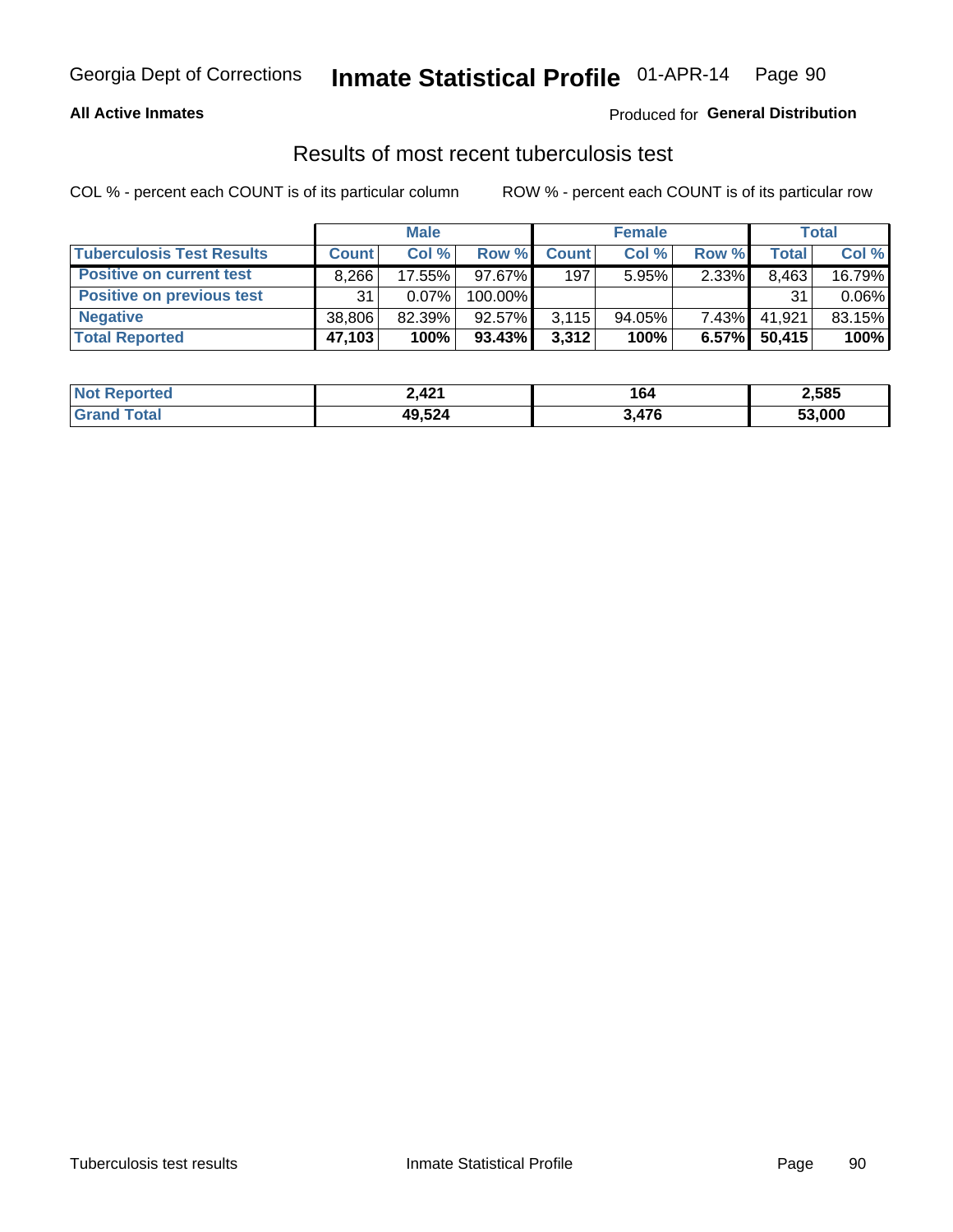### **All Active Inmates**

Produced for **General Distribution**

### Results of most recent syphilis test

|                                 | <b>Male</b>  |           |           | <b>Female</b>   |           |          | Total   |        |
|---------------------------------|--------------|-----------|-----------|-----------------|-----------|----------|---------|--------|
| <b>Syphilis Test Results</b>    | <b>Count</b> | Col%      | Row %     | <b>Count</b>    | Col %     | Row %    | Total I | Col %  |
| <b>Positive on current test</b> | 309          | $1.42\%$  | $95.08\%$ | 16 <sup>1</sup> | 1.73%     | $4.92\%$ | 325     | 1.43%  |
| <b>Negative</b>                 | 21,502       | $98.58\%$ | 95.95%    | 908             | $98.27\%$ | 4.05%    | 22.410  | 98.57% |
| <b>Total Reported</b>           | 21,811       | 100%      | 95.94% I  | 924             | 100%      | $4.06\%$ | 22,735  | 100%   |

| <b>Not Reported</b> | 27,713 | 2,552 | 30,265 |
|---------------------|--------|-------|--------|
| <b>Srand Total</b>  | 49,524 | 3,476 | 53,000 |